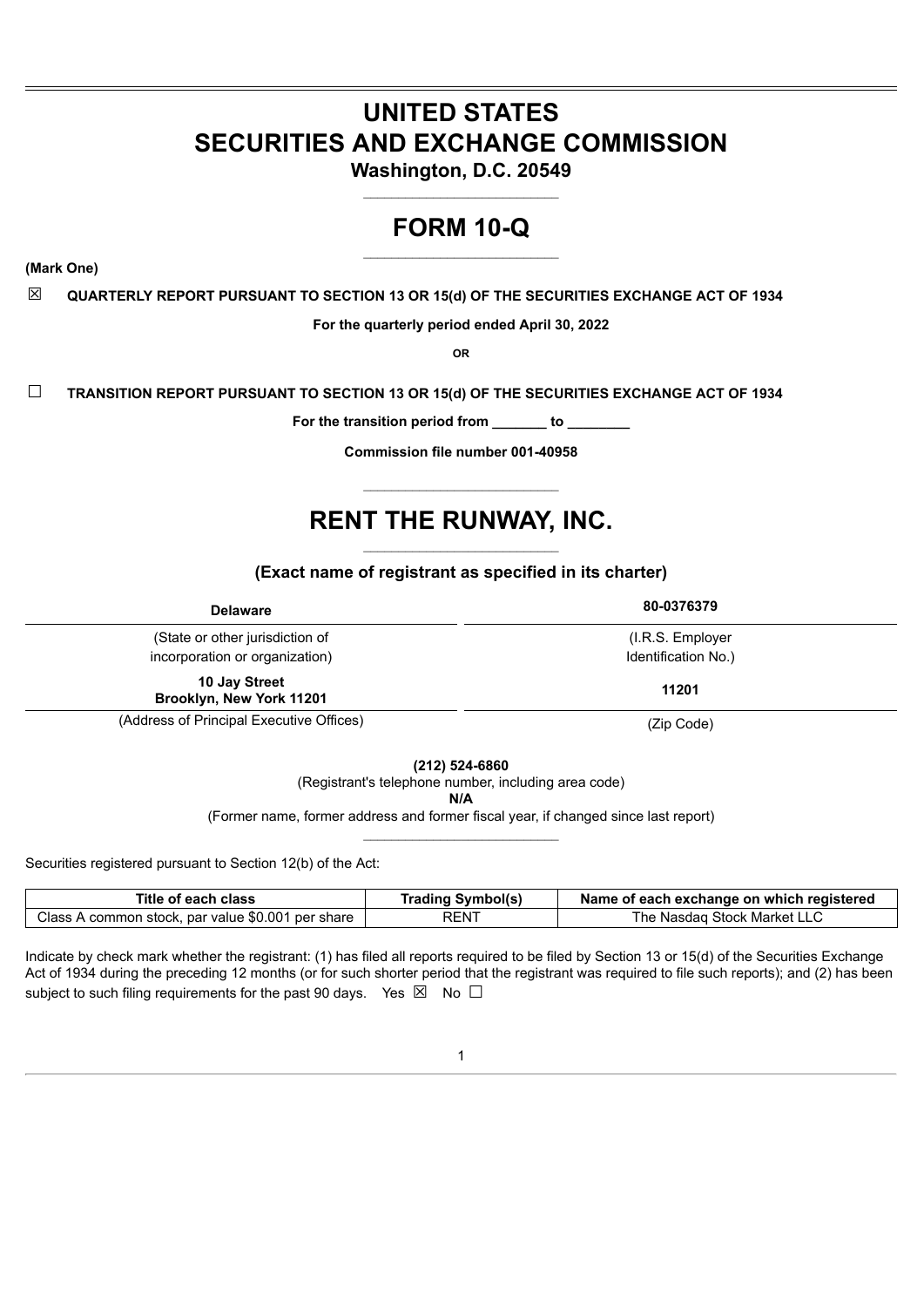Indicate by check mark whether the registrant has submitted electronically every Interactive Data File required to be submitted pursuant to Rule 405 of Regulation S-T (§232.405 of this chapter) during the preceding 12 months (or for such shorter period that the registrant was required to submit such files). Yes  $\boxtimes$  No  $\Box$ 

Indicate by check mark whether the registrant is a large accelerated filer, an accelerated filer, a non-accelerated filer, a smaller reporting company, or an emerging growth company. See the definitions of "large accelerated filer," "accelerated filer," "smaller reporting company," and "emerging growth company" in Rule 12b-2 of the Exchange Act.

| Large accelerated filer |   | Accelerated filer         |             |
|-------------------------|---|---------------------------|-------------|
|                         |   |                           | ┓           |
| Non-accelerated filer   |   | Smaller reporting company |             |
|                         | 区 |                           | П           |
|                         |   | Emerging growth company   |             |
|                         |   |                           | $\boxtimes$ |
|                         |   |                           |             |

If an emerging growth company, indicate by check mark if the registrant has elected not to use the extended transition period for complying with any new or revised financial accounting standards provided pursuant to Section 13(a) of the Exchange Act. □

Indicate by check mark whether the registrant is a shell company (as defined in Rule 12b-2 of the Exchange Act). Yes  $\Box$  No  $\boxtimes$ 

<span id="page-1-0"></span>The registrant had outstanding 61,028,051 shares of Class A common stock and 3,045,917 shares of Class B common stock as of June 6, 2022.

| ۹<br>¢ |  |
|--------|--|
| ۰.     |  |
|        |  |
|        |  |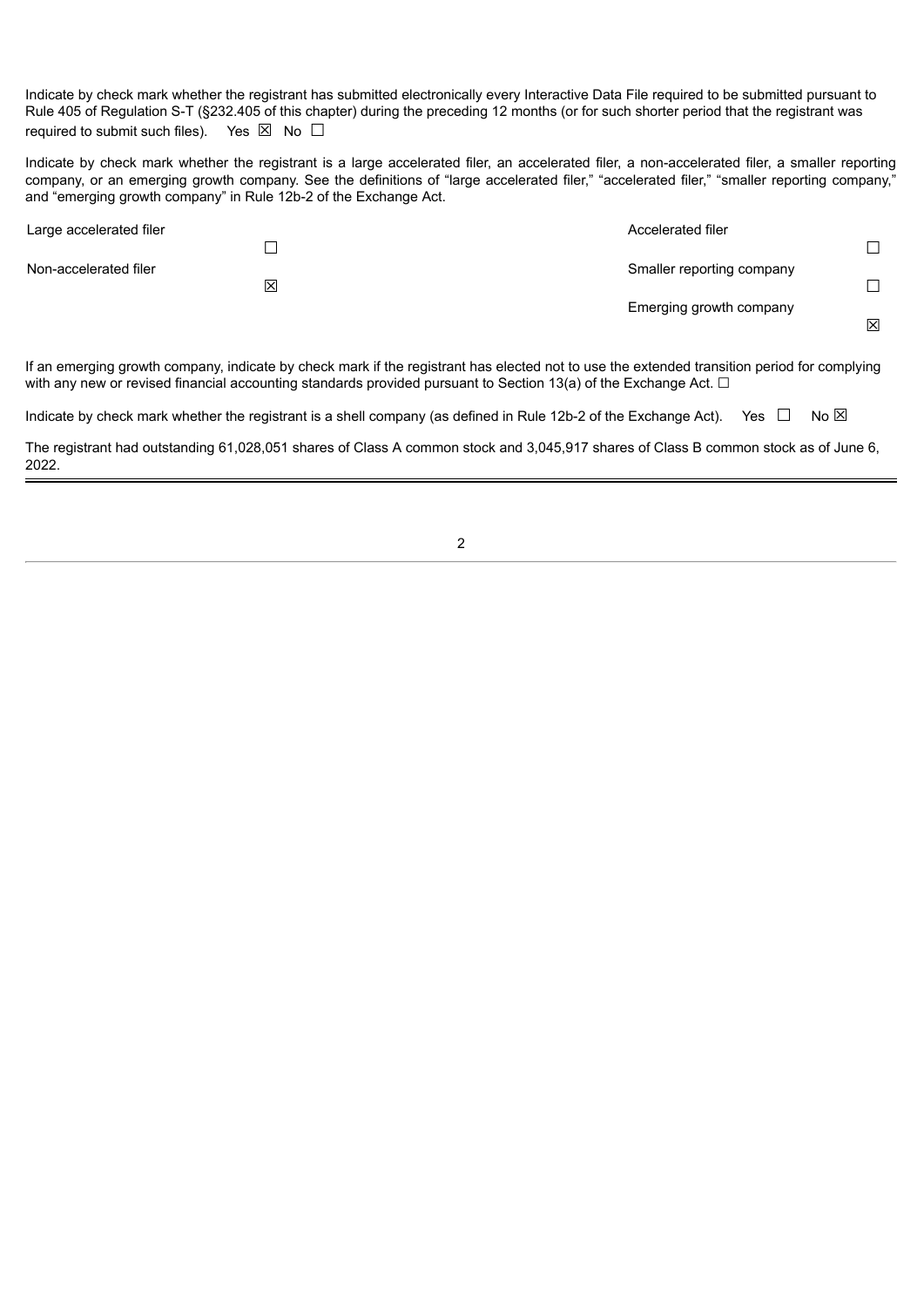## **Table of Contents**

|           |                                                                                       | Page |
|-----------|---------------------------------------------------------------------------------------|------|
| Part I    |                                                                                       |      |
| Item 1.   | <b>Financial Statements (Unaudited)</b>                                               | 4    |
| Item 2.   | Management's Discussion and Analysis of Financial Condition and Results of Operations | 27   |
| Item 3.   | <b>Quantitative and Qualitative Disclosures About Market Risk</b>                     | 40   |
| Item 4.   | <b>Controls and Procedures</b>                                                        | 41   |
|           |                                                                                       |      |
| Part II   |                                                                                       |      |
| Item $1.$ | <b>Legal Proceedings</b>                                                              | 43   |
| Item 1A.  | <b>Risk Factors</b>                                                                   | 43   |
| Item $2.$ | Unregistered Sales of Equity Securities and Use of Proceeds                           | 85   |
| Item $3.$ | <b>Defaults Upon Senior Securities</b>                                                | 85   |
| Item 4.   | <b>Mine Safety Disclosures</b>                                                        | 85   |
| Item 5.   | <b>Other Information</b>                                                              | 86   |
| Item 6.   | <b>Exhibits</b>                                                                       | 87   |
|           | <b>Signatures</b>                                                                     | 88   |

Unless the context otherwise requires, we use the terms the "Company," "RTR," "Rent the Runway," "we," "us" and "our" in this Quarterly Report on Form 10-Q, or Quarterly Report, to refer to Rent the Runway, Inc. and, where appropriate, our consolidated subsidiaries.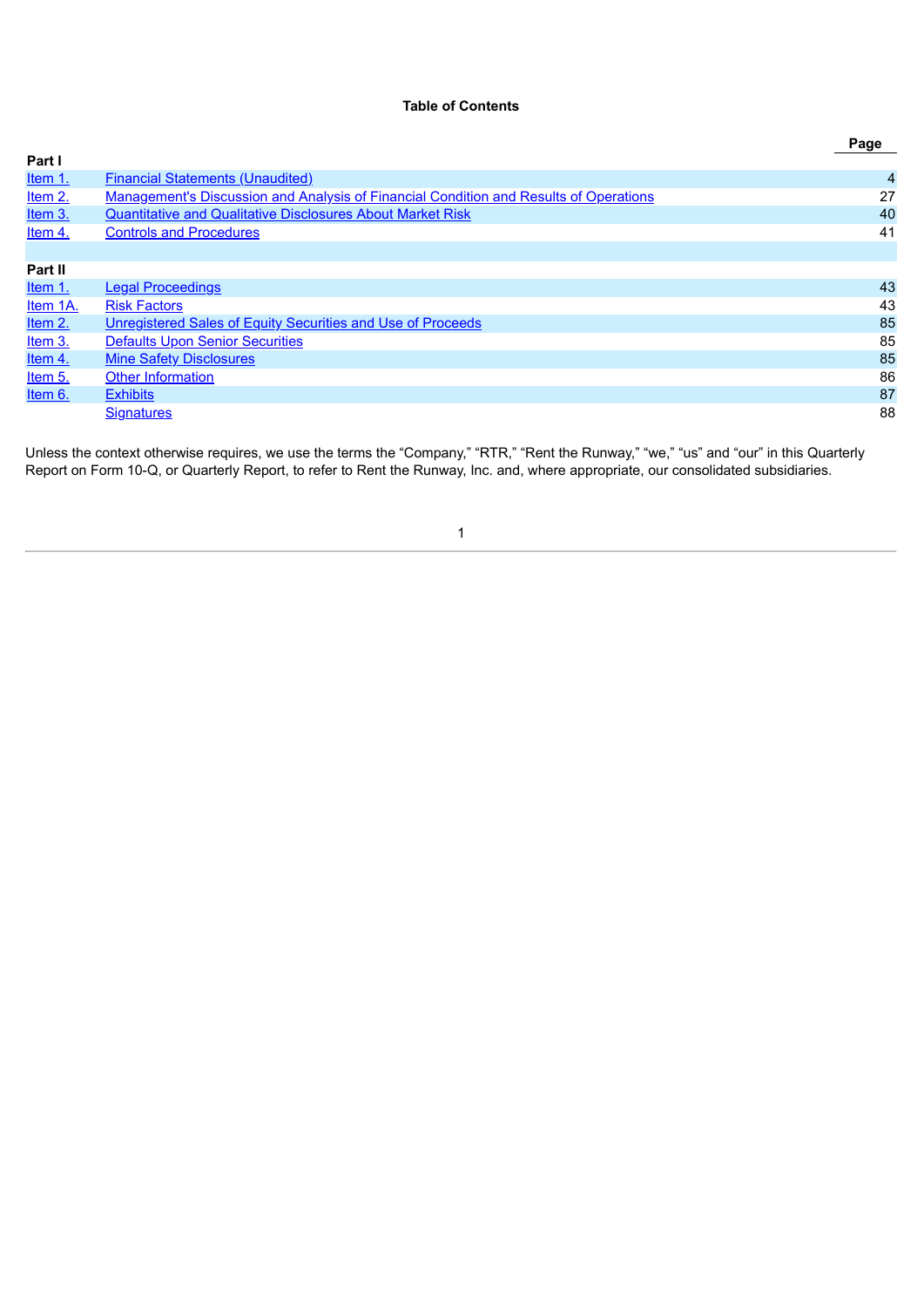## *Risk Factor Summary*

Investing in our Class A common stock involves numerous risks, including the risks described in Part II, Item 1A. "Risk Factors" in this Quarterly Report on Form 10-Q. You should carefully consider these risks before making an investment. Below are some of these risks, any one of which could materially adversely affect our business, financial condition, results of operations, and prospects.

- We have grown rapidly in recent years and have limited experience at our current scale of operations. If we are unable to manage our growth effectively, our brand, company culture, and financial performance may suffer.
- The COVID-19 pandemic has had, and may in the future continue to have, a material adverse impact on our business.
- The global fashion industry is highly competitive and rapidly changing, and we may not be able to compete effectively.
- Our continued growth depends on our ability to attract new, and retain existing, customers, which may require significant investment in paid marketing channels. If we are unable to cost-effectively grow our customer base, our business, financial condition and results of operations would be harmed.
- If we fail to retain customers, our business, financial condition, and results of operations would be harmed.
- If we are unable to accurately forecast customer demand, manage our products effectively and plan for future expenses, our operating results could be adversely affected.
- We rely heavily on the effective operation of our proprietary technology systems and software, as well as those of our third-party vendors and service providers, for our business to effectively operate and to safeguard confidential information.
- Shipping and logistics are a critical part of our business and our supply chain and any changes or interruptions in shipping or logistics operations could adversely affect our operating results.
- We have identified material weaknesses in our internal control over financial reporting. If we are unable to remediate the material weaknesses in a timely manner, identify additional material weaknesses in the future or otherwise fail to maintain effective internal control over financial reporting, which may result in material misstatements of our condensed consolidated financial statements or cause us to fail to meet our periodic reporting obligations, our ability to comply with applicable laws and regulations and our access to the capital markets to be impaired.
- Our business is subject to a large number of U.S. and non-U.S. laws and regulations, many of which are evolving.
- We are subject to U.S. and certain foreign export and import controls, sanctions, embargoes, anti-corruption laws, and anti-money laundering laws and regulations. Compliance with these legal standards could impair our ability to compete in domestic and international markets, and we could face criminal liability and other serious consequences for violations, which could harm our business.
- Failure to adequately maintain and protect our intellectual property and proprietary rights could harm our brand, devalue our proprietary content, and adversely affect our ability to compete effectively.
- We are subject to rapidly changing and increasingly stringent laws and industry standards relating to data privacy, data security, data protection, and consumer protection. The restrictions and costs imposed by these laws, or our actual or perceived failure to comply with them, could subject us to liabilities that adversely affect our business, operations, and financial performance.
- We face risks associated with brand partners from whom our products are sourced or co-manufactured.
- We rely on third parties for elements of the payment processing infrastructure underlying our business. If these third-party elements become unavailable or unavailable on favorable terms, our business could be adversely affected.
- We depend on search engines, social media platforms, mobile application stores, content-based online advertising and other online sources to attract consumers to and promote our website and our mobile application, which may be affected by third-party interference beyond our control and as we grow our customer acquisition costs will continue to rise.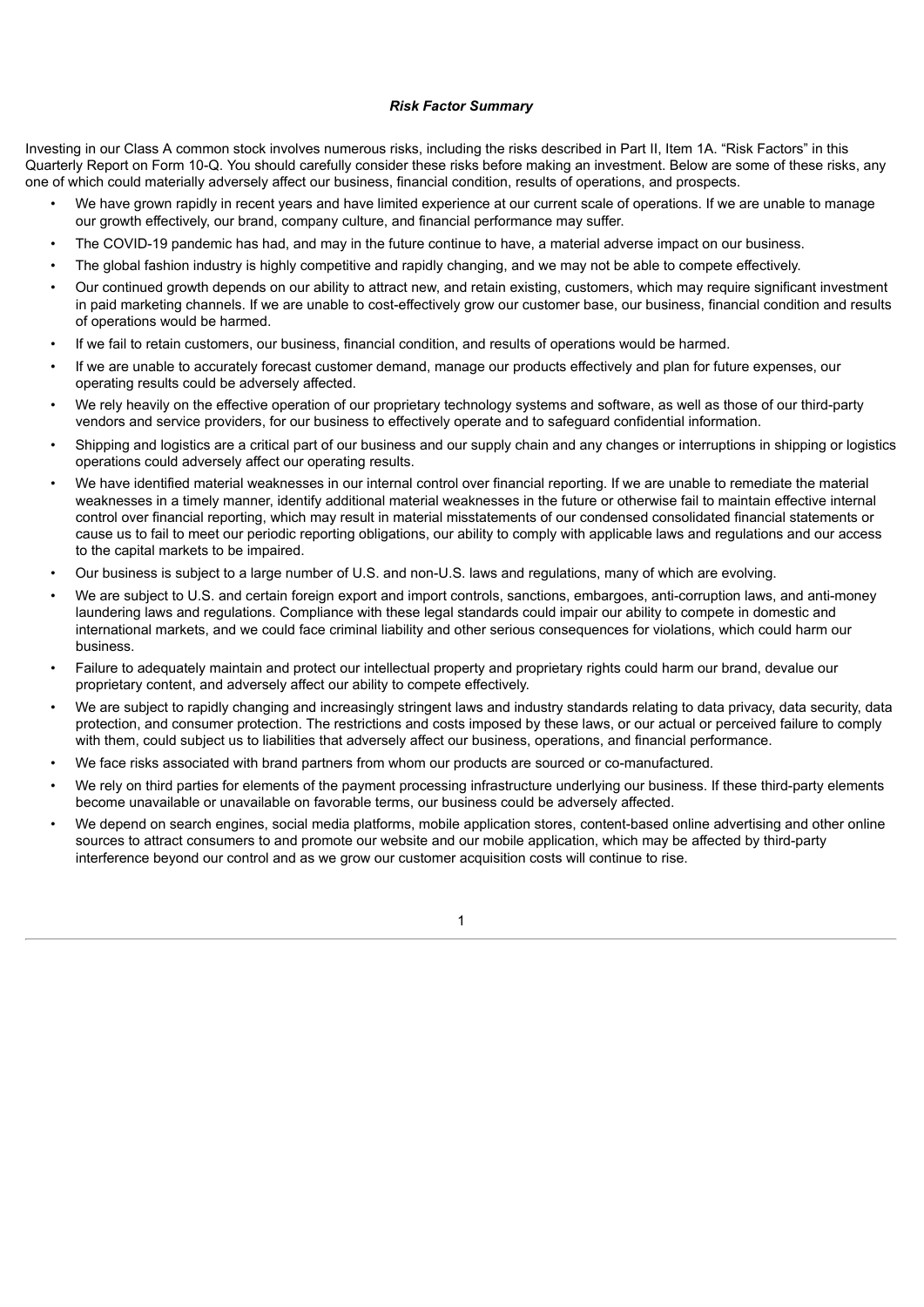- Any failure by us, our brand partners, or our third-party manufacturers to comply with our vendor code of conduct, product safety, labor, or other laws, or to provide safe factory conditions for their workers, may damage our reputation and brand, and harm our business.
- The dual class structure of our common stock has the effect of concentrating voting control with those stockholders who held our capital stock prior to the listing of our Class A common stock on Nasdaq, including our Co-Founders, and their affiliates, which will limit the ability to influence the outcome of important transactions, including a change of control.
- Our share price may be volatile, and investors may be unable to sell their shares at or above the price they purchased them.

If we are unable to adequately address these and other risks we face, our business may be harmed.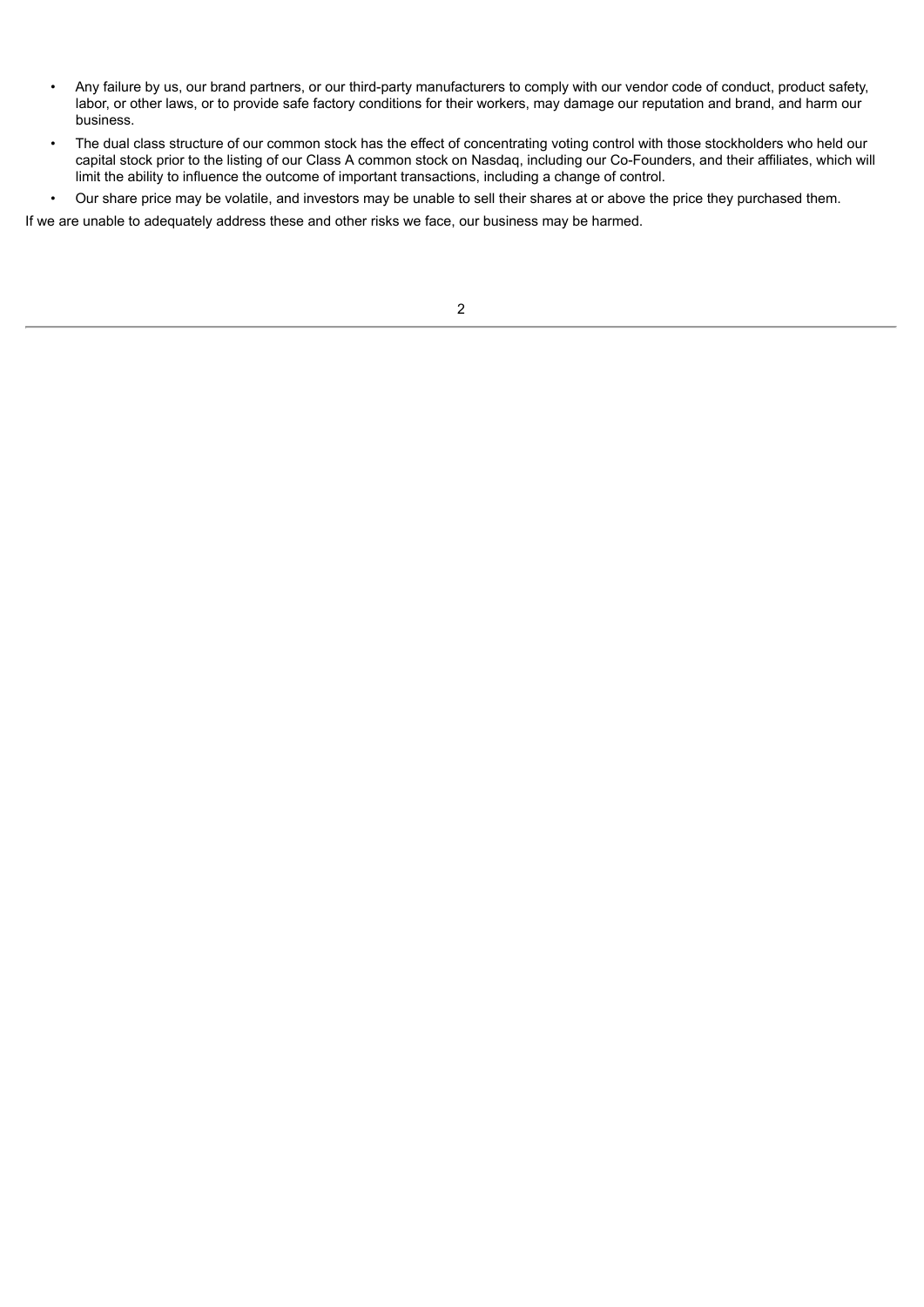## **FORWARD-LOOKING STATEMENTS**

This Quarterly Report on Form 10-Q contains forward-looking statements. We intend such forward-looking statements to be covered by the safe harbor provisions for forward-looking statements contained in Section 27A of the Securities Act of 1933, as amended (the "Securities Act"), and Section 21E of the Securities Exchange Act of 1934, as amended (the "Exchange Act"). All statements other than statements of historical fact contained in this Quarterly Report may be forward-looking statements. In some cases, you can identify forward-looking statements by terms such as "may," "will," "should," "expects," "plans," "anticipates," "could," "intends," "targets," "projects," "contemplates," "believes," "estimates," "forecasts," "predicts," "potential" or "continue" or the negative of these terms or other similar expressions. Forwardlooking statements contained in this Quarterly Report include, but are not limited to statements regarding our future results of operations and financial position, industry and business trends, share-based compensation, business strategy and initiatives, plans, our Impact Strategy and related goals, product acquisition expectations, market growth and our objectives for future operations.

The forward-looking statements in this Quarterly Report on Form 10-Q are only predictions. We have based these forward-looking statements largely on our current expectations and projections about future events and financial trends that we believe may affect our business, financial condition and results of operations. Forward-looking statements involve known and unknown risks, uncertainties and other important factors that may cause our actual results, performance or achievements to be materially different from any future results, performance or achievements expressed or implied by the forward-looking statements, including, but not limited to, the important factors discussed in Part II, Item 1A, "Risk Factors" in this Quarterly Report for the quarter ended April 30, 2022. The forward-looking statements in this Quarterly Report are based upon information available to us as of the date of this Quarterly Report, and while we believe such information forms a reasonable basis for such statements, such information may be limited or incomplete, and our statements should not be read to indicate that we have conducted an exhaustive inquiry into, or review of, all potentially available relevant information. These statements are inherently uncertain and investors are cautioned not to unduly rely upon these statements.

You should read this Quarterly Report on Form 10-Q and the documents that we reference in this Quarterly Report and have filed as exhibits to this Quarterly Report with the understanding that our actual future results, levels of activity, performance and achievements may be materially different from what we expect. We qualify all of our forward-looking statements by these cautionary statements. These forwardlooking statements speak only as of the date of this Quarterly Report. Except as required by applicable law, we do not plan to publicly update or revise any forward-looking statements contained in this Quarterly Report, whether as a result of any new information, future events or otherwise.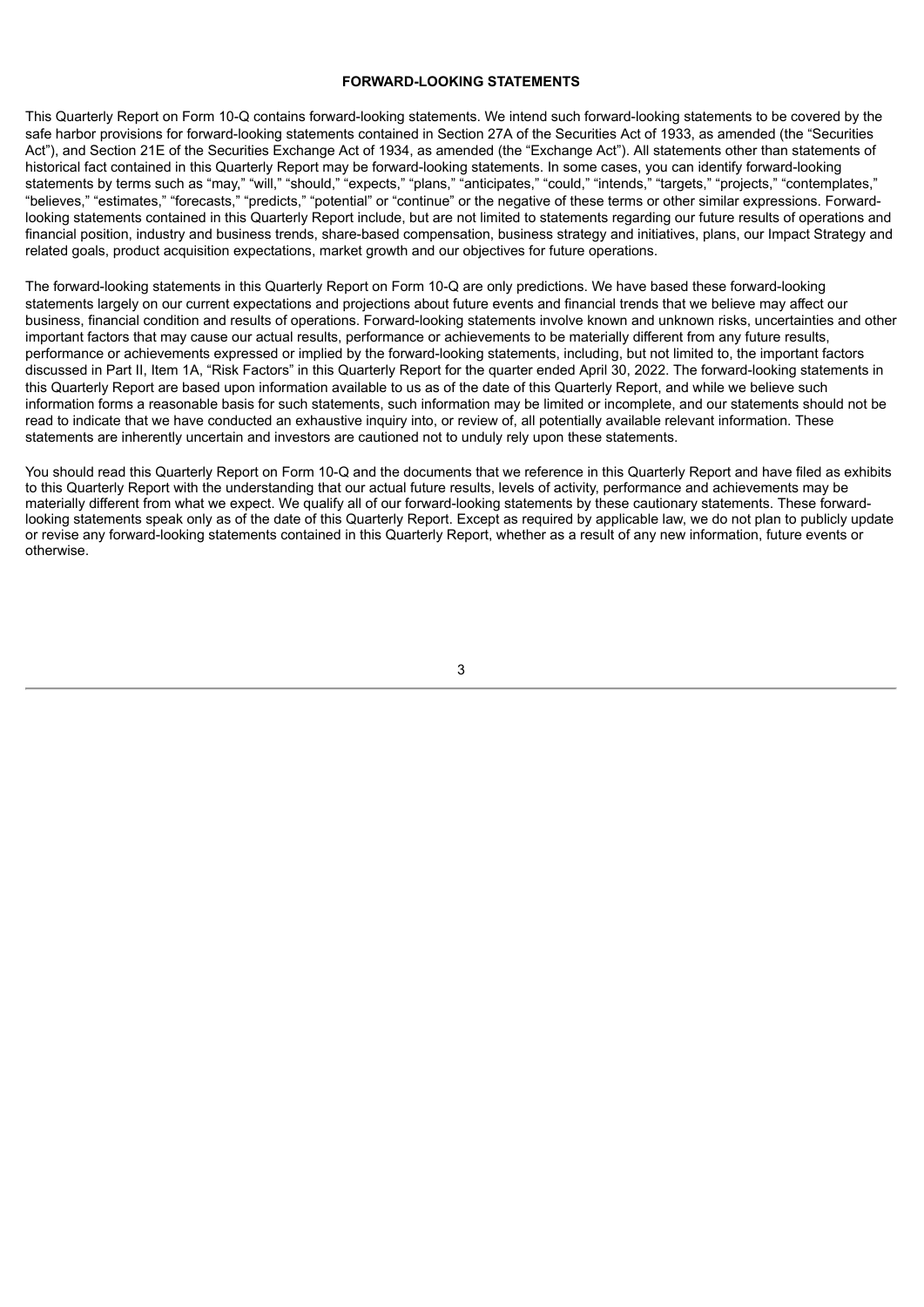## **Part I - Financial Information**

## <span id="page-6-0"></span>**Item 1. Financial Statements**

|                                                                                                                                                                     | Page |
|---------------------------------------------------------------------------------------------------------------------------------------------------------------------|------|
| Condensed Consolidated Balance Sheets as of April 30, 2022 and January 31, 2022                                                                                     | 5    |
| Condensed Consolidated Statements of Operations for the three months ended April 30, 2022 and 2021                                                                  | 6    |
| Condensed Consolidated Statements of Changes in Redeemable Preferred Stock and Stockholders' Equity (Deficit) for the<br>three months ended April 30, 2022 and 2021 | 7    |
|                                                                                                                                                                     | 8    |
| Condensed Consolidated Statements of Cash Flows for the three months ended April 30, 2022 and 2021<br><b>Notes to Condensed Consolidated Financial Statements</b>   |      |
| 1. Business                                                                                                                                                         | 10   |
| 2. Summary of Significant Accounting Policies                                                                                                                       | 10   |
| 3. Liquidity and Impact of COVID-19 Pandemic                                                                                                                        | 15   |
| 4. Leases - Lessee Accounting                                                                                                                                       | 16   |
| 5. Rental Product, Net                                                                                                                                              | 17   |
| 6. Long-Term Debt                                                                                                                                                   | 17   |
| 7. Income Taxes                                                                                                                                                     | 20   |
| 8. Accrued Expenses and Other Current Liabilities                                                                                                                   | 20   |
| 9. Fair Value Measurements                                                                                                                                          | 21   |
| 10. Redeemable Preferred Stock                                                                                                                                      | 21   |
| 11. Stockholders' Equity                                                                                                                                            | 21   |
| 12. Share-based Compensation Plans                                                                                                                                  | 23   |
| 13. Net Loss per Share Attributable to Common Stockholders                                                                                                          | 25   |
| 14. Commitments and Contingencies                                                                                                                                   | 26   |

## 4

<span id="page-6-1"></span>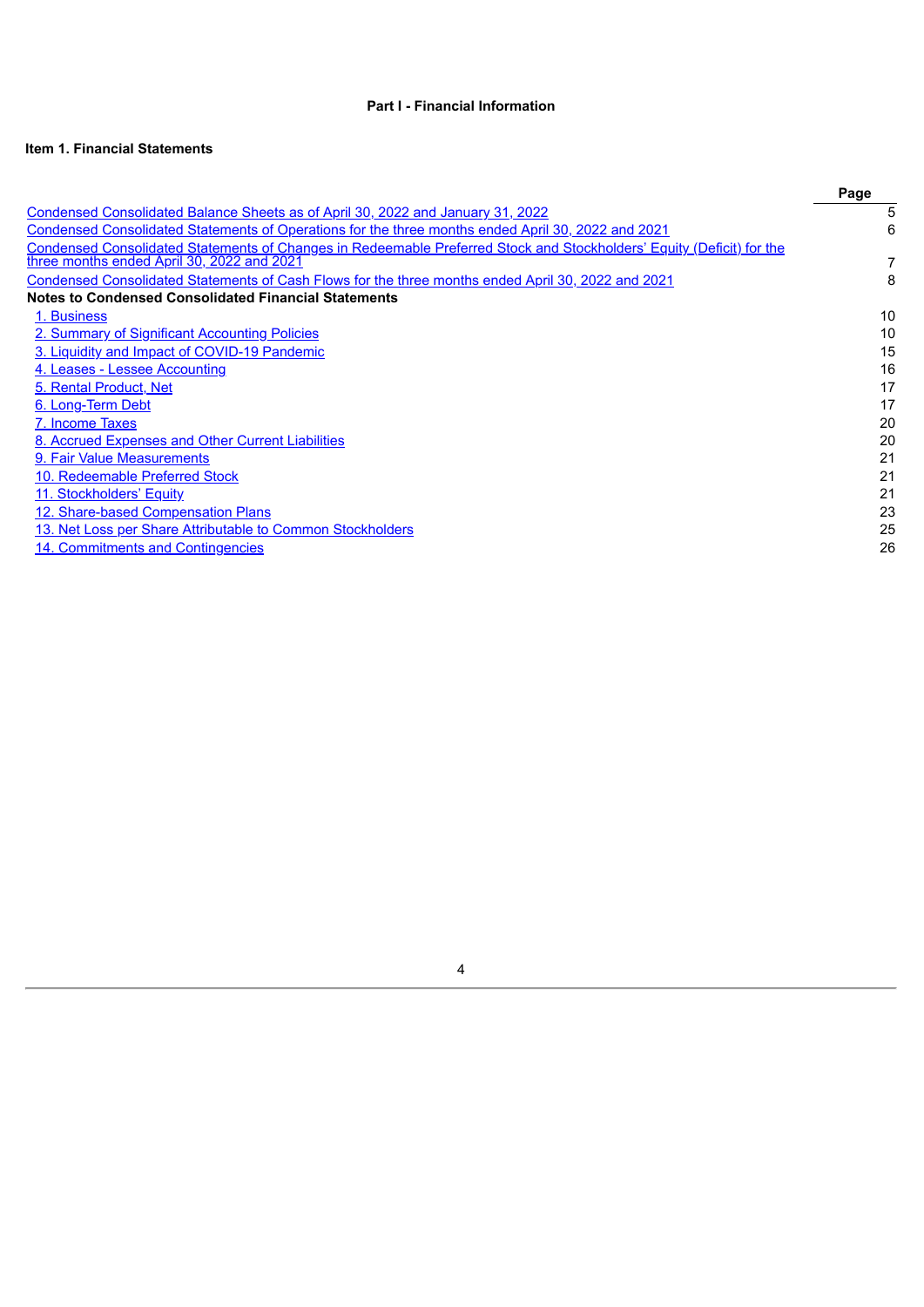## **RENT THE RUNWAY, INC. Condensed Consolidated Balance Sheets**

*(In millions, except share and per share amounts, unaudited)*

|                                                                                                                                                                                                                                                                                  |                           | April 30, |               | January 31, |
|----------------------------------------------------------------------------------------------------------------------------------------------------------------------------------------------------------------------------------------------------------------------------------|---------------------------|-----------|---------------|-------------|
|                                                                                                                                                                                                                                                                                  |                           | 2022      |               | 2022        |
| <b>Assets</b>                                                                                                                                                                                                                                                                    |                           |           |               |             |
| Current assets:                                                                                                                                                                                                                                                                  |                           |           |               |             |
| Cash and cash equivalents                                                                                                                                                                                                                                                        | $\mathfrak{s}$            | 219.0     | $\sqrt[6]{3}$ | 247.6       |
| Restricted cash, current                                                                                                                                                                                                                                                         |                           | 5.0       |               | 5.4         |
| Prepaid expenses and other current assets                                                                                                                                                                                                                                        |                           | 10.8      |               | 11.7        |
| Total current assets                                                                                                                                                                                                                                                             |                           | 234.8     |               | 264.7       |
| <b>Restricted cash</b>                                                                                                                                                                                                                                                           |                           | 5.8       |               | 6.6         |
| Rental product, net                                                                                                                                                                                                                                                              |                           | 81.7      |               | 76.3        |
| Fixed assets, net                                                                                                                                                                                                                                                                |                           | 54.0      |               | 57.2        |
| Intangible assets, net                                                                                                                                                                                                                                                           |                           | 6.2       |               | 6.4         |
| Operating lease right-of-use assets                                                                                                                                                                                                                                              |                           | 29.0      |               | 31.5        |
| Other assets                                                                                                                                                                                                                                                                     |                           | 4.5       |               | 4.8         |
| <b>Total assets</b>                                                                                                                                                                                                                                                              | $\mathfrak{s}$            | 416.0     | $\sqrt{3}$    | 447.5       |
| Liabilities, Redeemable Preferred Stock and Stockholders' Equity (Deficit)                                                                                                                                                                                                       |                           |           |               |             |
| <b>Current liabilities:</b>                                                                                                                                                                                                                                                      |                           |           |               |             |
| Accounts payable                                                                                                                                                                                                                                                                 | \$                        | 23.4      | \$            | 15.9        |
| Accrued expenses and other current liabilities                                                                                                                                                                                                                                   |                           | 26.1      |               | 30.0        |
| Deferred revenue                                                                                                                                                                                                                                                                 |                           | 13.6      |               | 10.4        |
| <b>Customer credit liabilities</b>                                                                                                                                                                                                                                               |                           | 6.7       |               | 6.9         |
| Operating lease liabilities                                                                                                                                                                                                                                                      |                           | 5.1       |               | 5.6         |
| Total current liabilities                                                                                                                                                                                                                                                        |                           | 74.9      |               | 68.8        |
| Long-term debt, net                                                                                                                                                                                                                                                              |                           | 265.2     |               | 260.8       |
| Operating lease liabilities                                                                                                                                                                                                                                                      |                           | 41.4      |               | 46.4        |
| <b>Other liabilities</b>                                                                                                                                                                                                                                                         |                           | 0.4       |               | 0.4         |
| <b>Total liabilities</b>                                                                                                                                                                                                                                                         |                           | 381.9     |               | 376.4       |
| Commitments and Contingencies (Note 14)                                                                                                                                                                                                                                          |                           |           |               |             |
| Redeemable preferred stock, \$0.001 par value; 0 shares authorized as of April 30, 2022 and January 31, 2022; 0 shares<br>issued and outstanding as of April 30, 2022 and January 31, 2022; liquidation preference of \$0.0 million as of April 30, 2022<br>and January 31, 2022 |                           |           |               |             |
| Stockholders' equity (deficit)                                                                                                                                                                                                                                                   |                           |           |               |             |
| Class A common stock, \$0.001 par value; 300,000,000 shares authorized as of April 30, 2022 and January 31, 2022;<br>60,895,080 and 60,104,058 shares issued and outstanding as of April 30, 2022 and January 31, 2022, respectively                                             |                           | 0.1       |               | 0.1         |
| Class B common stock, \$0.001 par value; 50,000,000 shares authorized as of April 30, 2022 and January 31, 2022;<br>3,035,822 and 2,932,739 shares issued and outstanding as of April 30, 2022 and January 31, 2022, respectively                                                |                           |           |               |             |
| Preferred stock, \$0.001 par value; 10,000,000 shares authorized as of April 30, 2022 and January 31, 2022; 0 shares<br>issued and outstanding as of April 30, 2022 and January 31, 2022                                                                                         |                           |           |               |             |
| Additional paid-in capital                                                                                                                                                                                                                                                       |                           | 877.7     |               | 872.2       |
| Accumulated deficit                                                                                                                                                                                                                                                              |                           | (843.7)   |               | (801.2)     |
| Total stockholders' equity (deficit)                                                                                                                                                                                                                                             |                           | 34.1      |               | 71.1        |
| Total liabilities, redeemable preferred stock and stockholders' equity (deficit)                                                                                                                                                                                                 | $\boldsymbol{\mathsf{S}}$ | 416.0     | $\mathbf{\$}$ | 447.5       |

<span id="page-7-0"></span>The accompanying notes are an integral part of these unaudited condensed consolidated financial statements.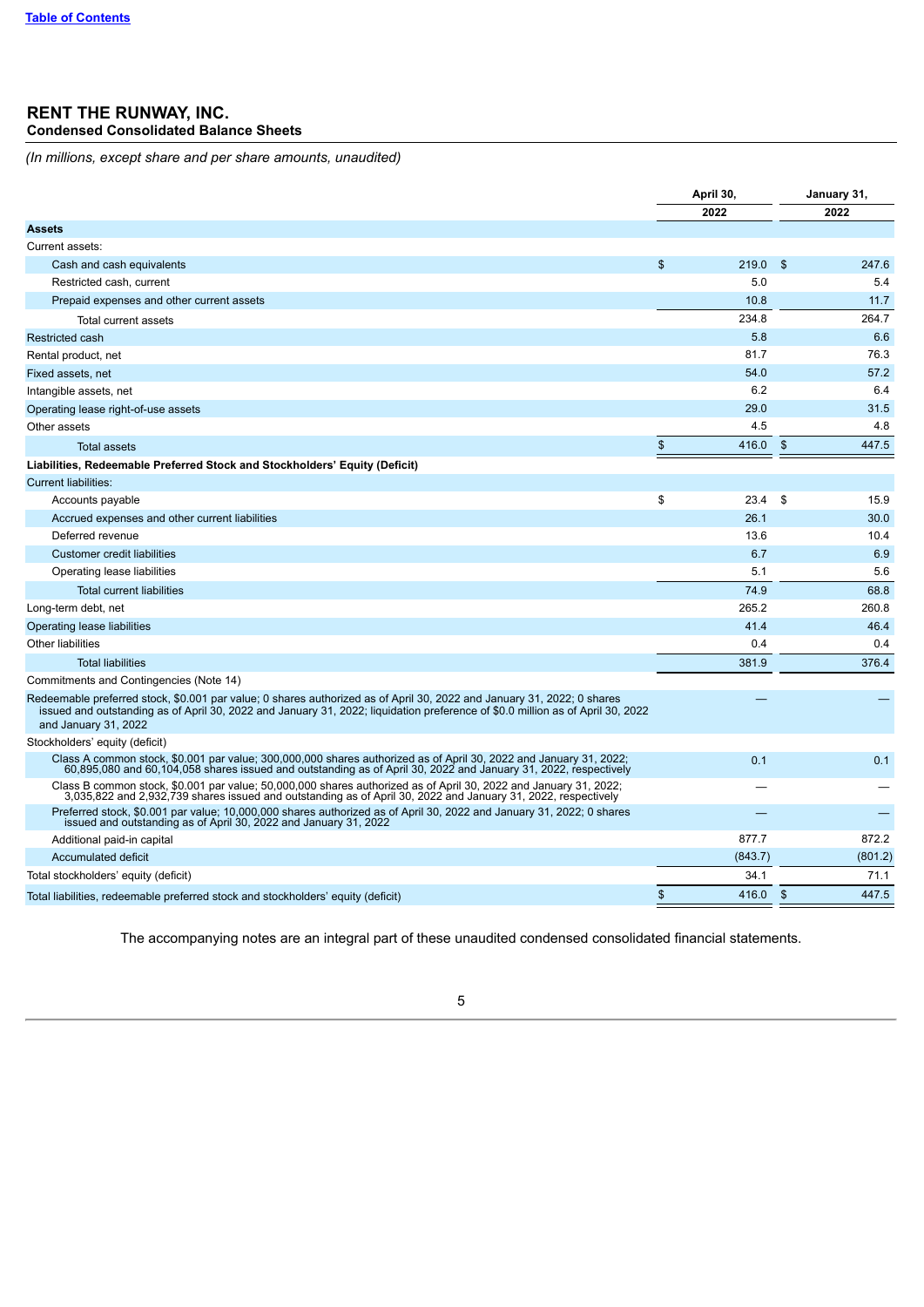## **RENT THE RUNWAY, INC. Condensed Consolidated Statements of Operations**

*(In millions, except share and per share amounts, unaudited)*

|                                                                                                                        | Three Months Ended April 30, |            |      |            |
|------------------------------------------------------------------------------------------------------------------------|------------------------------|------------|------|------------|
|                                                                                                                        |                              | 2022       |      | 2021       |
| Revenue:                                                                                                               |                              |            |      |            |
| Subscription and Reserve rental revenue                                                                                | \$                           | 61.4       | \$   | 29.8       |
| Other revenue                                                                                                          |                              | 5.7        |      | 3.7        |
| Total revenue, net                                                                                                     |                              | 67.1       |      | 33.5       |
| Costs and expenses:                                                                                                    |                              |            |      |            |
| Fulfillment                                                                                                            |                              | 22.9       |      | 8.8        |
| Technology                                                                                                             |                              | 13.6       |      | 9.7        |
| Marketing                                                                                                              |                              | 8.7        |      | 2.6        |
| General and administrative                                                                                             |                              | 29.2       |      | 19.0       |
| Rental product depreciation and revenue share                                                                          |                              | 21.7       |      | 16.6       |
| Other depreciation and amortization                                                                                    |                              | 4.2        |      | 5.1        |
| Total costs and expenses                                                                                               |                              | 100.3      |      | 61.8       |
| <b>Operating loss</b>                                                                                                  |                              | (33.2)     |      | (28.3)     |
| Interest income / (expense), net                                                                                       |                              | (9.3)      |      | (14.5)     |
| Gain / (loss) on warrant liability revaluation, net                                                                    |                              |            |      | 0.5        |
| Net loss before income tax benefit / (expense)                                                                         |                              | (42.5)     |      | (42.3)     |
| Income tax benefit / (expense)                                                                                         |                              |            |      |            |
| Net loss                                                                                                               |                              | (42.5)     | - \$ | (42.3)     |
| Net loss per share attributable to common stockholders, basic and diluted                                              |                              | (0.67)     | - 35 | (3.75)     |
| Weighted-average shares used in computing net loss per share attributable to common stockholders, basic and<br>diluted |                              | 63,431,165 |      | 11,287,251 |
|                                                                                                                        |                              |            |      |            |

<span id="page-8-0"></span>The accompanying notes are an integral part of these unaudited condensed consolidated financial statements.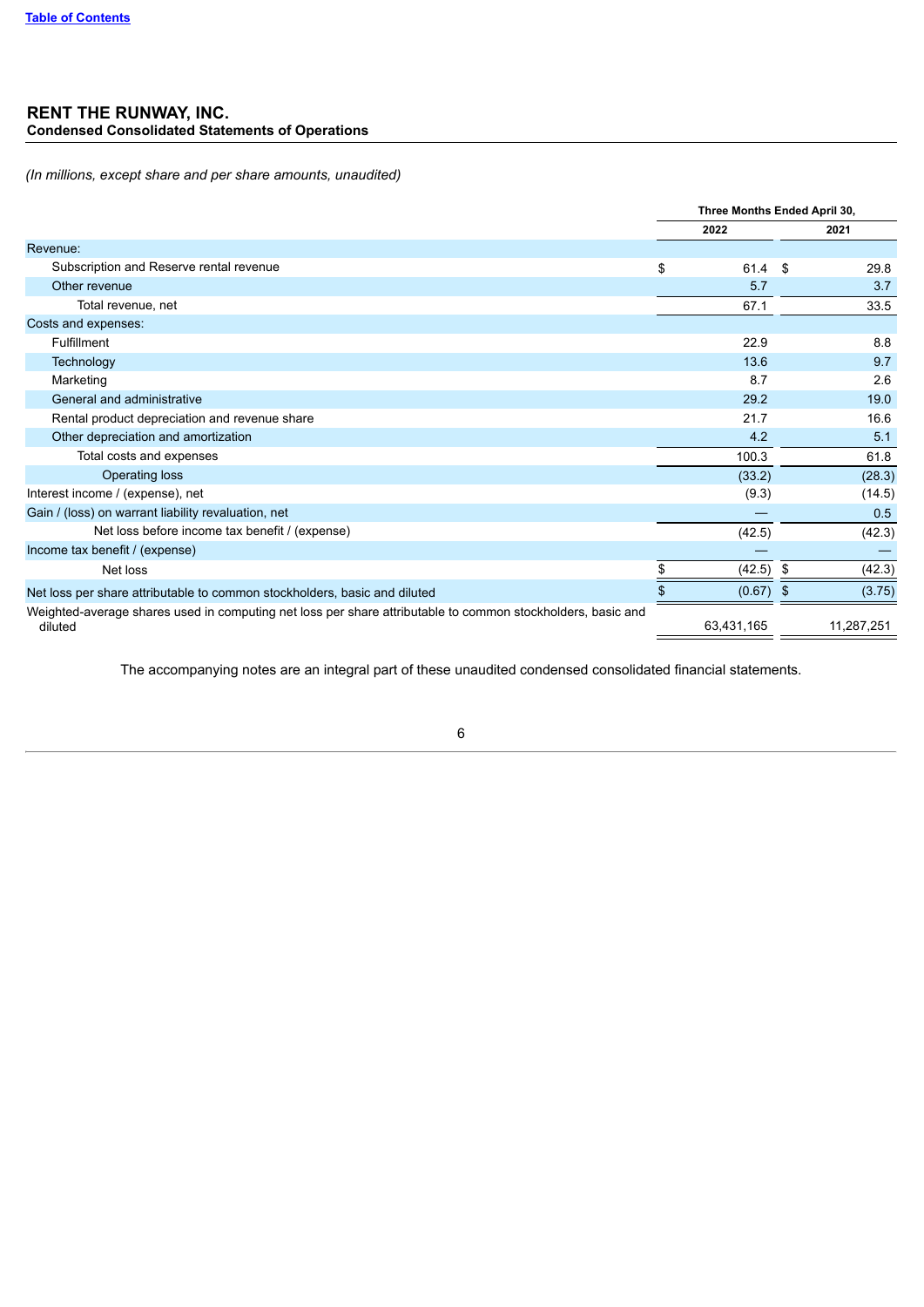## **RENT THE RUNWAY, INC.**

**Condensed Consolidated Statements of Changes in Redeemable Preferred Stock and Stockholders' Equity (Deficit)**

*(In millions, except share amounts, unaudited)*

|                                         |               | Redeemable<br><b>Preferred Stock</b> |       |               | <b>Common Stock</b> |        |              | <b>Additional</b><br>Paid-in |              | Accumulated  |     | Total<br>Stockholders' |  |                         |
|-----------------------------------------|---------------|--------------------------------------|-------|---------------|---------------------|--------|--------------|------------------------------|--------------|--------------|-----|------------------------|--|-------------------------|
|                                         | <b>Shares</b> | Amount                               |       | <b>Shares</b> |                     | Amount | Capital      |                              |              |              |     | <b>Deficit</b>         |  | <b>Equity (Deficit)</b> |
| Balances as of January 31, 2022         | -             |                                      |       | 63,036,797    | \$                  | 0.1    | $\mathbf{s}$ | 872.2                        | -86          | $(801.2)$ \$ |     | 71.1                   |  |                         |
| Stock issued under stock incentive plan |               |                                      |       | 894,105       |                     |        |              |                              |              |              |     |                        |  |                         |
| Share-based compensation expense        |               |                                      | -     |               |                     |        |              | 5.5                          |              | –            |     | 5.5                    |  |                         |
| Net loss                                |               |                                      | –     |               |                     |        |              |                              |              | (42.5)       |     | (42.5)                 |  |                         |
| Balances as of April 30, 2022           |               |                                      |       | 63,930,902    |                     | 0.1    |              | 877.7                        |              | (843.7)      | -SS | 34.1                   |  |                         |
|                                         |               |                                      |       |               |                     |        |              |                              |              |              |     |                        |  |                         |
| Balances as of January 31, 2021         | 31,137,921    | \$                                   | 388.1 | 10,456,521    | -96                 |        | \$           | 62.7                         | $\mathbf{s}$ | $(589.4)$ \$ |     | (526.7)                |  |                         |
| Issuance of redeemable preferred stock  | 1,157,398     |                                      | 17.1  |               |                     |        |              |                              |              |              |     |                        |  |                         |
| Stock issued under stock incentive plan |               |                                      | -     | 261,972       |                     |        |              | 1.3                          |              |              |     | 1.3                    |  |                         |
| Share-based compensation expense        |               |                                      | –     |               |                     |        |              | 1.9                          |              |              |     | 1.9                    |  |                         |
| Net loss                                |               |                                      | –     |               |                     |        |              |                              |              | (42.3)       |     | (42.3)                 |  |                         |
| Balances as of April 30, 2021           | 32,295,319    |                                      | 405.2 | 10,718,493    |                     |        |              | 65.9                         |              | (631.7)      |     | (565.8)                |  |                         |

<span id="page-9-0"></span>The accompanying notes are an integral part of these unaudited condensed consolidated financial statements.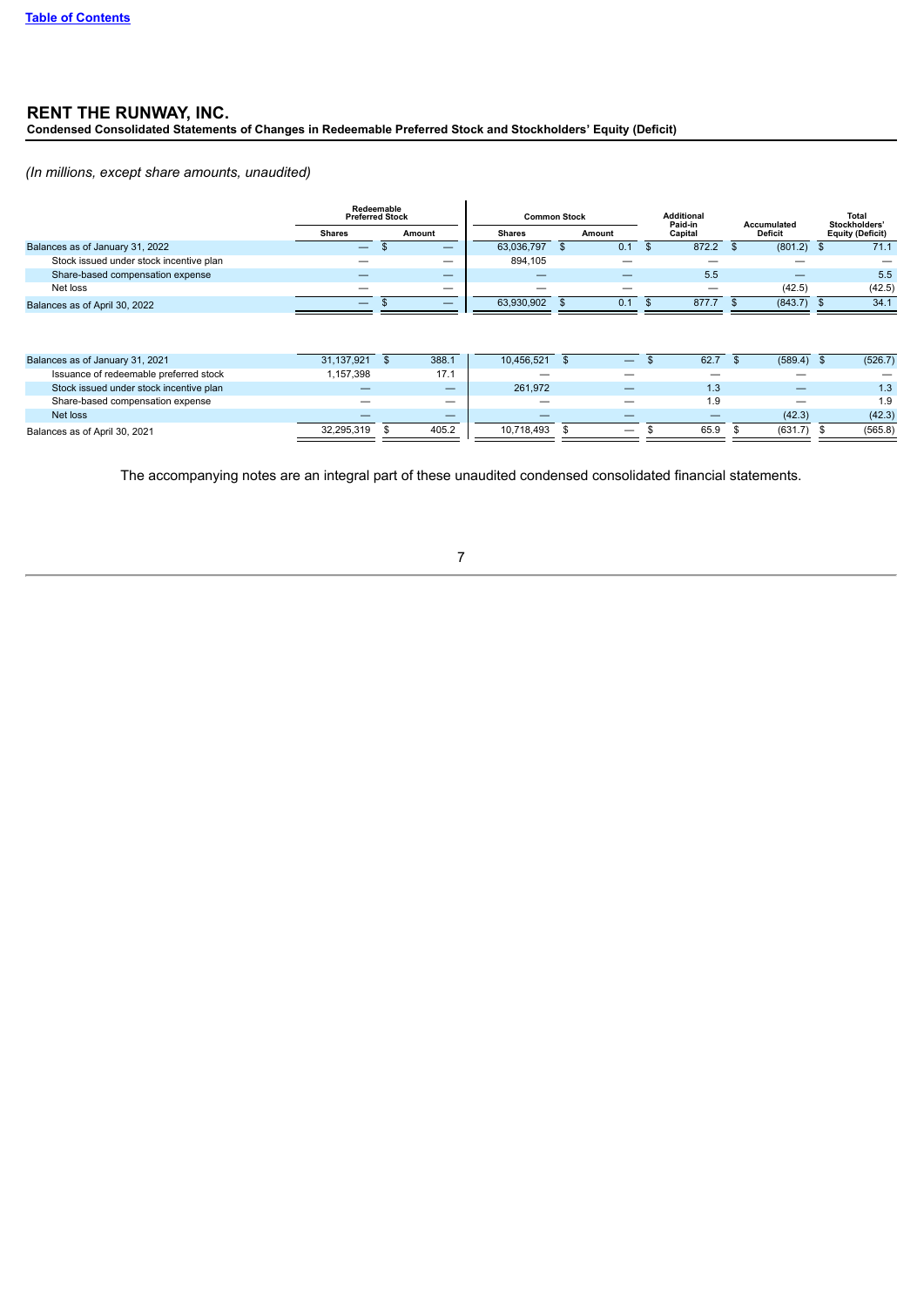## **RENT THE RUNWAY, INC. Condensed Consolidated Statements of Cash Flows**

*(In millions, unaudited)*

|                                                                                           | <b>Three Months Ended</b><br>April 30, |                        |        |
|-------------------------------------------------------------------------------------------|----------------------------------------|------------------------|--------|
|                                                                                           |                                        | 2022                   | 2021   |
| <b>OPERATING ACTIVITIES</b>                                                               |                                        |                        |        |
| Net loss                                                                                  | \$                                     | $(42.5)$ \$            | (42.3) |
| Adjustments to reconcile net loss to net cash (used in) provided by operating activities: |                                        |                        |        |
| Rental product depreciation and write-offs                                                |                                        | 12.3                   | 11.0   |
| Write-off of rental product sold                                                          |                                        | 1.3                    | 1.7    |
| Other depreciation and amortization                                                       |                                        | 4.2                    | 5.1    |
| (Gain) / loss from write-off of fixed assets                                              |                                        | 1.9                    |        |
| Proceeds from rental product sold                                                         |                                        | (4.0)                  | (2.8)  |
| (Gain) / loss from liquidation of rental product                                          |                                        |                        | (0.2)  |
| Accrual of paid-in-kind interest                                                          |                                        | 3.4                    | 11.2   |
| Amortization of debt discount                                                             |                                        | 1.0                    | 2.2    |
| Share-based compensation expense                                                          |                                        | 5.5                    | 1.9    |
| Remeasurement of warrant liability                                                        |                                        |                        | (0.5)  |
| Changes in operating assets and liabilities:                                              |                                        |                        |        |
| Prepaid expenses and other current assets                                                 |                                        | 0.9                    | (0.5)  |
| Operating lease right-of-use assets                                                       |                                        | 2.5                    | 0.8    |
| Other assets                                                                              |                                        | 0.3                    | (1.2)  |
| Accounts payable, accrued expenses and other current liabilities                          |                                        | (1.8)                  | 2.9    |
| Deferred revenue and customer credit liabilities                                          |                                        | 3.0                    | 2.7    |
| Operating lease liabilities                                                               |                                        | (5.5)                  | (1.1)  |
| <b>Other liabilities</b>                                                                  |                                        | 0.1                    | 0.1    |
| Net cash (used in) provided by operating activities                                       |                                        | (17.4)                 | (9.0)  |
| <b>INVESTING ACTIVITIES</b>                                                               |                                        |                        |        |
| Purchases of rental product                                                               |                                        | (13.4)                 | (4.4)  |
| Proceeds from liquidation of rental product                                               |                                        | 0.6                    | 1.6    |
| Proceeds from sale of rental product                                                      |                                        | 4.0                    | 2.8    |
| Purchases of fixed and intangible assets                                                  |                                        | (2.0)                  | (1.3)  |
| Net cash (used in) provided by investing activities                                       |                                        | (10.8)                 | (1.3)  |
| <b>FINANCING ACTIVITIES</b>                                                               |                                        |                        |        |
| Proceeds from issuance of redeemable preferred stock                                      |                                        |                        | 17.1   |
| Proceeds from exercise of stock options under stock incentive plan                        |                                        |                        | 1.3    |
| Principal repayments on long-term debt                                                    |                                        |                        | (0.4)  |
| Other financing payments                                                                  |                                        | (1.6)                  | (0.1)  |
| Net cash (used in) provided by financing activities                                       |                                        | (1.6)                  | 17.9   |
| Net increase in cash and cash equivalents and restricted cash                             |                                        | (29.8)                 | 7.6    |
| Cash and cash equivalents and restricted cash at beginning of period                      |                                        | 259.6                  | 109.2  |
| Cash and cash equivalents and restricted cash at end of period                            | \$                                     | $\sqrt[6]{3}$<br>229.8 | 116.8  |

The accompanying notes are an integral part of these unaudited condensed consolidated financial statements.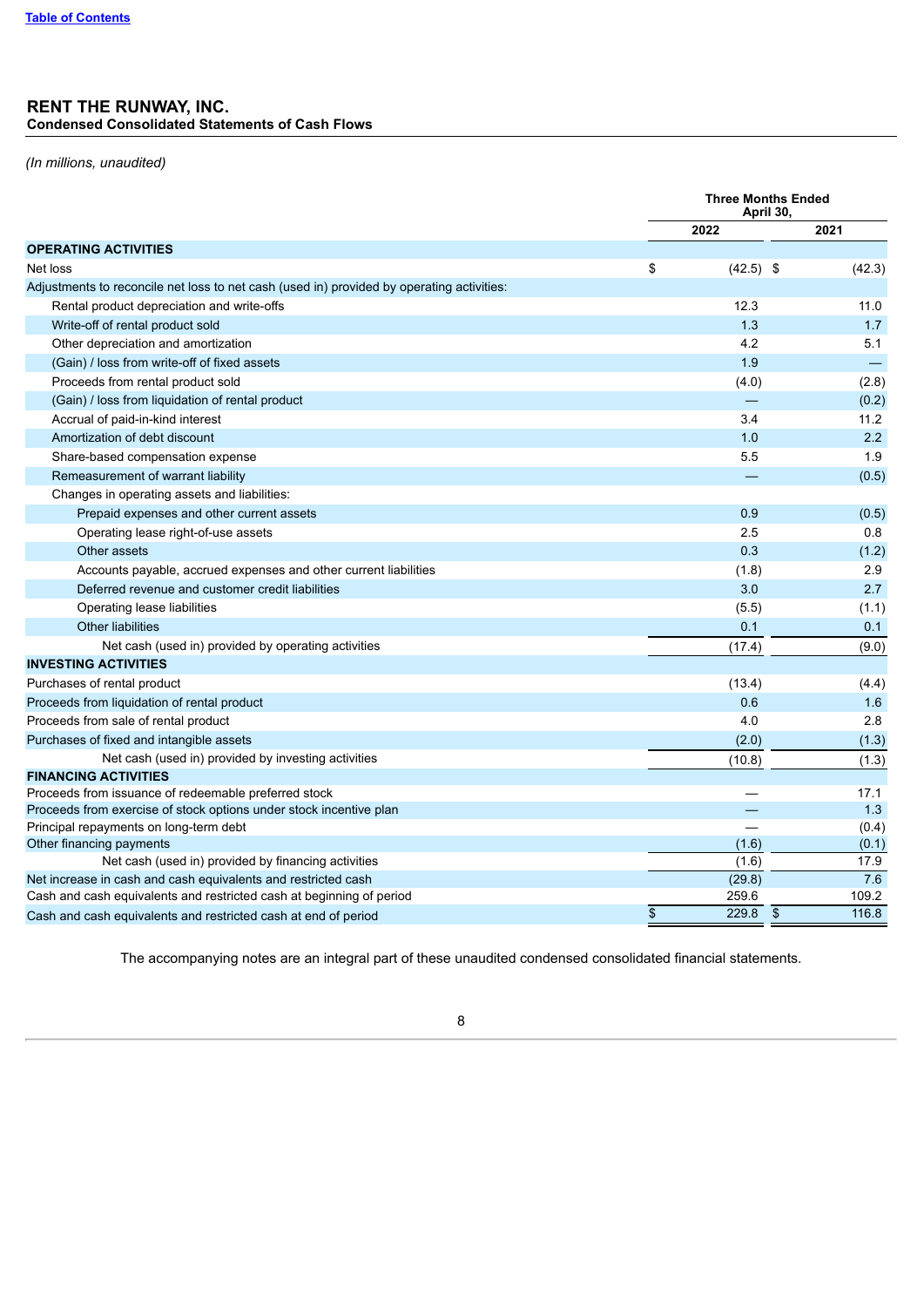## **RENT THE RUNWAY, INC. Condensed Consolidated Statements of Cash Flows**

## *(In millions, unaudited)*

|                                                                                                                         | <b>Three Months Ended</b><br>April 30, |                  |      |       |
|-------------------------------------------------------------------------------------------------------------------------|----------------------------------------|------------------|------|-------|
|                                                                                                                         |                                        | 2022             |      | 2021  |
| Reconciliation of Cash and Cash Equivalents and Restricted Cash to the Condensed Consolidated<br><b>Balance Sheets:</b> |                                        |                  |      |       |
| Cash and cash equivalents                                                                                               | \$                                     | 219.0            | - \$ | 103.8 |
| Restricted cash, current                                                                                                |                                        | 5.0              |      | 2.9   |
| Restricted cash, noncurrent                                                                                             |                                        | 5.8              |      | 10.1  |
| Total cash and cash equivalents and restricted cash                                                                     |                                        | 229.8            | \$.  | 116.8 |
|                                                                                                                         |                                        |                  |      |       |
| <b>Supplemental Cash Flow Information:</b>                                                                              |                                        |                  |      |       |
| Cash payments (receipts) for:                                                                                           |                                        |                  |      |       |
| Fixed operating leases payments (reimbursements), net                                                                   | $\mathfrak{F}$                         | 3.7 <sup>5</sup> |      | 3.6   |
| Fixed assets and intangibles received in the prior period                                                               |                                        | 0.8              |      | 0.5   |
| Rental product received in the prior period                                                                             |                                        | 6.5              |      | 3.6   |
| Non-cash financing and investing activities:                                                                            |                                        |                  |      |       |
| Financing leases right-of-use asset amortization                                                                        | \$                                     | 0.1 <sup>5</sup> |      | 0.1   |
| ROU assets obtained in exchange for lease liabilities                                                                   |                                        | 0.1              |      | 0.2   |
| Purchases of fixed assets and intangibles not yet settled                                                               |                                        | 1.5              |      | 0.6   |
| Purchases of rental product not yet settled                                                                             |                                        | 12.7             |      | 3.5   |

The accompanying notes are an integral part of these unaudited condensed consolidated financial statements.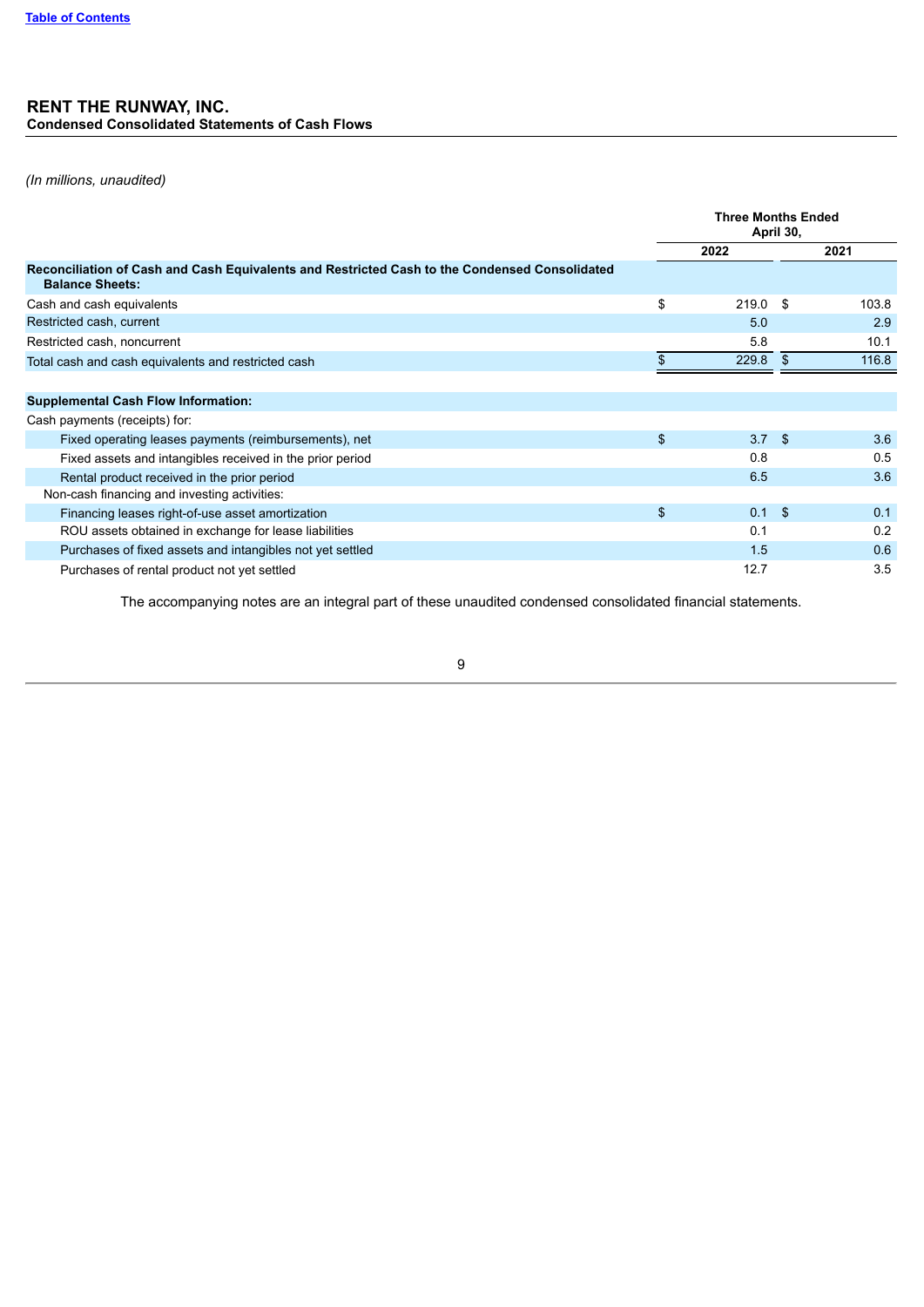*(Dollars in millions, except share and per share amounts)*

## <span id="page-12-0"></span>**1. Business**

## **Description of Business**

Rent the Runway, Inc.'s (the "Company") mission is to power women to feel their best every day. Launched in November 2009, the Company has built the world's first and largest shared designer closet with over 20,000 styles by over 800 brand partners. The Company gives customers access to its "unlimited closet" through its subscription offering ("Subscription") or the ability to rent a-lacarte through its reserve offering ("Reserve"). The Company's corporate headquarters is located in Brooklyn, New York and the operational facilities are located in Secaucus, New Jersey, and Arlington, Texas. Its wholly-owned subsidiary, Rent the Runway Limited (the "Subsidiary"), is located in Galway, Ireland, and is focused on software development and support activities.

All revenue is currently generated in the United States. Substantially all revenue is derived from rental subscription fees and a-lacarte rental fees, with a portion derived from the sale of apparel and accessories and other fees.

## <span id="page-12-1"></span>**2. Summary of Significant Accounting Policies**

### **Basis of Presentation**

The condensed consolidated financial statements include the accounts of the Company and its Subsidiary. All intercompany accounts and transactions have been eliminated in consolidation. The Company's condensed consolidated financial statements were prepared in accordance with generally accepted accounting principles in the United States ("U.S. GAAP"). Certain amounts in the financial statements have been reclassified to conform to the current presentation.

The unaudited interim condensed consolidated financial statements and related disclosures have been prepared by management on a basis consistent with the annual consolidated financial statements and, in the opinion of management, include all adjustments necessary for a fair statement of the results for the interim periods presented.

The results for the three months ended April 30, 2022 are not necessarily indicative of the operating results expected for the year ended January 31, 2023 or any future period. Certain information and notes normally included in financial statements prepared in accordance with U.S. GAAP have been condensed or omitted under the Securities and Exchange Commission's (the "SEC") rules and regulations. Accordingly, the unaudited condensed consolidated financial statements and notes included herein should be read in conjunction with the Company's audited consolidated financial statements and notes for the year ended January 31, 2022, which can be found in the Company's Annual Report on Form 10-K filed with the SEC on April 14, 2022.

### **Fiscal Year**

The Company operates on a fiscal calendar ending January 31. All references to fiscal year 2020 reflect the results of the 12-month period ending January 31, 2021. All references to fiscal year 2021 reflect the results of the 12-month period ending January 31, 2022. All references to fiscal year 2022 reflect the results of the 12-month period ending January 31, 2023.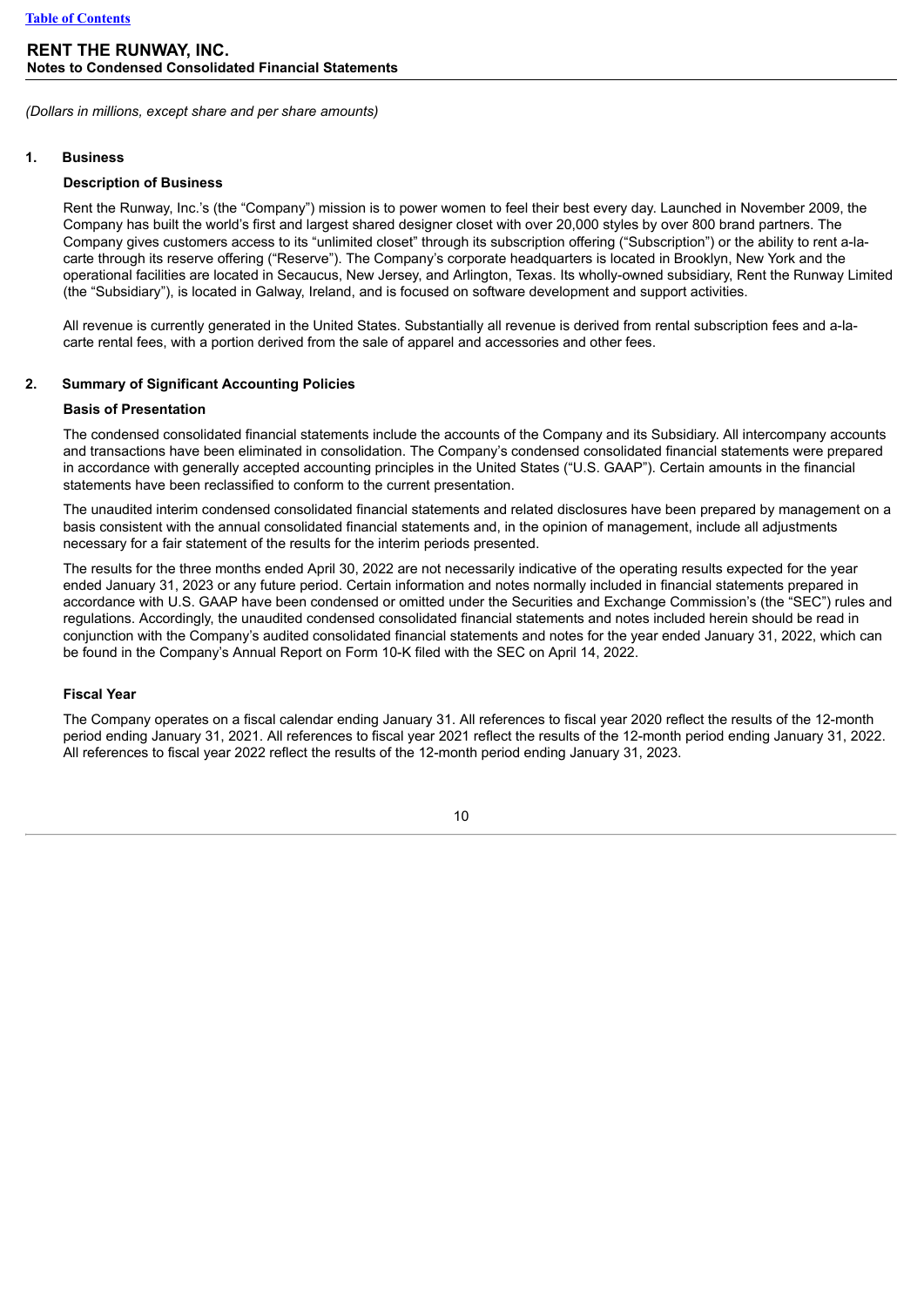*(Dollars in millions, except share and per share amounts)*

#### **Segment Information**

Operating segments are defined as components of an entity for which discrete financial information is available that is regularly reviewed by the chief operating decision maker ("CODM") in deciding how to allocate resources and in assessing performance. The Company's Chief Executive Officer is the Company's CODM. The Company has one operating and reportable segment as the CODM reviews financial information on a consolidated basis for purposes of making operating decisions, allocating resources, and evaluating financial performance. All revenue is attributed to customers based in the United States and substantially all the Company's long-lived assets are located in the United States.

## **Initial Public Offering**

On October 27, 2021, the Company completed its initial public offering ("IPO") and the Company's Class A common stock began public trading on the Nasdaq Stock Market LLC under the symbol "RENT". In connection with the IPO, the Company issued and sold 17,000,000 shares of its Class A common stock at a public offering price of \$21.00 per share. The Company received proceeds of \$327.3 million from the IPO which are net of underwriting discounts of \$24.1 million and offering costs paid by the Company of \$5.6 million. Offering costs, including legal, accounting, printing and other costs directly related to the IPO have been recorded in Additional paid-in capital against the proceeds from the IPO on the Company's condensed consolidated balance sheet.

At the closing of the IPO, the Company's then outstanding redeemable preferred stock converted into 32,575,462 shares of the Company's Class A common stock.

In connection with the IPO, the Company adopted an amended and restated certificate of incorporation (the "amended charter") and adopted amended and restated bylaws (the "amended bylaws"). The amended charter authorized capital stock consisting of:

- 300,000,000 shares of Class A common stock, par value \$0.001 per share;
- 50,000,000 shares of Class B common stock, par value \$0.001 per share; and
- 10,000,000 shares of preferred stock, par value \$0.001 per share.

Holders of Class A common stock are entitled to one vote per share, and the holders of Class B common stock are entitled to twenty votes per share. Immediately after the effectiveness of the amended charter, 2,932,739 shares of Class A common stock held by the Company's co-founders were exchanged for an equivalent number of shares of Class B common stock. In addition, the terms of certain outstanding equity awards held by the Company's co-founders were modified to provide that such awards are exercisable or settle into shares of Class B common stock.

#### **Use of Estimates**

The preparation of financial statements in conformity with U.S. GAAP requires management to make estimates and assumptions that affect the reported amounts of assets and liabilities at the date of the financial statements and the reported amounts of revenue and expenses during the reporting period. The Company bases its estimates on historical experience, market conditions, and on various other assumptions that are believed to be reasonable. Actual results could differ from those estimates. Significant items subject to such estimates and assumptions include the useful life and salvage value of rental product, incremental borrowing rate ("IBR") to determine lease liabilities, and the valuation of share-based compensation and warrants.

As of April 30, 2022, the effects of the ongoing COVID-19 pandemic on the Company's business, results of operations, and financial condition continue to evolve. As a result, many of the Company's estimates and assumptions required increased judgment and carry a higher degree of variability and volatility. As additional information becomes available, the Company's estimates may change materially in future periods.

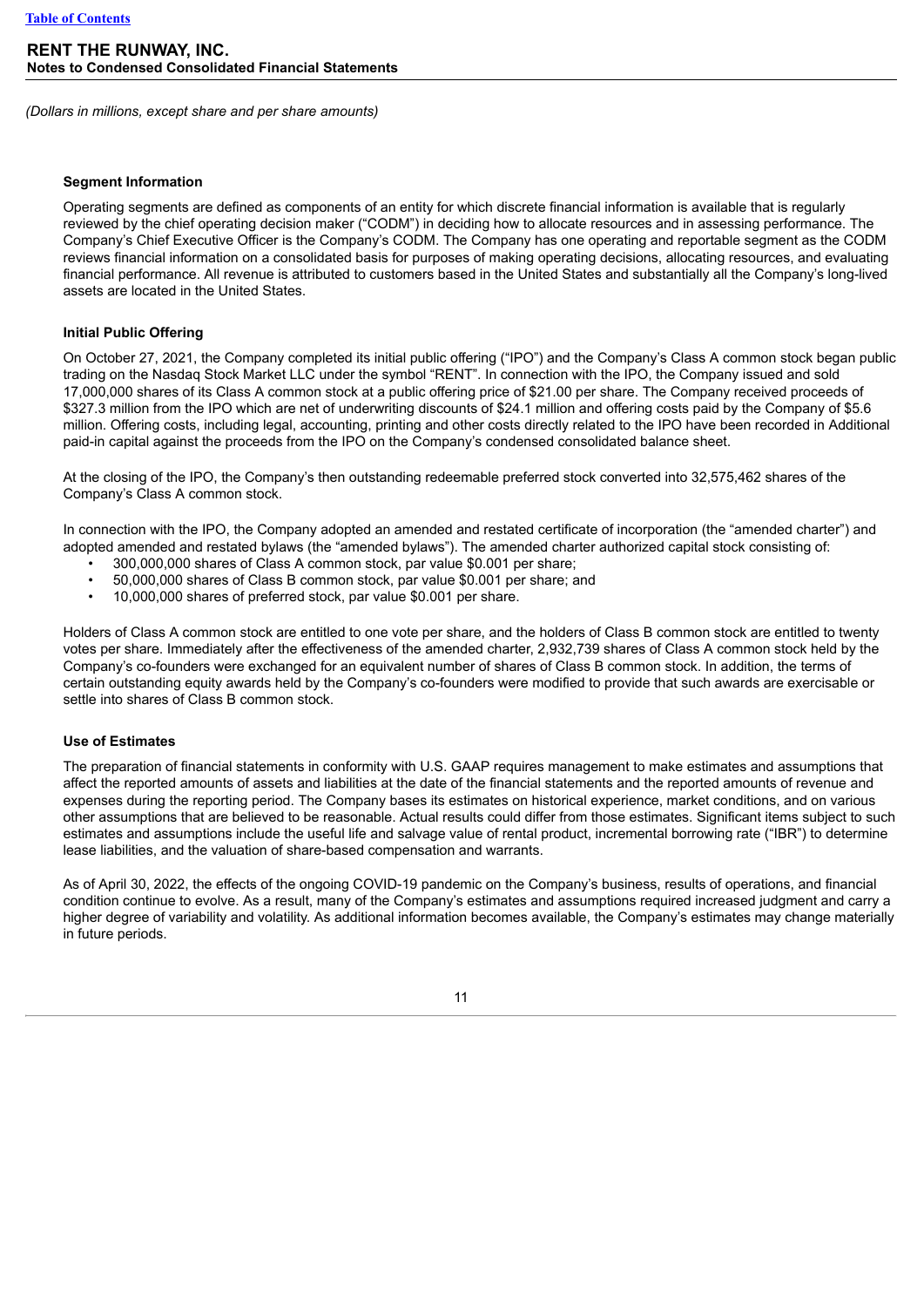*(Dollars in millions, except share and per share amounts)*

#### **Concentrations of Credit Risks**

Financial instruments that potentially subject the Company to concentrations of credit risk consist primarily of cash and cash equivalents. The Company places its cash investments with high credit quality financial institutions. The Company believes no significant credit risk exists with respect to these financial instruments.

No single customer accounted for more than 5% of the Company's revenue during the three months ended April 30, 2022 and 2021.

#### **Fair Value Measurements and Financial Instruments**

Fair value accounting is applied for all financial assets and liabilities and non-financial assets and liabilities that are recognized or disclosed at fair value in the condensed consolidated financial statements on a recurring basis, at least annually. Fair value is defined as the price that would be received to sell an asset or paid to transfer a liability in an orderly transaction between market participants at the measurement date.

Assets and liabilities recorded at fair value in the condensed consolidated financial statements are categorized based upon the level of judgment associated with the inputs used to measure their fair value. Hierarchical levels, which are directly related to the amount of subjectivity, associated with the inputs to the valuation of these assets or liabilities, are as follows:

Level 1: Observable inputs, such as quoted prices in active markets for identical assets and liabilities.

Level 2: Inputs other than the quoted prices in active markets that are observable either directly or indirectly.

Level 3: Unobservable inputs, in which there is little or no market data which require the Company to develop its own assumptions.

Observable inputs are based on market data obtained from independent sources. Unobservable inputs reflect the Company's assessment of the assumptions market participants would use to value certain financial instruments. This hierarchy requires the Company to use observable market data, when available, and to minimize the use of unobservable inputs when determining fair value. The categorization of financial instruments within the valuation hierarchy is based upon the lowest level of input that is significant to the fair value measurement.

### **Rental Product, Net**

The Company considers rental product to be a long-term productive asset and, as such, classifies it as a noncurrent asset on the condensed consolidated balance sheets.

Rental product is stated at cost, less accumulated depreciation. The Company depreciates rental product, less an estimated salvage value, over the estimated useful lives of the assets using the straight-line method. The useful life is determined based on historical trends and an assessment of any future changes. The salvage value considers the historical trends and projected liquidation proceeds for the assets. The estimated useful lives and salvage values are described below:

|             | <b>Useful Life</b> | Salvage Value |
|-------------|--------------------|---------------|
| Apparel     | 3 years            | 20 %          |
| Accessories | 2 years            | 30 %          |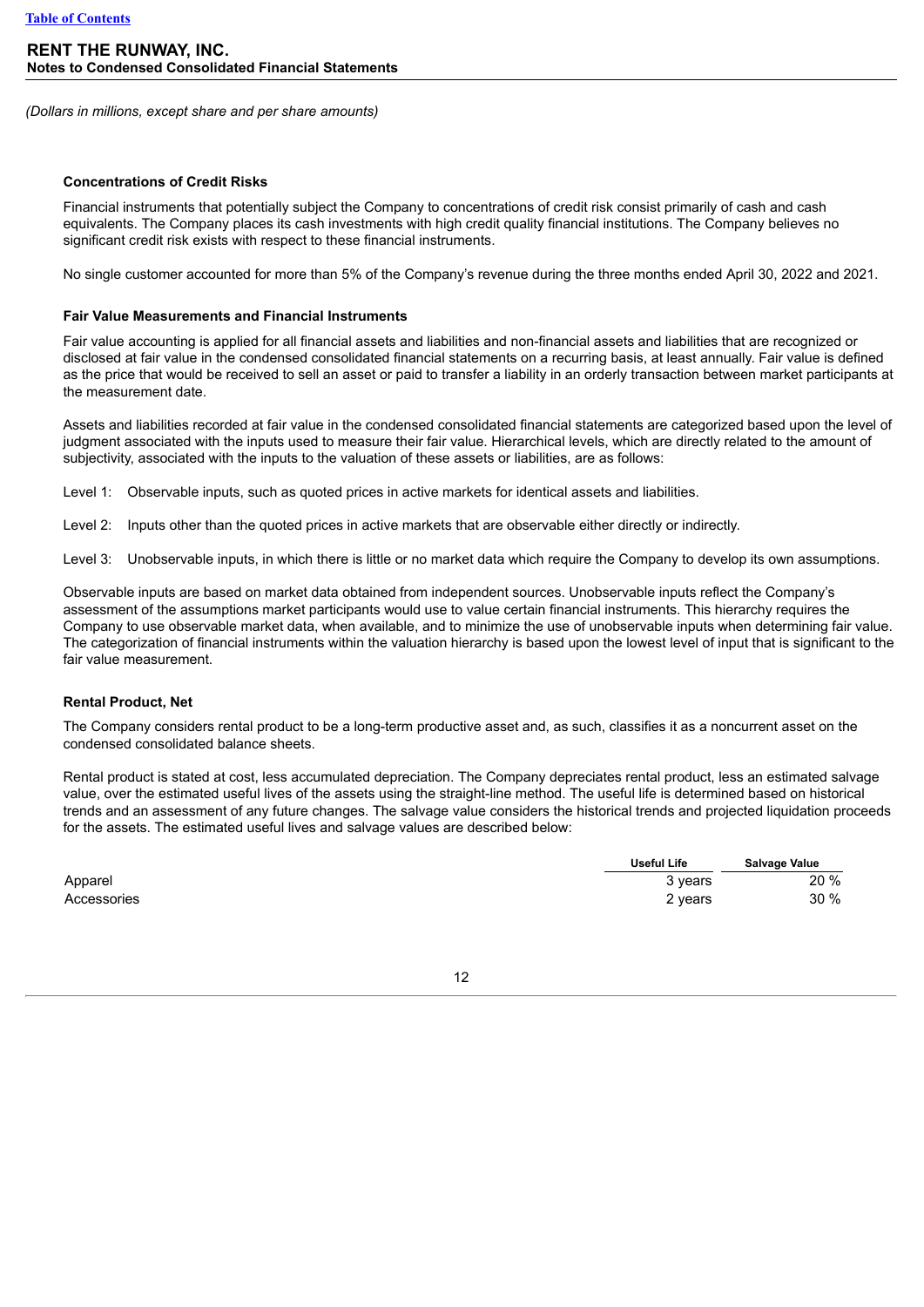*(Dollars in millions, except share and per share amounts)*

In accordance with its policy, the Company reviews the estimated useful lives and salvage values of rental product on an ongoing basis.

The Company offers its customers an opportunity to purchase items prior to the end of their useful life. In such instances, the Company considers the disposal of rental product to be a sale and, as such, records the proceeds as other revenue and the net book value of the items at the time of sale as rental product depreciation in the condensed consolidated statements of operations within rental product depreciation and revenue share. Write-offs for losses on lost, damaged, and unreturned apparel and accessories are also recorded within rental product depreciation and revenue share.

Once it is no longer considered rentable, rental product in a sellable condition is classified as held for sale and written down to salvage value. The value of rental product held for sale as of April 30, 2022 and January 31, 2022 was \$2.8 million and \$2.1 million, respectively. The accelerated depreciation related to rental product held for sale was \$1.4 million and \$0.6 million for the three months ended April 30, 2022 and 2021, respectively. The accelerated depreciation is presented on the condensed consolidated statements of operations within rental product depreciation and revenue share.

The purchases of rental product, as well as the proceeds from the sale and liquidation of rental product, are classified as cash flows from investing activities on the condensed consolidated statements of cash flows because the predominant activity of the rental product purchased is to generate rental revenue and such classification is consistent with the classification of long-term asset activity. Proceeds from the sale of rental product were \$4.0 million and \$2.8 million for the three months ended April 30, 2022 and 2021, respectively.

## **Revenue Recognition**

Subscription and a-la-carte rental fees ("Subscription and Reserve rental revenue") are recognized in accordance with Accounting Standard Update ("ASU") 2016-02*, Leases, Topic 842* ("ASC 842"). Other revenue, primarily related to the sale of rental product, is recognized under ASU 2014-09, *Revenue from Contracts with Customers, Topic 606* ("ASC 606") at the date of delivery of the product to the customer. Other revenue represented 8% and 11% of total revenue for the three months ended April 30, 2022 and 2021, respectively.

Revenue is presented net of promotional discounts, customer credits and refunds. Promotional discounts are recognized in accordance with either ASC 842 or ASC 606, based on the guidance applied to the rental fees or product sales to which the promotional discounts are related. Revenue is presented net of taxes that are collected from customers and remitted to governmental authorities.

The Company recognizes a liability at the time a customer credit or a gift card is issued, and revenue is recognized upon redemption of the credit or gift card. The Company's customer credit liability is presented on the condensed consolidated balance sheets. During the three months ended April 30, 2022, \$0.9 million of credits included in the customer credit liability as of January 31, 2022 were redeemed. Customer credits and gift cards do not have expiration dates. Over time, a portion of these instruments is not redeemed. The Company recognizes breakage income related to these instruments based on the redemption pattern method. The Company continues to maintain the full liability for the unredeemed portion of the credits and gift cards when the Company has any legal obligation to remit such credits to government authorities in relevant jurisdictions.

### *Subscription and Reserve Rental Revenue*

Subscription fees are recognized ratably over the subscription period, commencing on the date the subscriber enrolls in the rental program. The fees are collected upon enrollment. The subscription automatically renews on a monthly basis until cancelled by the customer. Subscribers can pause or cancel their subscriptions at any time.

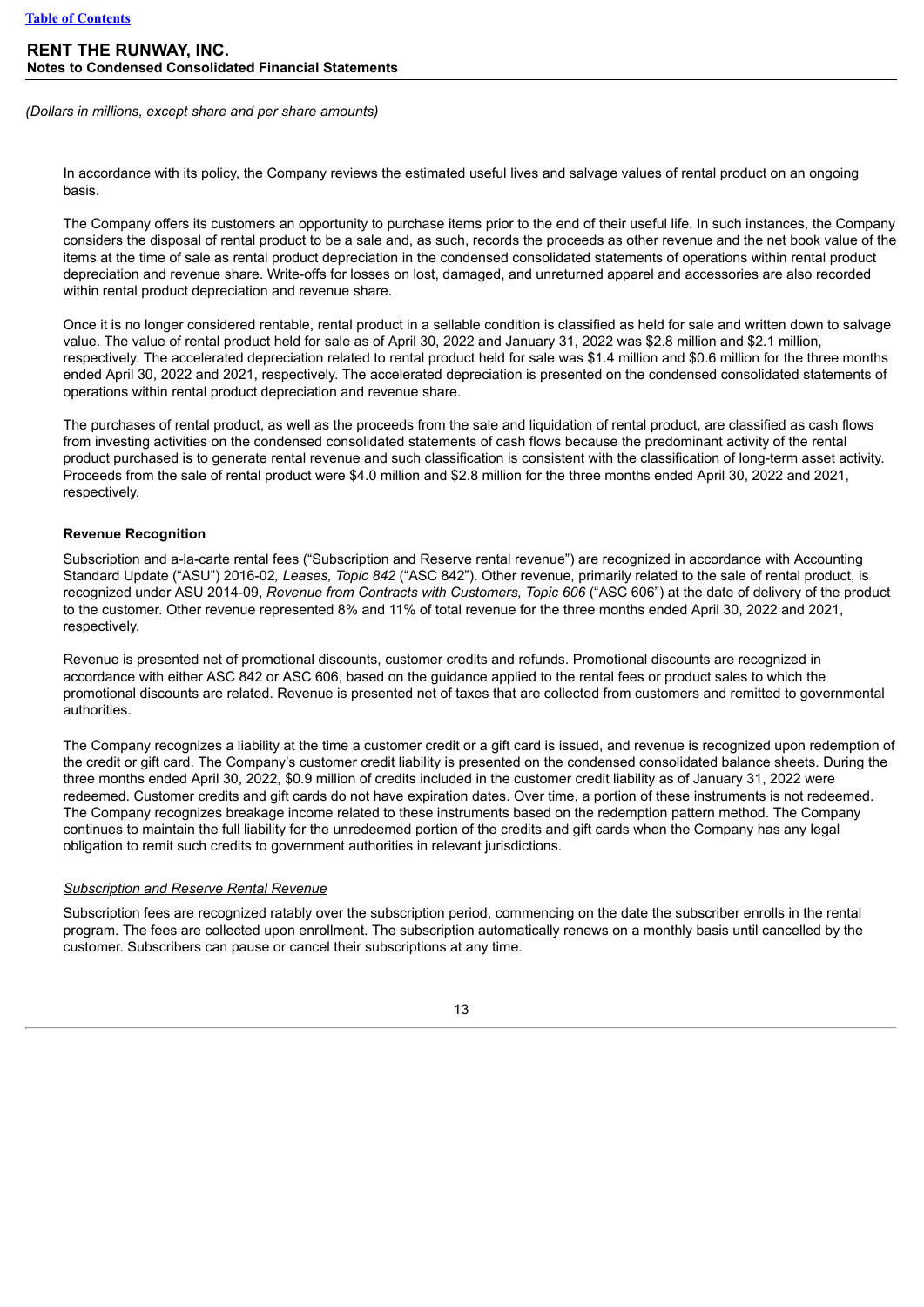*(Dollars in millions, except share and per share amounts)*

The Company recognizes fees for a-la-carte rentals ratably over the rental period, which starts with the date of delivery of rental product to the customer. A-la-carte rental orders can be placed up to four months prior to the rental start date and the customer's payment form is charged upon order confirmation. The Company defers recognizing the fees and any related promotions for a-lacarte rentals until the date of delivery, and then recognizes those fees ratably over the four- or eight-day rental period.

The Company accrues for credits and refunds issued subsequent to the balance sheet date that relate to rentals prior to the balance sheet date. These amounts were not material as of April 30, 2022 and January 31, 2022.

## *Other Revenue*

Other revenue consists primarily of revenue from the sale of rental product. The Company recognizes revenue from the sale of rental product in accordance with ASC 606. Sale of rental product occurs when a customer purchases rental product at a discounted price, calculated as a percentage of retail value. Payment is due upon order confirmation and there is no financing component. The single performance obligation associated with rental product sales is generally satisfied upon delivery of the rental product to the customer. The Company does not have any material contractual receivables, assets, or liabilities with respect to other revenue as of April 30, 2022 and January 31, 2022.

## **Share-Based Compensation**

The Company recognizes all employee share-based compensation as an expense in the condensed consolidated financial statements. Equity classified awards are measured at the grant date fair value of the award. The Company estimates grant date fair value of stock options using the Black-Scholes option pricing model. The fair value of stock options is recognized as compensation expense on a straight-line basis over the requisite service period of the award. Determining the fair value of options at the grant date requires judgment, including the expected term that stock options will be outstanding prior to exercise, the associated volatility, and the expected dividend yield. The fair value of common stock post-IPO is based on the closing price of the common stock on the date of grant as reported on the Nasdaq Stock Market. Upon grant of awards, the Company also estimates an amount of forfeitures that will occur prior to vesting.

The Company has granted two types of restricted stock units ("RSUs"). Prior to the effectiveness of the Company's IPO, the Company granted RSUs which vest only upon satisfaction of both time-based service and liquidity-based conditions. The Company records share-based compensation expense for such RSUs on an accelerated attribution method over the requisite service period and only once the liquidity-based condition is satisfied. The liquidity-based vesting condition was satisfied upon the effectiveness of the Company's IPO. Share-based compensation related to any remaining time-based service for these RSUs after the liquidity-based event is recorded over the remaining requisite service period. Post IPO, the Company has granted RSUs which vest upon satisfaction of a single time-based service condition. The Company records share-based compensation expense for these RSUs on a straight-line basis over the requisite service period. See Note 12 - Share-based Compensation Plans for a description of the accounting for sharebased awards.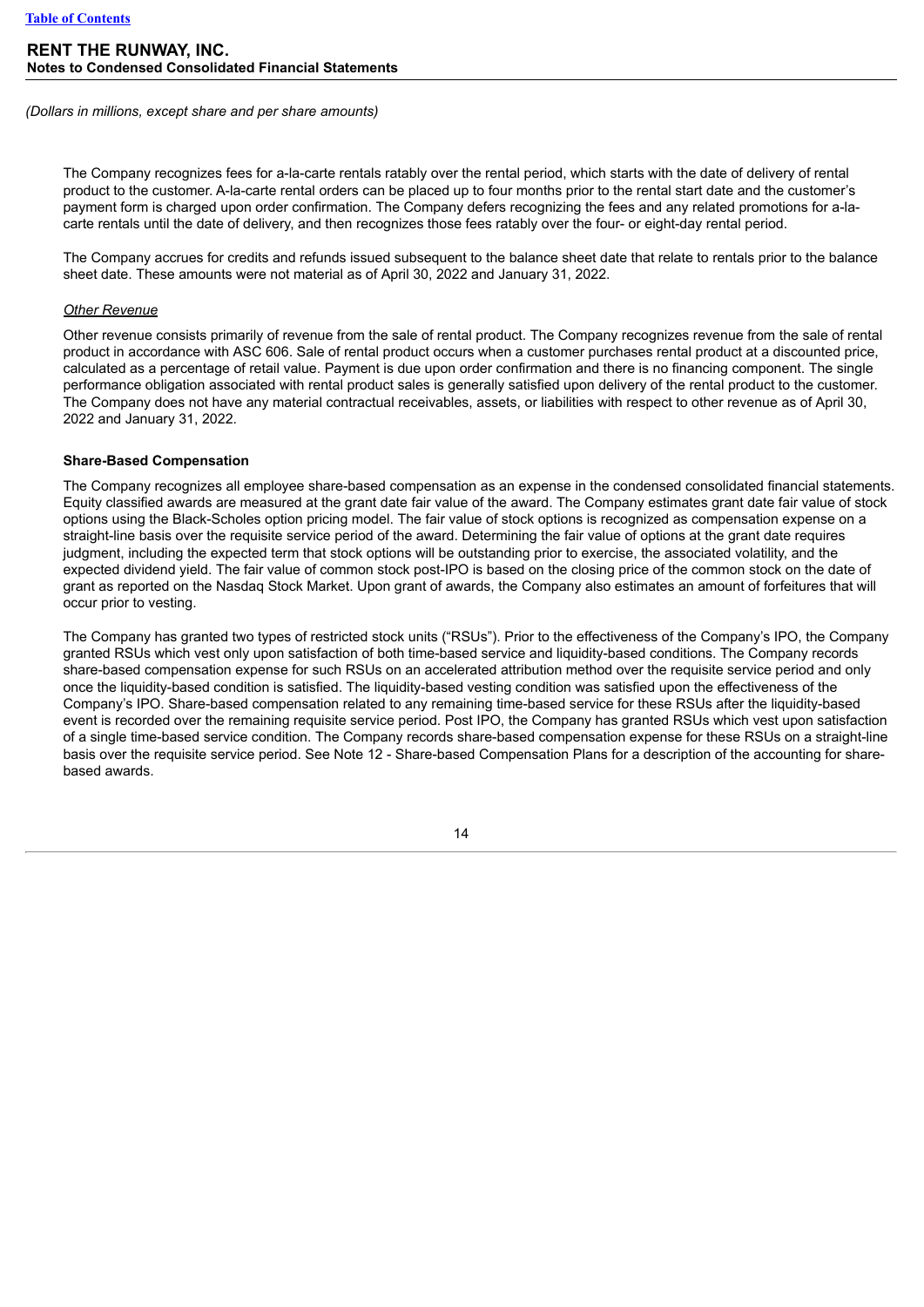*(Dollars in millions, except share and per share amounts)*

## **Recently Issued and Adopted Accounting Pronouncements**

*Recently Adopted Accounting Pronouncements*

## *Income Taxes*

In December 2019, the FASB issued ASU 2019-12, *Income Taxes (Topic 740): Simplifying the Accounting for Income Taxes*. The new guidance simplifies the accounting for income taxes by removing certain exceptions to the general principles in Topic 740 and also improves the consistency in application of other areas by clarifying and amending existing guidance. This standard is effective for annual reporting periods beginning after December 15, 2021, and interim periods within those years, and early adoption is permitted. Certain amendments of this standard may be adopted on a retrospective basis, modified retrospective basis or prospective basis. The Company adopted this standard on February 1, 2022, and the adoption of this standard did not have a material impact on the condensed consolidated financial statements.

### *Recently Issued Accounting Pronouncements*

## *Debt - Debt with Conversion and Other Options and Derivatives and Hedging*

In August 2020, the FASB issued ASU 2020-06, *Debt-Debt with Conversion and Other Options (Subtopic 470-20) and Derivatives and* Hedging-Contracts in Entity's Own Equity (Subtopic 815-40): Accounting for Convertible Instruments and Contracts in an Entity's Own *Equity.* The new guidance reduces complexity and improves comparability of financial reporting associated with accounting for convertible instruments and contracts in an entity's own equity. This standard is effective for annual reporting periods beginning after December 15, 2023, and interim periods within those years, and early adoption is permitted. The Company is currently evaluating the impact this standard will have on its consolidated financial statements.

## *Financial Instruments – Credit Losses*

In June 2016, the FASB issued ASU 2016-13, *Financial Instruments – Credit Losses (Topic 326): Measurement of Credit Losses on Financial Instruments*, which requires an entity to utilize a new impairment model known as the current expected credit loss ("CECL") model to estimate its lifetime "expected credit loss" and record an allowance that, when deducted from the amortized cost basis of the financial asset, presents the net amount expected to be collected on the financial asset. The CECL model is expected to result in more timely recognition of credit losses. This guidance also requires new disclosures for financial assets measured at amortized cost, loans, and available-for-sale debt securities. This standard is effective for annual reporting periods beginning after December 15, 2022, and interim periods within those years, and early adoption is permitted. The Company is currently evaluating the impact this standard will have on its consolidated financial statements.

## <span id="page-17-0"></span>**3. Liquidity and Impact of COVID-19 Pandemic**

The Company has incurred a net loss from operations since inception and has historically relied upon debt and equity financing to fund its operations. In addition, the COVID-19 pandemic has had a significant adverse impact on the Company's business. As a result, in fiscal year 2020 the Company experienced a significant decline in Subscription and Reserve rental revenue. While the Company has experienced revenue growth in fiscal year 2021 and the three months ended April 30, 2022, to the extent that the strength or pace of the Company's COVID-19 recovery is not sustained, the Company has established plans to preserve existing cash liquidity, which could include reducing labor, operating expenses, and/or capital expenditures.

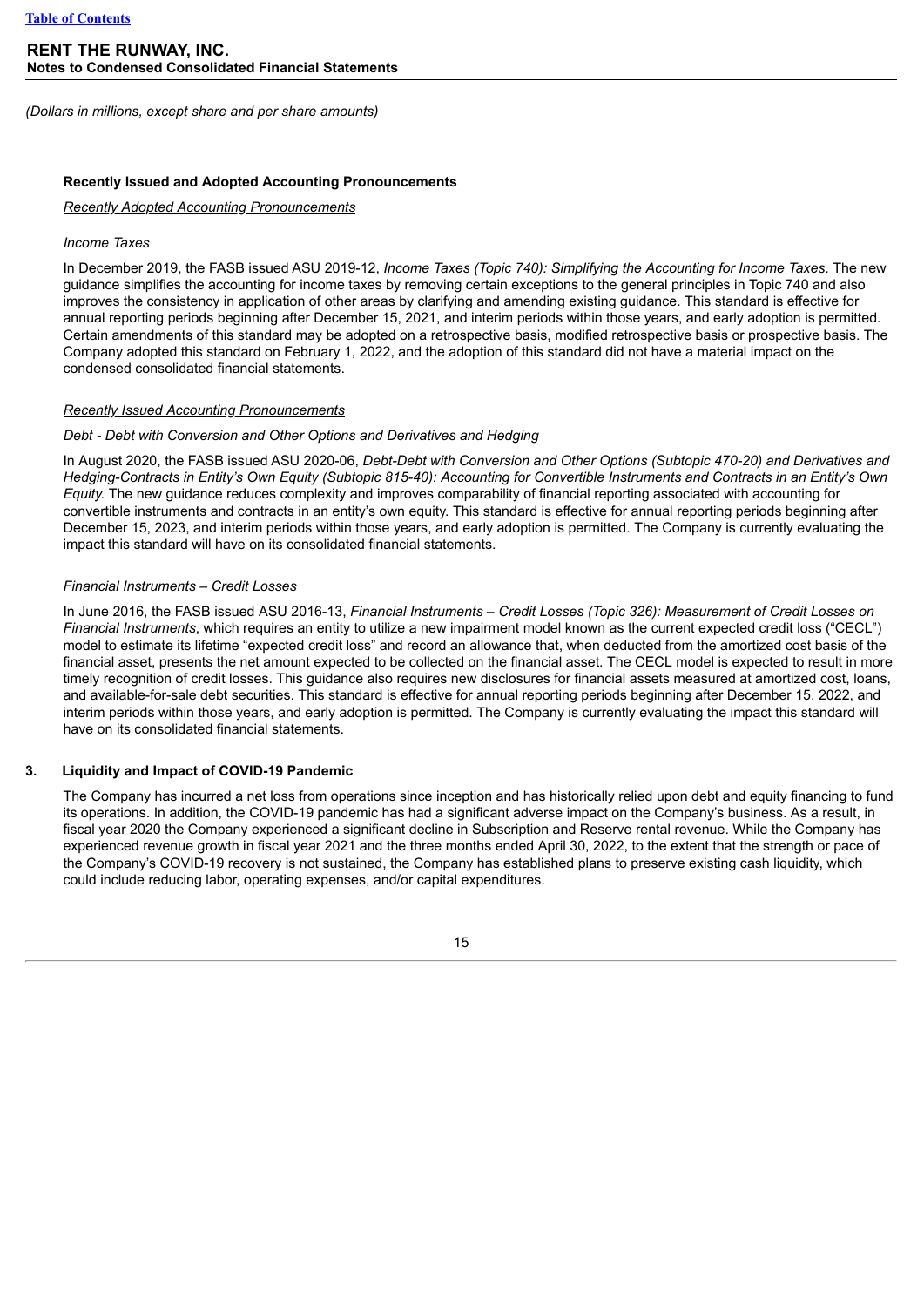*(Dollars in millions, except share and per share amounts)*

In October 2021, the Company completed its IPO and issued 17,000,000 shares of its Class A common stock at \$21.00 per share. The Company received proceeds of \$327.3 million which are net of the underwriting discounts of \$24.1 million and direct offering costs of \$5.6 million.

As of April 30, 2022 and January 31, 2022, the Company held cash and cash equivalents of \$219.0 million and \$247.6 million, respectively. The Company believes that it will have sufficient liquidity from cash on-hand and future operations to sustain its business operations, to satisfy its debt service obligations and to comply with its amended debt covenants for at least the next twelve months from the date these financial statements are issued.

## <span id="page-18-0"></span>**4. Leases - Lessee Accounting**

During the three months ended April 30, 2022, the Company amended the operating lease for its corporate headquarters in Brooklyn, NY, the terms of which terminated one floor of the leased space. The partial lease termination of the corporate headquarters leased space resulted in a reduction of \$10.6 million in the Company's future minimum fixed lease obligations as of the lease modification date. The Company treated the partial lease termination amendment as a lease modification as of the effective date which resulted in an adjustment of \$3.7 million and \$1.4 million to the related lease liabilities and right-of-use assets, respectively. The Company recorded a gain on the partial termination of \$1.8 million and a loss on surrender of the related fixed assets, primarily leasehold improvements, of \$1.9 million, both of which are recorded on the condensed consolidated statements of operations within general and administrative expenses.

The following table summarizes the Company's minimum fixed lease obligations under existing agreements as a lessee, excluding variable payments and short-term lease payments, as of April 30, 2022:

<span id="page-18-1"></span>

|                                        | Operating |      | Finance |  |
|----------------------------------------|-----------|------|---------|--|
| Fiscal year:                           |           |      |         |  |
| 2022                                   | \$<br>9.3 | - \$ | 0.3     |  |
| 2023                                   | 10.6      |      | 0.3     |  |
| 2024                                   | 9.5       |      | 0.2     |  |
| 2025                                   | 8.1       |      |         |  |
| 2026                                   | 8.1       |      |         |  |
| <b>Thereafter</b>                      | 42.7      |      |         |  |
| Total minimum lease payments           | 88.3      |      | 0.8     |  |
| Imputed interest                       | (41.8)    |      | (0.1)   |  |
| Lease liabilities as of April 30, 2022 | 46.5      |      | 0.7     |  |
|                                        |           |      |         |  |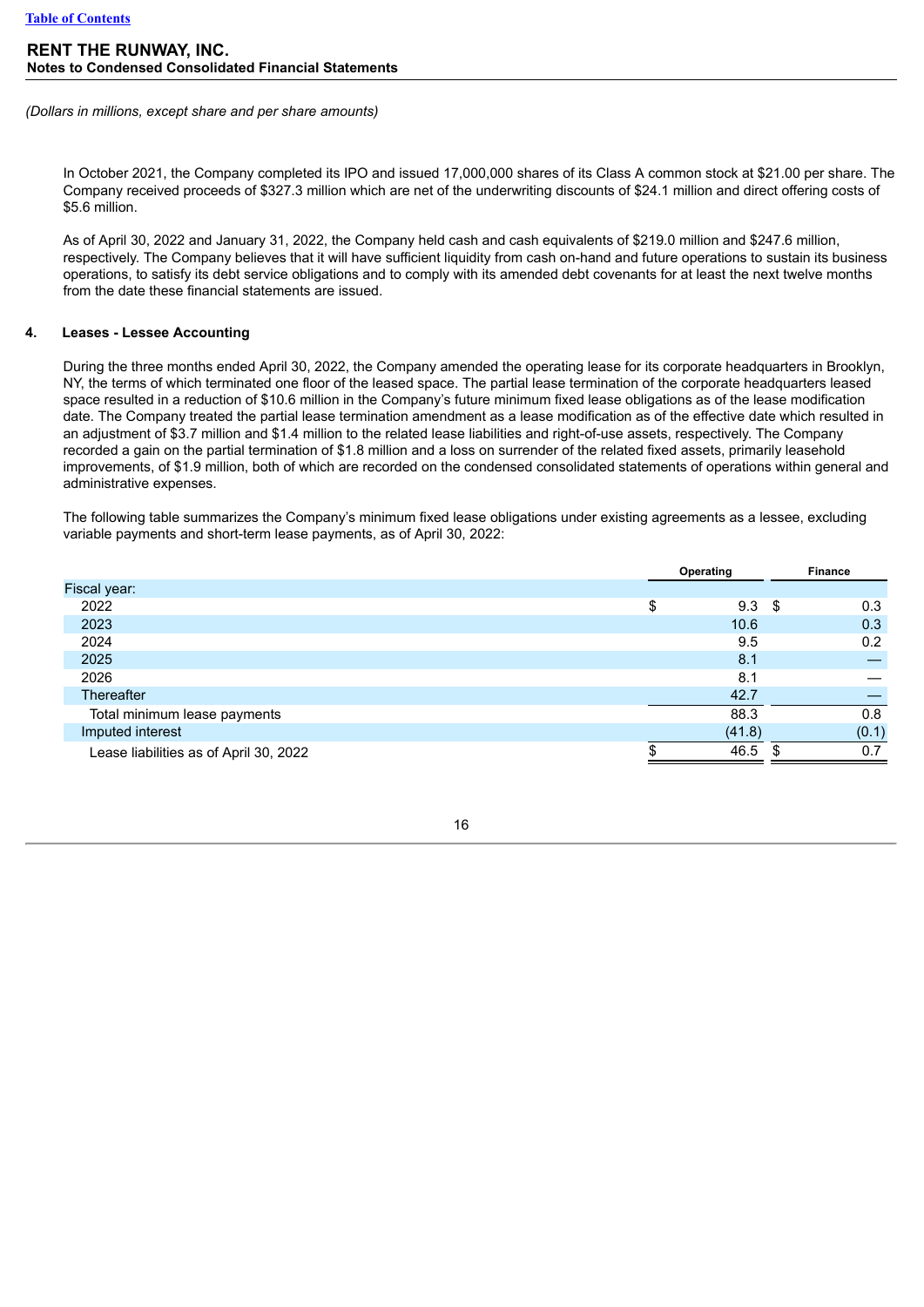*(Dollars in millions, except share and per share amounts)*

## **5. Rental Product, Net**

Rental product consisted of the following:

|                                | April 30,        |      | January 31, |  |
|--------------------------------|------------------|------|-------------|--|
|                                | 2022             | 2022 |             |  |
|                                |                  |      |             |  |
| Apparel                        | \$<br>$170.7$ \$ |      | 164.4       |  |
| Accessories                    | 6.9              |      | 6.8         |  |
|                                | 177.6            |      | 171.2       |  |
| Less: accumulated depreciation | (95.9)           |      | (94.9)      |  |
| Rental product, net            | 81.7             |      | 76.3        |  |

Depreciation and write-offs related to rental product, including write-offs of rental products sold, was \$13.6 million and \$12.7 million for the three months ended April 30, 2022 and 2021, respectively.

## <span id="page-19-0"></span>**6. Long-Term Debt**

## **Summary**

The following table summarizes the Company's line of credit and long-term debt outstanding as of April 30, 2022 and January 31, 2022:

|                                                    | April 30, |        |    | January 31, |  |
|----------------------------------------------------|-----------|--------|----|-------------|--|
|                                                    | 2022      |        |    | 2022        |  |
| Temasek Facility principal outstanding             | S         | 271.6  |    | 271.6       |  |
| Add: payment-in-kind interest                      |           | 7.0    |    | 3.5         |  |
| Less: unamortized debt discount                    |           | (13.4) |    | (14.3)      |  |
| Temasek Facility, net                              |           | 265.2  |    | 260.8       |  |
| Less: current portion of long-term debt            |           |        |    |             |  |
| Total noncurrent line of credit and long-term debt |           | 265.2  | \$ | 260.8       |  |

### **Temasek Facility**

In July 2018, the Company entered into a subordinated, junior lien term loan agreement with Double Helix Pte Ltd. as administrative agent for Temasek Holdings (the "Temasek Facility"). The Company drew \$100.0 million under the Temasek Facility at closing with the ability to draw an additional \$100.0 million in multiple drawings at any time prior to July 23, 2020 (the "Initial Temasek Commitments") based on meeting certain performance and financial tests at each draw.

In November 2019, the Company drew an additional \$50.0 million of the Initial Temasek Commitments and amended the Temasek Facility to include an additional \$30.0 million of committed availability (the "Subsequent Temasek Commitments"). In March 2020, the Company drew the remaining \$50.0 million of the Initial Temasek Commitments and the \$30.0 million of the Subsequent Temasek Commitments.

Prior to the termination of the Ares Facility, the Temasek Facility was both lien-subordinated and payment-subordinated to the Ares Facility (described below) pursuant to a Subordination Agreement entered into in October 2020 that functions as both a secured lender intercreditor agreement and a subordination agreement (for payment subordination); the Ares Facility was senior debt, and the Temasek facility was subordinated debt with respect to the Ares Facility.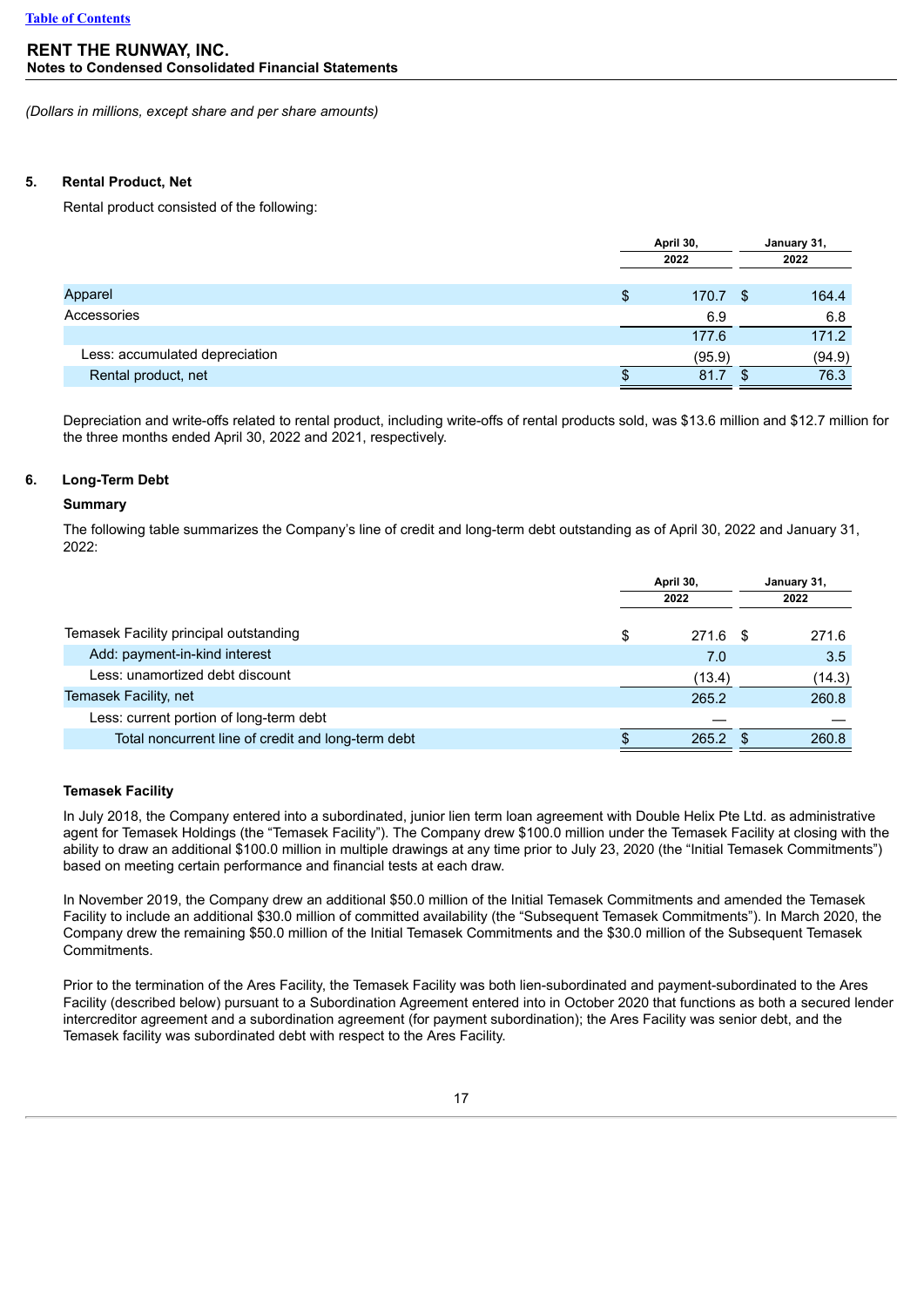*(Dollars in millions, except share and per share amounts)*

The Initial Temasek Commitments had an interest rate of 15% per annum that accrued as noncash interest. The Subsequent Temasek Commitments had a cash interest rate of 13% per annum, payable quarterly. The Temasek Facility required mandatory prepayment upon certain defined triggering events as well as optional prepayments, but such mandatory prepayments were not required to be made while the Ares Facility was outstanding.

In October 2021, the Company used proceeds from the IPO to pay down the Subsequent Temasek Commitments of \$30.0 million outstanding principal and interest in full. Concurrently, the Company entered into an amendment to the Temasek Facility (the "Temasek Facility Amendment"). The Temasek Facility as amended by the Temasek Facility Amendment is referred to as the "Amended Temasek Facility". This transaction was accounted for as a debt modification. The terms of the Temasek Facility Amendment provides for, among other things, (i) an extension of the maturity to October 2024, (ii) an outstanding principal under the Amended Temasek Facility of \$271.6 million (with no additional debt proceeds having been funded and after giving effect to the repayment described below), and (iii) an amended interest rate of 12% with up to 5% payable in kind. On the effective date of the Temasek Facility Amendment, the Company paid down an additional \$30.0 million of the outstanding principal of the Amended Temasek Facility, for a total of \$60.0 million principal paydown on the Temasek Facility and Amended Temasek Facility.

The Amended Temasek Facility requires the Company to comply with specified nonfinancial covenants including, but not limited to, restrictions on the incurrence of debt, payment of dividends, making of investments, sale of assets, mergers and acquisitions, modifications of certain agreements and its fiscal year, and granting of liens. Additionally, the Amended Temasek Facility includes a minimum liquidity maintenance covenant of \$50.0 million and amends the call protection applicable to the loans outstanding thereunder including the ability to refinance at a lower penalty within 12 months from the date of the amendment. The Amended Temasek Facility contains various events of default, the occurrence of which could result in the acceleration of obligations under each respective facility.

The effective interest rate for the Temasek Facility for the period from the date of issuance through the date of the Temasek Facility Amendment was 15.95%. The debt discount associated with the Initial Temasek Commitments was fully accreted when the Company entered into the Temasek Facility Amendment.

In October 2021, in connection with the Amended Temasek Facility, the Company recorded a debt discount of \$15.3 million, of which \$0.2 million related to lender fees, \$5.3 million related to the allocation of proceeds to warrants issued in relation to the Amended Temasek Facility, \$1.0 million related to the extension of the term of warrants issued in relation to the Temasek Facility, and \$8.8 million related to fees incurred to amend the Amended Temasek Facility. These amounts are being accreted to the principal amount of the Amended Temasek Facility through the recognition of noncash interest expense. The effective interest rate for the Amended Temasek Facility for the period from the date of issuance through April 30, 2022 was 14.29%.

The Company determined that all of the embedded features of the Temasek Facility and Amended Temasek Facility were clearly and closely related to the debt host and did not require bifurcation as a derivative liability, or the fair value of the feature was immaterial to the Company's condensed consolidated financial statements.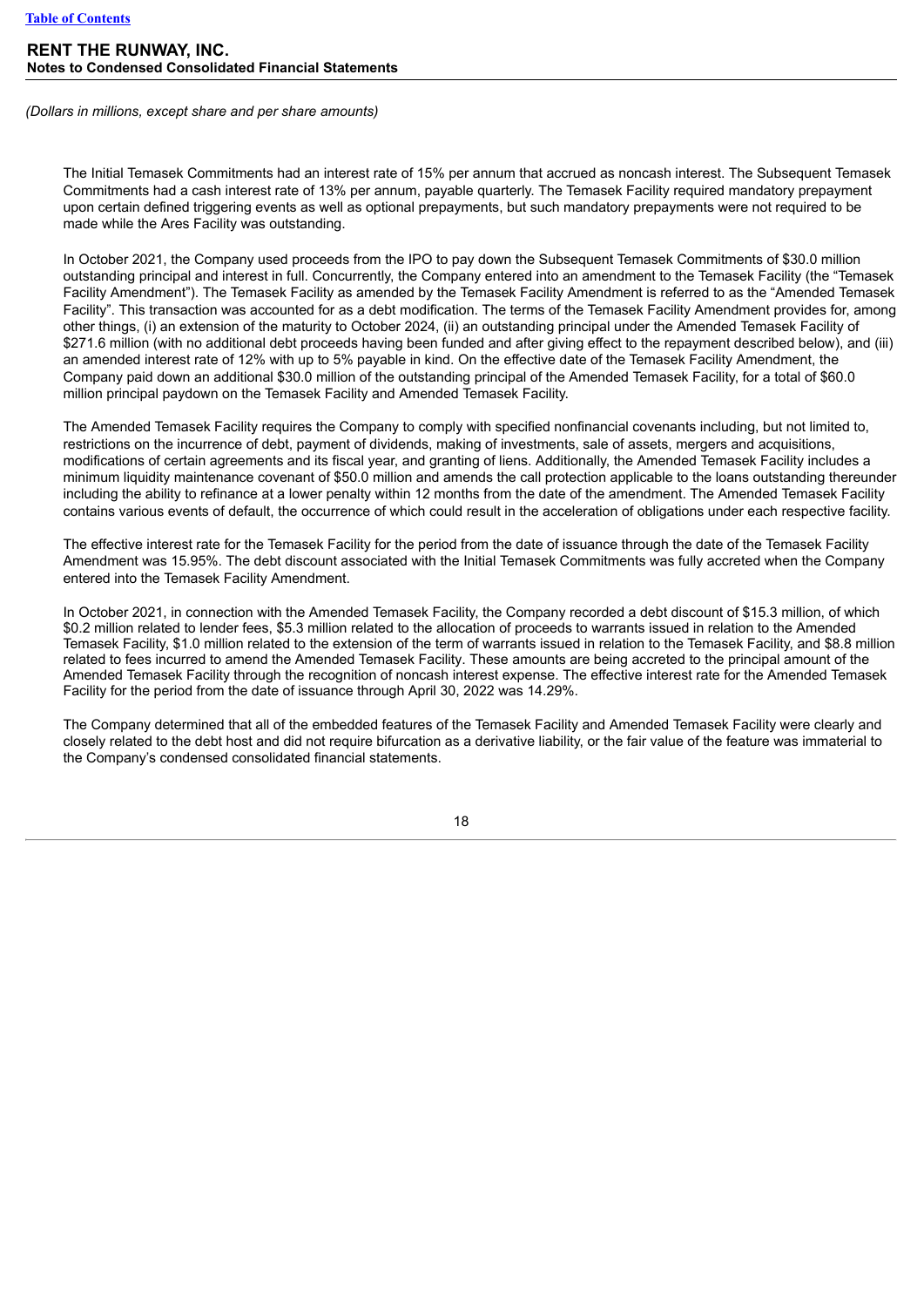*(Dollars in millions, except share and per share amounts)*

#### *Ares Facility*

In October 2020, the Company entered into the Ares Facility with Alter Domus (US) LLC as administrative agent for Ares Corporate Opportunities Fund V, L.P. ("Ares"). The Company received gross proceeds equal to \$75.0 million (the "Ares Original Principal"). In conjunction with the incurrence of the Ares Facility, the Company received proceeds from Ares of \$25.0 million for the issuance of 1,695,955 shares of Series G redeemable preferred stock. The total transaction resulted in the receipt of \$100.0 million in exchange for the Ares Facility, Series G redeemable preferred stock and issuance of common stock warrants (the "Ares Financing Transaction").

The Ares Facility had an interest rate of 8% per annum accrued as noncash interest. The Ares Facility required quarterly principal payments of 0.25% of the original principal amount. The remaining principal balance would have become due in 2023. The Ares Facility required an exit payment of \$1.5 million which was to be paid once the Ares Facility matured or the Ares Original Principal was paid in full.

The Ares Facility was secured by a first priority lien over substantially all assets of the Company. The Ares Facility required the Company to comply with substantially the same specified nonfinancial covenants as the Temasek Facility, including but not limited to, restrictions on the incurrence of debt, making of investments, the payment of dividends, sale of assets, mergers and acquisitions, modifications of certain agreements and its fiscal year, and granting of liens. The Ares Facility also required the Company to meet specified financial covenants that were measured based on predefined consolidated EBITDA thresholds. The Ares Facility required mandatory prepayment upon defined triggering events and permitted optional prepayments, and certain of the mandatory prepayment triggering items were subject to a prepayment premium. The Ares Facility contained various events of default, the occurrence of which could result in the acceleration of obligations under the Ares Facility.

The effective interest rate for the period from the date of issuance through the date of repayment was 13.35%.

The Company determined that all of the embedded features of the Ares Facility were either clearly and closely related to the debt host and did not require bifurcation as a derivative liability, or the fair value of the feature was immaterial to the Company's condensed consolidated financial statements.

In October 2021, the Company paid down the Ares Facility outstanding principal and accrued interest in full and terminated the Ares Facility. The Company recognized a \$12.2 million loss on debt extinguishment related to this transaction.

## *Covenants*

<span id="page-21-0"></span>The Company was in compliance with all applicable financial and nonfinancial covenants as of April 30, 2022.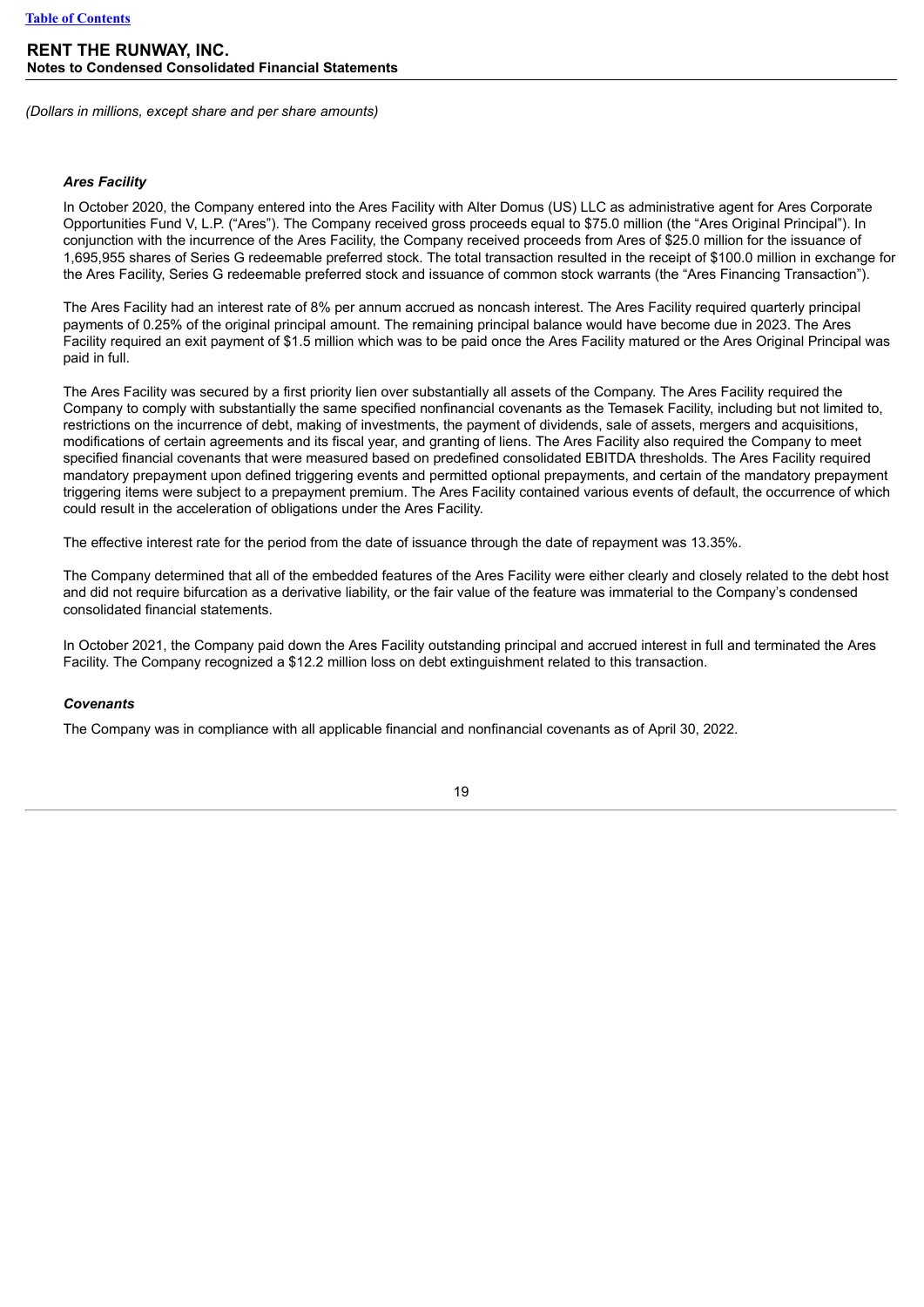*(Dollars in millions, except share and per share amounts)*

## **7. Income Taxes**

The Company's provision or benefit from income taxes in interim periods is determined using an estimate of the annual effective tax rate, adjusted for discrete items, if any, that are taken into account in the relevant period. Each quarter the Company updates its estimate of the annual effective tax rate, and if its estimated tax rate changes, the Company makes a cumulative adjustment. The estimate of the annual effective income tax rate for the full year is applied to the respective interim period, taking into account year-todate amounts and projected results for the full year.

The Company continues to maintain a full valuation allowance on all United States net deferred tax assets for all periods presented.

The amount of unrecognized tax benefits as of April 30, 2022 and January 31, 2022 was \$0.7 million and \$0.7 million, respectively. The Company recognizes interest and penalties related to unrecognized tax benefits in income tax expense. The total amount of unrecognized benefits relating to the Company's tax position is subject to change based on future events including, but not limited to, the settlements of ongoing audits and/or the expiration of applicable statutes of limitations. The outcomes and timing of such events are highly uncertain and a reasonable estimate of the range of gross unrecognized tax benefits, excluding interest and penalties, that could potentially be reduced during the next 12 months cannot be made at this time.

## <span id="page-22-0"></span>**8. Accrued Expenses and Other Current Liabilities**

Accrued expenses and other current liabilities consisted of the following:

<span id="page-22-1"></span>

|                                                | April 30,<br>2022 |      |      | January 31, |  |
|------------------------------------------------|-------------------|------|------|-------------|--|
|                                                |                   |      | 2022 |             |  |
| Accrued operating and general expenses         | \$                | 11.9 | S    | 13.6        |  |
| Revenue share payable                          |                   | 7.1  |      | 6.7         |  |
| Accrued payroll related expenses               |                   | 2.4  |      | 4.0         |  |
| Sales and other taxes                          |                   | 2.1  |      | 1.6         |  |
| Short-term financing                           |                   | 2.0  |      | 3.5         |  |
| Gift card liability                            |                   | 0.6  |      | 0.6         |  |
| Accrued expenses and other current liabilities |                   | 26.1 |      | 30.0        |  |

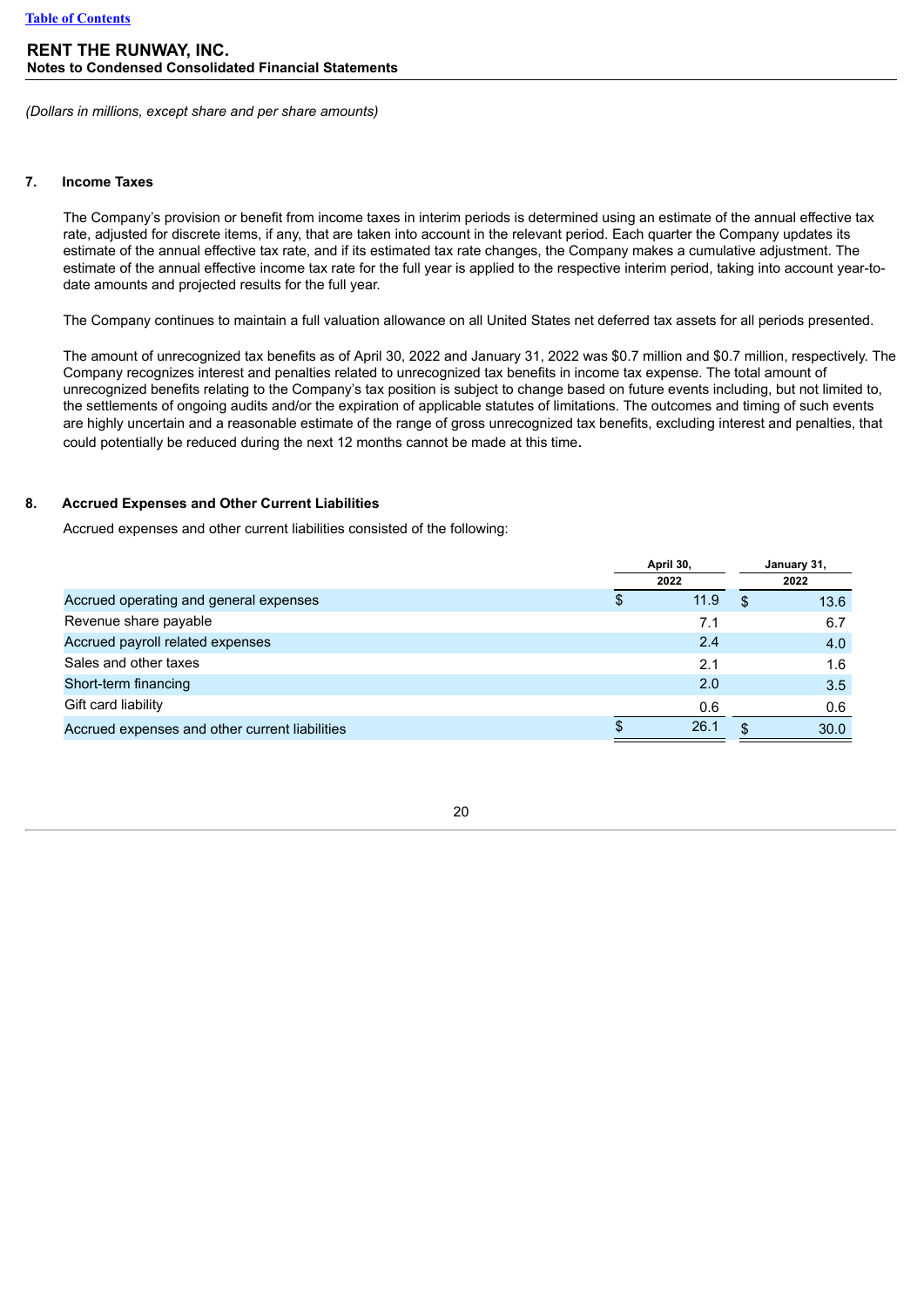*(Dollars in millions, except share and per share amounts)*

#### **9. Fair Value Measurements**

As of April 30, 2022 and January 31, 2022, the carrying amounts of the Company's cash and cash equivalents, current and noncurrent restricted cash, prepaid expenses and other current assets, accounts payable and accrued expenses and other current liabilities approximated their estimated fair value due to their relatively short maturities.

The Company's long-term debt is reported at carrying value on the Company's condensed consolidated balance sheet. Refer to Note 6 — Long-Term Debt. The Company estimates the fair value of its long-term debt based on recently reported market transactions for similar financial instruments by companies with similar credit ratings and, as such, are classified as Level 2 within the fair value hierarchy. As of April 30, 2022, the estimated fair value of the Company's long-term debt was \$256.2 million.

The Company's warrant liabilities were reported at fair value on the Company's condensed consolidated balance sheet. The warrant liabilities were valued using a Black-Scholes option pricing model. The assumptions used in preparing the model include estimates such as volatility, contractual terms, dividend yield, expiration dates and risk-free interest rates. Prior to the Company's IPO, this valuation model used unobservable market share price input on a recurring basis, and therefore was considered a Level 3 liability.

The following table presents a roll forward of the fair value of the level 3 liabilities for the three months ended April 30, 2021:

|                                 |   | Warrant<br>Liability |
|---------------------------------|---|----------------------|
| Balance as of January 31, 2021  | S | 11.8                 |
| Changes in estimated fair value |   | (0.5)                |
| Balance as of April 30, 2021    | S | 11.3                 |

There were no outstanding liability-classified warrants as of April 30, 2022 and January 31, 2022.

### <span id="page-23-0"></span>**10. Redeemable Preferred Stock**

During the three months ended April 30, 2021, the Company sold 1,157,398 shares of Series G redeemable preferred stock in exchange for \$17.1 million. Upon consummation of the IPO, the Company's outstanding redeemable preferred stock converted into an equivalent amount of shares of Class A common stock. There was no redeemable preferred stock as of April 30, 2022 and January 31, 2022.

### <span id="page-23-1"></span>**11. Stockholders' Equity**

### *Common Stock*

Holders of Class A common stock are entitled to one vote per share and holders of Class B common stock are entitled to twenty votes per share, as well as dividends if and when declared by the Board of Directors and, upon liquidation, dissolution, winding up or other liquidation event of the Company, all assets available for distribution to common stockholders. There are no redemption provisions with respect to common stock.

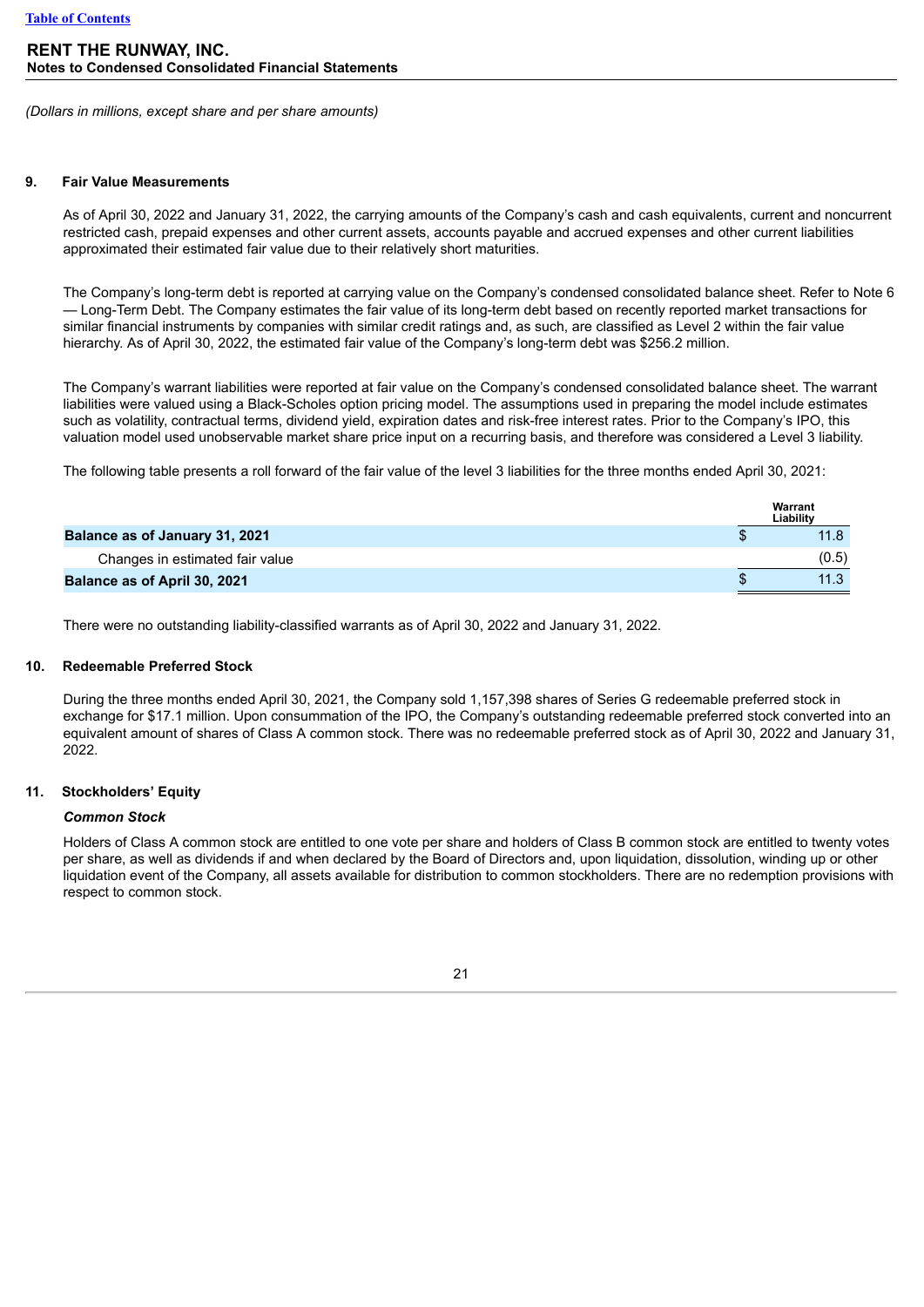*(Dollars in millions, except share and per share amounts)*

## *Preferred Stock*

Upon the IPO, the Company authorized 10,000,000 shares of preferred stock, with a par value of \$0.001 per share. No shares were issued or outstanding as of April 30, 2022.

## *Warrants*

As of April 30, 2022 and January 31, 2022, the Company had the following outstanding warrants:

|                             | April 30, 2022 |                            |                           |                          |                |                                  |  |
|-----------------------------|----------------|----------------------------|---------------------------|--------------------------|----------------|----------------------------------|--|
| <b>Outstanding Warrants</b> | Date<br>Issued | Number of<br><b>Shares</b> | Class of<br><b>Shares</b> | <b>Exercise</b><br>Price |                | <b>Fair Value</b><br>at Issuance |  |
| <b>Equity classified:</b>   |                |                            |                           |                          |                |                                  |  |
| <b>TriplePoint</b>          | <b>Nov-16</b>  | 82.891                     | Common \$                 | 7.54                     | - \$           | 0.3                              |  |
| <b>TriplePoint</b>          | $Jun-17$       | 18.236                     | Common                    | 7.54                     |                | 0.1                              |  |
| <b>TriplePoint</b>          | Sep-17         | 14.920                     | Common                    | 7.54                     |                | 0.1                              |  |
| <b>TriplePoint</b>          | $Jan-18$       | 16,578                     | Common                    | 7.54                     |                | 0.1                              |  |
| <b>TriplePoint</b>          | Apr-18         | 16,578                     | Common                    | 7.54                     |                | 0.1                              |  |
| <b>TriplePoint</b>          | <b>Nov-15</b>  | 35,215                     | Common                    | 17.04                    |                | 0.2                              |  |
| <b>TriplePoint</b>          | $Jun-16$       | 28,172                     | Common                    | 17.04                    |                | 0.2                              |  |
| <b>TriplePoint</b>          | Sep-16         | 24,650                     | Common                    | 17.04                    |                | 0.1                              |  |
| Double Helix (Temasek)      | $Oct-21$       | 394,343                    | Common                    | 21.00                    |                | 5.3                              |  |
|                             |                | 631,583                    |                           |                          | $\mathfrak{L}$ | 6.5                              |  |

The warrant for 730,000 shares of common stock issued to Double Helix (Temasek) in July 2018 with an exercise price of \$27.40 per share expired unexercised during the three months ended April 30, 2022.

|                             |                       |                            | <b>January 31, 2022</b>   |                          |                                  |     |
|-----------------------------|-----------------------|----------------------------|---------------------------|--------------------------|----------------------------------|-----|
| <b>Outstanding Warrants</b> | <b>Date</b><br>Issued | Number of<br><b>Shares</b> | Class of<br><b>Shares</b> | <b>Exercise</b><br>Price | <b>Fair Value</b><br>at Issuance |     |
| <b>Equity classified:</b>   |                       |                            |                           |                          |                                  |     |
| <b>TriplePoint</b>          | <b>Nov-16</b>         | 82,891                     | Common \$                 | 7.54                     | -\$                              | 0.3 |
| <b>TriplePoint</b>          | $Jun-17$              | 18,236                     | Common                    | 7.54                     |                                  | 0.1 |
| <b>TriplePoint</b>          | Sep-17                | 14,920                     | Common                    | 7.54                     |                                  | 0.1 |
| <b>TriplePoint</b>          | $Jan-18$              | 16,578                     | Common                    | 7.54                     |                                  | 0.1 |
| <b>TriplePoint</b>          | Apr-18                | 16,578                     | Common                    | 7.54                     |                                  | 0.1 |
| <b>TriplePoint</b>          | <b>Nov-15</b>         | 35,215                     | Common                    | 17.04                    |                                  | 0.2 |
| <b>TriplePoint</b>          | $Jun-16$              | 28,172                     | Common                    | 17.04                    |                                  | 0.2 |
| <b>TriplePoint</b>          | $Sep-16$              | 24,650                     | Common                    | 17.04                    |                                  | 0.1 |
| Double Helix (Temasek)      | <b>Jul-18</b>         | 730.000                    | Common                    | 27.40                    |                                  | 1.3 |
| Double Helix (Temasek)      | Oct-21                | 394,343                    | Common                    | 21.00                    |                                  | 5.3 |
|                             |                       | 1,361,583                  |                           |                          | \$                               | 7.8 |

There were no outstanding liability-classified warrants as of April 30, 2022 and January 31, 2022.

The fair value was estimated using the Black-Scholes option pricing model. The fair value is subjective and is affected by changes in inputs to the valuation model including the fair value per share of the underlying stock, the expected term of each warrant, volatility of the Company's stock and peer company stock, and risk-free rates based on U.S. Treasury yield curves.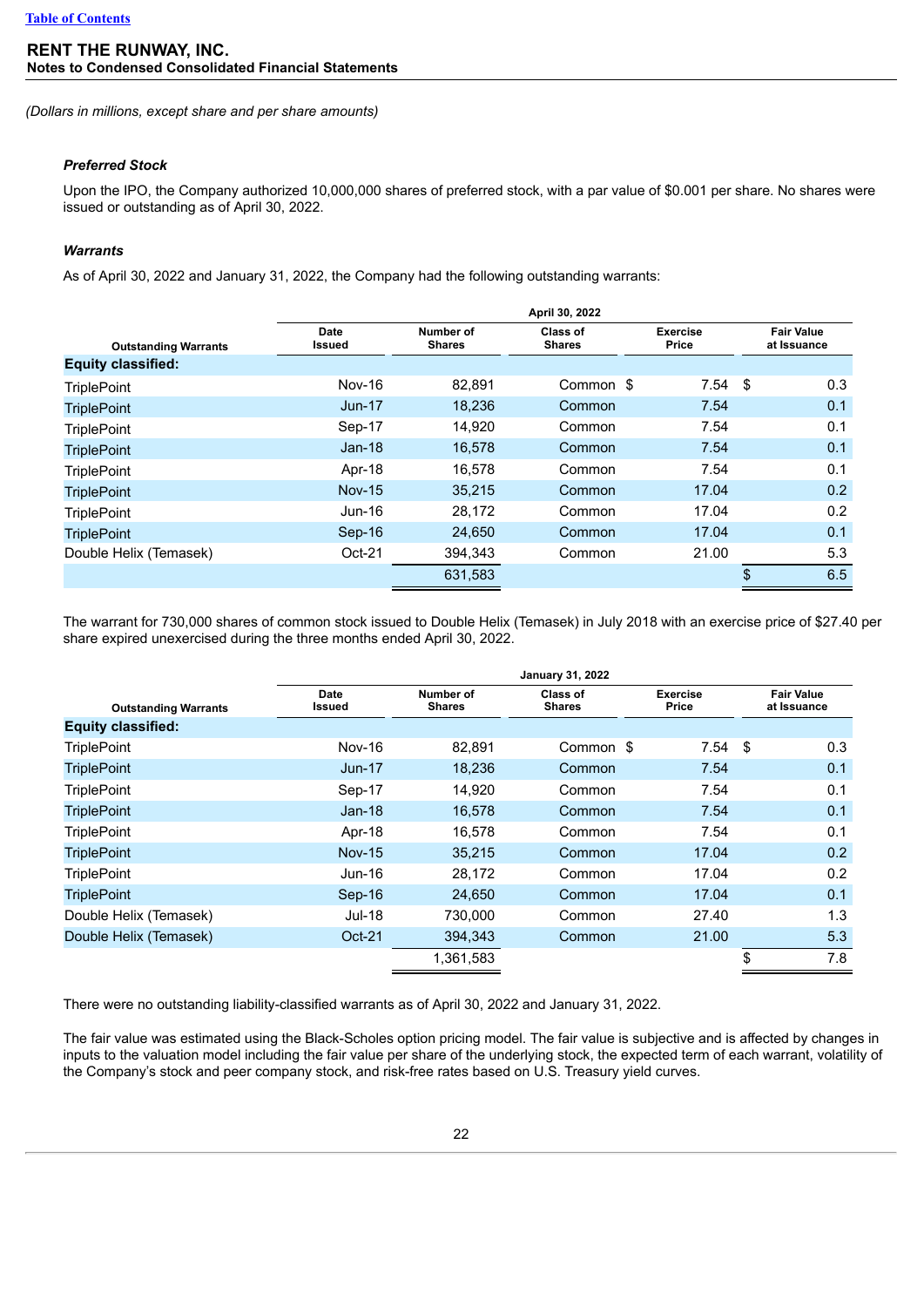*(Dollars in millions, except share and per share amounts)*

The Company issued preferred and common stock warrants in conjunction with the issuance of long-term debt. The preferred stock warrants were accounted for as liabilities primarily because the shares underlying the warrants contained contingent redemption features outside the control of the Company. The liability classified warrants were subject to remeasurement at each balance sheet date. With each such re-measurement, the liability classified warrants were adjusted to current fair value recognized as a gain or loss in the condensed consolidated statements of operations. The Company reassessed the classification of the warrants at each balance sheet date. If the classification changed as a result of events during the period, the warrants were reclassified as of the date of the event that caused the reclassification.

As of April 30, 2022 and January 31, 2022, all outstanding warrants were equity-classified and recorded as additional paid-in capital. Equity-classified contracts are not subsequently remeasured unless reclassification is required from equity to liability classification.

## <span id="page-25-0"></span>**12. Share-based Compensation Plans**

### *2009 Stock Incentive Plan and 2019 Stock Incentive Plan*

In 2009, the Company adopted its stock incentive plan (the "2009 Plan") to grant equity to employees and service providers. In 2019, the Company adopted a new stock incentive plan (the "2019 Plan") which replaced the 2009 Plan. The Company has granted RSUs and stock options, each of which is settleable in shares. Options are generally granted for a 10-year term, and generally vest and become fully exercisable over four years of service. RSU awards have both service-based and liquidity-based vesting conditions. The liquidity-based vesting condition was satisfied in connection with the effectiveness of the Company's IPO. The service-based requirement of RSUs was typically satisfied over four years. While no shares are available for future issuance under the 2009 Plan or the 2019 Plan, they continue to govern outstanding equity awards granted thereunder. Outstanding awards granted under the 2009 Plan and 2019 Plan are exercisable for or settled in shares of Class A common stock, or, if approved by the board of directors, shares of Class B common stock.

## *Amended and Restated 2021 Incentive Award Plan*

The Company's Amended and Restated 2021 Incentive Award Plan (the "2021 Plan") was adopted by its board of directors and approved by stockholders in October 2021 and became effective upon the effective date of the IPO. The 2021 Plan replaced the 2019 Plan, and no further grants will be made under the 2019 Plan. The terms of equity awards granted under the 2021 Plan in the year ended January 31, 2022 were generally consistent with those granted under the 2019 Plan, as described above. RSUs granted under the 2021 Plan in the year ended January 31, 2022 generally vest over four years and do not have liquidity-based vesting conditions. RSUs granted under the 2021 Plan during the three months ended April 30, 2022 have a shorter vesting period of one to two years. As of April 30, 2022, there were 4,237,886 shares of Class A common stock available for issuance under the 2021 Plan. There will not be any further equity grants of Class B common stock.

The grant date fair value of each option award is estimated on the date of grant using the Black-Scholes option pricing model. The option pricing model considers several variables and assumptions in estimating the fair value of share-based awards. Because the Company's shares are only recently publicly traded and there is a lack of historical company-specific data available, expected term is estimated under the simplified method using the vesting and contractual terms, and expected volatility is estimated based on the average historical volatility of similar entities with publicly traded shares. The risk-free rate for the expected term of the option is based on the U.S. Treasury yield curve at the date of grant.

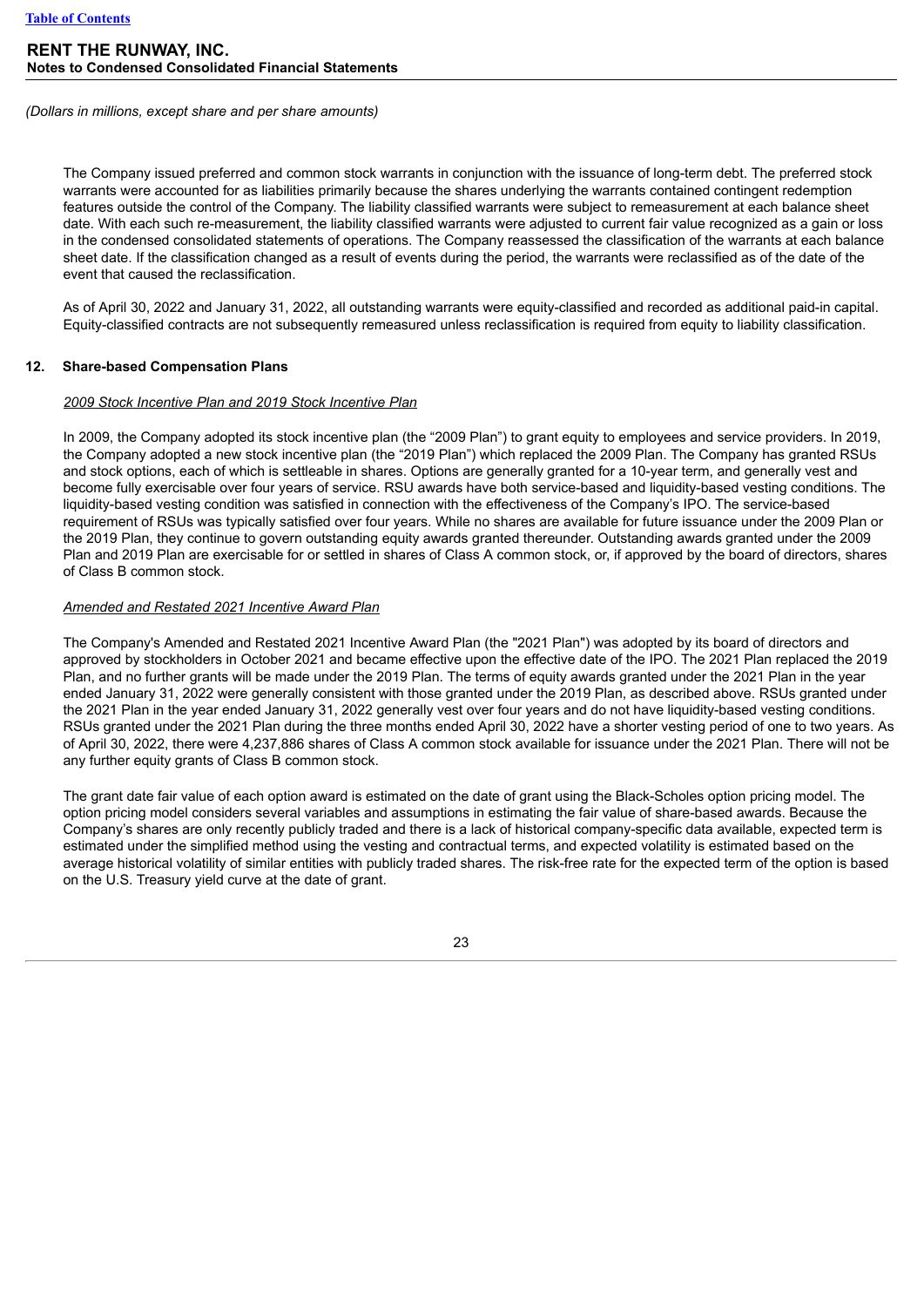*(Dollars in millions, except share and per share amounts)*

## *Stock Options*

Stock option activity during the period indicated is as follows:

|                                  | Number of<br><b>Shares</b> | Weighted<br>Average<br><b>Exercise</b><br>Price | Weighted<br>Average<br>Remaining<br>Contract<br>Term<br>(in years) | Aggregate<br><b>Intrinsic</b><br>Value |
|----------------------------------|----------------------------|-------------------------------------------------|--------------------------------------------------------------------|----------------------------------------|
| Balances as of January 31, 2022  | 9,470,170                  | \$<br>7.33                                      | $7.17$ \$                                                          | 2.1                                    |
| Granted                          |                            |                                                 |                                                                    |                                        |
| Exercised                        | (1,600)                    | 2.86                                            |                                                                    |                                        |
| Forfeited                        | (287,586)                  | 10.41                                           |                                                                    |                                        |
| Balances as of April 30, 2022    | 9,180,984                  | \$<br>7.24                                      | $6.87$ \$                                                          | 2.7                                    |
| Exercisable as of April 30, 2022 | 5,250,102                  | \$<br>6.72                                      | $5.58$ \$                                                          | 2.7                                    |

The total intrinsic value of stock options exercised for the three months ended April 30, 2022 was nominal.

As of April 30, 2022, there was \$14.3 million of unrecognized compensation cost related to stock options granted that is expected to be recognized over a weighted average period of 2.9 years.

The Company currently uses authorized and unissued shares to satisfy the exercise of stock option awards.

## *RSUs*

RSUs activity during the period indicated is as follows:

|                                                 | Number of<br><b>Shares</b> |      | Weighted<br>Average<br><b>Grant-Date</b><br><b>Fair Value</b><br>per Share |
|-------------------------------------------------|----------------------------|------|----------------------------------------------------------------------------|
| Unvested and outstanding as of January 31, 2022 | 2,428,574                  | - \$ | 11.32                                                                      |
| Granted                                         | 4,451,572                  |      | 5.32                                                                       |
| Exercised                                       | (892, 505)                 |      | 11.50                                                                      |
| Forfeited                                       | (150,733)                  |      | 7.98                                                                       |
| Unvested and outstanding as of April 30, 2022   | 5,836,908                  |      | 6.80                                                                       |

As of April 30, 2022, there was \$20.5 million of unrecognized compensation cost related to RSUs granted that is expected to be recognized over a weighted average period of 1.9 years.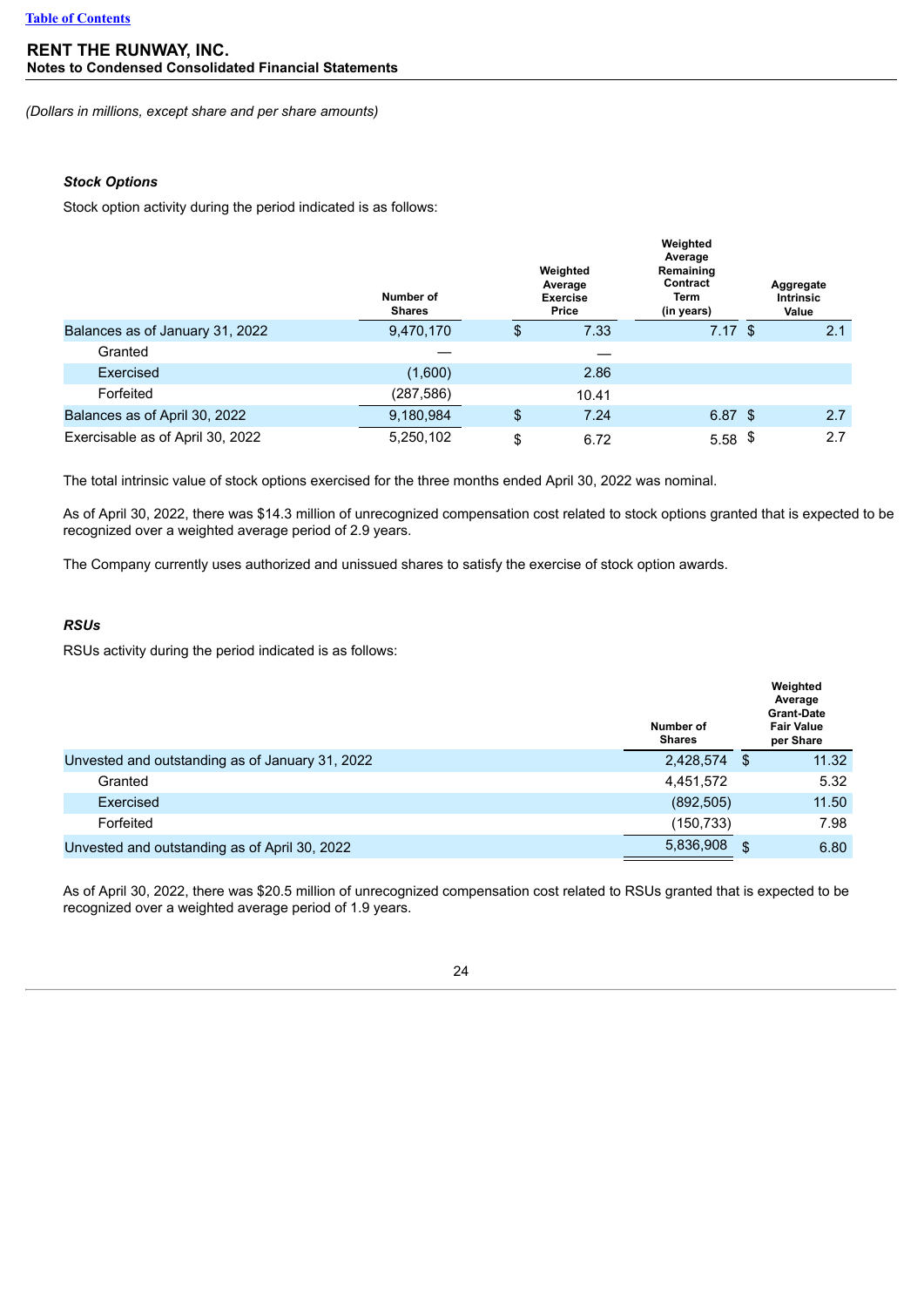*(Dollars in millions, except share and per share amounts)*

### *Share-Based Compensation Summary*

The classification of share-based compensation for the three months ended April 30, 2022 presented within each line item of the condensed consolidated statements of operations is as follows:

|                                | Three Months Ended April 30, |               |      |     |
|--------------------------------|------------------------------|---------------|------|-----|
|                                | 2022                         |               | 2021 |     |
| Technology                     | S                            | 1.2           | S    | 0.4 |
| Marketing                      |                              | 0.2           |      | 0.1 |
| General and administrative     |                              | 4.1           |      | 1.4 |
| Total share-based compensation | S.                           | $5.5^{\circ}$ |      | 1.9 |

## <span id="page-27-0"></span>**13. Net Loss per Share Attributable to Common Stockholders**

The Company computes net loss per share attributable to common stockholders under the two-class method required for multiple classes of common stock and participating securities. The rights of the Class A common stock and Class B common stock are substantially identical, other than voting rights. Accordingly, the net loss per share attributable to common stockholders will be the same for Class A and Class B common stock on an individual or combined basis.

The following table sets forth the computation of basic and diluted net loss per share attributable to common stockholders:

|                                                                                                                        | Three Months Ended April 30, |             |  |            |
|------------------------------------------------------------------------------------------------------------------------|------------------------------|-------------|--|------------|
|                                                                                                                        |                              | 2022        |  | 2021       |
| Numerator:                                                                                                             |                              |             |  |            |
| Net loss attributable to common stockholders                                                                           |                              | (42.5)      |  | (42.3)     |
| Denominator:                                                                                                           |                              |             |  |            |
| Weighted-average shares used in computing net loss per share attributable to<br>common stockholders, basic and diluted |                              | 63,431,165  |  | 11,287,251 |
| Net loss per share attributable to common stockholders, basic and diluted                                              |                              | $(0.67)$ \$ |  | (3.75)     |

The following potentially dilutive outstanding securities based on amounts outstanding at each period end were excluded from the computation of diluted loss per share attributable to common stockholders because including them would have been anti-dilutive:

|                            | Three Months Ended April 30, |            |
|----------------------------|------------------------------|------------|
|                            | 2022                         | 2021       |
|                            |                              |            |
| Redeemable preferred stock |                              | 32,295,319 |
| Stock options              | 9,180,984                    | 9,102,160  |
| Common stock warrants      | 631,583                      | 2,530,904  |
| Preferred stock warrants   |                              | 164.664    |
| <b>RSUs</b>                | 5,836,908                    |            |
| Total                      | 15,649,475                   | 44,093,047 |

<span id="page-27-1"></span>As of April 30, 2021, RSUs to be settled in 2,019,881 shares of common stock were excluded from the table above because they were subject to liquidity-based vesting conditions that were not satisfied.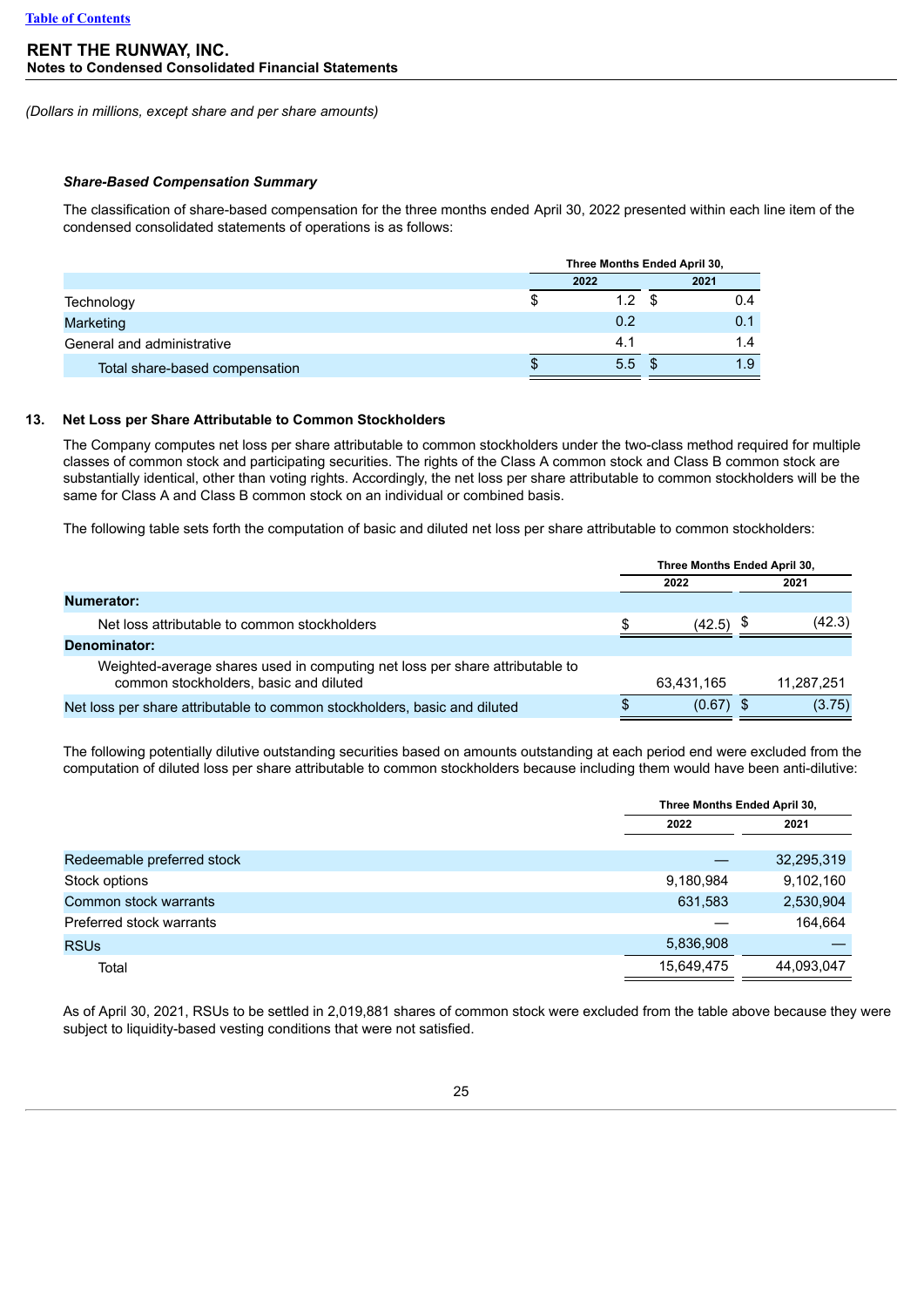*(Dollars in millions, except share and per share amounts)*

## **14. Commitments and Contingencies**

The Company had restricted cash balances for cash collateralized standby letters of credit as of April 30, 2022 and January 31, 2022 of \$10.8 million and \$12.0 million, primarily to satisfy security deposit requirements on its leases.

## *Legal Proceedings*

From time to time in the normal course of business, various claims and litigation have been asserted or commenced against the Company. Due to uncertainties inherent in litigation and other claims, the Company can give no assurance that it will prevail in any such matters, which could subject the Company to significant liability for damages. Any claims or litigation could have an adverse effect on the Company's results of operations, cash flows, or business and financial condition in the period the claims or litigation are resolved. Accruals for loss contingencies are recorded when a loss is probable, and the amount of such loss can be reasonably estimated. Although the results of litigation and claims cannot be predicted with certainty, the Company currently believes that the final outcome of these ordinary course matters will not have a material adverse effect on its business.

<span id="page-28-0"></span>As of April 30, 2022, there was no litigation or contingency with at least a reasonable possibility of a material loss.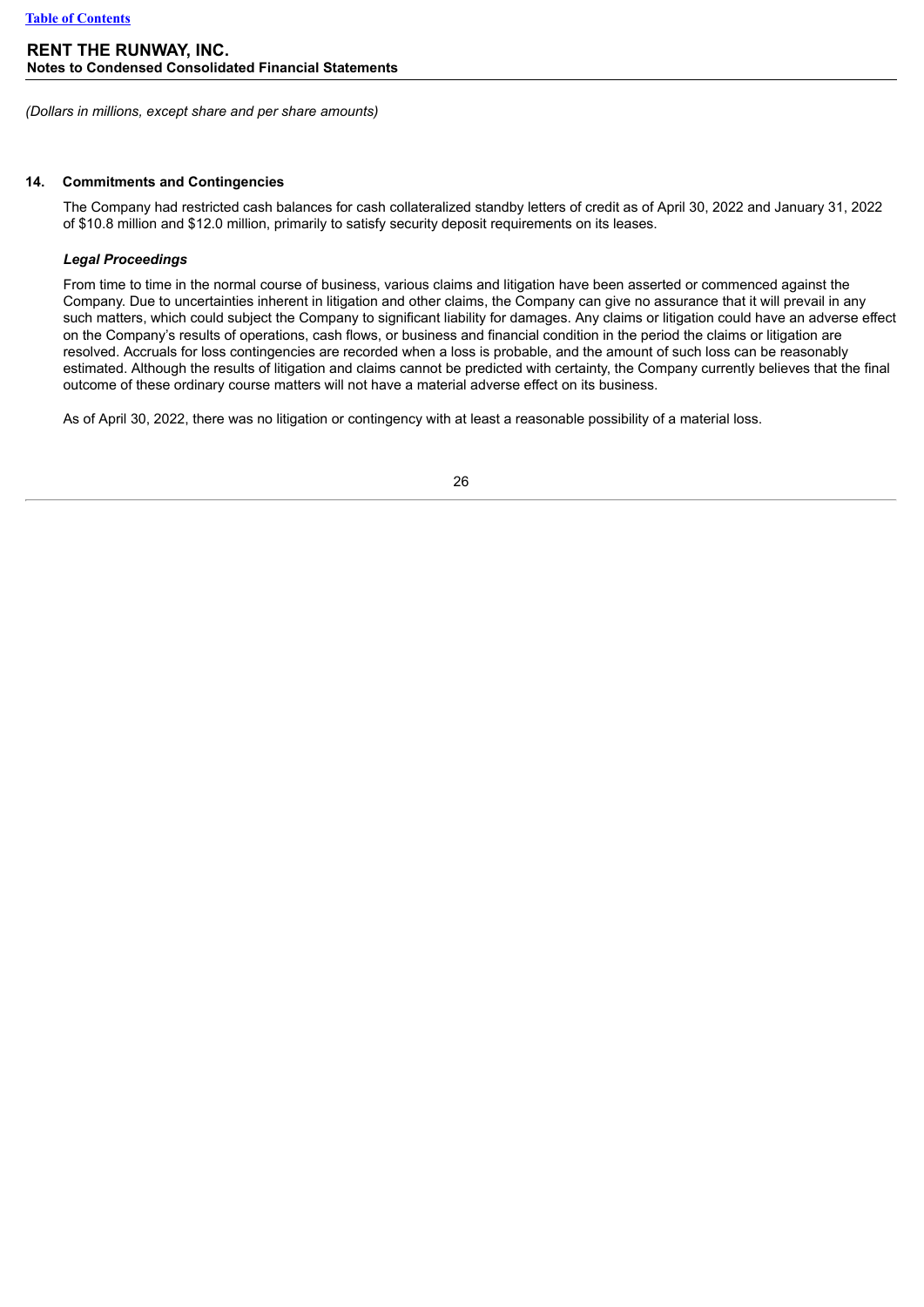#### **Item 2. Management's Discussion and Analysis of Financial Condition and Results of Operations**

The following discussion of our financial condition and results of operations should be read in conjunction with our unaudited condensed consolidated financial statements and the related notes included elsewhere in this Quarterly Report on Form 10-Q and the audited financial statements and notes thereto as of and for the year ended January 31, 2022 and the related Management's Discussion and Analysis of Financial Condition and Results of Operations in our Annual Report on Form 10-K for the year ended January 31, 2022 (the "2021 Annual *Report on Form 10-K").*

In addition to historical financial information, the following discussion contains forward-looking statements that reflect our plans, estimates and beliefs. Our actual results may differ materially from those described in or implied by any forward-looking statements. Factors that could cause or contribute to these differences include those discussed below and elsewhere in this Quarterly Report on Form 10-Q, particularly in *Part II, Item 1A, "Risk Factors".*

#### **Overview**

We give customers ongoing access to our "unlimited closet" — with over 20,000 styles by over 800 designer brands — through our Subscription offering or the ability to rent a-la-carte through our Reserve offering. We also give our subscribers and customers the ability to buy our products through our Resale offering. These offerings allow us to engage and serve our subscribers and customers across diverse use cases from everyday life to special occasions. We have served over 2.5 million lifetime customers across all of our offerings and we had 177,213 ending total subscribers<sup>1</sup> (active and paused) as of April 30, 2022. The majority of our revenue is highly recurring and is generated by our subscribers. For the three months ended April 30, 2022 and 2021, respectively, 86% and 87% of our total revenue (including Reserve and Resale revenue) was generated by subscribers while they were active or paused.

The variety, breadth and quantity of products we carry is important to our business, and we strategically manage the capital efficient acquisition of a high volume of items every year. We have successfully disproved the myth that fashion apparel items and accessories only last one season as we are able to rent or "turn" our products multiple times over many years. We price our items at a fraction of their retail or comparable value, creating an attractive price and value proposition for our subscribers and customers.

We source virtually all of our products, which includes apparel, accessories and home goods, directly from designer brands. Prior to 2018, we purchased nearly all of our products from our brand partners typically at a discount to wholesale cost, which we refer to as "Wholesale" items. In late 2018, we began to procure products through Share by RTR and Exclusive Designs. See "—Our Product Acquisition Strategy" below for a description of the three ways in which we procure products.

 $1$  Ending total subscribers represents the number of subscribers with an active or paused membership as of the last day of the period and excludes subscribers who had an active or paused subscription during the period, but ended their subscription prior to the last day of the fiscal period.

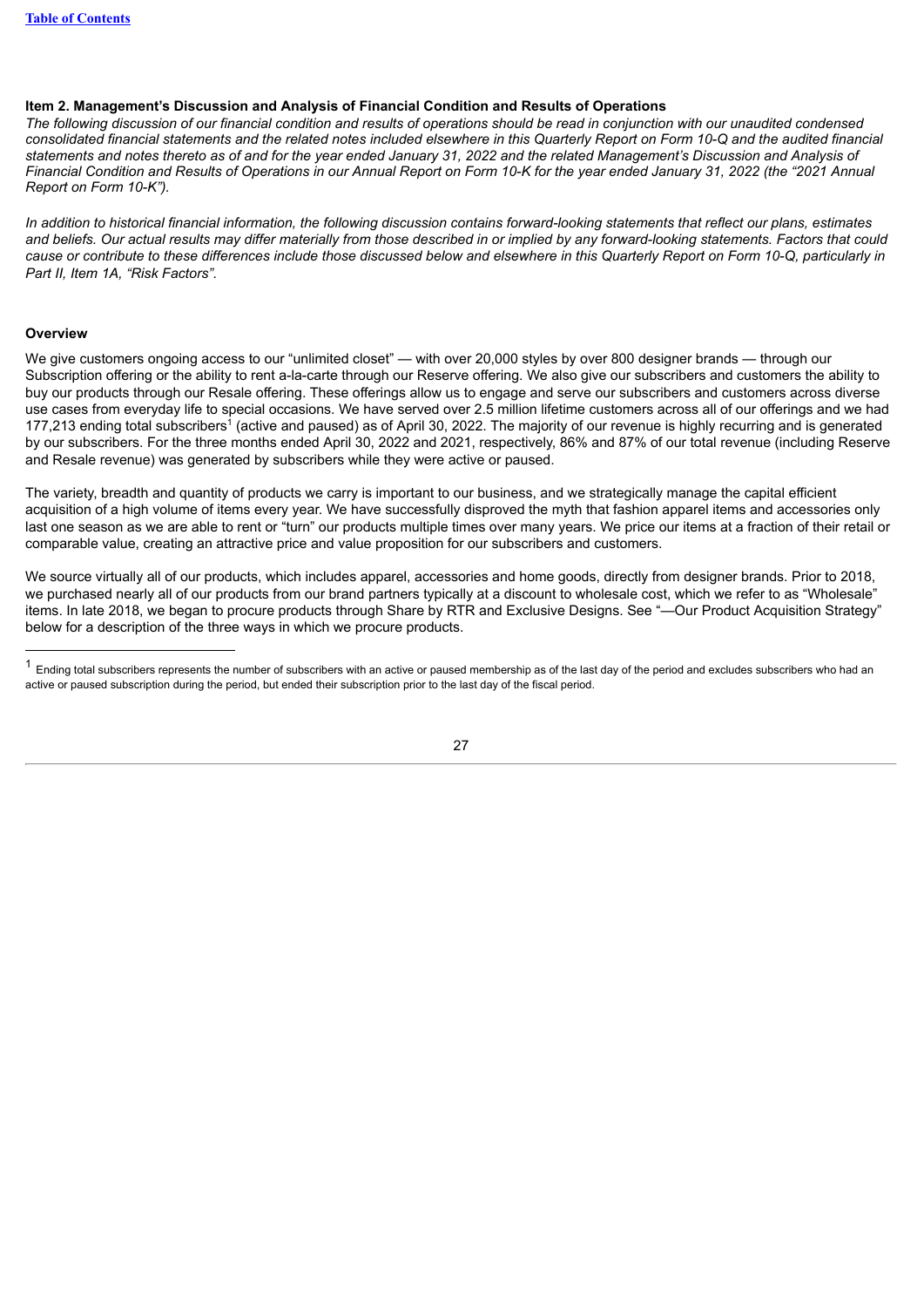## *Recent Business Developments*

*Initial Public Offering.* On October 29, 2021, we closed our initial public offering (the "IPO"), in which we issued and sold 17,000,000 shares at the public offering price of \$21.00 per share. We received net proceeds of \$327.3 million after deducting underwriting discounts and commissions and offering expenses.

*Debt Paydown and Amendment.* Concurrent with our IPO, we paid down our senior secured term loan with Ares Corporate Opportunities Fund V, L.P. (the "Ares Facility") of \$80.7 million in full and \$60.0 million of our subordinated, junior lien term loan with Double Helix Pte Ltd. as administrative agent for Temasek Holdings (the "Temasek Facility"), resulting in a total debt repayment of \$140.7 million. We also refinanced the remaining Temasek Facility (the "Amended Temasek Facility").

*Key Operating and Financial Results.* We have achieved the following operating and financial results for the three months ended April 30, 2022 and 2021, respectively:

- Revenue was \$67.1 million and \$33.5 million, respectively, representing 100.3% growth year-over-year;
- 134,998 and 74,018 ending Active Subscribers<sup>2</sup> (excluding paused subscribers), respectively, representing 82% growth year-overyear and our highest end-of-quarter Active Subscriber count since launch of subscription;
- 177,213 and 104,138 ending Total Subscribers (including paused subscribers), respectively, representing 70% growth year-overyear;
- Gross Profit was \$22.5 million and \$8.1 million, respectively, representing a gross margin of 33.5% and 24.2%, respectively;
- Net Loss was \$(42.5) million and \$(42.3) million, respectively. Net Loss as a percentage of revenue was (63.3)% and (126.3)%, respectively;
- Adjusted EBITDA was \$(8.8) million and \$(6.2) million, respectively, representing an Adjusted EBITDA margin of (13.1)% and (18.5)%, respectively; and
- Cash and Cash Equivalents was \$219.0 million and \$103.8 million, respectively.

### *First Quarter Business Highlights*

- Continued to drive strong subscriber engagement, with 28% of subscribers adding one or more paid additional items into their subscription program;
- Continued to drive growth in Exclusive Designs and launched six new Exclusive Designs collections;
- Expanded at-home pickup to over 20 markets; and
- Continued to expand upon automation and productivity initiatives in our fulfillment centers, leveraging RFID technology to drive greater efficiency in our quality control process and generate data to enhance garment longevity.

 $<sup>2</sup>$  Active Subscribers is defined as ending total subscribers as of period end, excluding paused subscribers.</sup>

#### **Our Product Acquisition Strategy**

We acquire and monetize products in three ways: Wholesale, Share by RTR and Exclusive Designs. Wholesale items are acquired directly from brand partners, typically at a discount to Wholesale price. Share by RTR items are acquired directly from brand partners on consignment, at zero to low upfront cost with performance-based revenue share payments to our brand partners over time. Exclusive Designs items are designed using our data in collaboration with our brand partners. These units are manufactured through third-party partners with a low upfront fee and minimal revenue share payments to our brand partners over time.

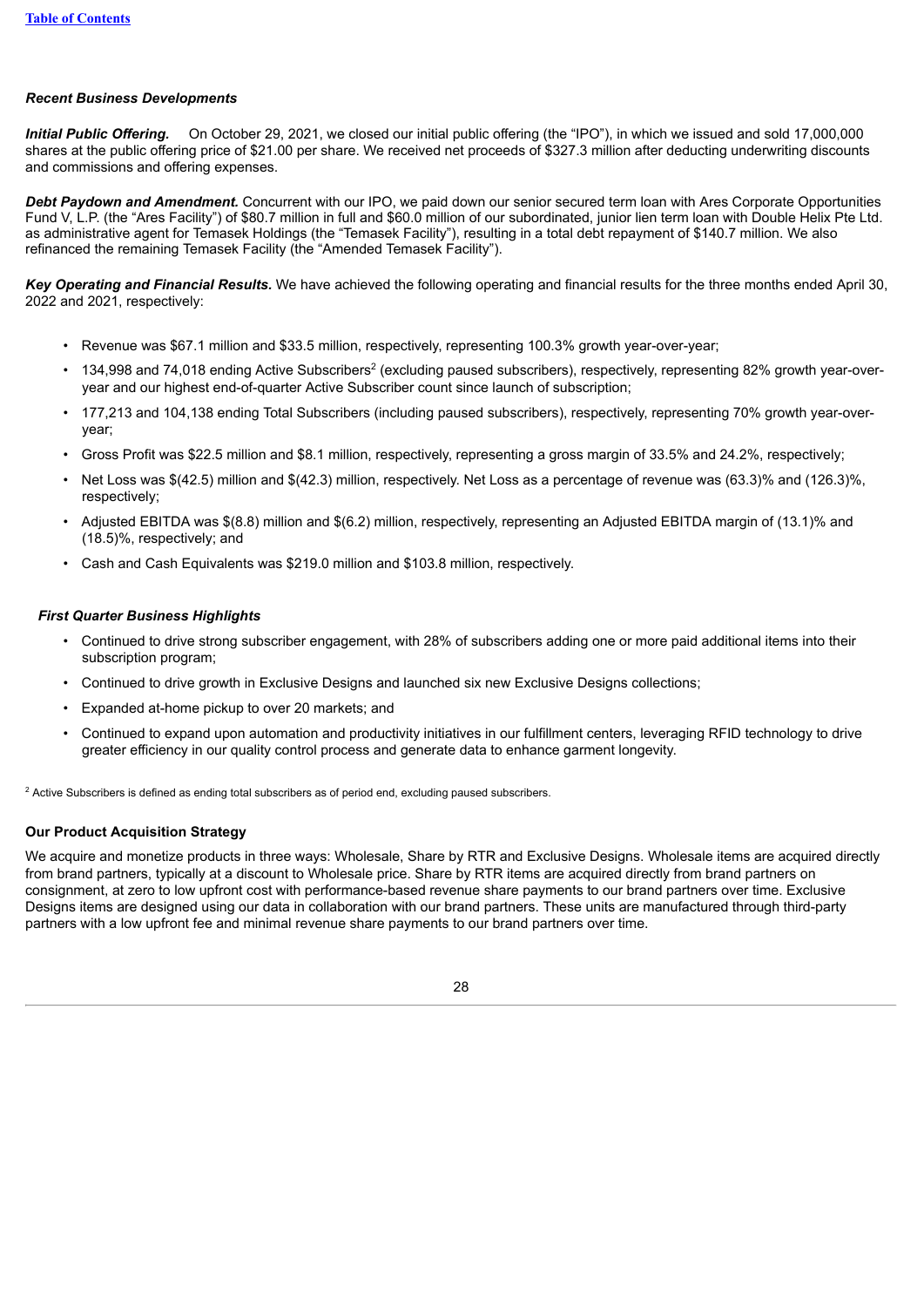Our three product acquisition methods are strategic levers to manage our capital efficiency, profitability and product risk. Our Exclusive Designs channel uses data insights to acquire items at a lower cost, which are designed to generate higher profitability over time. Share by RTR meaningfully reduces our upfront spend and de-risks our investment since we pay brands primarily based on item performance. Our Share by RTR arrangements with brands target delivering 85% to 100% of comparable Wholesale cost to the brand in the first year; however there is no minimum commitment other than the upfront payment if applicable. Nearly all Share by RTR deals consummated after September 2020 include a cap on total potential payments to the brand partner.

In fiscal year 2021, 45% of new items were acquired through Wholesale, 33% through Share by RTR and 22% through Exclusive Designs, compared to 46% Wholesale, 36% Share by RTR and 18% Exclusive Designs in fiscal year 2020. In total, approximately 55% of new items were acquired through the more capital-efficient channels in fiscal year 2021, approximately 54% in fiscal year 2020 and approximately 26% in fiscal year 2019. Both our purchasing power and the diversification into Share by RTR and Exclusive Designs have led to a decrease in average upfront cost per item over time. We are executing on our strategy to further decrease the percentage of units acquired through Wholesale and increase the percentage of units acquired through our more capital-efficient channels, Exclusive Designs and Share by RTR, in fiscal year 2022.

For additional details about our business model and our product acquisition strategy, see our 2021 Annual Report on Form 10-K.

## **Key Factors Affecting Our Performance**

We believe that our performance and future success depend on a variety of factors that present significant opportunities for our business, but also present risks and challenges that could adversely impact our growth and profitability.

### *Brands and Products*

*Ability to Acquire and Monetize Products Efficiently.* Our ability to deliver an elevated experience for our subscribers and customers that keeps them loyal to RTR depends on us having the right assortment. Due to our deep partnerships with brands, we can acquire products directly from them in multiple ways, and due to our expertise in reverse logistics and garment restoration we can monetize our products effectively over their useful life. Diversifying our product acquisition away from 100% Wholesale has driven higher overall product return on investment and reduced the capital needs of the business. In fiscal year 2021, approximately 55% of new items were acquired through our more capital efficient non-Wholesale channels, compared to 54% in fiscal year 2020 and 26% in fiscal year 2019. We are executing on our strategy to further increase the percentage of units acquired through Exclusive Designs and Share by RTR in fiscal year 2022. We continuously evaluate our product acquisition mix to maximize our strategic priorities.

Upfront cost per item is defined as total upfront spend for items acquired in a period divided by the number of items acquired. We define total upfront spend as the total costs of products acquired in a period excluding performance based revenue share payments which are paid out over time. Total upfront spend includes the total acquisition cost for Wholesale items, upfront payments to brand partners for Share by RTR and Exclusive Designs items, third party manufacturing or other similar acquisition costs for Exclusive Designs items, and other ancillary upfront costs such as freight, where applicable. For fiscal year 2021 our average upfront cost per item was \$95, representing a 14% decrease from an average upfront cost of \$111 in fiscal year 2019. Due to seasonality factors, we track our progress on average upfront cost on a full year basis, as quarterly costs are not necessarily reflective of full year trends. Our diversification into non-Wholesale channels has meaningfully reduced our upfront spend.

*Ability to Achieve Leverage in our Cost Structure.* Improving operational efficiency of our platform is imperative to maintaining or increasing profitability. We expect our operating costs to increase as we make investments to grow subscribers and revenue and to enhance the customer experience. Though we anticipate quarterly fluctuations in operating leverage, we do not expect these costs to generally grow at the same pace as our total revenue on an annual basis.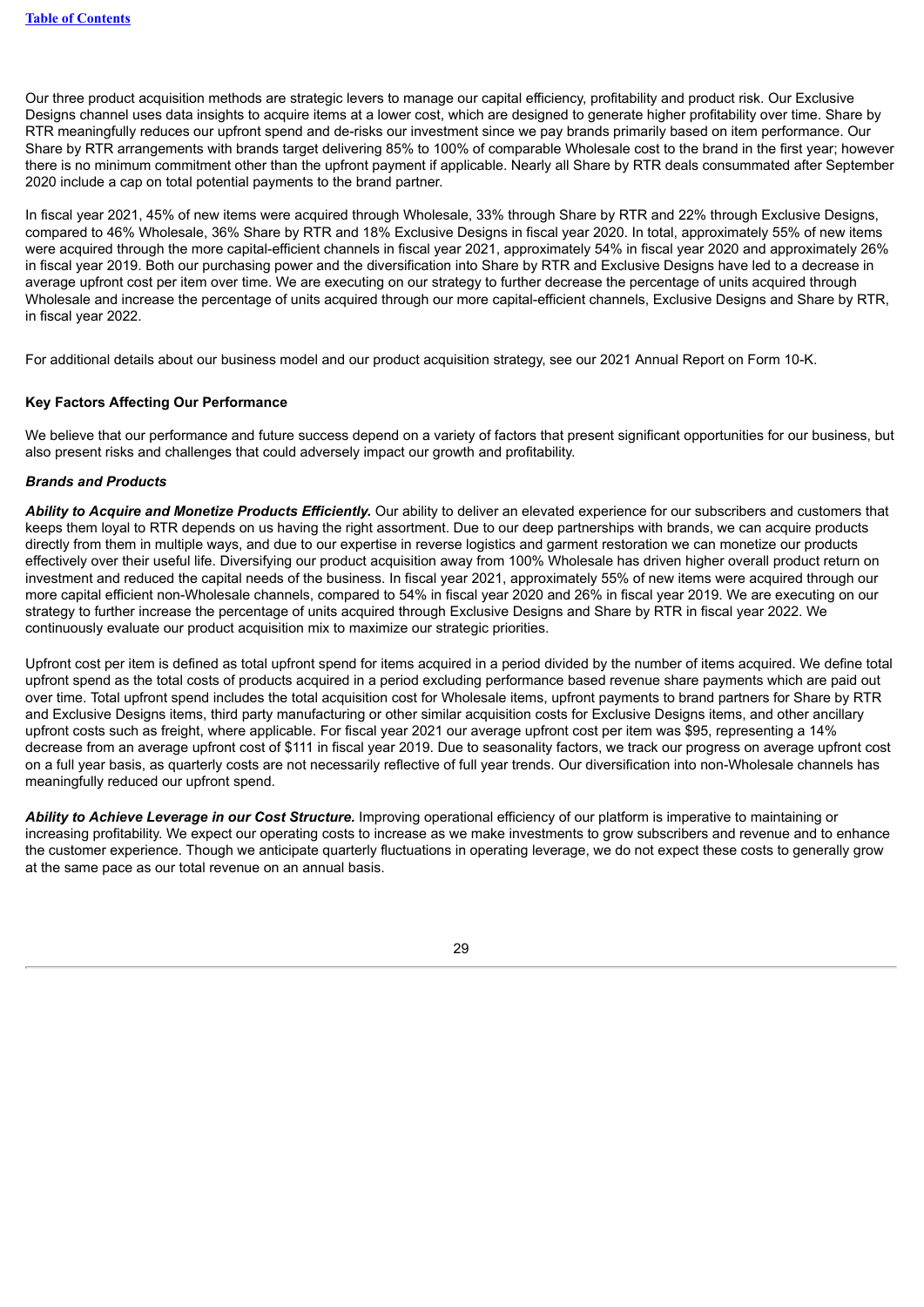We use technology and customer data to drive efficiency across products, fulfillment expenses and operating costs. Our data has allowed us to build a differentiated and proprietary rental reverse logistics platform with a vertically integrated cleaning and restoration process. We have invested in technology and automation in order to drive operating leverage and higher margins as we grow and scale our business.

Over time, we have improved our margins, profitability and cash flow, and we believe we will continue to benefit from economies of scale and are focused on driving additional efficiencies in our operating expenses.

We use Adjusted EBITDA to assess our operating performance and the operating leverage of our business prior to capital expenditures. We also measure the cash consumption of the business including capital expenditures by assessing net cash used in operating activities and net cash used in investing activities on a combined basis.

#### *Seasonality*

We experience seasonality in our business, which has been impacted and may in the future change due to the effects of the COVID-19 pandemic. For our subscription rentals, we typically acquire the highest number of subscribers in March through May and September through November, as these are the times customers naturally think about changing over their wardrobes. We generally see a higher rate of subscribers pause in the summer, and in mid-December through the end of January. We historically had typically realized a higher portion of revenue from Reserve rentals during our third and fourth fiscal quarters as a result of increased wedding and holiday events.

The third and fourth fiscal quarters of 2021 and the first quarter of 2022 demonstrated subscriber seasonality patterns that are generally consistent with our historical trends, although our fourth quarter of 2021 saw a higher rate of pause activity due to the Omicron variant impact. In addition, our seasonality trends are seeing effects from COVID-19 generally, as Reserve orders and revenue are impacted by fewer large-scale holiday and special events compared to pre-COVID-19, especially those typically occurring in the third and fourth quarters. Subscriber acquisition was also impacted by COVID-19 in the fourth quarter of 2021 due to fewer large-scale holiday and special events.

We also experience seasonality in the timing of expenses and capital outlays. Transportation expense, and therefore fulfillment cost, is typically highest in the fiscal fourth quarter, given higher service levels, such as more costly expedited shipping, and competition during holidays. Our most significant product capital expenditures typically occur in the first fiscal quarter and the third fiscal quarter, when we acquire product for the upcoming fall and spring seasons, though impact on cash is dependent on timing of receipt of product.

For additional details about key factors affecting our performance, see our 2021 Annual Report on Form 10-K.

#### *Impact of COVID-19 on Our Business*

The COVID-19 pandemic materially adversely affected our fiscal year 2020 operating and financial results. In March 2020, we instituted numerous health and safety measures and took immediate financial actions to withstand COVID-19 including pausing of paid advertising and marketing activities and other cost-saving measures to reduce operating and capital expenditures in the short term, including salary reductions, closing of brick and mortar stores and right sizing of labor in our fulfillment centers. These actions significantly reduced these costs as a percentage of revenue throughout fiscal year 2020. Rental product depreciation and revenue share as a percentage of revenue increased throughout fiscal year 2020 due to the levels of rental product on hand relative to the reduced subscriber levels.

In fiscal year 2021, our financial results continued to be impacted by the COVID-19 pandemic. In particular, in the first quarter of fiscal year 2021 subscriber acquisition and engagement increased as shelter-at-home restrictions were lifted. In the fourth quarter of fiscal year 2021 the Omicron variant negatively impacted us in three key ways: 1) significantly decreased revenue from our Reserve business as most holiday events were canceled; 2) reduced subscriber acquisition in the second half of quarter; and 3) drove a higher rate of subscriber pause. In fiscal year 2021, financial results also continued to be impacted by consumers working primarily from home and by special events and occasions not being back to pre-pandemic levels.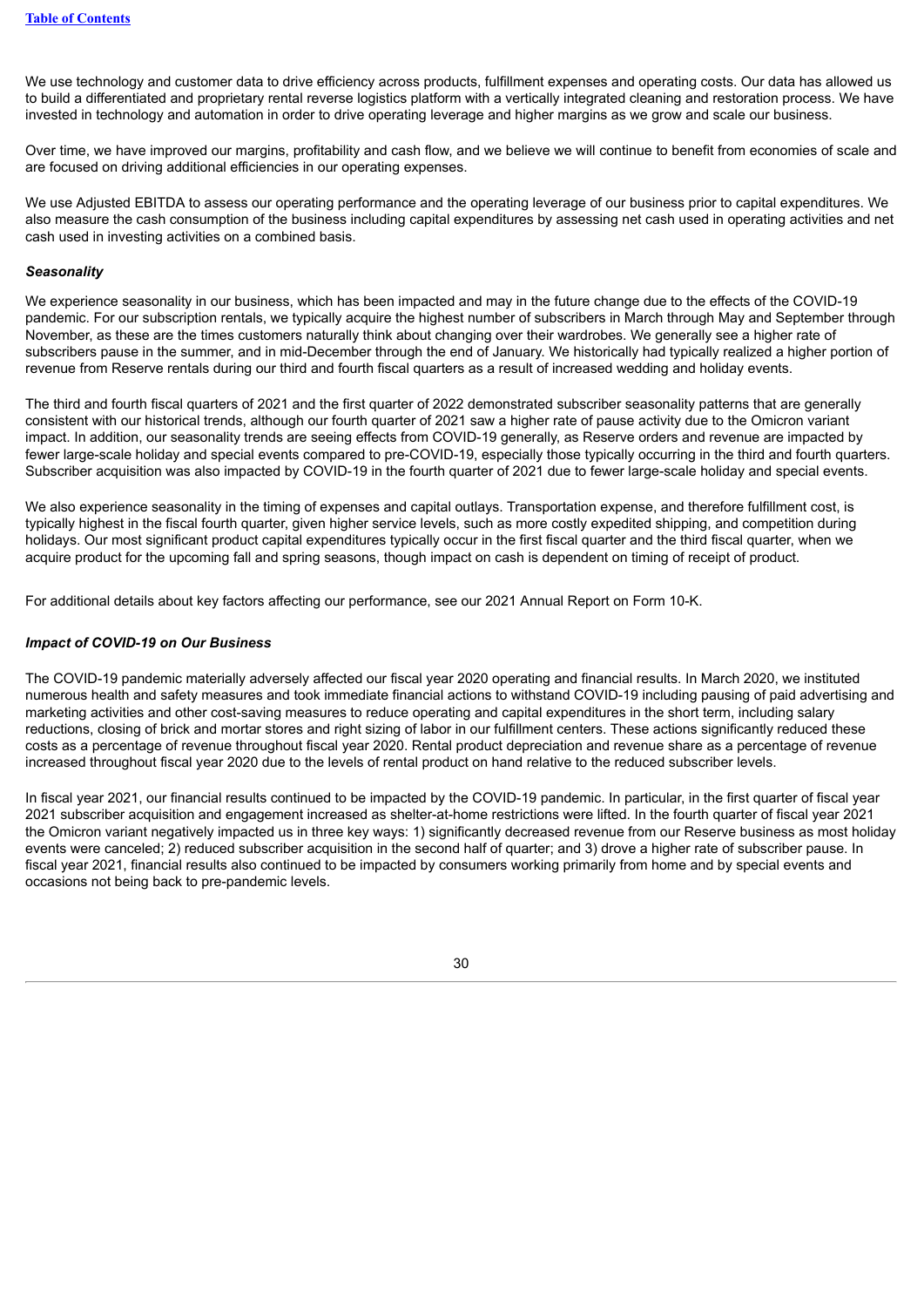We expect the effects of the COVID-19 pandemic and related macro-economic trends, including the spread of potential new variants, to have a continued impact on our business, results of operations, growth rates, and financial condition into fiscal year 2022, though we currently expect an environment that is improved from fiscal year 2021. We believe that the backlog of special events and leisure travel that have been pushed to 2022 and 2023 will contribute to additional COVID-19 recovery in those periods.

We continue to take actions to adjust to the changing COVID-19 business environment and related inflationary pressure. For example, we increased wage rates throughout fiscal year 2021 to attract and retain talent at our fulfillment centers and we expect to continue to be impacted by rising labor costs in fiscal year 2022. We also expect transportation costs to continue to increase in fiscal year 2022, and we are focused on diversifying our transportation network to mitigate these rising costs and service delays. Examples of these mitigation efforts include increasing volumes with regional and last-mile carriers and consolidating shipments, such as through the launch of an at-home pickup service in certain markets. Although we continue to face a challenging environment due to the COVID-19 pandemic, rising wages, a decreased level of workforce participation and nationwide shipping carrier delays, we have been able to and plan to continue hiring and are diversifying our transportation network in order to support increasing and/or fluctuating demand for our offerings.

The full extent to which the COVID-19 pandemic, including the spread of any new variants, will directly or indirectly impact our business, results of operations, growth rates, and financial condition will depend on future developments that are highly uncertain and cannot be accurately predicted. Given the uncertainty, we cannot estimate the financial impact of the pandemic on our future results of operations, cash flows, or financial condition. For additional details, see Part II, Item 1A, "Risk Factors" of this Quarterly Report on Form 10-Q.

### **Key Business and Financial Metrics**

 $\frac{1}{2}$ 

In addition to the measures presented in our condensed consolidated financial statements, we use the following key business and financial metrics to help us evaluate our business, identify trends affecting our business, formulate business plans, and make strategic decisions. The calculation of the key business and financial metrics discussed below may differ from similarly titled metrics used by other companies, securities analysts or investors, limiting the usefulness of those measures for comparative purposes. These key business and financial metrics are not meant to be considered as indicators of our financial performance in isolation from or as a substitute for our financial information prepared in accordance with GAAP and should be considered in conjunction with other metrics and components of our results of operations, such as each of the other key business and financial metrics, and our revenue and net loss.

|                           |    | Three Months Ended April 30, |  |        |
|---------------------------|----|------------------------------|--|--------|
|                           |    | 2022                         |  | 2021   |
|                           |    | (\$ in millions)             |  |        |
| <b>Active Subscribers</b> |    | 134.998                      |  | 74,018 |
| Gross Profit              | S  | 22.5                         |  | 8.1    |
| Adjusted EBITDA (1)       | \$ | (8.8)                        |  | (6.2)  |

(1) Adjusted EBITDA is a non-GAAP financial measure; for a reconciliation to the most directly comparable GAAP financial measure, net loss, and why we consider Adjusted EBITDA to be a useful metric, see "—Non-GAAP Financial Metrics" below.

**Active Subscribers**: Active Subscribers represents the number of subscribers with an active membership as of the last day of any given period and excludes paused subscribers. As of April 30, 2022, we had 134,998 Active Subscribers, up 82% year-over-year as the equivalent quarter of fiscal year 2021 was more heavily impacted by the COVID-19 pandemic, and we saw recovery post-Omicron during the first quarter of fiscal year 2022.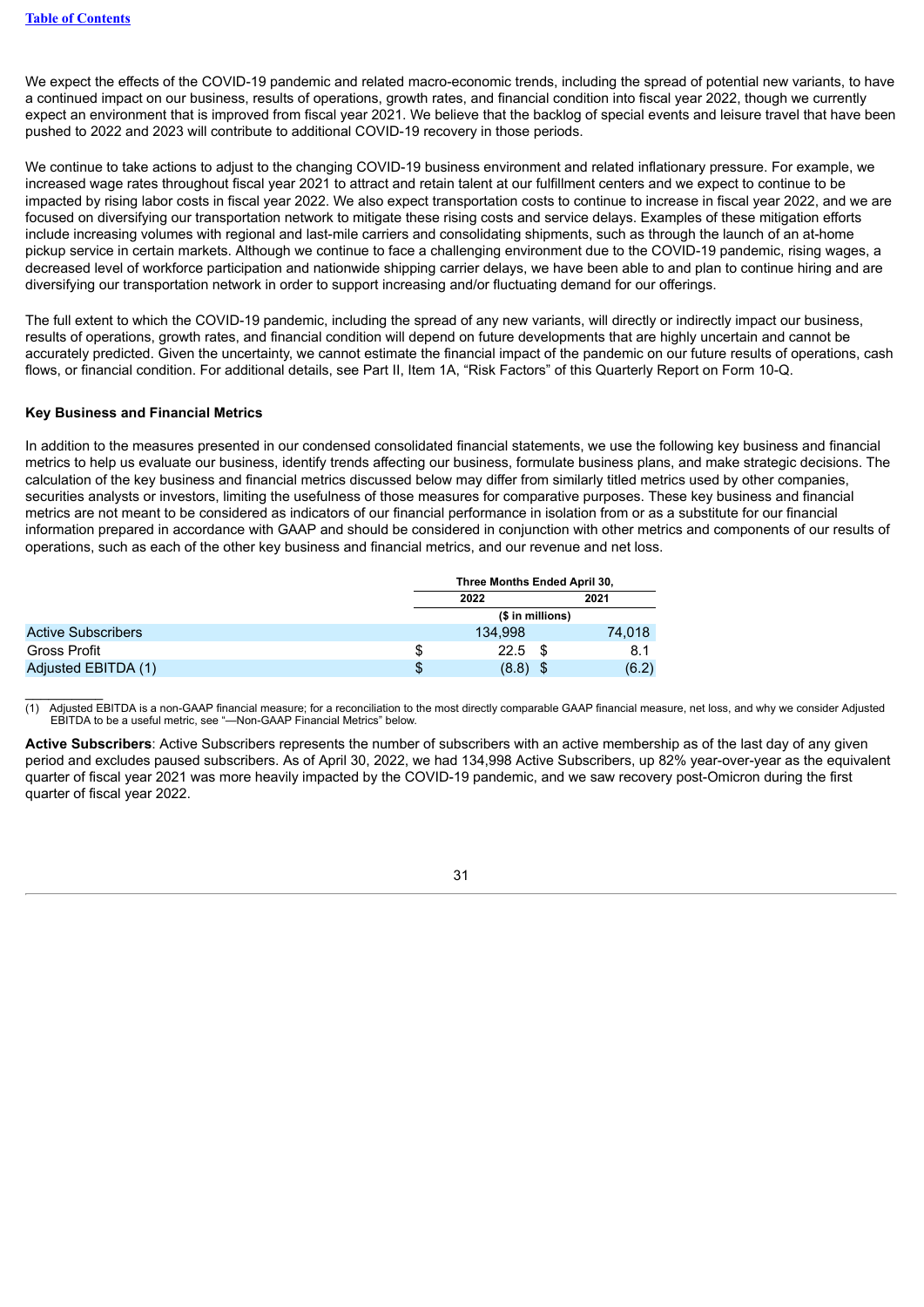**Gross Profit and Gross Margin:** We define Gross Profit as total revenue less fulfillment expense, rental product depreciation and revenue share. We depreciate owned apparel assets over three years and owned accessory assets over two years net of 20% and 30% salvage values, respectively, and recognize the depreciation on a straight-line basis and remaining cost of items when sold or retired on our condensed consolidated statement of operations. Rental product depreciation expense is time-based and reflects all rental product items we own. We use Gross Profit and Gross Profit as a percentage of revenue, or Gross Margin, to measure the continued efficiency of our business after the cost of our products and fulfillment costs are included. Gross Profit was \$22.5 million for the three months ended April 30, 2022 compared to \$8.1 million in the three months ended April 30, 2021 representing Gross Margins of 33.5% and 24.2%, respectively. The significant increase in Gross Profit and Gross Margin for the three months ended April 30, 2022 was driven by lower rental product depreciation and revenue share as a percentage of total revenue than in the prior period which offset higher fulfillment costs driven by increases in fulfillment related transportation costs. Rental product depreciation decreased as a percentage of revenue as costs were absorbed over a larger revenue base, while revenue share increased slightly as a percentage of revenue due to a higher proportion of Share by RTR items relative to prior year. We have improved and expect to have the opportunity to further improve Gross Profit and Gross Margin over time by driving growth in total revenue and revenue per subscriber, fulfillment and operational efficiency gains, and strategically evolving our mix of product acquisition.

**Adjusted EBITDA and Adjusted EBITDA Margin:** We define Adjusted EBITDA as net loss, adjusted to exclude interest expense, rental product depreciation, other depreciation and amortization, share-based compensation expense, write-off of liquidated rental product assets, certain non-recurring or one-time costs (see below footnotes to the reconciliation table), income taxes, warrant liability revaluation gains / losses, debt extinguishment gains / losses, other income and expense, and other gains / losses. We define Adjusted EBITDA Margin as Adjusted EBITDA as a percentage of total revenue, net for a period. Adjusted EBITDA was \$(8.8) million for the three months ended April 30, 2022 compared to \$(6.2) million for the three months ended April 30, 2021, representing margins of (13.1)% and (18.5)%, respectively. Adjusted EBITDA Margin has improved for the three months ended April 30, 2022 due to reasons consistent with the improvement in Gross Profit and Gross Margin and improved operating leverage across technology and general and administrative expenses even with additional strategic investments, offset by higher marketing expenditure. We have the opportunity to improve Adjusted EBITDA as we increase revenue and drive higher revenue per subscriber, fulfillment and operational efficiency gains, and operating expense leverage.

## **Components of Results of Operations**

### *Total Revenue, Net*

Our total revenue, net consists of Subscription and Reserve rental revenue and Other revenue. Total revenue is presented net of promotional discounts, credits and refunds, and taxes.

*Subscription and Reserve Rental Revenue.* We generate Subscription and Reserve rental revenue from subscription and Reserve rental fees. We recognize subscription fees ratably over the subscription period, commencing on the date the subscriber enrolls in a subscription program. These fees are collected upon enrollment and any revenue from an unrecognized portion of the subscription period is deferred to the following fiscal period. We announced a price increase in April 2022 for our subscription plans, which we expect will generally increase revenue per subscriber by program over time. We recognize Reserve fees over the rental period, which starts on the date of delivery of the product to the customer. Reserve orders can be placed up to four months prior to the rental start date and the customer's payment form is charged upon order confirmation. We defer recognizing the rental fees and any related promotions for Reserve rentals until the date of delivery, and then recognize those fees evenly over the four- or eight-day rental period.

*Other Revenue.* We generate Other revenue primarily from the sale of products while they are in rental condition. We offer the ability for subscribers and customers to purchase products at a discount to retail price. Payment for the sale of products occurs upon order confirmation while the associated revenue is recognized either at the time the sold product is delivered to the customer or when purchased, if the item is already at home with the customer.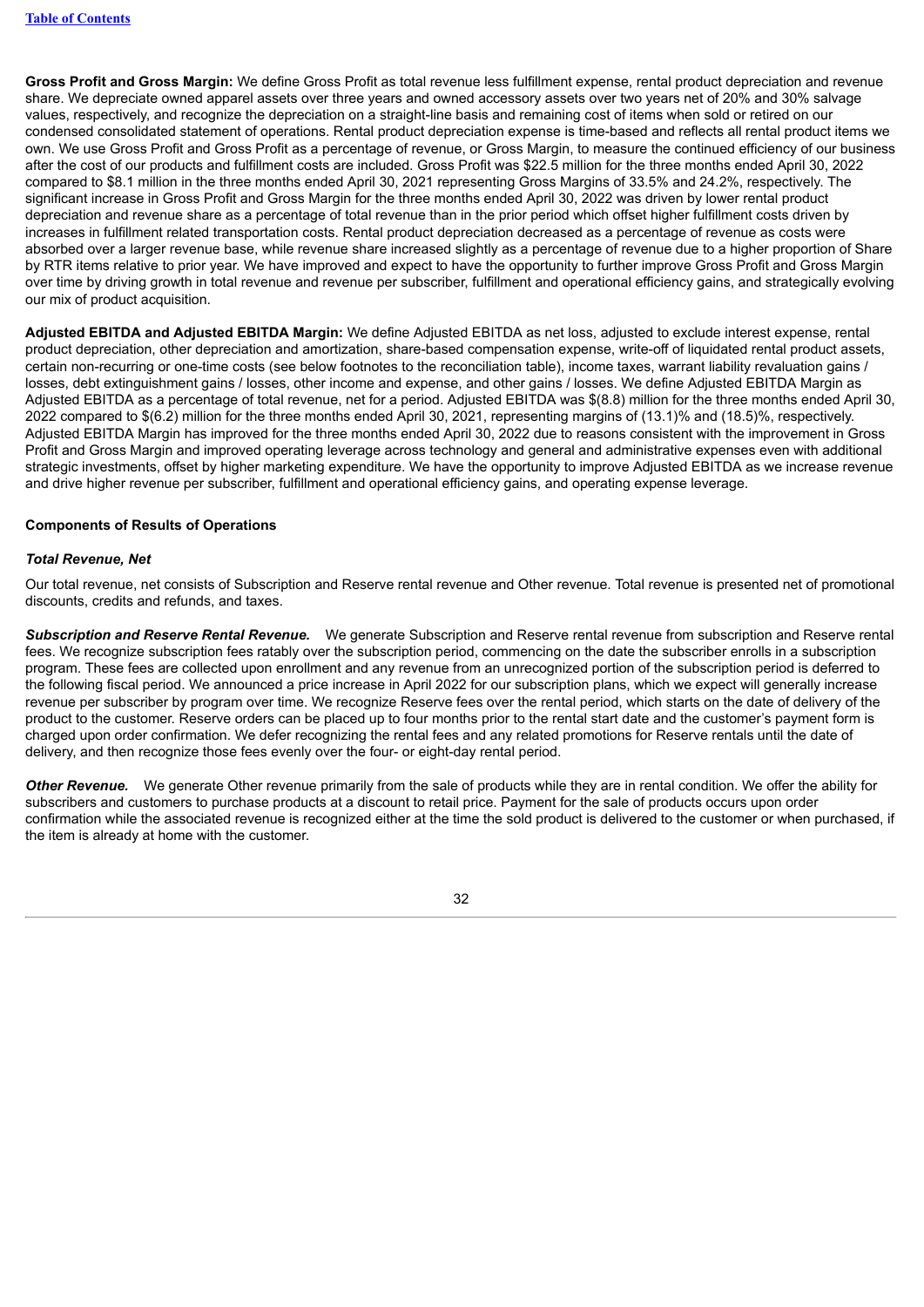## *Costs and Expenses*

**Fulfillment.** Fulfillment expenses consist of all costs to receive, process and fulfill customer orders. This primarily includes shipping costs to/from customers and personnel and related costs, which include salaries and bonuses, and employee benefit costs. Personnel and related costs are related to processing inbound and outbound customer orders, cleaning, restoring and repairing items received from customers, tracking and managing items within our fulfillment center network and ingesting new items received from brands. Fulfillment expenses also include costs of packing materials, cleaning supplies, and other fulfillment-related expenses. We expect fulfillment costs to increase in the future as order volume increases and as costs to ship orders increase due to increasing prices in the transportation market which we started to see in the second half of fiscal year 2021 and continued to see impact results in the first quarter of fiscal year 2022. We also expect fulfillment expense to increase due to competitive pressures in the labor market which could lead to continued higher wage rates. We increased warehouse wage rates during fiscal year 2021 and believe we will continue to be impacted by rising wage rates. We expect to continue to invest in automation and other process improvements to support and drive efficiencies in our operations. To the extent we are successful in becoming more efficient in fulfilling orders, and at a magnitude that is able to offset increasing shipping costs, wage rates and cleaning/packing supply price increases, we would expect these expenses to decrease as a percentage of total revenue over the longer term.

*Technology.* Technology expenses consist of personnel and related costs for employees engaged in software development and engineering, quality assurance, product, customer experience, data science, analytics and information technology-related efforts, net of personnel costs associated with capitalized software. Technology expenses also include professional services, third-party hosting expenses, website monitoring costs, and software and license fees. We expect to increase technology expenses as we continue to improve the customer and subscriber experience and invest in our technology stack and infrastructure to support overall growth in our business and distribution network, including prioritizing cloud capabilities. While these expenses may vary from period to period as a percentage of total revenue, we expect them to decrease as a percentage of total revenue over the longer term.

*Marketing.* Marketing expenses include online and mobile marketing, search engine optimization and email costs, marketing personnel and related costs, agency fees, brand marketing, printed collateral, consumer research, and other related costs. We expect marketing expenses to increase as we intend to increase marketing spend to drive the growth of our business and increase our brand awareness. The trend and timing of our marketing expenses will depend in part on the timing of marketing campaigns.

*General and Administrative.* General and administrative expenses consist of all other personnel and related costs for customer service, finance, tax, legal, human resources, fashion and photography and fixed operations costs. General and administrative expenses also includes occupancy costs (including warehouse-related), professional services, credit card fees, general corporate and warehouse expenses, other administrative costs, and gains and losses associated with asset disposals and operating lease terminations. We expect general and administrative expenses to increase as we grow our infrastructure to support operating as a public company and the overall growth of the business. We also expect rent expense and other facilities-related costs to increase in the future as we expand our distribution network to support overall business growth and fulfillment cost-reduction initiatives. While these expenses may vary from period to period as a percentage of total revenue, we expect them to decrease as a percentage of total revenue over the longer term.

*Rental Product Depreciation and Revenue Share.* Rental product depreciation and revenue share expenses consist of depreciation and write-offs of rental products, and payments under revenue share arrangements with brand partners. We depreciate the cost, less an estimated salvage value, of our owned products (Wholesale and Exclusive Designs items), over the estimated useful lives of these items and, if applicable, accelerate depreciation of the items when they are no longer in rental condition. We recognize the cost of items acquired under Share by RTR, as incurred, through upfront payments and performance-based revenue share payments. We expect rental product depreciation and revenue share expenses to increase in absolute dollars as we continue to support subscriber and customer growth. The amount and proportion of rental product depreciation and revenue share will vary from period to period based on how we acquire items as well as the mix of our rental product base.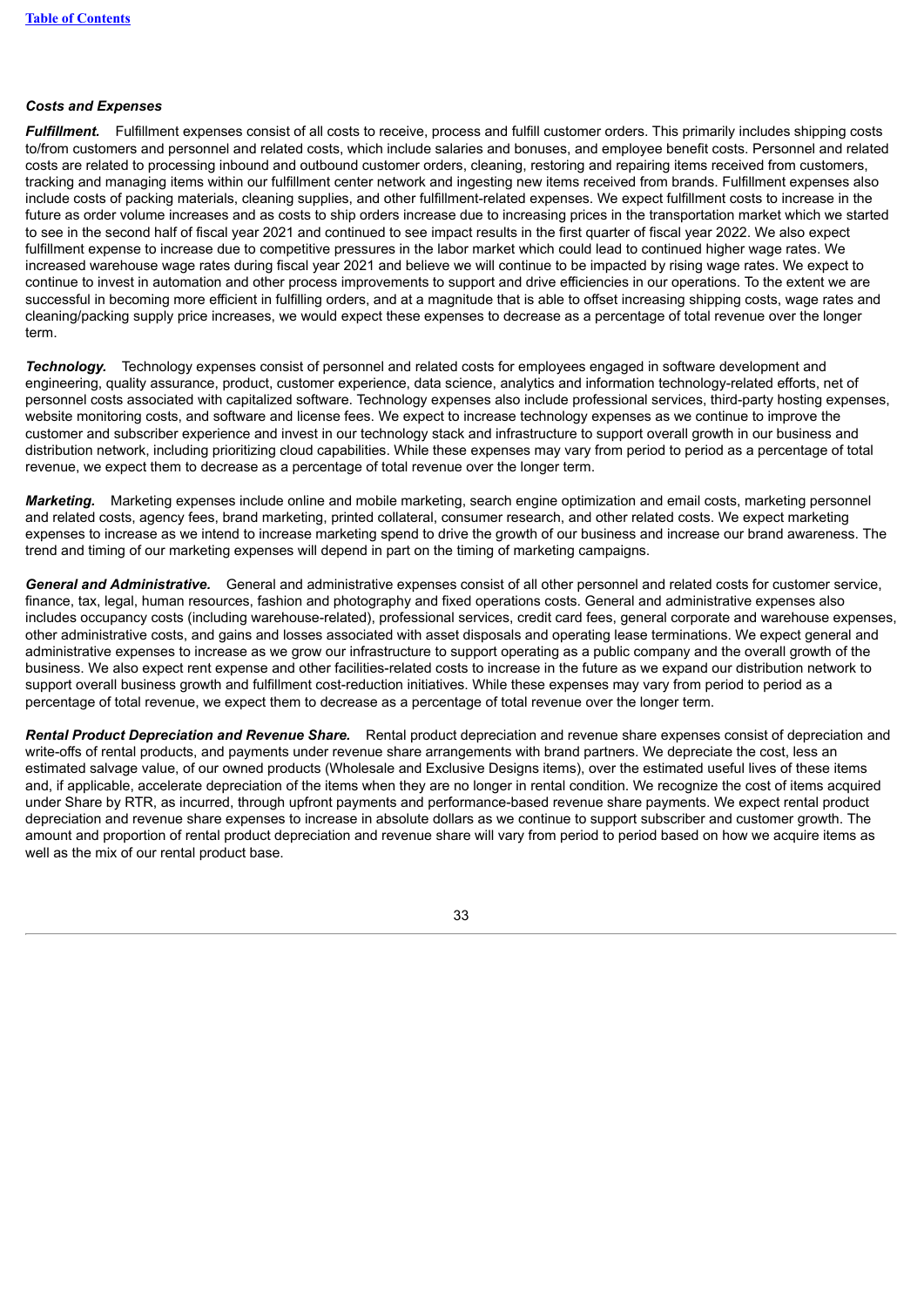*Other Depreciation and Amortization.* Other depreciation and amortization expenses consist of depreciation and amortization amounts for fixed assets, intangible assets including capitalized software, and financing right-of-use assets.

*Interest Income / (Expense).* Interest income / (expense) consists primarily of accrued paid-in-kind interest, cash interest and debt issuance cost amortization associated with our Amended Temasek Facility going forward.

*Gain / (Loss) on Warrant Liability Revaluation, Net.* Gain / (loss) on warrant liability revaluation is associated with revaluing liability classified warrants to the respective fair value at period end or prior to conversion. As of April 30, 2022, all outstanding warrants are equity classified and therefore do not require remeasurement going forward.

*Income Tax Benefit / (Expense).* Income taxes consist primarily of state minimum taxes and Irish refundable tax credits. We have established a valuation allowance for our U.S. federal and state deferred tax assets, including net operating losses. We expect to maintain this valuation allowance until it becomes more likely than not that the benefit of our federal and state deferred tax assets will be realized by way of expected future taxable income in the United States.

# **Results of Operations**

The results of operations presented below should be reviewed in conjunction with the condensed consolidated financial statements and notes included elsewhere in this Quarterly Report on Form 10-Q. The following tables set forth our results of operations for the periods presented:

|                                                     |      | Three Months Ended April 30, |                |  |  |
|-----------------------------------------------------|------|------------------------------|----------------|--|--|
|                                                     | 2022 |                              | 2021           |  |  |
|                                                     |      |                              |                |  |  |
| Revenue:                                            |      |                              |                |  |  |
| Subscription and Reserve rental revenue             | \$   | 61.4                         | 29.8<br>-\$    |  |  |
| Other revenue                                       |      | 5.7                          | 3.7            |  |  |
| Total revenue, net                                  |      | 67.1                         | 33.5           |  |  |
| Costs and expenses:                                 |      |                              |                |  |  |
| <b>Fulfillment</b>                                  |      | 22.9                         | 8.8            |  |  |
| Technology                                          |      | 13.6                         | 9.7            |  |  |
| Marketing                                           |      | 8.7                          | 2.6            |  |  |
| General and administrative                          |      | 29.2                         | 19.0           |  |  |
| Rental product depreciation and revenue share       |      | 21.7                         | 16.6           |  |  |
| Other depreciation and amortization                 |      | 4.2                          | 5.1            |  |  |
| Total costs and expenses                            |      | 100.3                        | 61.8           |  |  |
| <b>Operating loss</b>                               |      | (33.2)                       | (28.3)         |  |  |
| Interest income / (expense), net                    |      | (9.3)                        | (14.5)         |  |  |
| Gain / (loss) on warrant liability revaluation, net |      |                              | 0.5            |  |  |
| Net loss before income tax benefit / (expense)      |      | (42.5)                       | (42.3)         |  |  |
| Income tax benefit / (expense)                      |      |                              |                |  |  |
| Net loss                                            | \$   | (42.5)                       | (42.3)<br>- \$ |  |  |

# *Comparison of the three months ended April 30, 2022 and 2021*

*Total Revenue, Net.* Total revenue, net was \$67.1 million for the three months ended April 30, 2022, an increase of \$33.6 million, or 100.3%, compared to \$33.5 million for the three months ended April 30, 2021. This increase was primarily driven by the increase in overall demand, including subscriber count, directly attributable to the COVID-19 recovery compared to last year.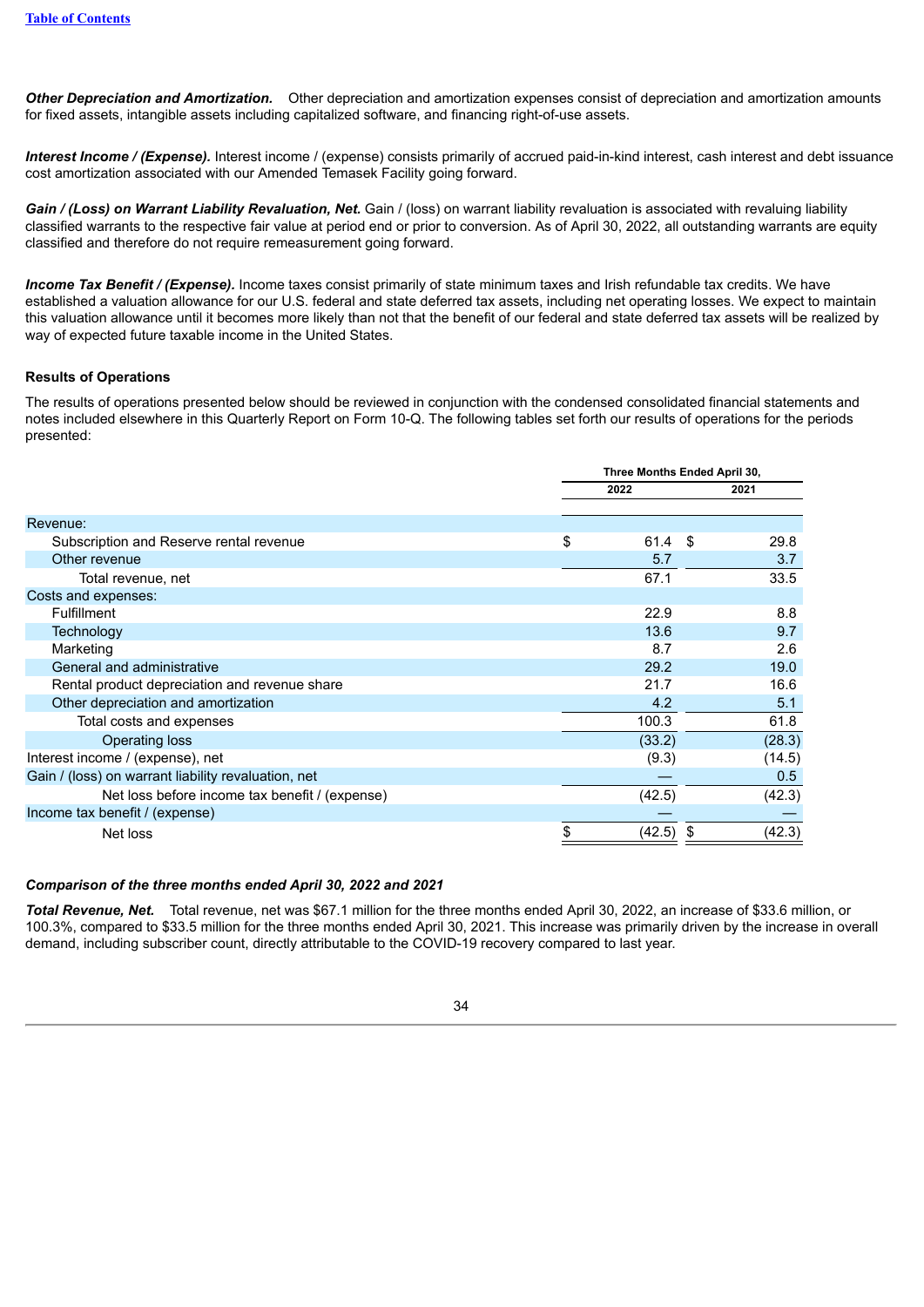*Subscription and Reserve Rental Revenue.* Subscription and Reserve rental revenue was \$61.4 million for the three months ended April 30, 2022, an increase of \$31.6 million, or 106.0%, compared to \$29.8 million for the three months ended April 30, 2021. This increase was primarily driven by the 82% year-over-year increase in Active Subscriber count and the increase in Reserve rental revenue as a result of the COVID-19 pandemic recovery compared to last year. In addition, in the first quarter of fiscal year 2022, we experienced a recovery from the impact of the Omicron variant which impacted the fourth quarter of fiscal year 2021. Our active subscriber count increased 17% from the end of fiscal year 2021 and the rate of subscriber pause decreased from 28% to 24% of total subscribers. In April 2022, we announced a price increase for our subscription plans which went into effect for new subscribers at the end of the quarter, and which went into effect for existing subscribers in the second quarter of fiscal year 2022. We expect the price increase will generally increase revenue per subscriber by program over time.

*Other Revenue.* Other revenue was \$5.7 million for the three months ended April 30, 2022, an increase of \$2.0 million, or 54.1%, compared to \$3.7 million for the three months ended April 30, 2021. This increase was primarily driven by an increase in Active Subscribers which resulted in increased purchases of resale items. Other revenue represented 8.5% of total revenue, down from 11.0% in the same period of fiscal year 2021 as we shifted away from the strategy to increase resale revenue through promotional activities during COVID-19.

*Costs and Expenses.* Total costs and expenses were \$100.3 million for the three months ended April 30, 2022, an increase of \$38.5 million, or 62.3%, compared to \$61.8 million for the three months ended April 30, 2021. This increase was primarily driven by an increase in fulfillment, paid marketing, technology, and G&A expenses and hiring to support our increased growth and public company costs.

*Fulfillment.* Fulfillment expenses were \$22.9 million for the three months ended April 30, 2022, an increase of \$14.1 million, or 160.2%, representing 34.1% of revenue, compared to \$8.8 million for the three months ended April 30, 2021, representing 26.3% of revenue. The increase in fulfillment dollars was primarily driven by an increase in demand-related growth and an increase in transportation costs and wage rates which are expected to continue for the remainder of fiscal year 2022, partially offset by fulfillment process improvements.

*Technology.* Technology expenses were \$13.6 million for the three months ended April 30, 2022, an increase of \$3.9 million, or 40.2%, compared to \$9.7 million for the three months ended April 30, 2021. This increase was primarily driven by an increase in strategic investments and personnel costs to support future growth initiatives, including back end infrastructure and cloud investments that provide scaling and efficiency benefits and support our work to provide an enhanced search, fit and discovery experience for the consumer. Technology expenses were 20.3% of revenue for the three months ended April 30, 2022 compared to 29.0% last year as we saw increased operating leverage with higher revenue compared to prior year. Technology related share-based compensation expense was \$1.2 million for the three months ended April 30, 2022 and was \$0.4 million for the same period last year. We expect technology expenses to increase in fiscal year 2022, driven by continued strategic investments.

*Marketing.* Marketing expenses were \$8.7 million for the three months ended April 30, 2022, an increase of \$6.1 million, or 234.6%, compared to \$2.6 million for the three months ended April 30, 2021. This increase was driven by the increased marketing initiatives as compared to the same period last year which had reduced paid and brand marketing spend during the COVID-19 pandemic. Marketing expenses unrelated to personnel costs were \$7.4 million in the three months ended April 30, 2022 and 11.0% of revenue, compared to \$1.6 million last year and 4.8% of total revenue. We expect marketing expenses to increase in absolute dollars in fiscal year 2022, in particular in the first half relative to fiscal year 2021, in order to drive subscriber growth and higher recurring revenue earlier in the year.

*General and Administrative.* General and administrative ("G&A") expenses were \$29.2 million for the three months ended April 30, 2022, an increase of \$10.2 million, or 53.7%, compared to \$19.0 million for the three months ended April 30, 2021. This increase was primarily driven by the increase in costs required to support our growth and public company operations, including increased personnel, insurance and professional service fees, as well as increased credit card fees and customer service costs driven by revenue growth. G&A expenses as a percentage of revenue were 43.5% compared to 56.7% last year as we saw increased operating leverage with higher revenue compared to prior year. G&A related share-based compensation expense was \$4.1 million for the three months ended April 30, 2022 and was \$1.4 million for the same period last year.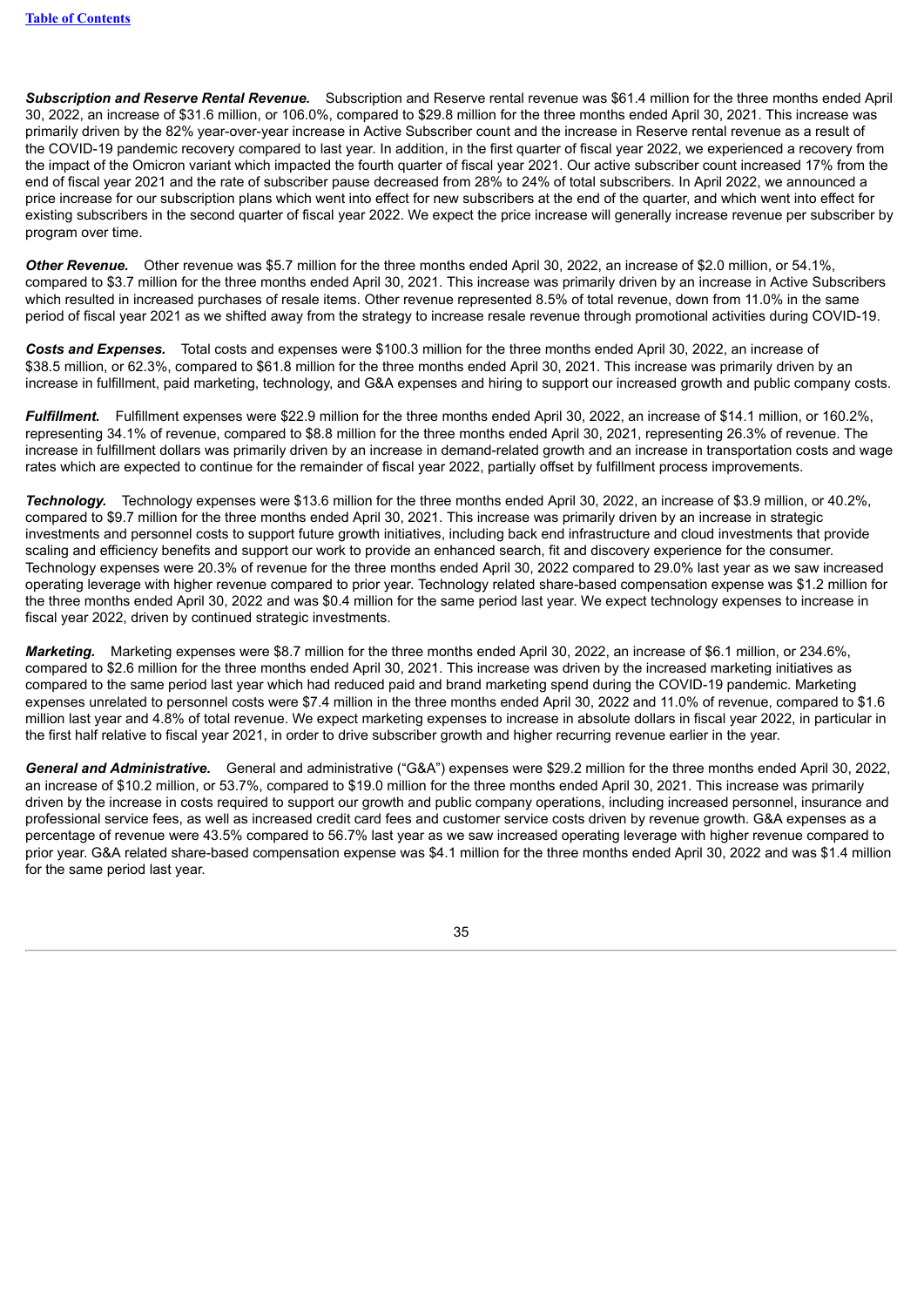*Rental Product Depreciation and Revenue Share.* Rental product depreciation and revenue share was \$21.7 million for the three months ended April 30, 2022, an increase of \$5.1 million, or 30.7%, compared to \$16.6 million for the three months ended April 30, 2021. The increase is primarily a result of an increase in revenue share payments due to a higher proportion of Share by RTR items rented. Rental product depreciation and revenue share was 32.3% of revenue in the three months ended April 30, 2022, down from 49.6% in the prior period primarily due to rental product depreciation decreasing as a percentage of revenue as costs were absorbed over a larger revenue base.

*Other Depreciation and Amortization.* Other depreciation and amortization was \$4.2 million for the three months ended April 30, 2022, a decrease of \$0.9 million, or 17.6%, compared to \$5.1 million for the three months ended April 30, 2021. This decrease was primarily driven by lower depreciation associated with leasehold improvements.

*Interest Income / (Expense), Net.* Interest expense, net was \$9.3 million for the three months ended April 30, 2022, a decrease of \$5.2 million, or 35.9%, compared to \$14.5 million for the three months ended April 30, 2021. This decrease was driven by the accrued payment-in-kind interest related to the additional Ares debt entered in October 2020 which impacted the balance as of April 30, 2021 and then was paid down in full in October 2021 which impacted the balance as of April 30, 2022. Of the \$9.3 million total interest expense in the three months ended April 30, 2022, \$3.4 million was the accrual of paid-in kind ("PIK") interest, \$4.9 million was cash, financing lease interest and other interest and \$1.0 million was debt discount amortization, compared to \$11.2 million of PIK interest, \$1.1 million of cash, financing lease interest and other interest and \$2.2 million of debt discount amortization in the three months ended April 30, 2021.

*Gain / (Loss) on Warrant Liability Revaluation, Net.* Gain / (loss) on warrant liability revaluation, net was none for the three months ended April 30, 2022, a decrease of \$0.5 million compared to \$0.5 million for the three months ended April 30, 2021. This decrease was driven by the exercise and reclassification of liability-classified warrants to equity-classified warrants upon the Company's IPO in the third quarter of fiscal year 2021. As of April 30, 2022, all the Company's outstanding warrants are equity-classified and, as such, did not require fair value remeasurement.

# **Non-GAAP Financial Metrics**

In addition to our results determined in accordance with GAAP, we believe the following non-GAAP financial metrics are useful in evaluating our performance. These non-GAAP financial metrics are not meant to be considered as indicators of our financial performance in isolation from, or as a substitute, for our financial information prepared in accordance with GAAP and should be read only in conjunction with financial information presented on a GAAP basis. There are limitations to the use of the non-GAAP financial metrics presented in this Quarterly Report. For example, our non-GAAP financial metrics may not be comparable to similarly titled measures of other companies. Other companies, including companies in our industry, may calculate non-GAAP financial metrics differently than we do, limiting the usefulness of those measures for comparative purposes.

The reconciliation of the below non-GAAP financial metrics to the most directly comparable GAAP financial measure is presented below. We encourage reviewing the reconciliation in conjunction with the presentation of the non-GAAP financial metrics for each of the periods presented. In future periods, we may exclude similar items, may incur income and expenses similar to these excluded items, and may include other expenses, costs and non-recurring items.

*Adjusted EBITDA and Adjusted EBITDA Margin.* Adjusted EBITDA and Adjusted EBITDA Margin are key performance measures used by management to assess our operating performance and the operating leverage of our business prior to capital expenditures. Our Adjusted EBITDA margins have improved from (18.5)% in the three months ended April 30, 2021 to (13.1)% in the three months ended April 30, 2022.

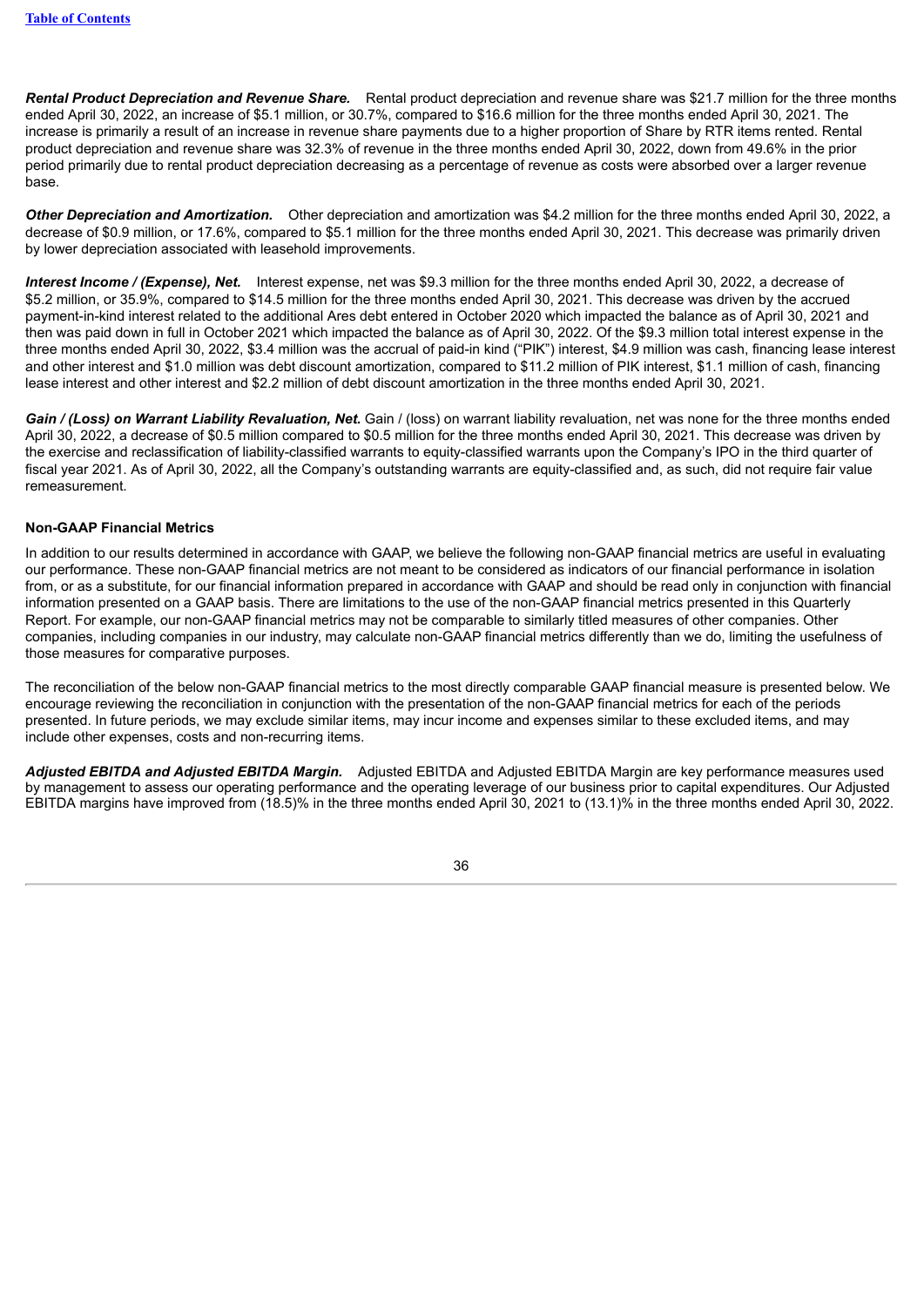$\frac{1}{2}$ 

The following table presents a reconciliation of net loss, the most comparable GAAP financial measure, to Adjusted EBITDA for the periods presented:

|                                                         | Three Months Ended April 30, |    |            |  |  |
|---------------------------------------------------------|------------------------------|----|------------|--|--|
|                                                         | 2022                         |    | 2021       |  |  |
|                                                         | (in millions)                |    |            |  |  |
| Net loss                                                | \$<br>(42.5)                 | \$ | (42.3)     |  |  |
| Interest (income) / expense, net (1)                    | 9.3                          |    | 14.5       |  |  |
| Rental product depreciation                             | 13.6                         |    | 12.7       |  |  |
| Other depreciation and amortization (2)                 | 4.2                          |    | 5.1        |  |  |
| Share-based compensation (3)                            | 5.5                          |    | 1.9        |  |  |
| Write-off of liquidated assets (4)                      | 0.6                          |    | 1.4        |  |  |
| Non-recurring adjustments (5)                           | 0.3                          |    | 1.0        |  |  |
| (Gain) / loss on warrant liability revaluation, net (6) |                              |    | (0.5)      |  |  |
| Other (gains) / losses (7)                              | 0.2                          |    |            |  |  |
| <b>Adjusted EBITDA</b>                                  | (8.8)                        |    | (6.2)      |  |  |
| Adjusted EBITDA Margin (8)                              | $(13.1)\%$                   |    | $(18.5)\%$ |  |  |

Includes debt discount amortization of \$1.0 million in the three months ended April 30, 2022 and \$2.2 million in the three months ended April 30, 2021.  $(1)$ 

Reflects non-rental product depreciation and capitalized software amortization. (2)

Reflects the non-cash expense for share-based compensation. (3)

Reflects the write-off of the remaining book value of liquidated rental product that had previously been held for sale. (4)

- Non-recurring adjustments for the three months ended April 30, 2022 includes \$0.3 million of costs related to public company SOX readiness and the three months ended April 30, 2021 includes \$1.0 million of costs primarily associated with public readiness preparation. (5)
- Reflects the expense associated with revaluing prior liability classified lender warrants to the respective fair value at period end. As of April 30, 2022, all outstanding warrants are equity classified and therefore do not require remeasurement going forward. (6)
- Includes gains / losses recognized in relation to foreign exchange, operating lease terminations and the related surrender of fixed assets (see "Note 4 Leases Lessee Accounting" in the Notes to the Condensed Consolidated Financial Statements). (7)
- Adjusted EBITDA Margin calculated as Adjusted EBITDA as a percentage of revenue. (8)

#### **Liquidity and Capital Resources**

Since our founding, we have financed our operations primarily from net proceeds from the sale of redeemable preferred stock, common stock and debt financings. As of April 30, 2022, we had cash and cash equivalents of \$219.0 million and restricted cash of \$10.8 million (\$5.0 million current and \$5.8 million noncurrent), and an accumulated deficit of \$(843.7) million.

As disclosed above, on October 29, 2021, we closed our IPO, in which we issued and sold 17,000,000 shares at a public offering price of \$21.00 per share. We received net proceeds of \$327.3 million after deducting underwriting discounts and commissions and offering expenses.

Concurrent with our IPO, we paid down our senior secured term loan of \$80.7 million (including accrued interest) with Ares Corporate Opportunities Fund V, L.P. (the "Ares Facility") in full and \$60.0 million of our Temasek Facility and refinanced the remaining Temasek Facility, resulting in a total debt repayment of \$140.7 million. Our total indebtedness as of April 30, 2022 was \$265.2 million. For a description of the terms of our current and prior credit agreements, see "Note 6 – Long-Term Debt" in the Notes to the Condensed Consolidated Financial **Statements**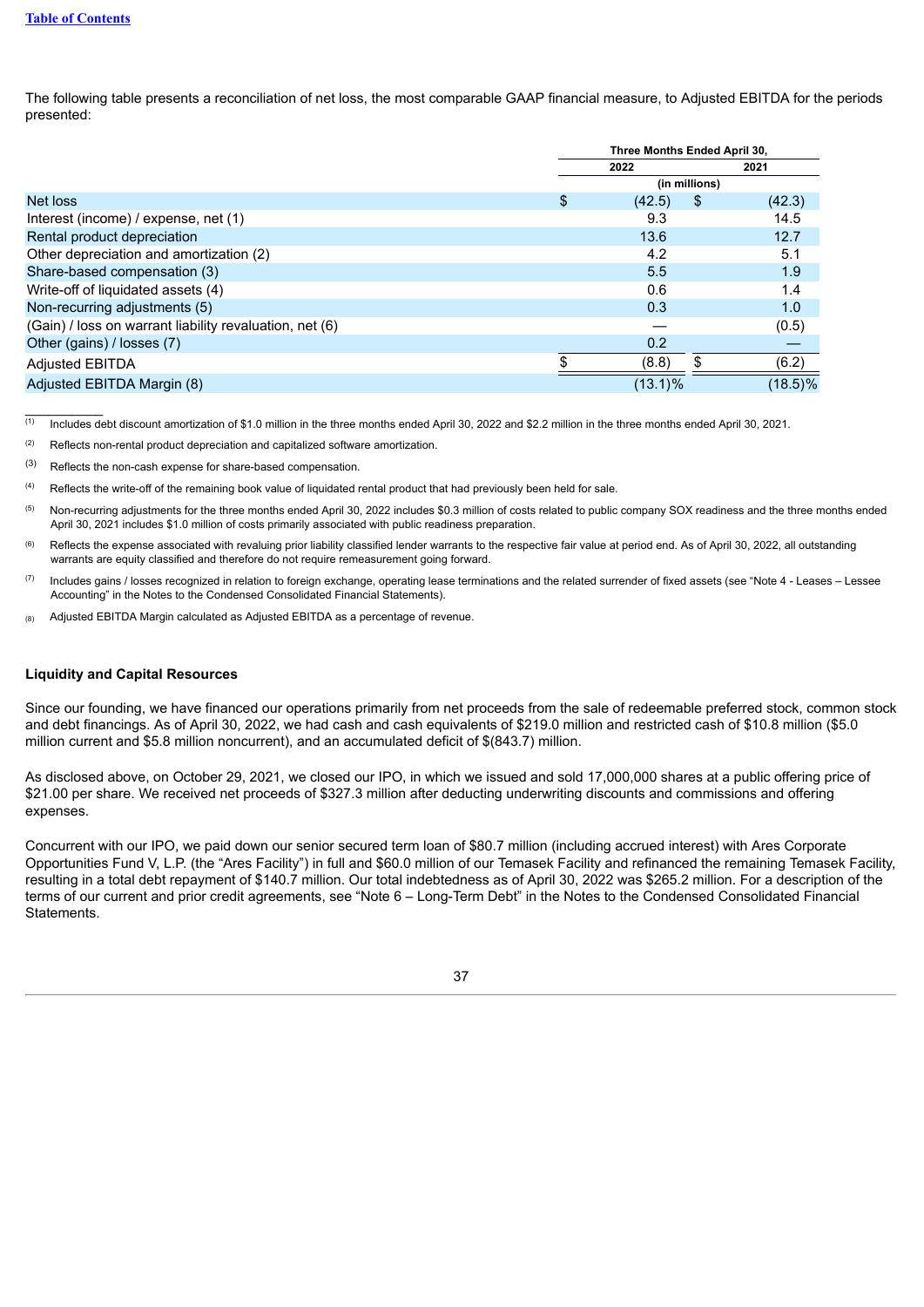We expect that operating losses and negative cash flows from operations could continue in the foreseeable future as we continue to acquire products and increase other investments in our business. We believe our existing cash and cash equivalents, and cash generated from our operations, will be sufficient to sustain our business operations, to satisfy our debt service obligations and to comply with our amended debt covenants for at least the next twelve months from the date of this Quarterly Report.

Our future capital requirements will depend on many factors, including, but not limited to, growth in the number of customers and Active Subscribers and the timing of investments in technology and personnel to support the overall growth of our business. To the extent that current and anticipated future sources of liquidity are insufficient to fund our future business activities and requirements, we may be required to seek additional equity or debt financing. The sale of additional equity would result in additional dilution to our stockholders. The incurrence of debt financing would result in debt service obligations and the instruments governing such debt could provide for operating and financing covenants that would restrict our operations. There can be no assurances that we will be able to raise additional capital which could negatively affect our liquidity in the future. In the event that additional financing is required from outside sources, we may not be able to negotiate terms acceptable to us or at all. If we are unable to raise additional capital when required, or if we cannot expand our operations or otherwise capitalize on our business opportunities because we lack sufficient capital, our business, results of operations, financial condition, and cash flows would be adversely affected.

#### *Cash Flows*

The following table summarizes our cash flows for the periods presented:

|                                                                    | <b>Three Months Ended</b><br>April 30, |             |  |       |  |
|--------------------------------------------------------------------|----------------------------------------|-------------|--|-------|--|
|                                                                    |                                        | 2022        |  | 2021  |  |
| Net cash (used in) provided by operating activities                | \$                                     | $(17.4)$ \$ |  | (9.0) |  |
| Net cash (used in) provided by investing activities                |                                        | (10.8)      |  | (1.3) |  |
| Net cash (used in) provided by financing activities                |                                        | (1.6)       |  | 17.9  |  |
| Net increase in cash and cash equivalents and restricted cash      |                                        | (29.8)      |  | 7.6   |  |
| Cash and cash equivalents and restricted cash at beginning of year |                                        | 259.6       |  | 109.2 |  |
| Cash and cash equivalents and restricted cash at end of year       |                                        | $229.8$ \$  |  | 116.8 |  |

We also measure the cash consumption of the business including capital expenditures, by assessing net cash used in operating activities and net cash used in investing activities on a combined basis, which was \$(10.3) million for the three months ended April 30, 2021 and \$(28.2) million for the three months ended April 30, 2022.

The sum of net cash used in operating activities and net cash used in investing activities, as a percentage of revenue, was (30.7)% for the three months ended April 30, 2021 and (42.0)% for three months ended April 30, 2022.

**Net cash (used in) provided by operating activities***.* For the three months ended April 30, 2022, net cash used in operating activities was \$(17.4) million, which consisted of a net loss of \$(42.5) million, partially offset by non-cash charges of \$29.6 million, reclassification of the proceeds from the sale of rental product of \$4.0 million and a net change of \$(0.5) million in our operating assets and liabilities. The noncash charges were primarily comprised of \$13.6 million of rental product depreciation and write-off expenses, \$3.4 million of payment-in-kind interest, \$5.5 million of share-based compensation, \$1.0 million of debt discount amortization and \$6.1 million of other fixed and intangible asset depreciation and the loss on the surrender of fixed asset write-offs related to the partial termination of the lease of the corporate headquarters (see "Note 4 - Leases – Lessee Accounting" in the Notes to the Condensed Consolidated Financial Statements).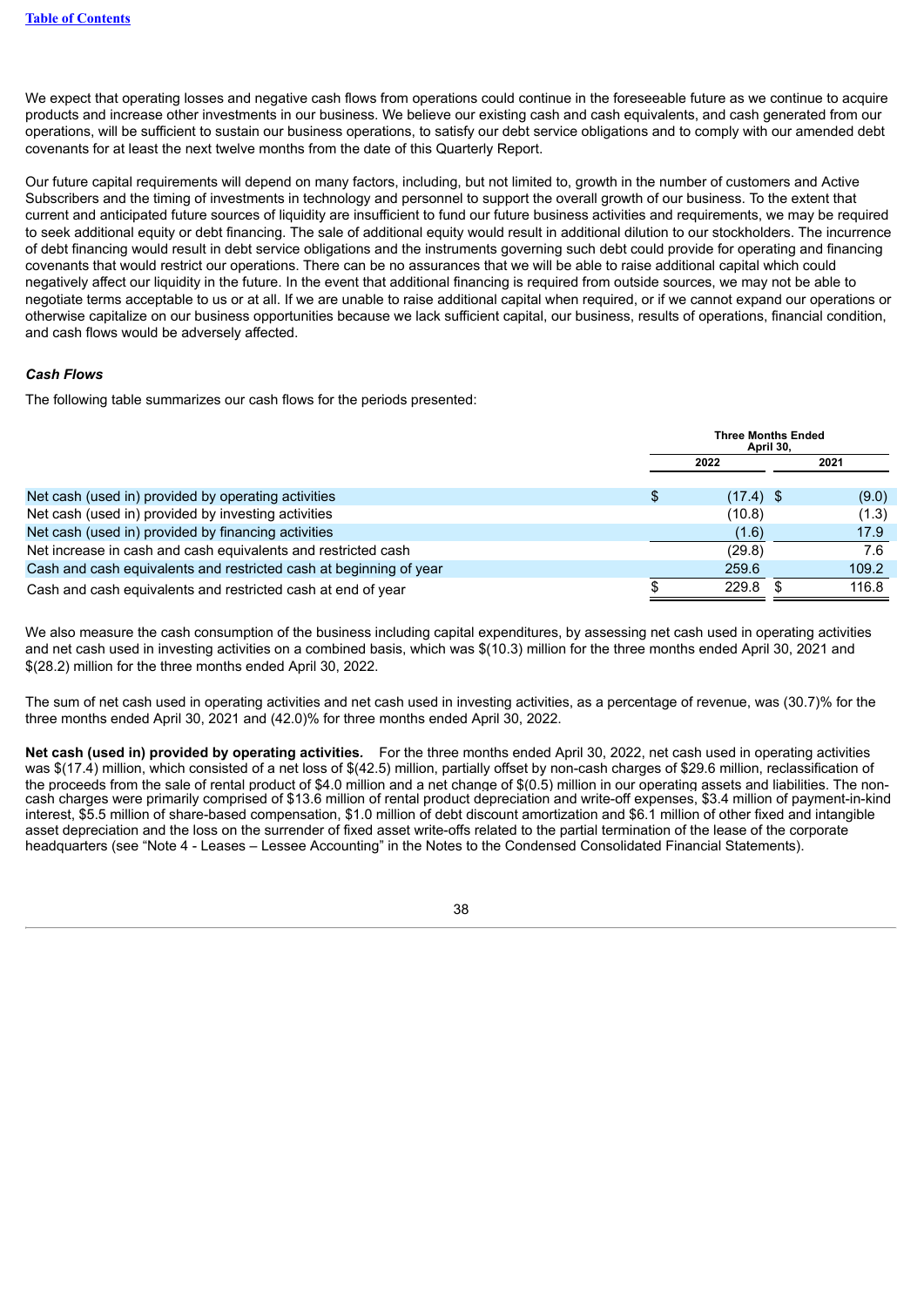For the three months ended April 30, 2021, net cash used in operating activities was \$(9.0) million, which consisted of a net loss of \$(42.3) million, partially offset by non-cash charges of \$32.4 million, reclassification of the proceeds from the sale of rental product of \$2.8 million and a net change of \$3.7 million in our operating assets and liabilities. The non-cash charges were primarily comprised of \$12.5 million of rental product depreciation and write-off expenses, \$11.2 million of payment-in-kind interest, \$1.9 million of share-based compensation, \$2.2 million of debt discount amortization and \$5.1 million of other fixed and intangible asset depreciation and amortization.

**Net cash (used in) provided by investing activities***.* For the three months ended April 30, 2022, net cash used in investing activities was \$(10.8) million, primarily consisting of \$(13.4) million of purchases of rental product incurred in the period and \$(2.0) million of purchases of fixed and intangible assets. The investment in rental product does not include an additional \$12.7 million of cost for units received in the current period but not yet paid for, but does include \$6.5 million of cost for units paid for in the current period but received in the prior period (see the Supplemental Cash Flow Information in Part I, Item 1. Financial Statements). The investment in rental product was to support our growth in customer demand. The majority of the investment in fixed and intangible assets was related to investments in automation assets, additional processing machinery and equipment for our Secaucus and Arlington warehouses and capitalized technology labor. The cash used in investing activities was partially offset by \$4.0 million of proceeds from the sale of owned rental product and \$0.6 million of proceeds from the liquidation of rental product.

For the three months ended April 30, 2021, net cash used in investing activities was \$(1.3) million, primarily consisting of \$(4.4) million of purchases of rental product and \$(1.3) million of purchases of fixed and intangible assets. The investment in rental product did not include the additional \$3.5 million of cost for units received in the current period but not yet paid for, but did include \$3.6 million of cost for units paid for in the current period but received in the prior period (see Supplemental Cash Flow Information in Part I, Item 1. Financial Statements). The investment in rental product was to support growth in planned customer demand prior to the onset of COVID-19. The majority of the investment in fixed and intangible assets was related to the build-out of our new headquarters in Brooklyn, NY, the investment in automation assets and additional processing machinery and equipment for our warehouses in addition to capitalized technology labor. The cash used in investing activities was partially offset by \$2.8 million of proceeds from sale of owned rental product and \$1.6 million of proceeds from the liquidation of rental product.

**Net cash provided by (used in) financing activities***.* During the three months ended April 30, 2022, net cash used in financing activities was \$(1.6) million, consisting of other financing payments.

During the three months ended April 30, 2021, net cash provided by financing activities was \$17.9 million, consisting primarily of proceeds from the issuance of redeemable preferred stock of \$17.1 million.

# **Contractual Obligations and Commitments**

In October 2021, we paid down outstanding principal and accrued interest of our Ares Facility in full and a portion of our Temasek Facility. Additionally, we entered into the Amended Temasek Facility. As of April 30, 2022, we had approximately \$265.2 million of total debt outstanding, none of which is payable within the next 12 months. See "Note 6 — Long-Term Debt" in the Notes to the Condensed Consolidated Financial Statements for more information.

See "Note 4 — Leases – Lessee Accounting" in the Notes to the Condensed Consolidated Financial Statements for our minimum fixed lease obligations under existing lease agreements as of April 30, 2022.

#### **Critical Accounting Estimates**

Our critical accounting estimates are described under the heading "Management's Discussion and Analysis of Financial Condition and Results of Operations-Critical Accounting Estimates" in our 2021 Annual Report on Form 10-K. In the three months ended April 30, 2022, there were no material changes to our critical accounting estimates from those discussed in our 2021 Annual Report on Form 10-K.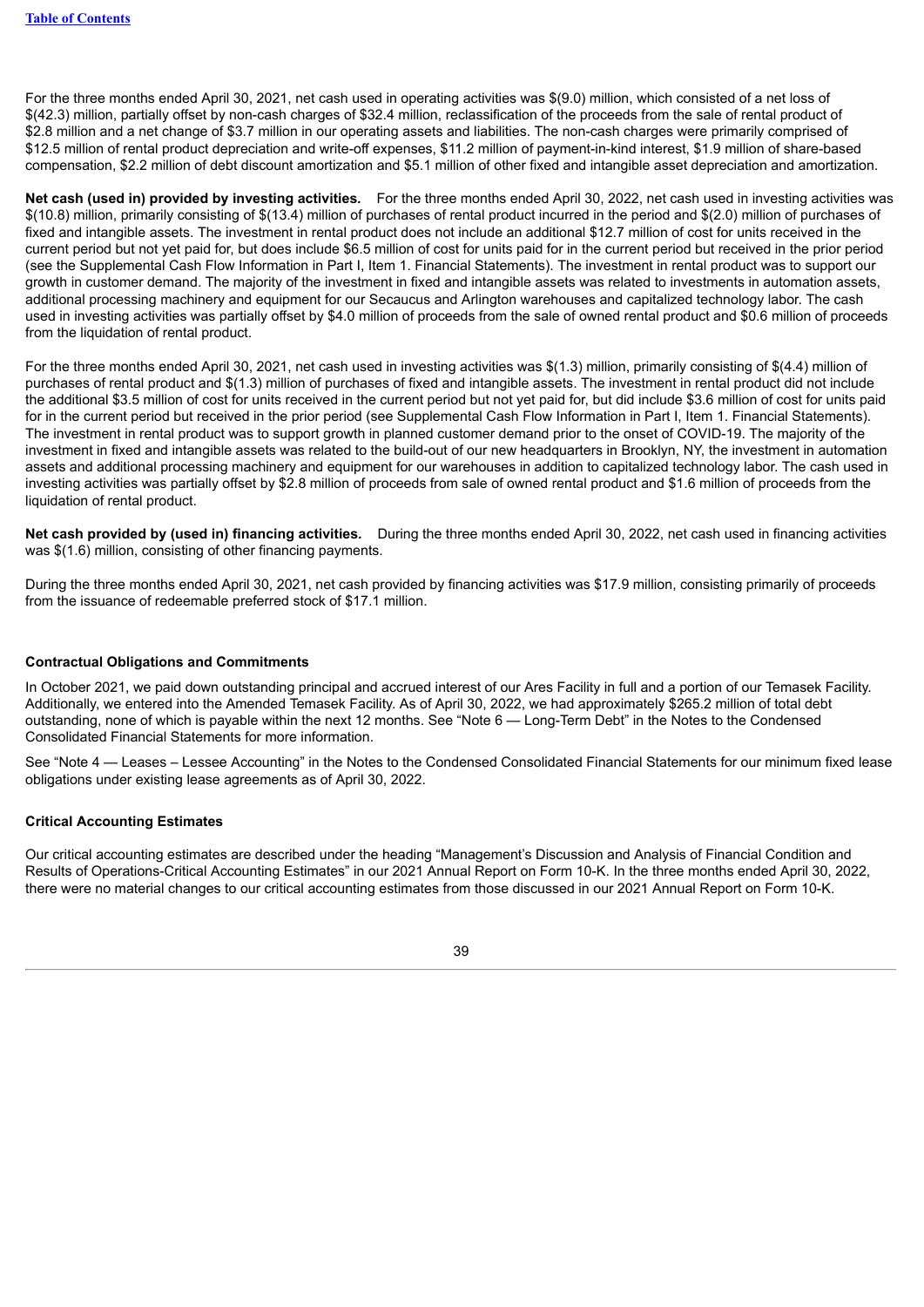# **Recent Accounting Pronouncements**

See "Note 2 — Summary of Significant Accounting Policies" in the Notes to Condensed Consolidated Financial Statements for a description of recently adopted accounting pronouncements and recently issued accounting pronouncements not yet adopted.

# **JOBS Act**

We currently qualify as an "emerging growth company" under the Jumpstart Our Business Startups Act of 2012, or the JOBS Act. Accordingly, we are provided the option to adopt new or revised accounting guidance either (i) within the same periods as those otherwise applicable to non-emerging growth companies or (ii) within the same time periods as private companies. We have elected to adopt new or revised accounting guidance within the same time period as private companies until the earlier of the date we (i) are no longer an emerging growth company or (ii) affirmatively and irrevocably opt out of the extended transition period. Accordingly, our utilization of these transition periods may make it difficult to compare our financial statements to those of non-emerging growth companies and other emerging growth companies that have opted out of the transition periods afforded under the JOBS Act.

# **Item 3. Quantitative and Qualitative Disclosures About Market Risk**

Market risk represents the risk of loss that may impact our financial position because of adverse changes in financial market prices and rates. Our market risk exposure is primarily a result of exposure resulting from potential changes in inflation.

# **Interest Rate Risk**

As of April 30, 2022, we had cash and cash equivalents of \$219.0 million and \$265.2 million of debt outstanding under the Temasek Facility. Cash and cash equivalents consist primarily of cash held in financial institutions within the United States and Ireland and cash in transit from third-party credit card providers. Borrowings under the Temasek Facility bear interest at fixed rates. We have minimal exposure to market risk relating to changes in interest rates as they can affect the amount of interest income we earn on our cash. We do not enter into investments for trading or speculative purposes and have not used any derivative financial instruments to manage our interest rate risk exposure. As of April 30, 2022, a hypothetical 10% change in interest rates would not have resulted in a material impact on our condensed consolidated financial statements.

# **Foreign Currency Risk**

Our net revenue is denominated in U.S. dollars and a portion of our operating expenses are incurred outside the United States, denominated in foreign currencies. Accordingly, our results of operations are subject to fluctuations due to changes in foreign currency exchange rates, particularly changes in the euro. Additionally, fluctuations in foreign currency exchange rates may cause us to recognize transaction gains and losses in our condensed consolidated statements of operations. As the impact of foreign currency exchange rates has not been material to our historical results of operations, we have not entered into derivative or hedging transactions, but we may do so in the future if our exposure to foreign currency becomes more significant. As of April 30, 2022, a hypothetical 10% change in the relative value of the U.S. dollar to other currencies would not have had a material effect on our results of operations.

# **Inflation Risk**

In recent months, inflation has continued to increase significantly in the United States and overseas resulting in rising transportation, wages, rental product and other costs. We do not believe that inflation has had a material effect on our business, financial condition or results of operations. For a discussion of recent wage increases and transportation costs related, in part, to inflationary pressures, see "Impact of COVID-19 on Our Business" in Part I, Item 2. "Management's Discussion and Analysis of Financial Condition and Results of Operations." If our costs become subject to significant inflationary pressures, we may not be able to fully offset such higher costs with increased revenue. Our inability or failure to do so could harm our business, financial condition, and results of operations.

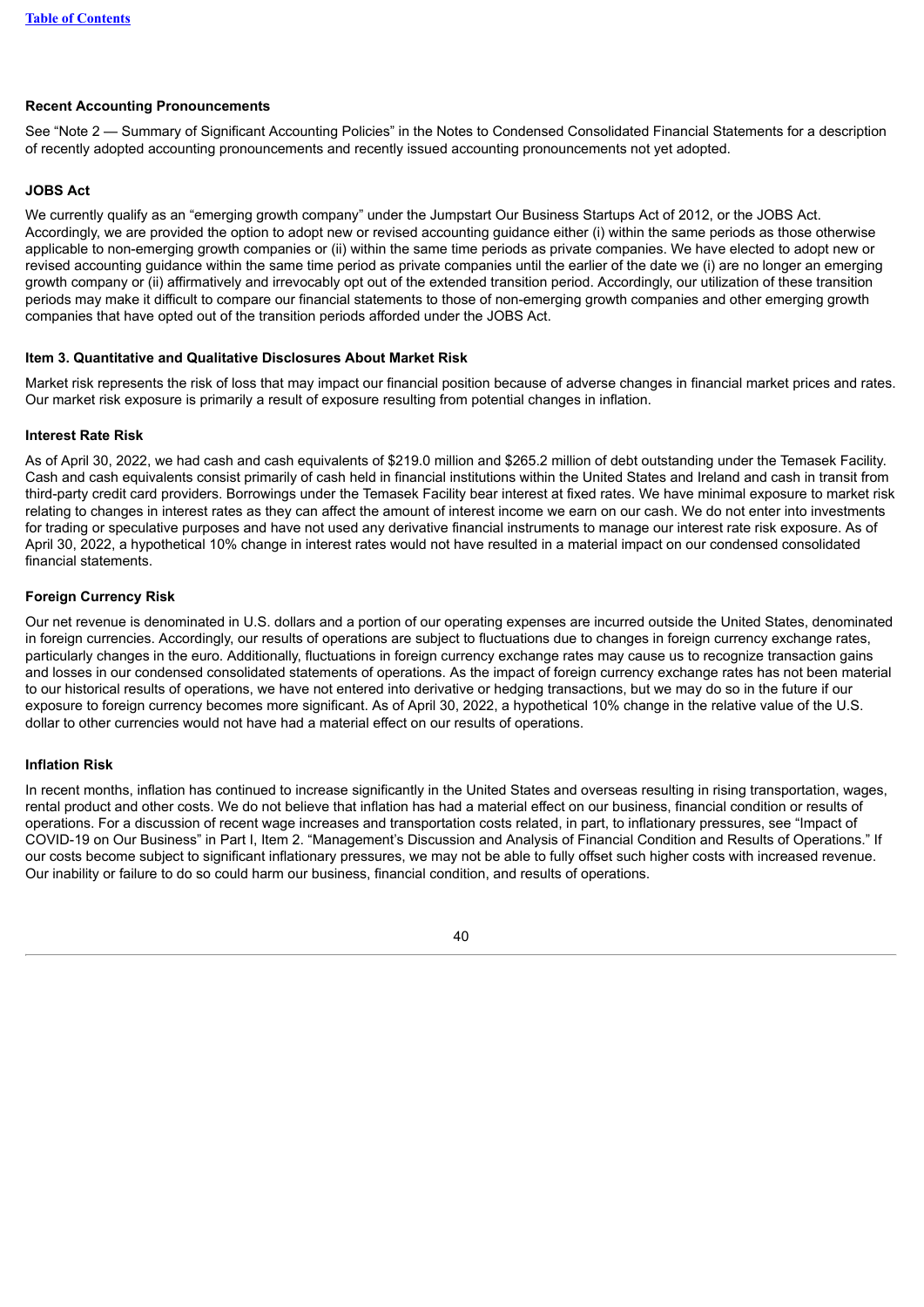# **Item 4. Controls and Procedures**

# **Disclosure Controls and Procedures**

Our management, with the participation of our principal executive officer and principal financial officer, evaluated, as of the end of the period covered by this Quarterly Report on Form 10-Q, the effectiveness of our disclosure controls and procedures (as defined in Rules 13a-15(e) and 15d-15(e) under the Securities Exchange Act of 1934, as amended (the "Exchange Act")). Based on our evaluation, our principal executive officer and principal financial officer have concluded that the Company's disclosure controls and procedures (as such term is defined in Rule(s) 13a-15(e) and 15d-15(e) under the Exchange Act) were not effective as of April 30, 2022 because of the material weaknesses in our internal control over financial reporting described below.

# **Material Weaknesses in Internal Control Over Financial Reporting**

In connection with the audit of our financial statements as of and for the year ended January 31, 2021, we identified material weaknesses in our internal control over financial reporting. A material weakness is a deficiency, or a combination of deficiencies, in internal control over financial reporting such that there is a reasonable possibility that a material misstatement of our annual or interim financial statements will not be prevented or detected on a timely basis. As of April 30, 2022, these material weaknesses are still in the process of being remediated.

We did not maintain sufficient evidence of the operation of controls to achieve complete, accurate and timely financial accounting, reporting and disclosures nor were monitoring controls evidenced at a sufficient level to provide the appropriate level of oversight of activities related to our internal control over financial reporting. This material weakness contributed to the following additional material weaknesses:

We did not design and maintain effective controls to ensure (i) the appropriate segregation of duties in the operation of manual controls and (ii) journal entries were reviewed at the appropriate level of precision.

We did not design and maintain effective controls over information technology ("IT") general controls for information systems and applications that are relevant to the preparation of our financial statements. Specifically, we did not design and maintain (i) program change management controls to ensure that information technology program and data changes affecting financial IT applications and underlying accounting records are identified, tested, authorized and implemented appropriately, (ii) user access controls to ensure appropriate segregation of duties and that adequately restrict user and privileged access to our financial applications, programs and data to appropriate personnel, (iii) computer operations controls to ensure that critical batch jobs are monitored and data backups are authorized and monitored and (iv) testing and approval controls for program development to ensure that new software development is aligned with business and IT requirements.

These IT control deficiencies, when aggregated, could impact maintaining effective segregation of duties, as well as the effectiveness of ITdependent controls (such as automated controls that address the risk of material misstatement to one or more assertions, along with the IT controls and underlying data that support the effectiveness of system-generated data and reports) that could result in misstatements potentially impacting all financial statement accounts and disclosures that would not be prevented or detected.

These material weaknesses did not result in a misstatement to our annual or interim condensed consolidated financial statements. However, each of these material weaknesses could result in a misstatement of substantially all account balances or disclosures that would result in a material misstatement to our annual or interim condensed consolidated financial statements that would not be prevented or detected.

Notwithstanding the above identified material weaknesses, management believes the condensed consolidated financial statements as included in Part I, Item 1 of this Quarterly Report on Form 10-Q present fairly, in all material respects, the Company's financial condition, results of operations and cash flows as of and for the periods presented in accordance with generally accepted accounting principles in the United States.

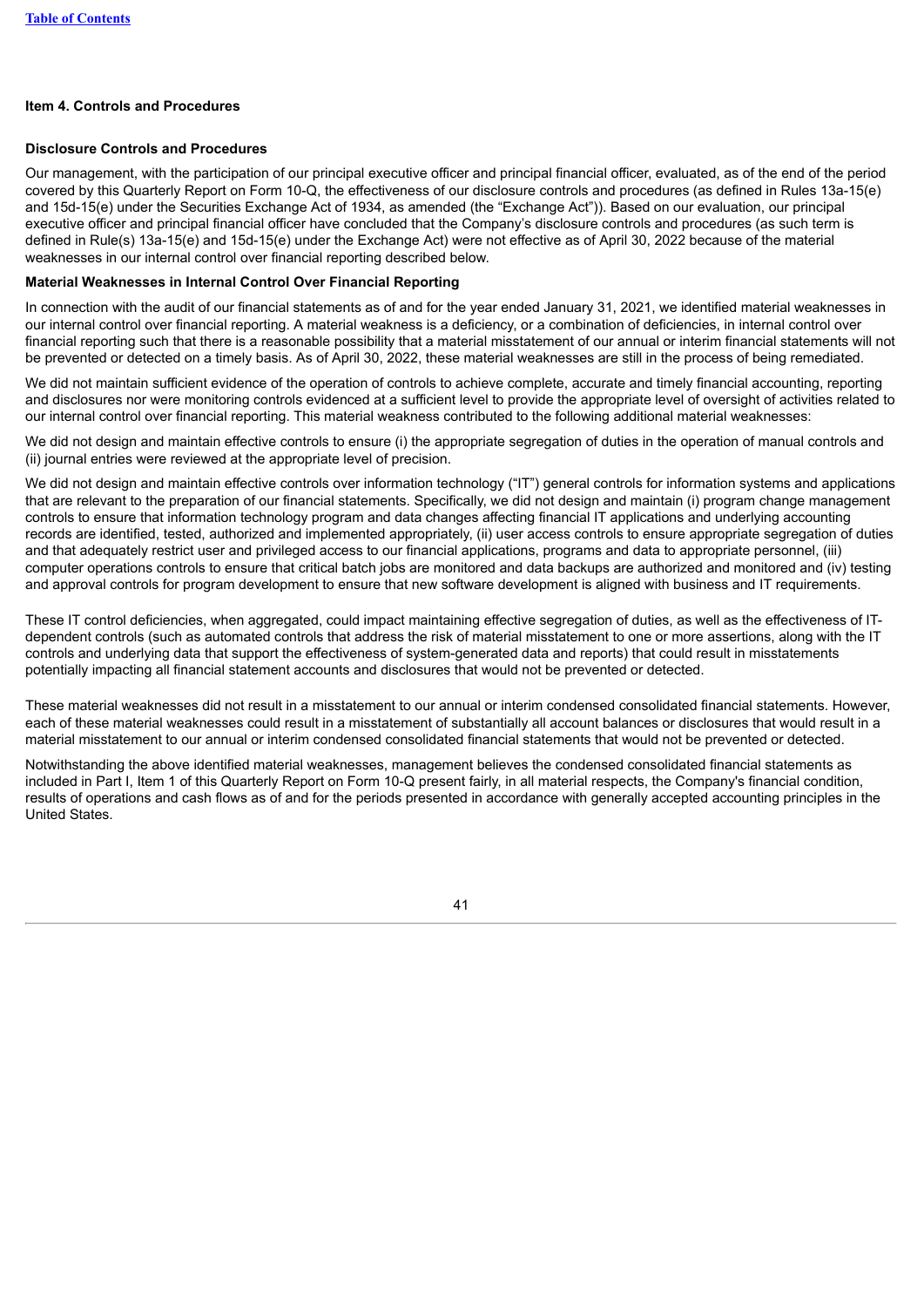# **Remediation Efforts to Address Material Weaknesses**

To address these material weaknesses, we have commenced actions to formalize the Company's framework and policies with respect to maintaining evidence of the operation of control procedures and improve our IT general controls, segregation of duties controls, and journal entry controls. In particular, we are implementing comprehensive access control protocols for our enterprise resource planning environment in order to implement restrictions on user and privileged access to certain applications, establishing additional controls over the preparation and review of journal entries, implementing controls to review the activities for those users who have privileged access and program change management controls to ensure that IT program and data changes affecting financial IT applications and underlying accounting records are identified, tested, authorized and implemented appropriately. The implementation of these remediation efforts is in progress, may require additional expenditures to implement, and will require validation and testing of the design and operating effectiveness of internal controls over a sustained period of financial reporting cycles, and as a result, the timing of when we will be able to fully remediate the material weaknesses is uncertain. We may also conclude that additional measures may be required to remediate the material weaknesses in our internal control over financial reporting, which may necessitate additional implementation and evaluation time. We will continue to assess the effectiveness of our internal control over financial reporting and take steps to remediate the known material weaknesses expeditiously.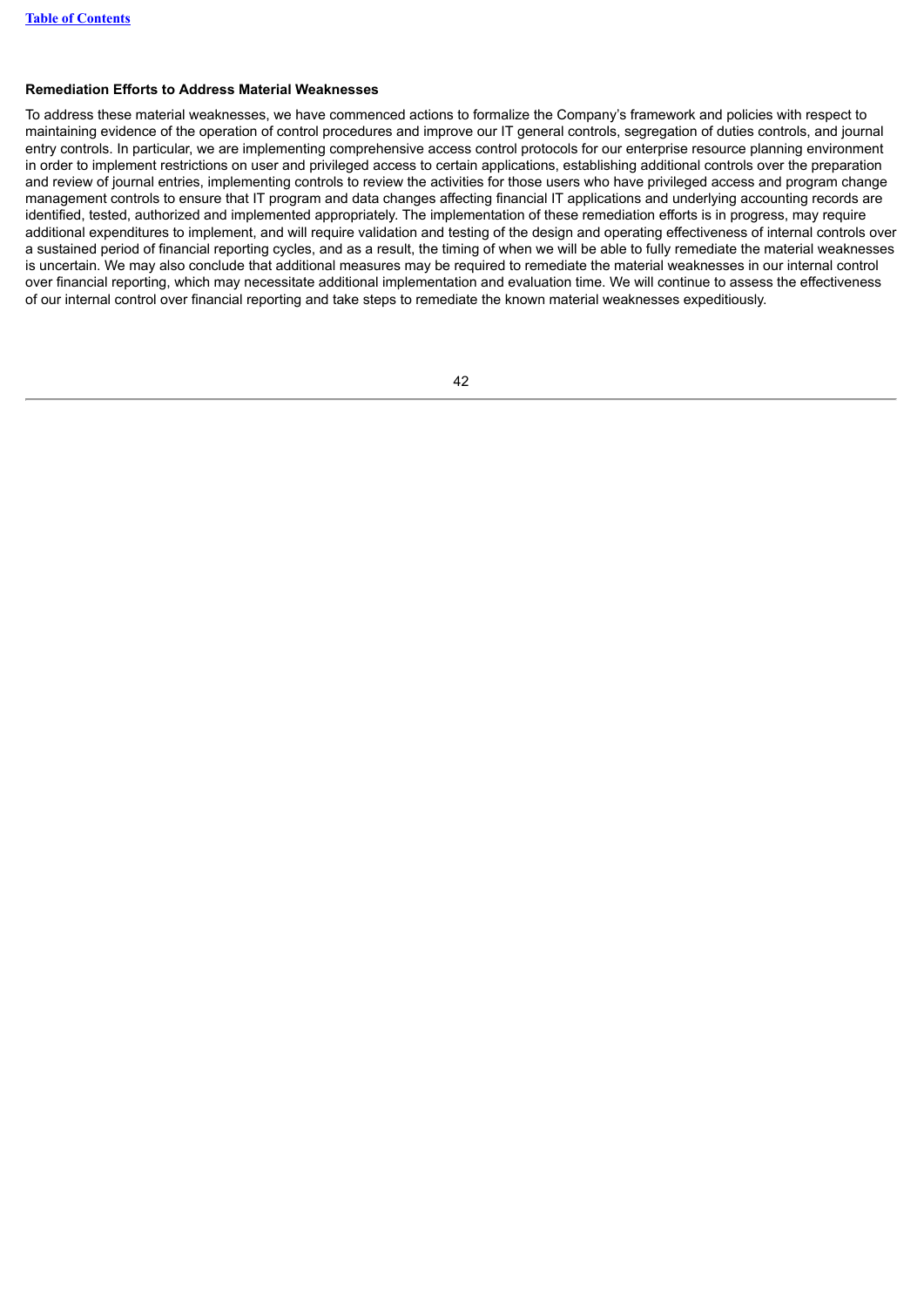# **Part II - Other Information**

# **Item 1. LEGAL MATTERS**

The information contained in "Note 14 — Commitments and Contingencies" in the Notes to the Condensed Consolidated Financial Statements is incorporated by reference into this Item.

# **Item 1A. RISK FACTORS**

Investing in our Class A common stock involves a high degree of risk. You should consider and read carefully all of the risks and uncertainties described below, as well as other information included in this Quarterly Report on Form 10-Q, including our condensed consolidated financial statements and related notes appearing elsewhere in this filing, before making an investment decision. The risks described below are not the only ones we face. The occurrence of any of the following risks or additional risks and uncertainties not presently known to us or that we currently believe to be immaterial could materially and adversely affect our business, financial condition, or results of operations. In addition, the impacts of the COVID-19 pandemic may exacerbate the risks described below as well as risks and uncertainties *not presently known to us.*

#### *Risks Related to Our Business and Industry*

### We have grown rapidly in recent years and have limited experience at our current scale of operations. If we are unable to manage *our growth effectively, our brand, company culture, and financial performance may suffer*.

We have grown rapidly over the last several years, due in large part to the growth in demand for our Subscription offerings, and therefore, our recent growth rates and financial performance should not necessarily be considered indicative of our future performance. The COVID-19 pandemic materially adversely affected our fiscal year 2020 operating and financial results, resulting in our total revenue decreasing 38.7% from \$256.9 million in fiscal year 2019 to \$157.5 million. During fiscal year 2021, revenue sequentially increased each quarter, a trend that continued into the first quarter of fiscal year 2022. Revenue for fiscal year 2021 increased 29.1% to \$203.3 million from \$157.5 million in fiscal year 2020. To effectively manage and capitalize on our growth, we must continue to expand our brand awareness and marketing, enhance customer experience, iterate our subscription products, invest in digital consumer innovation, and upgrade our management information and reverse logistics systems and other processes. Our continued growth has in the past, and could in the future, strain our existing resources, and we could experience ongoing operating difficulties in managing our business across numerous jurisdictions, including difficulties in hiring, training, and managing a diverse and growing employee base. Failure to scale and preserve our company culture as we grow could also harm our future success, including our ability to retain and recruit personnel and to effectively focus on and pursue our corporate objectives.

Our growth strategy is focused on continuing to grow, engage, and retain our subscriber and customer base, expanding our brand partner relationships and product assortment, increasing our brand awareness, advertising and other marketing spending, and continuing to invest in our offerings and technology. The majority of our revenue is generated by our subscribers. Our base subscription plans range in price and customers can customize their subscription monthly by purchasing additional slots and shipments. Our subscriptions renew automatically on a monthly basis and subscribers may disable automatic renewal by canceling or pausing their subscription prior to the next month's bill date. As a result, even though a significant number of subscribers have historically renewed their monthly subscription, there can be no assurance that we will be able to retain a significant portion of subscribers beyond the existing monthly subscription periods. In addition, any limitation or restriction imposed on our ability to bill our subscribers on a recurring basis, whether due to new regulations or otherwise, may significantly lower our subscription retention rate. We also offer our customers the option to rent or buy items via our Reserve offering and Resale offering, respectively. Our subscription plans and offerings do not have demonstrably long track records of success and may not grow as much or as fast as we expect. If our growth rate declines, investors' perception of our business, financial condition and results of operations may be adversely affected. To the extent our growth rate slows, our business performance will become increasingly dependent on our ability to retain revenue from existing subscribers and increase sales to existing customers.

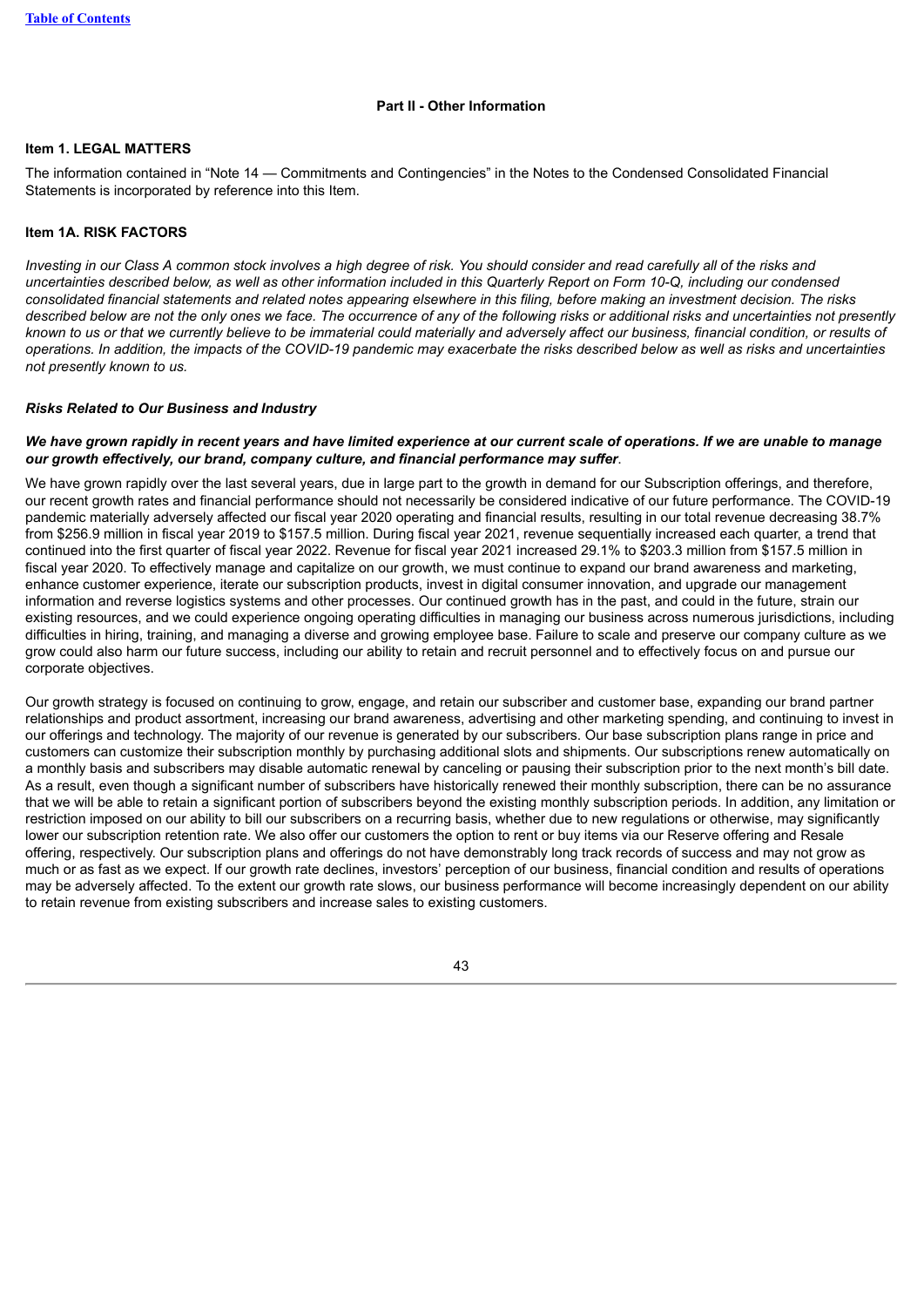The fashion industry is rapidly evolving and our business may not develop as we expect. Overall growth of our revenue will depend on a number of factors, including our ability to:

- change traditional consumer buying habits and normalize clothing rental and resale;
- price our Subscription, Reserve and Resale offerings so that we are able to attract new customers, and retain and expand our relationships with existing customers;
- accurately forecast our revenue and plan our fulfillment, operating expenses and capital expenditures;
- ensure that we maintain an adequate depth and breadth of available products to meet evolving customer demands and respond swiftly and appropriately to new and changing styles, trends or desired consumer preferences;
- successfully maintain and grow our relationships with existing and new brand partners, including continuing to grow our Share by RTR and Exclusive Design offerings;
- avoid disruptions in acquiring and distributing our products and offerings, including maintaining sufficient rental product levels to support demand;
- provide customers with a high-quality experience, including customer service and support that meets their needs;
- maintain and enhance our reputation and the value of our brand;
- hire, integrate and retain talented personnel across all levels of our organization;
- successfully compete with other companies that are currently in, or may in the future enter, the industry or the markets in which we operate, and respond to developments from these competitors such as pricing changes and the introduction of new offerings;
- comply with existing and new laws and regulations applicable to our business;
- successfully expand into new and penetrate existing geographic markets in the United States;
- successfully develop new offerings and innovate and enhance our existing offerings and their features, including in response to new trends, competitive dynamics or the needs of customers and subscribers;
- effectively manage growth of our business, personnel, and operations, including expanding our shipping and distribution network and fulfillment center operations, as well as our logistics footprint and the number of facilities we operate in the future;
- effectively manage our costs related to our business and operations;
- avoid or manage interruptions in our business from information technology downtime, cybersecurity incidents and other factors that could affect our physical and digital infrastructure; and
- successfully identify and acquire, partner or invest in products, technologies, or businesses that we believe could complement or expand our business.

Because we have a limited history operating our business at its current scale, it is difficult to evaluate our current business and future prospects, including our ability to plan for and model future growth. Our limited operating experience at this scale, combined with the rapidly evolving nature of the market in which we sell our offerings, substantial uncertainty concerning how these markets may develop, and other economic factors beyond our control, reduces our ability to accurately forecast quarterly or annual revenue. Failure to manage our future growth effectively could have an adverse effect on our business, financial condition, and results of operations.

We also expect to continue to expend substantial financial and other resources to grow our business, and we may fail to allocate our resources in a manner that results in increased revenue growth in our business. Additionally, we may encounter unforeseen operating expenses, difficulties, complications, delays, and other unknown factors that may result in losses in future periods. If our revenue growth does not meet our expectations in future periods, our business, financial condition, and results of operations may be harmed, and we may not achieve or sustain profitability in the future.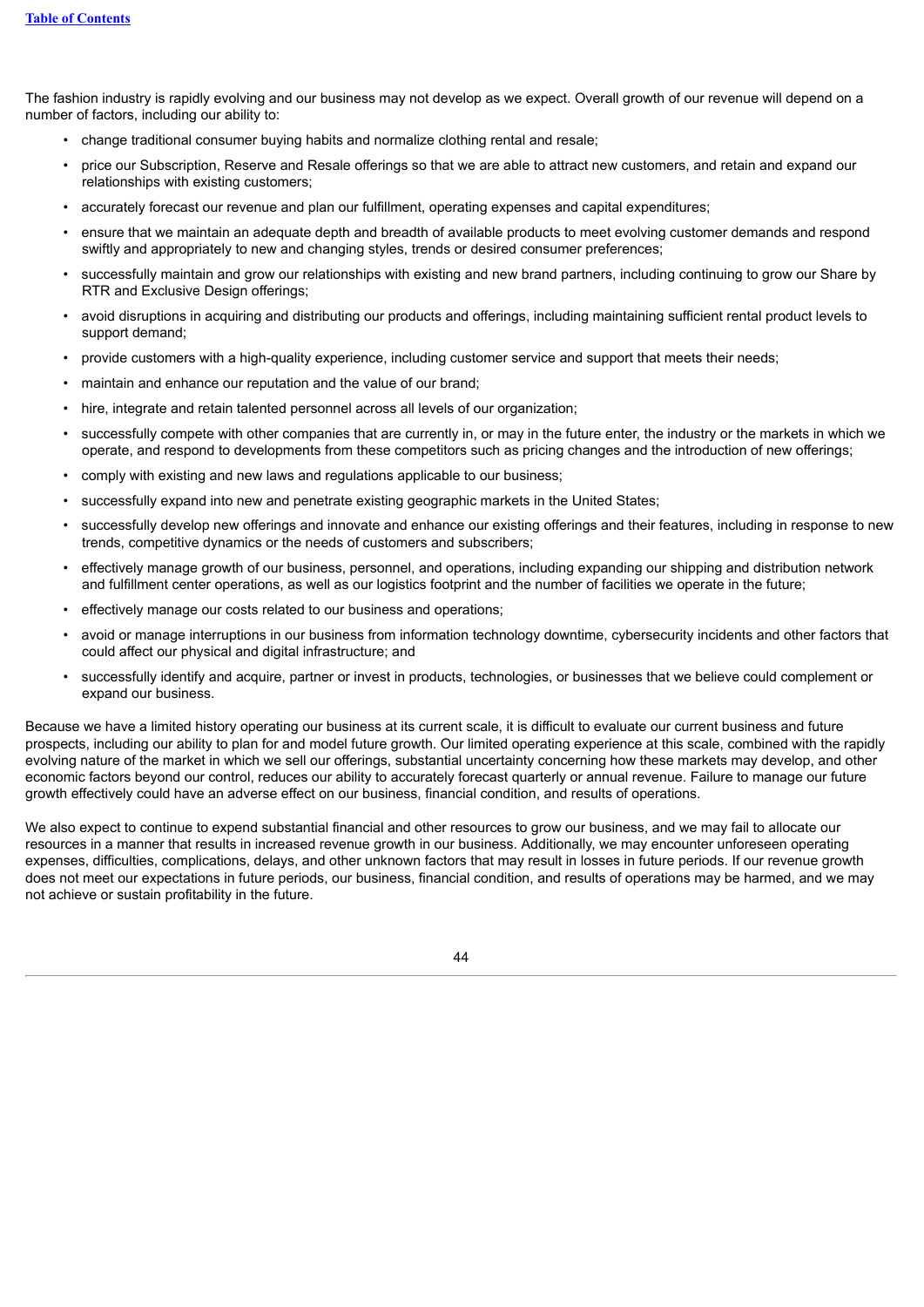# The COVID-19 pandemic has had, and may in the future continue to have, a material adverse impact on our business.

The COVID-19 pandemic and the travel restrictions, quarantines, and related public health measures and actions taken by governments and the private sector have adversely affected global economies, financial markets and the overall environment for our business, and the extent to which it may continue to impact our future results of operations and overall financial performance remains uncertain. New variants of COVID-19, such as Delta and Omicron, continue to be identified and lead to evolving recommendations and restrictions by workforces and federal, state and local government officials. The global macroeconomic effects of the pandemic may persist for an indefinite period of time, even after the pandemic has subsided. In addition, we cannot predict the impact the COVID-19 pandemic has had and will have on our brand partners, manufacturers, vendors and other third-party service providers, and we may continue to be materially adversely impacted as a result of the negative past, present and future impact upon these parties.

The COVID-19 pandemic materially adversely affected our operating and financial results during fiscal year 2020 due to the occurrence of the following events or circumstances, among others:

- the global shelter-in-place restrictions significantly reduced our number of Active Subscribers and engagement with all of our offerings because of the decrease in special events, social gatherings and interactions outside the home;
- a significant number of subscribers paused or canceled their subscriptions or downgraded to lower-priced plans, and we experienced significant decreased demand for our Reserve offering and customers canceled their existing orders for special events;
- subscribers engaged less, which impacted the success of our organic marketing and reduced the volume of our data and business insights;
- disruptions of the operations of our brand partners and delays in shipment and delivery of our products;
- pausing all of our paid marketing spend and eliminating or significantly reducing investments in growth initiatives;
- carrying more products relative to customer demand, negatively impacting gross margins;
- performance-based revenue share payments to brands were decreased due to lower total revenue, impacting our brand partner relationships and value proposition;
- implementing temporary salary cuts, employee layoffs and furloughs, and pausing recruiting efforts, which negatively impacted employee morale and resulted in an increase in regrettable employee attrition; and
- the closure of our brick-and-mortar retail stores, which was perceived negatively by some customers.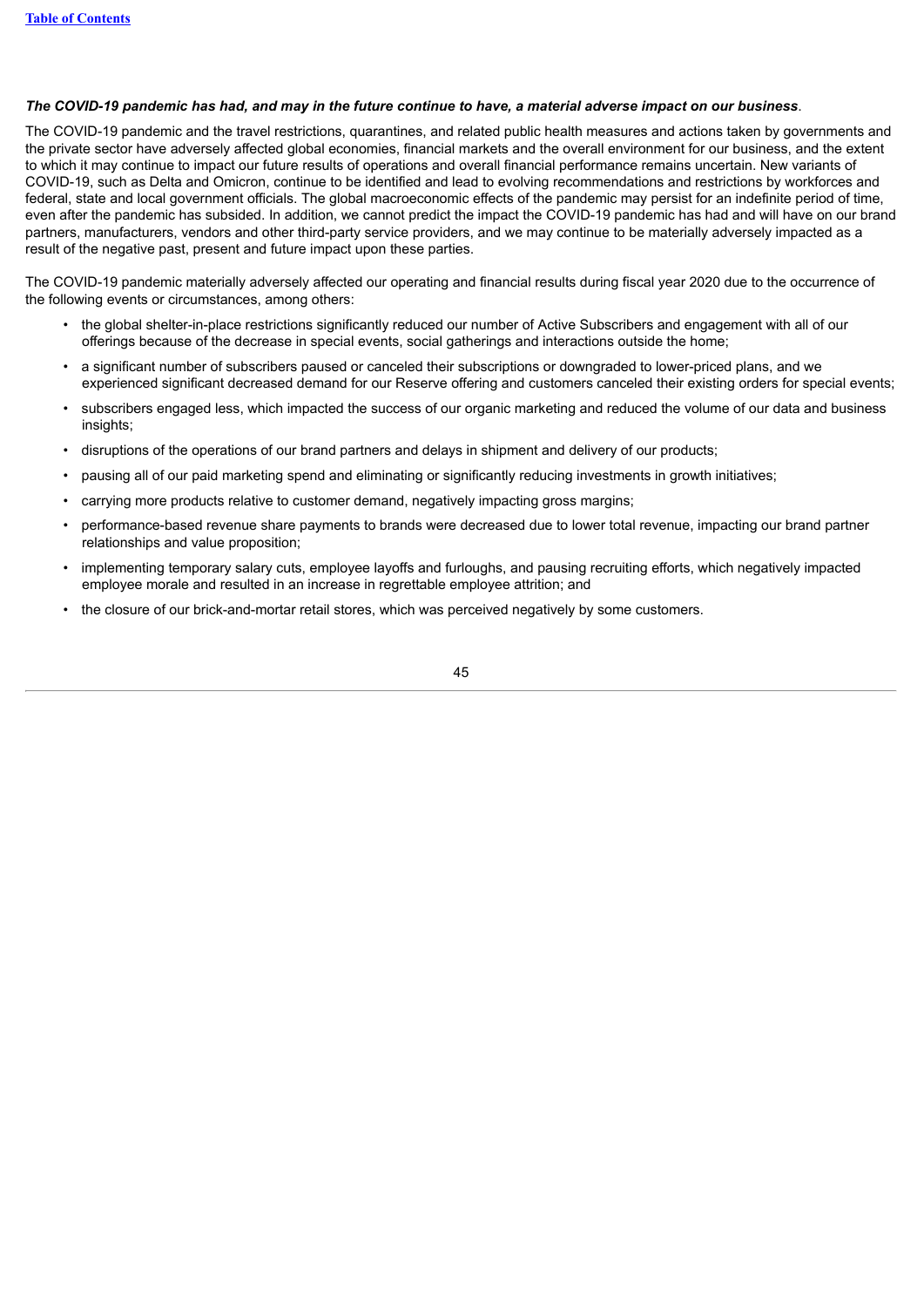In fiscal year 2021, our operating and financial results continued to be impacted by the COVID-19 pandemic. In the fourth quarter of fiscal year 2021, the Omicron variant negatively impacted us in three key ways by:

- significantly decreasing revenue from our Reserve business as most holiday events were canceled;
- reducing subscriber acquisition in the second half of the quarter; and
- driving a higher rate of subscriber pause.

In fiscal year 2021, results also continued to be impacted by consumers working primarily from home and by special events and occasions not yet being back to pre-pandemic levels.

As the recovery period continues, particularly in the United States, the effects of the COVID-19 pandemic, including the identification and spread of new variants of the virus, may continue to have a negative impact on our business operations and long-term financial results of operations due to the occurrence of the following events or circumstances, among others:

- the difficulty in accurately predicting the timing of potential new variants and/or the pace of our business recovery, particularly changes in demand, subscriber levels and pause activity, and Reserve and Resale orders, leading to potentially over-spending and lower profitability if demand and engagement are not as expected;
- our inability to meet increased demand and provide an optimal customer experience as a result of difficulty in hiring additional employees, particularly in our fulfillment, operations and customer experience functions;
- continuing supply chain disruptions and/or disruptions in the operations of our brand partners, which could impact our ability to acquire an adequate depth and breadth of products at favorable prices in a timely manner to match demand; and
- possible resurgences of the COVID-19 pandemic that lead to new or additional shelter-in-place orders, travel advisories, and/or reduced social activities and events, which may dampen future demand for our products and offering.

The continued scope and duration of the pandemic, whether additional actions may be taken to contain the virus, the impact on our customers and partners, the speed and extent to which markets fully recover from the disruptions caused by the pandemic, and the impact of these factors on our business, will depend on future developments that are highly uncertain and cannot be predicted with confidence. In addition, to the extent COVID-19 adversely affects our operations and global economic conditions more generally, it may also have the effect of heightening many of the other risks described in these Risk Factors.

Although we anticipate that our operating results in future fiscal years will begin to reflect a more normal operating environment, the current economic and public health climate has created a high degree of uncertainty and there is no assurance that our scale, number of customers and revenue will return to or surpass pre-pandemic levels for a sustained period of time. As such, we continue to closely monitor this global health crisis and will continue to reassess our strategy and operational structure on a regular, ongoing basis as the situation evolves. See Part I, Item 2, "Management's Discussion and Analysis of Financial Position and Results of Operations" for more details on the impact of the COVID-19 pandemic.

# The global fashion industry is highly competitive and rapidly changing, and we may not be able to compete effectively.

We compete with other fashion rental companies and also with a range of traditional and online retail and resale fashion companies and we expect competition to continue to increase in the future. To be successful, we need to continue to attract and retain customers and brand partners.

We believe our ability to compete effectively depends on many factors within and beyond our control, including:

- our ability to normalize fashion rental and change traditional retail shopping habits and norms;
- how effectively differentiated our offerings and value proposition are from those of our competitors;

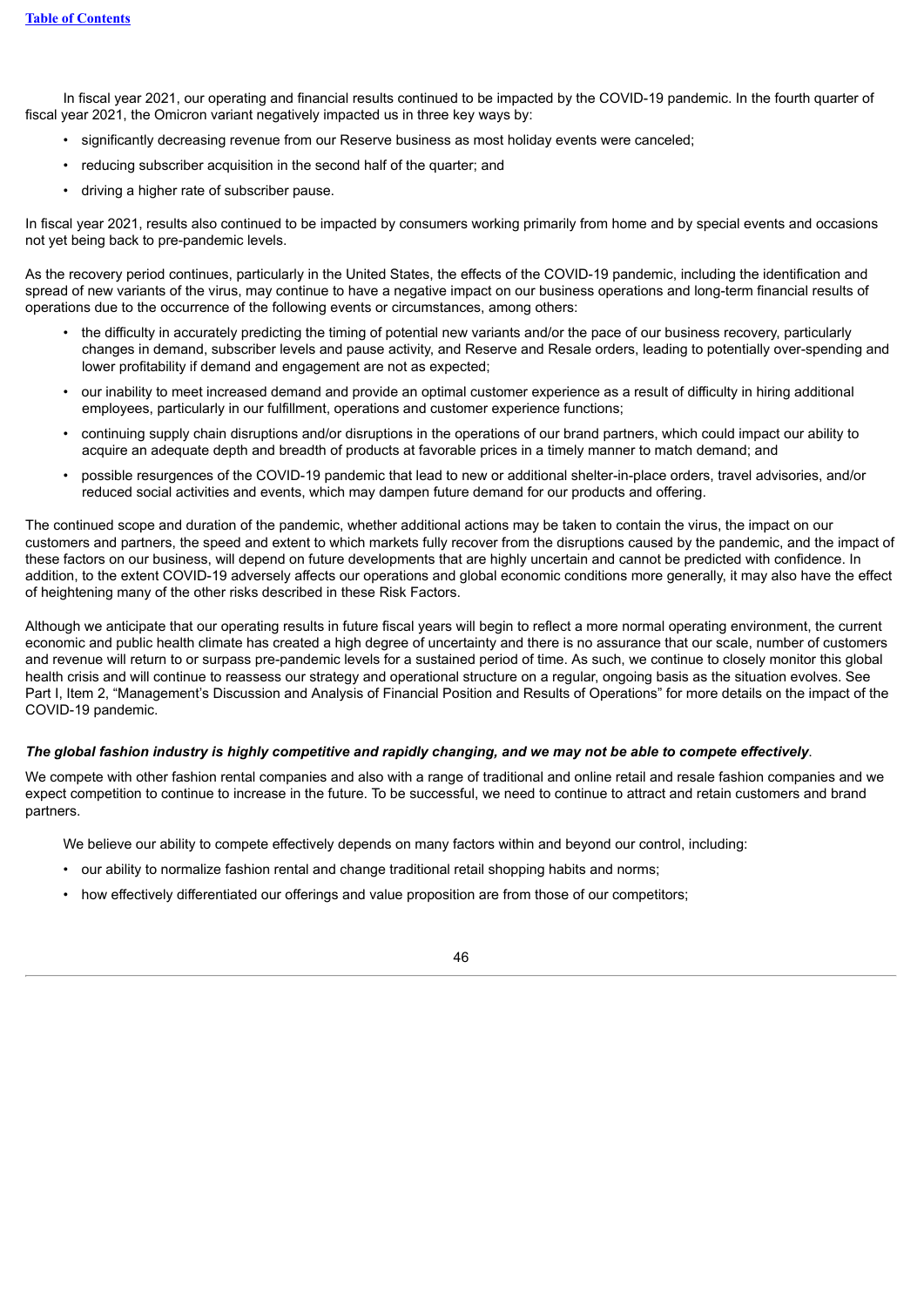- how effectively we market and communicate how to use our Subscription and Reserve offerings;
- our ability to expand and maintain an appealing depth and breadth of our products to meet customer demand;
- our ability to attract new brand partners and retain existing brand partners in our Share by RTR and Exclusive Design programs and acquire products on favorable and efficient terms;
- the speed and cost at which we can deliver products to our customers and the ease with which they can return our products;
- the effectiveness of our customer service;
- further developing our data science capabilities for brand partners;
- maintaining favorable brand recognition and effectively marketing our services to customers;
- the amount, diversity, and quality of brands that we or our competitors offer;
- the price at which we are able to offer our Subscription, Reserve and Resale offerings;
- the success of our reverse-logistics processes in delivering products in good condition to customers; and
- anticipating and successfully responding to changing apparel trends and consumer shopping preferences.

Many competitors or potential competitors may have longer operating histories, greater brand recognition, existing consumer and supplier relationships and significantly greater financial, marketing and other resources. In addition, they may be able to innovate and provide products and services faster and with more selection than we can, including as a result of their vertical integrations that better enables them to acquire market share. They may be willing to price their products and services more aggressively in order to gain market share or generally employ a low-cost pricing model and be able to manufacture goods on a more cost-effective basis because they are producing higher volumes and have stronger relationships with manufacturing partners. In addition, brands set pricing for their own new retail items, which can include promotional discounts that may adversely affect the relative value of rental and/or resale items offered by us, and, in turn, our revenue, results of operations and financial condition. Additional competitors are expanding and may continue to expand into the rental and resale space in which we operate and we remain vulnerable to the marketing power and high level of customer recognition of these larger competitors and to the risk that these competitors or other smaller entrants could attract our customer base.

Furthermore, we are revolutionizing the fashion industry by changing the way women get dressed. Although we believe that there are numerous trends in our favor that support the continued growth and success of online fashion rental, changing traditional retail and ecommerce shopping habits is difficult, particularly the shift from an ownership to an access model. Our business model may not achieve acceptance as broadly and within the time frame that we expect by customers and brand partners. In addition, the trends in our favor may evolve and no longer provide compelling support for our business model. If online fashion rental does not achieve broad acceptance by consumers and our brand partners, our growth could be limited and our competitiveness hampered.

Our inability to respond effectively to competitive pressures, improved performance by our competitors, failure to achieve broad acceptance and changes in the fashion retail markets could result in lost market share and have a material adverse effect on our business, financial condition, and results of operations.

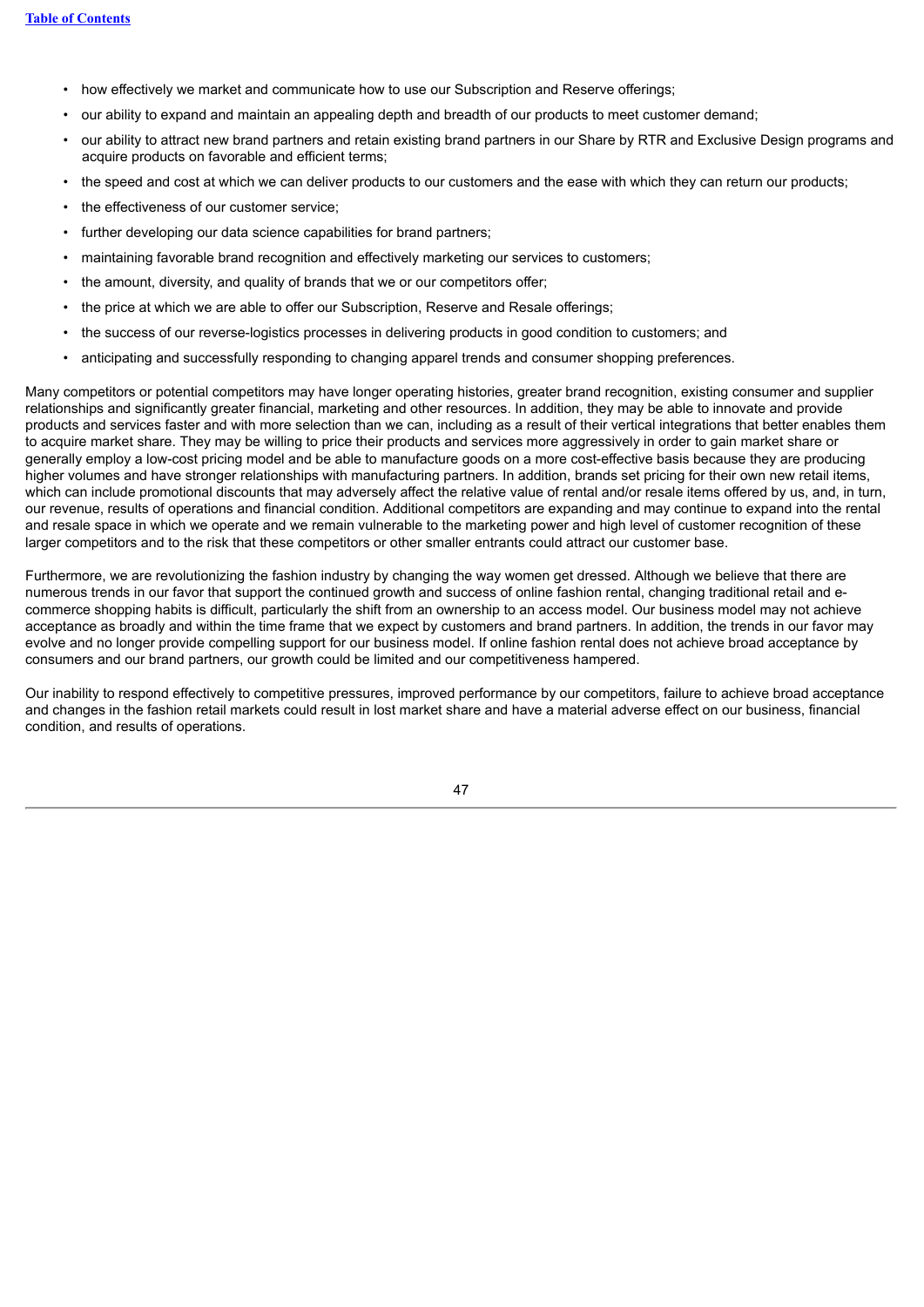# Our continued growth depends on our ability to attract new, and retain existing, customers, which may require significant investment in paid marketing channels. If we are unable to cost-effectively grow our customer base, our business, financial *condition and results of operations would be harmed***.**

The growth of our business is dependent upon our ability to continue to grow by cost-effectively adding new customers. Historically, a substantial portion of new customer acquisition has originated from organic word-of-mouth and other non-paid referrals. Although we will continue to encourage customer engagement, loyalty, and word-of-mouth referrals, there is no guarantee that we will be successful and our organic growth may decline. Paid marketing is also a key part of our growth strategy and while we previously paused paid marketing during portions of the pandemic as a result of COVID-19, we have increased our spending and plan to significantly increase spending and run marketing campaigns to acquire additional subscribers and customers, all of which could impact our overall profitability. We may incur marketing expenses significantly in advance of the time we anticipate recognized revenue associated with such expenses, our paid marketing may not effectively reach potential customers or be cost effective, changes in regulations or third-party interference could limit the ability of search engines and social media platforms for marketing, potential customers may decide not to rent through our platform or the spend of new customers may not yield the intended return on investment, any of which could negatively affect our results of operations. Moreover customer preferences may change and customers may not rent through our platform as frequently or spend as much with us. If we are not able to continue to expand our customer base through cost-effective methods, our revenue may grow slower than expected or decline. Relatedly, an inability to attract and retain customers could harm our ability to attract and retain brand partners, who may decide to partner with alternative platforms.

# If we fail to retain customers, our business, financial condition, and results of operations would be harmed.

A high proportion of our revenue comes from highly engaged subscribers. A decrease in the number of existing customers or a reduction in the amount existing customers spend on our offerings could negatively affect our operating results.

Our number of customers and the amounts they spend on our offerings may decline materially or fluctuate as a result of many factors, including, among other things:

- the quality, consumer appeal, price, and reliability of our offerings;
- dissatisfaction with changes we make to our offerings and products;
- the perceived value of our offerings, especially in response to price increases;
- our ability to quality control the products delivered to our customers and their fit;
- ensuring on-time delivery of orders;
- the ease with which customers can find items they are looking for:
- a negative customer service experience;
- intense competition in the fashion industry;
- negative publicity that impacts our brand and reputation;
- changes in consumer preferences regarding the use of pre-loved apparel;
- lack of market acceptance of our business model:
- the unpredictable nature of the impact of the COVID-19 pandemic or a future outbreak of disease or similar public health concern;
- the failure (or perceived failure) to meet customer expectations regarding our environmental, social and governance ("ESG"), initiatives; and
- changes in efficiency of our historic or current customer acquisition methods.

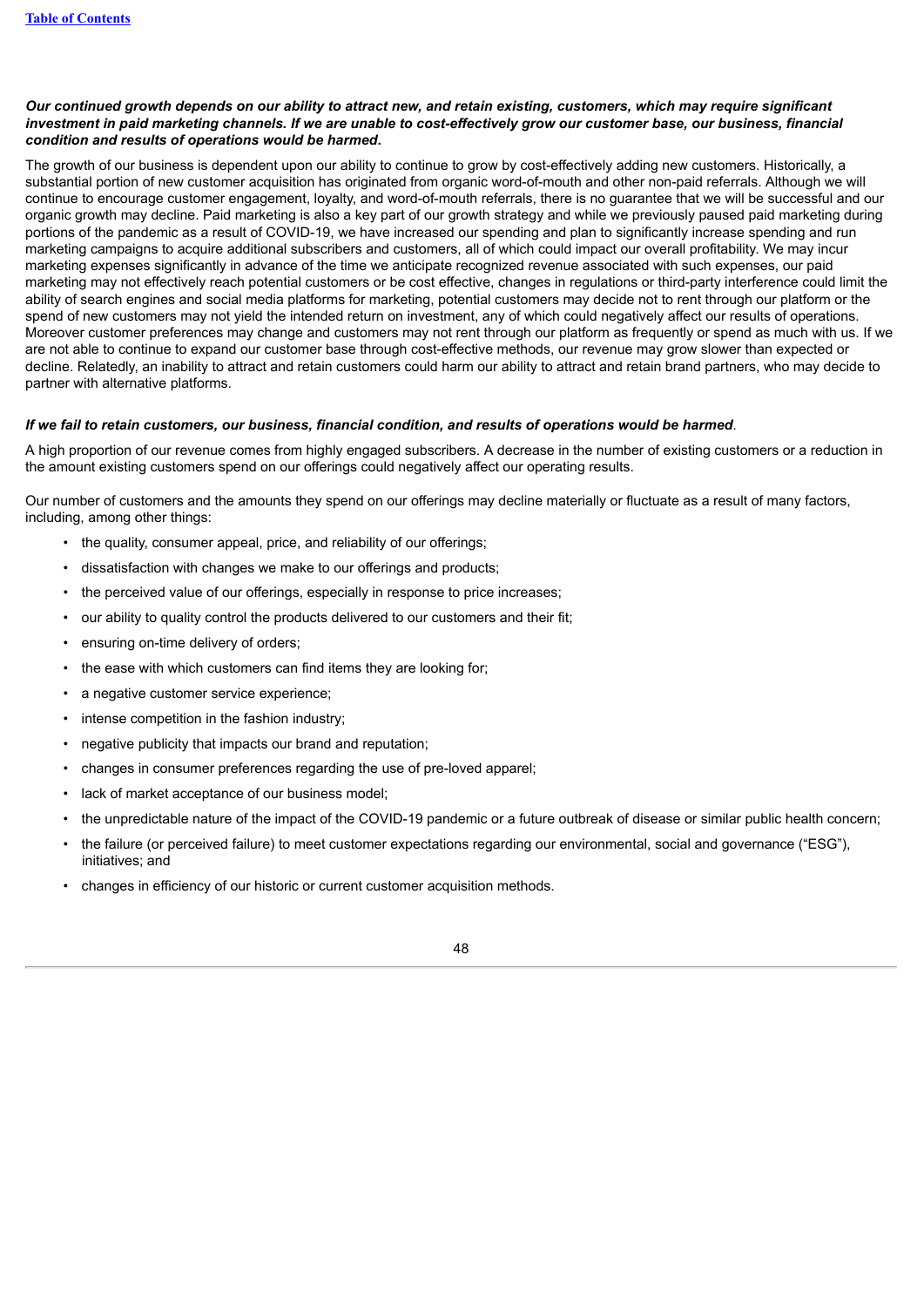If existing customers no longer find our offerings and products appealing or appropriately priced or if we are unable to provide high-quality support to customers to help them resolve issues in a timely and acceptable manner, they may stop using our offerings, negative publicity may be generated and word-of-mouth and other referrals may be hampered. For example, we recently announced a price increase for our subscription plans. If our customers no longer perceive our subscription plans as appropriately priced and cancel or pause their subscriptions, our business and financial results could be harmed. Even if our existing customers continue to find our offerings and products appealing and our customer service satisfactory, they may decide to downgrade to a less frequent, lower cost subscription and rent fewer items over time as their demand for apparel and accessories declines. For example, as a result of changes to daily life due to the COVID-19 pandemic, including increased rates of working remotely from home, many customers' demands for a variety of apparel was, and in the future may be, reduced or eliminated. If customers who rent most frequently and rent a significant amount of items from us were to make fewer or lower priced rentals or stop using our offerings, our financial results could be negatively affected.

#### *We have a history of losses, and we may be unable to achieve or sustain profitability*.

We had a net loss of \$(42.5) million and \$(211.8) million for the three months ended April 30, 2022 and year ended January 31, 2022, respectively, and have in the past had net losses. As of April 30, 2022, we had an accumulated deficit of \$(843.7) million. Because we have a short operating history at scale, it is difficult for us to predict our future operating results. We will need to generate and sustain increased revenue and manage our costs to achieve profitability. Even if we do, we may not be able to sustain or increase our profitability.

Our ability to generate profit depends on our ability to grow revenues and drive operational efficiencies in our business to generate better margins. We expect to incur increased operating costs and may continue to generate net losses in the near term in order to:

- acquire products;
- increase the engagement, and improve the experience, of customers;
- drive customer acquisition and brand awareness through marketing and promotional initiatives;
- enhance our website and mobile offerings and functionality; and
- invest in our operations, including our logistics fulfillment and capacity, to support the growth in our business.

We may discover that these initiatives are more expensive than we currently anticipate, and we may not succeed in increasing our revenue sufficiently to offset these expenses or realize the benefits we anticipate. We will also face greater compliance costs associated with the increased scope of our business and being a public company. Any failure to adequately increase revenue or manage operating costs could prevent us from achieving or sustaining profitability. We may not realize the operating efficiencies we expect to achieve through our efforts to scale the business, reduce friction in the rental experience, and optimize costs. As such, due to these factors and others, we may not be able to achieve or sustain profitability in the near term or at all. If we are unable to achieve or sustain profitability, the value of our business and the trading price of our Class A common stock may be negatively impacted.

### If we fail to anticipate and respond successfully to new and changing fashion trends and consumer preferences, our business *could be harmed*.

Our success is, in large part, dependent upon our ability to identify fashion trends, predict and gauge the tastes of our customers, and provide availability of items and a service that satisfies customer demand in a timely manner. However, lead times for many of our purchasing decisions may make it difficult for us to respond rapidly to new or changing apparel trends or customer acceptance of products chosen by us. In addition, external events may disrupt or change customer preferences and behaviors in ways we are not able to anticipate. For example, the COVID-19 pandemic has resulted in significant changes to daily life, working arrangements, and social events, which has impacted the type of apparel our customers seek to rent. We generally enter into purchase contracts in advance of anticipated rentals and typically before apparel trends are confirmed by customer rentals. We have not always predicted our customers' preferences and acceptance levels of our products with accuracy.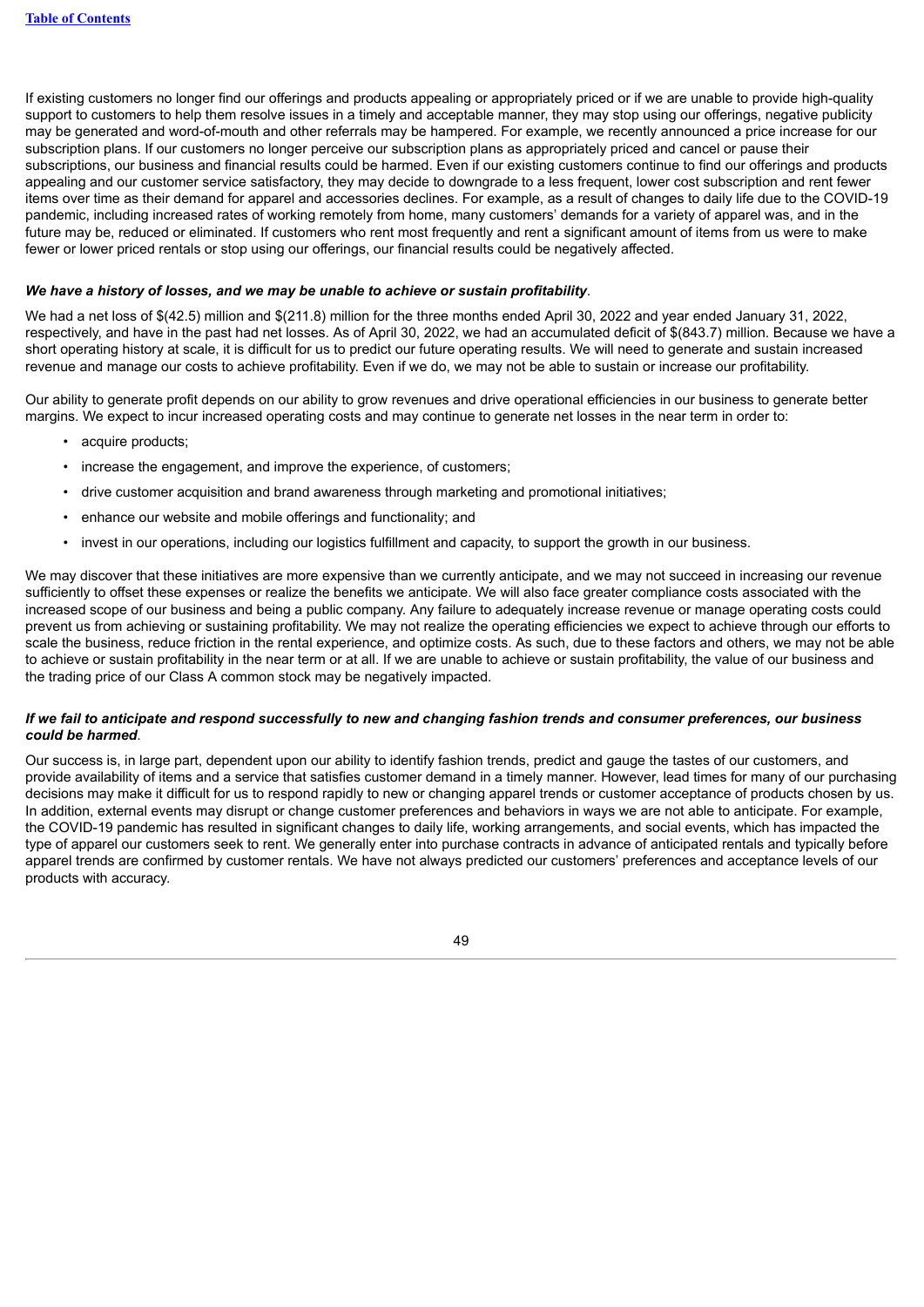Additionally, our success is dependent on the ability of our brand partners to anticipate, identify and respond to the latest fashion trends and consumer demands and to translate such trends and demands into product options in a timely manner. The failure of our brand partners to anticipate, identify or respond swiftly and appropriately to new and changing styles, trends or desired consumer preferences, to accurately anticipate and forecast demand for certain product offerings or to provide relevant and timely product offerings to rent on our platform may lead to lower demand for our offerings, which could have a material adverse effect on our business and financial condition.

Further, although we use our data and business insights to predict our customers' preferences and gauge demand for our products, there is no guarantee that our data and business insights will accurately anticipate demand. To the extent we misjudge the market for the service we offer or fail to execute on trends and deliver attractive products to customers, we may not attract and retain customers effectively and our operating results will be adversely affected.

# Shipping and logistics are a critical part of our business and our supply chain and any changes or interruptions in shipping or *logistics operations could adversely affect our operating results*.

We currently rely on several third-party national and regional shipping vendors for our outbound and inbound logistics. A substantial portion of our shipments to and from customers are currently conducted through a single vendor—we have from time to time transitioned, and are currently in the process of transitioning, shipments from this vendor to multiple other vendors, and we cannot predict how this transition may impact our costs and our customer sentiment and satisfaction.

Additionally, our business relies on the successful management of reverse logistics needed to ingest, clean, and restock returned items quickly and efficiently in order to offer them for rental or resale to other customers. If we are not able to negotiate acceptable pricing and other terms with these vendors or they experience performance problems or other difficulties, our operating results and customers' experience could be negatively impacted.

Our ability to receive inbound products efficiently and ship products to and from customers may be negatively affected by many events outside of our control including, inclement weather, public health crises such as the COVID-19 pandemic, governmental regulations, labor disputes and other factors. We are also subject to risks of damage or loss during delivery by our shipping vendors. If our customers do not receive their orders in good condition on time, they could become dissatisfied and cease using our services, which would adversely affect our business and operating results. Our shipping vendors have faced and may continue to face increased volumes which, in turn, has caused and could in the future cause a decrease in their service levels, including shipping delays, or result in an increase of their prices. We have recently experienced increased shipping costs, and these costs may continue to increase in the future. Increases in shipping costs or other significant shipping difficulties or disruptions or any failure by our brand partners or third-party carriers to deliver high-quality products to us or to our customers, as applicable, in a timely manner or to otherwise adequately serve our customers could damage our reputation and brand and may substantially harm our business.

In addition to offering the ability to return products through our third-party shipping vendors, we offer multiple physical drop-off points for customers located in certain cities, including, for example, New York City, Boston, Nashville, Houston, and San Francisco to return their orders. In the event that we do not successfully manage these logistics, it will make it more difficult for us to maintain our products, and satisfy our customers which will negatively affect our brand, financial condition and results of operations.

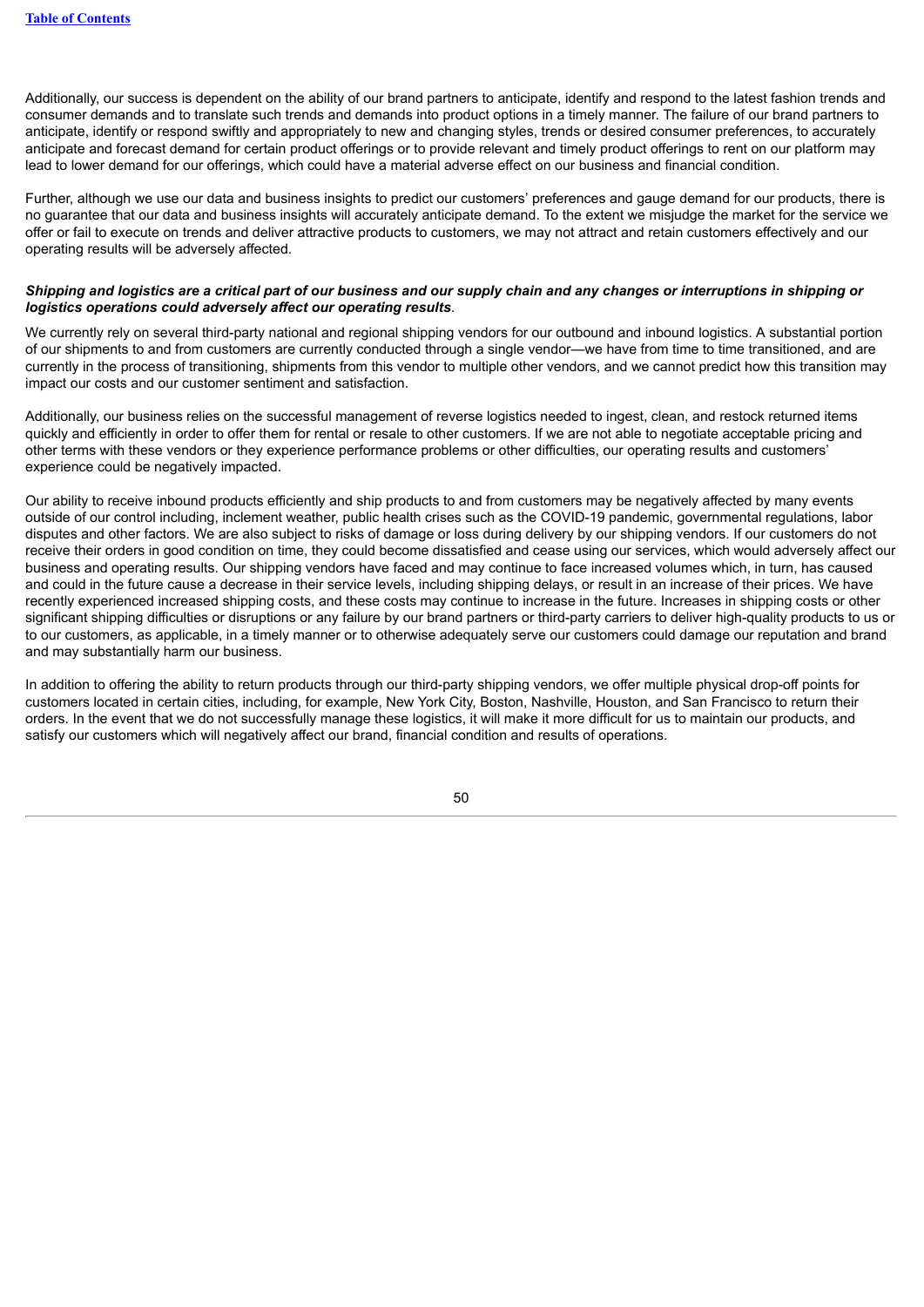# If we are unable to accurately forecast customer demand, acquire and manage our products effectively and plan for future *expenses, our operating results could be adversely affected.*

We are vulnerable to demand and pricing shifts and to suboptimal selection and timing of product purchases. We obtain substantially all of our products directly from over 800 brand partners through three key ways: 1) Wholesale, 2) Share by RTR, and 3) Exclusive Designs. For our business to be successful and have sufficient product to meet consumer demand, our brand and manufacturing partners must be willing and able to provide us with products in specific quantities and styles of sufficient quality, in compliance with regulatory requirements, at acceptable costs and on a timely basis. We typically do not enter into long-term contracts with our brand and manufacturing partners and, as such, we operate without significant contractual assurances of continued supply, pricing or access to products. Although we believe we have had limited attrition of brand partners to date, a brand partner could choose to no longer work with us or provide less favorable terms for a variety of reasons, including as a result of the COVID-19 pandemic and resulting impacts. In addition, some of our brand partners may not have the capacity to supply us with sufficient products to keep pace with our growth plans, especially if we plan to demand significantly greater amounts of products. In such cases, our ability to pursue our growth strategy will depend in part upon our ability to expand capacity with existing brand partners or develop new brand partners relationships.

During fiscal year 2021, we expanded our relationships with brand partners and we are continuing to work to increase the proportion of our products procured under Exclusive Designs arrangements, which reduces our upfront cost of products. For our Exclusive Designs, RTR generally sources the materials and relies upon third-party manufacturing partners to produce products. For Wholesale and Share by RTR items, entering into contracts in advance of a particular season requires brand partners to agree to incur costs related to sourcing and manufacturing products before we have paid for them, which requires the brand partners to continue to trust us. If we were viewed as less financially viable, we may receive less favorable terms and conditions from our brand partners, including requiring upfront payments or other demonstrations of credit. The cash flow benefits we currently experience from our brand partners' willingness to revenue share could be adversely affected if revenue share terms change or if brand partners no longer wish to revenue share due to (1) lack of trust in us, (2) lack of revenue earned in comparison to the projections we provided, (3) their inability to continue to spread their earnings out over the time period that the products are earning revenue on our website, among other reasons. For our Exclusive Design arrangements, we must continue to increase the number of brand partners with whom we work, design an assortment of styles that meet customer demand, maintain and enhance our third-party manufacturing capabilities and partners and ensure the products manufactured meets brand partners', customers' and our quality standards. Our ability to obtain a sufficient selection or volume of products on a timely basis at competitive prices could suffer as a result of any deterioration or change in our partner relationships or events that adversely affect them and, in turn, could have a material adverse effect on our business.

We also procure and manufacture products outside of the United States. Global sourcing and foreign trade involve numerous factors and uncertainties beyond our control including increased shipping costs, limitations in factory capacity, the imposition of additional import or trade restrictions, including legal or economic restrictions on overseas brand partners' or manufacturers' ability to produce and deliver products, increased custom duties and tariffs, unforeseen delays in customs, more restrictive quotas, loss of a most favored nation trading status, currency exchange rates, transportation delays, foreign government regulations, political instability and economic uncertainties in the countries from which we or our brand partners source our products. As a result of the COVID-19 pandemic, most of our product sourcing in fiscal years 2020 and 2021 was handled remotely via video and teleconference instead of in-person. Future extended disruptions in travel may limit our ability to source products in-person, which may lead to suboptimal products and harm our business. For the next several quarters, we anticipate facing, and having to address challenges relating to, inefficiencies in the global transportation network as a result of the COVID-19 pandemic that may also impact our business operations. Additionally, oil supply disruptions related to Russia's invasion of Ukraine have led and could continue to lead to increased fuel and shipping prices. Further, certain trade restrictions related to the Xinjiang region of China that impose a ban on virtually all imports from that region could affect the sourcing and availability of raw materials, such as cotton, used in the manufacturing of certain products. In addition, negative press or consumer sentiment about internationally sourced products may lead to reduced demand for our products. These and other issues affecting our international brand partners, manufacturers or internationally sourced products could have a material adverse effect on our business, financial condition, and results of operations.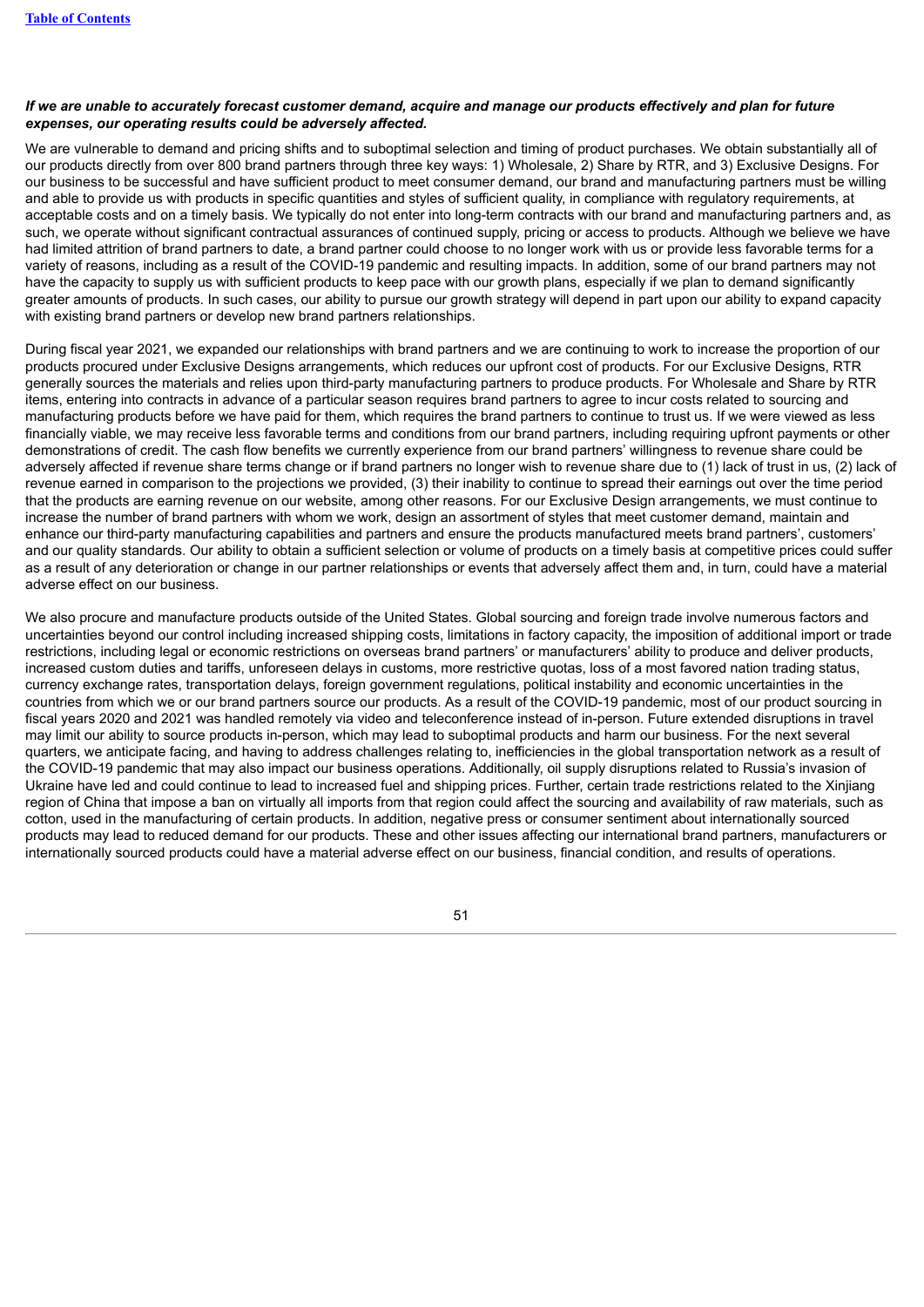We also rely on our merchandising team to order styles that our customers will rent and we rely on our data science to inform the levels of and which products we purchase, including when to reorder items that are renting well and when to sell or write-off items that are not renting well. If our teams do not predict customer demand and tastes well or if our algorithms do not help us reorder the right products or write off the right products timely, we may not effectively manage our products and our operating results could be adversely affected.

Furthermore, we must execute our cleaning and repair protocols and reverse logistics operations efficiently and at a significant scale to maximize the utilization of units and reduce the number of units purchased, the failure of which may adversely affect our operating results. We cannot control products while they are out of our possession or prevent all damage while in our fulfillment centers, during shipping, or while with customers, third-party suppliers or partners. We may incur additional expenses and our reputation could be harmed if customers and potential customers believe that our products are not of high quality or may be damaged.

# If we fail to maintain and enhance our brand, our ability to attract and retain customers will be impaired and our business, financial *condition, and results of operations may suffer*.

Maintaining and enhancing our appeal and reputation as a stylish, revolutionary and trusted brand is critical to attracting and retaining customers and brand partners. The successful promotion of our brand and awareness of our offerings and products will depend on a number of factors, including our marketing efforts, ability to continue to develop our offerings and products, the quality and appeal of our products, and ability to successfully differentiate our offerings from competitive offerings. We expect to invest substantial resources to promote and maintain our brand, but there is no guarantee that our brand development strategies will enhance the recognition of our brand or lead to increased customer acquisition and sales. The strength of our brand will depend largely on our ability to provide a compelling customer value proposition for our rental and resale offerings and continued customer engagement and word of mouth organic marketing. Brand promotion activities may not yield increased revenue, and even if they do, the increased revenue may not offset the expenses we incur in promoting and maintaining our brand and reputation.

Furthermore, whether accurate or not, negative publicity about our business, operations, or employees, and customer complaints could harm our reputation, customer trust and referrals of our services, brand partner confidence, employee morale and culture, and our ability to recruit new employees effectively. In addition, negative publicity related to our brand partners, influencers and other vendors that we have partnered with may damage our reputation, even if the publicity is not directly related to us. Negative commentary concerning us or our brand partners may also be posted on social media platforms at any time and may have an adverse impact on our brand, reputation and business. The harm of negative publicity, particularly on social media platforms, may be immediate, without affording us an opportunity for redress or correction.

If we fail to maintain, protect, and enhance our brand successfully or to maintain loyalty among customers, or if we incur substantial expenses in unsuccessful attempts to maintain, protect, and enhance our brand, we may fail to attract or increase the engagement of customers, and our business, financial condition, and operating results may suffer.

# If we are not able to keep pace with technological changes and enhance our current offerings and develop new offerings to respond to the changing needs of partners and customers, our business, financial performance, and growth may be harmed.

Our industry is characterized by rapidly changing technology, new service and product introductions, and changing customer demands and preferences, and we are not able to predict the effect of these changes on our business. The technologies that we currently use to support our business platform may become inadequate or obsolete, and the cost of incorporating new technologies into our offerings and services may be substantial. Any failure by us to adequately integrate technological developments in our approach to data management could harm our ability to leverage data, including customer data, collected through our technology and our systems, which could have a negative effect on our business. If we are unable to adequately utilize our data in support of our operations due technical or other limitations, our ability to drive leverage in operational efficiencies and to attract new customers and retain existing customers could be impaired. In addition, if we are unable to successfully leverage new technology to automate and otherwise drive efficiencies in our operations, our business, results of operations and financial condition could be harmed.

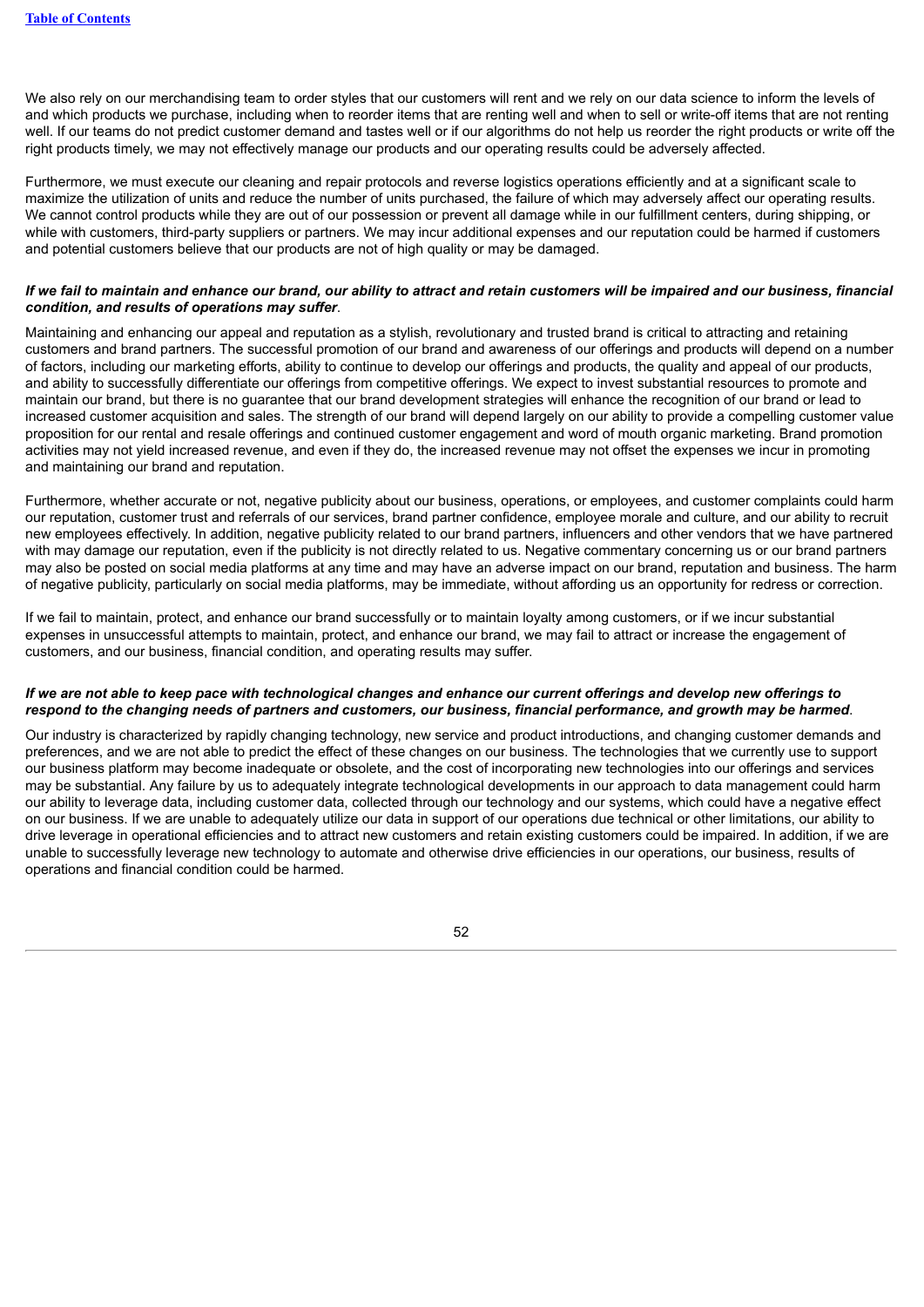Our partners and customers may not be satisfied with our technological or other platform enhancements or new offerings or may perceive that these offerings do not respond to their needs or create value for them. Our customers may also be dissatisfied with the product mix we currently offer or will offer in the future.

Additionally, as we invest in and experiment with new offerings or changes to our platform, our partners and customers may find these changes to be disruptive and may perceive them negatively. For example, in 2021, we phased out our "unlimited swaps" subscription plan and shifted to our current subscription plans with different price points based on usage. We have increased our Resale offering, which could introduce the uncertainty of merchandise returns and negatively impact our business. We also have expanded the categories of products we offer, such as kidswear and home accessories, and may further expand our categories in the future. These new plans and offerings do not have demonstrably long track records of success for us. In addition, developing new offerings and services is complex, and the timetable for their public launch is difficult to predict and may vary from our historical experience. As a result, the introduction of new offerings may occur after anticipated release dates, or they may be introduced as pilot programs, which may not be continued for various reasons. In addition, new offerings may not be successful due to defects or errors, negative publicity, or our failure to market them effectively. New offerings may not drive revenue growth, customer acquisition or retention, may require substantial investment and planning, and may bring us more directly into competition with companies that are better established or have greater resources than we do. If we do not continue to cost-effectively develop new offerings that satisfy our brand partners and customers, then our competitive position and growth prospects may be harmed. In addition, new offerings may have lower margins than we anticipate or than existing offerings, and our revenue from the new offerings may not be enough to offset the cost of developing and maintaining them, which could adversely affect our business, financial performance, and growth.

#### We rely heavily on the effective operation of our proprietary technology systems and software, as well as those of our third-party *vendors and service providers, for our business to effectively operate and to safeguard confidential information.*

We rely heavily on in-house proprietary technology, third-party software, and customized off-the-shelf technology solutions across our business. Our ability to effectively manage all areas of our business, particularly our product management and fulfillment operations, depends significantly on the reliability and capacity of these systems. We are critically dependent on the integrity, connectivity, security and consistent operations of these systems, which are highly dependent on coordination of our internal business, operations, product and engineering teams. For example, in September 2019, we experienced a software outage at our Secaucus, New Jersey facility, during which we were unable to fulfill thousands of Reserve and Subscription orders on a timely basis and made the decision to stop taking new orders until the issue was adequately resolved. We also experienced significant negative customer reviews and negative press as a result of the outage, which we believe damaged our customer relationships, reputation and brand. The outage also resulted in substantial financial losses and increased costs largely due to: lost revenues, customer refunds, credits, promotions and/or related payments, and incremental labor and shipping costs. Our insurance policy covered a substantial portion of these losses but not all of them. While we have taken remediation measures in response to the outage, similar outages or other disruptions may occur in the future, which could harm our ability to meet customer expectations, fulfill orders, manage our products, and achieve our objectives for operating efficiencies and profitability.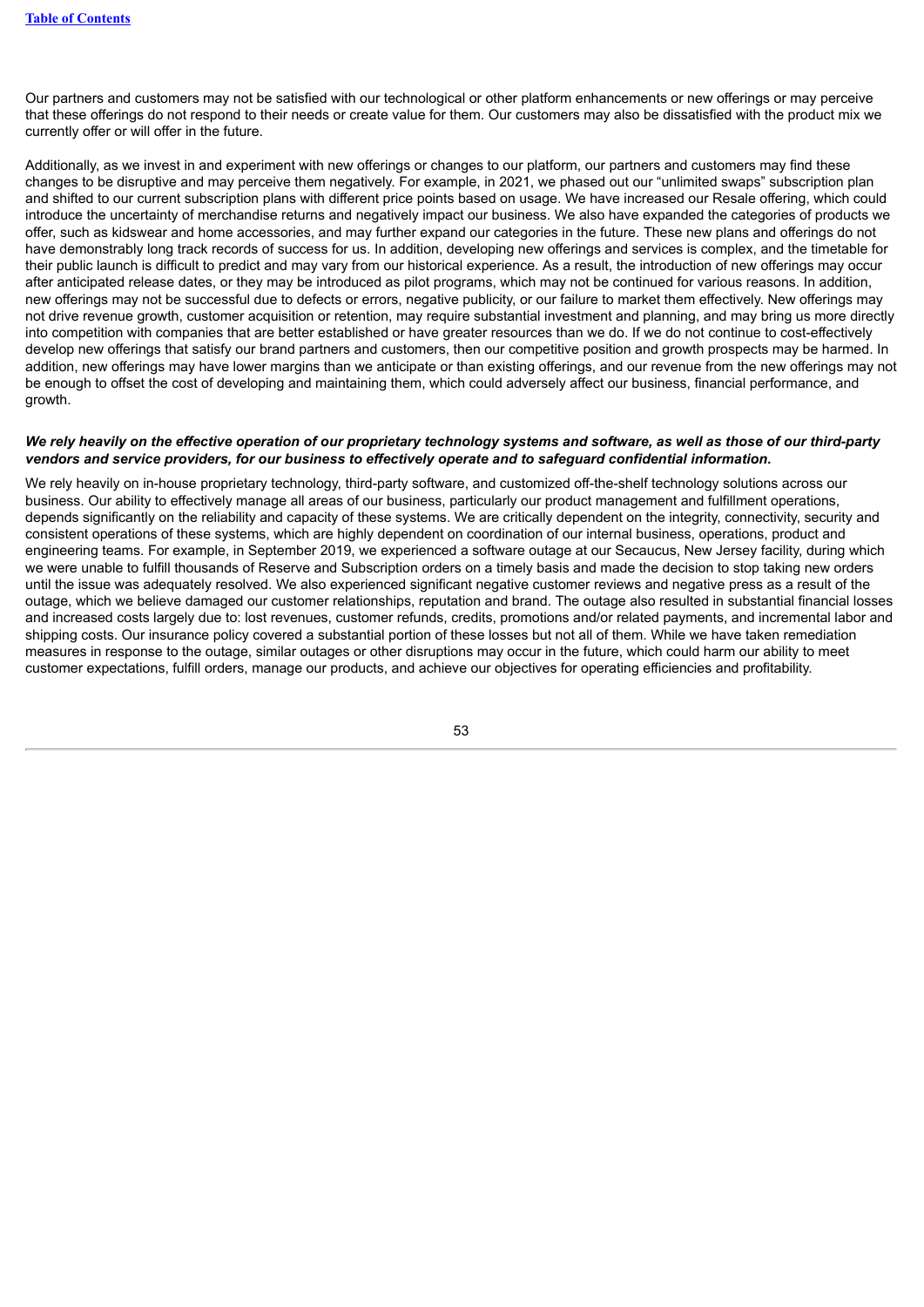The technology underlying our platform is highly interconnected and complex and may contain undetected errors or vulnerabilities. Due to the interconnected nature of the software underlying our platform, updates to parts of our code, third-party code, and application programming interfaces, on which we rely and that maintain the functionality of our systems, could have an unintended impact on other sections of our code, which may result in errors or vulnerabilities to our platform that negatively impact the customer experience and functionality of our offerings. In some cases, such as our mobile application, errors may only be correctable through updates distributed through slower, thirdparty mechanisms, such as app stores, and may need to comply with third-party policies and procedures to be made available, which may add additional delays due to app review and customer delay in updating their mobile apps. In addition, our systems are increasingly reliant on machine learning systems, which are complex and may have errors or inadequacies that are not easily detectable. These systems may inadvertently reduce the efficiency of our systems, or may cause unintentional or unexpected outputs that are incorrect, do not match our business goals, do not comply with our policies, or otherwise are inconsistent with our brand, guiding principles and mission. Any errors or vulnerabilities discovered in our code could also result in damage to our reputation, loss of our customers, unauthorized disclosure of personal and confidential information, loss of revenue or liability for damages, any of which could adversely affect our growth prospects and our business.

# Any significant technology disruption or failure, cyberattack or data security incident could adversely affect our business, financial *condition and operations*.

Our ability to effectively manage our business, particularly our product management, order and fulfillment operations, depends significantly on the reliability and capacity of the Internet and our in-house proprietary technology, third-party software and infrastructure, and customized off-the-shelf solutions (collectively, "IT Systems"). We also collect, process and store sensitive and confidential information, including our proprietary business information and information regarding our customers, employees, suppliers and business partners, including personally identifiable information. The secure processing, maintenance and transmission of this information is critical to our operations. Our IT Systems or those of our service providers and business partners may be subject to damage or interruption from power outages or damages, telecommunications problems, data corruption, software errors, network failures, acts of war or terrorist attacks, fire, flood and natural disasters. Our existing safety systems, data backup, access protection, user management and information technology emergency planning may not be sufficient to identify, detect, prevent, or recover from data loss or long-term network or operational outages. In addition, we may have to upgrade our existing IT Systems or choose to incorporate new technology systems from time to time in order for such systems to support the increasing needs of our expanding business. Costs and potential problems and interruptions associated with the implementation of new or upgraded systems and technology or with maintenance or adequate support of existing systems could disrupt or reduce the efficiency of our operations.

Our IT Systems and those of our third-party service providers and business partners may be vulnerable to security incidents, attacks by hackers, acts of vandalism, malware, social engineering, denial or degradation of service attacks, computer viruses, software bugs or vulnerabilities, supply chain attacks, phishing attacks, ransomware attacks, misplaced or lost data, human errors, malicious insiders or other similar events. If unauthorized parties gain access to our IT Systems or information, or those of our third-party service providers or business partners, they may be able to steal, publish, sell, delete, use inappropriately or modify private and sensitive information including credit card information and personally identifiable information or proprietary business information, any or all of which could harm our business, financial condition and results of operations. Ransomware attacks, including those from organized criminal threat actors, nation-states and nationstate supported actors, are becoming increasingly prevalent and can lead to significant interruptions, delays, or outages in our operations, loss of data, loss of income, significant extra expenses to restore data or systems, reputational loss and the diversion of funds. To alleviate the financial, operational and reputational impact of a ransomware attack it may be necessary to make extortion payments, but we may be unable to do so if applicable laws or governmental pressure prohibit or prevents such payments. In addition, employees may intentionally or inadvertently cause data or security incidents that result in unauthorized release of personal or confidential information. Because the techniques used to circumvent security systems change frequently, are becoming increasingly sophisticated, are designed to evade detection and remove forensic evidence, are often not recognized until launched against a target and may originate from less regulated and remote areas around the world, we may be unable to timely or effectively anticipate, detect or recover from cyberattacks or security incidents in the future.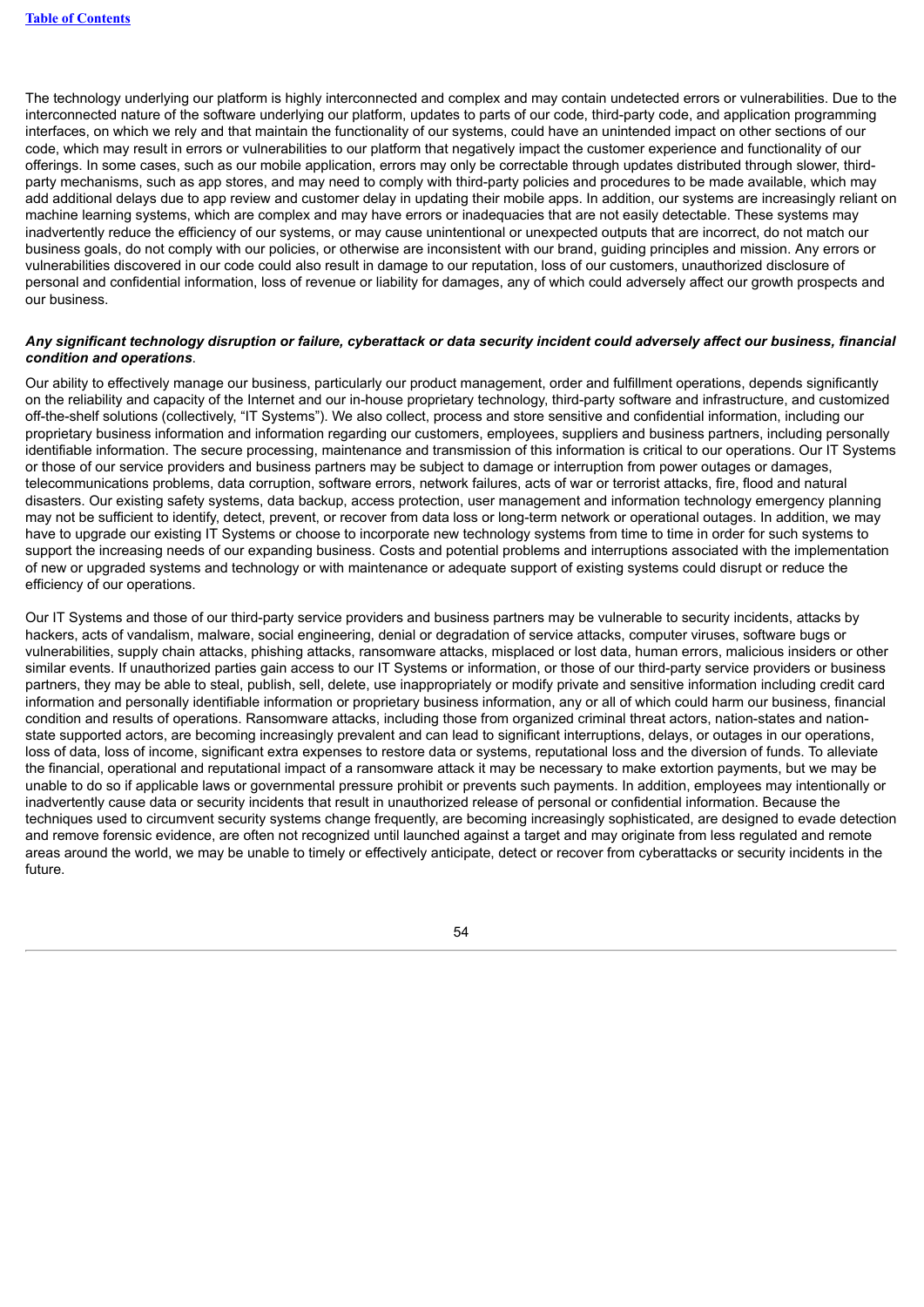Certain of the aforementioned types of cyberattacks and security incidents have occurred in the past, and may occur in the future, resulting in unauthorized, unlawful, or inappropriate access to, inability to access, disclosure of, or loss of sensitive, proprietary and confidential information. For example, although no sensitive information was affected, our platform has been the subject of credential stuffing attacks (i.e., email addresses and passwords involved in security incidents reported by other companies have been used to attempt to gain unauthorized access to our platform) and brute force attacks (i.e., attempts to try different username and password credentials to gain access to our platform). The security measures we employ to prevent, detect, and mitigate potential harm to our users from the theft of or misuse of user credentials on our network may not be effective in every instance.

We rely on a number of third-party providers of products and services to operate our critical internal and external operations, such as the processing of confidential and personally identifiable information. Examples of third parties include, but are not limited to, our shipping partners, human resources information system, payment processor, and various IT Systems providers. These service providers may not have adequate security measures and could experience a security incident that compromises the confidentiality, integrity, or availability of the IT Systems they operate for us or the information they process on our behalf and may not be able to contain or recover from such incidents or to notify us in a timely manner. Moreover, we or our third-party service providers may be more vulnerable to such attacks in remote work environments, which have increased in response to the COVID-19 pandemic. Any cyberattack, security incident, or material disruption or slowdown affecting our IT Systems or those of our third-party service providers or business partners, could have a material adverse effect on our business, financial condition, and results of operations.

While we maintain cyber insurance that may help provide coverage for these types of events, we cannot provide assurances that our insurance will be adequate to cover costs and liabilities related to these incidents. Any such incident, attack, virus or other event could result in costly investigations and litigation exceeding applicable insurance coverage or contractual rights available to us, in particular because certain data privacy laws, including the California Consumer Privacy Act (the "CCPA"), grant individuals a private right of action arising from certain data security incidents, civil or criminal penalties, operational changes or other response measures, loss of consumer confidence in our security measures, and negative publicity that could adversely affect our business, financial condition, and results of operations.

### Our e-commerce business faces distinct risks, such as fulfillment of orders, and our failure to successfully manage these risks *could have a negative impact on our profitability.*

As an e-commerce business, we encounter risks and difficulties frequently experienced by businesses with significant internet operations. The successful operation of our business as well as our ability to provide a positive customer experience that will generate Subscription, Reserve rental and Resale orders depend on efficient and uninterrupted e-commerce order-taking and fulfillment operations. If we are unable to allow real-time and accurate visibility to product availability when customers are ready to order, quickly and efficiently fulfill our customers' orders using the fulfillment and payment methods they demand, provide a convenient and consistent experience for our customers regardless of the ultimate channel or effectively manage our online sales, our ability to compete and our results of operations could be adversely affected.

Risks associated with our e-commerce business include:

- uncertainties associated with our website and mobile application including changes in required technology interfaces, website downtime and other technical failures, costs and technical issues as we upgrade our systems software, inadequate system capacity, computer viruses, human error, security incidents, legal claims related to our systems operations and fulfillment;
- disruptions in internet service or power outages;
- reliance on third parties for computer hardware and software, as well as delivery of products to our customers;
- rapid technology changes;
- credit or debit card fraud and other payment processing related issues;
- changes in applicable federal, state and international regulations;
- liability for online content: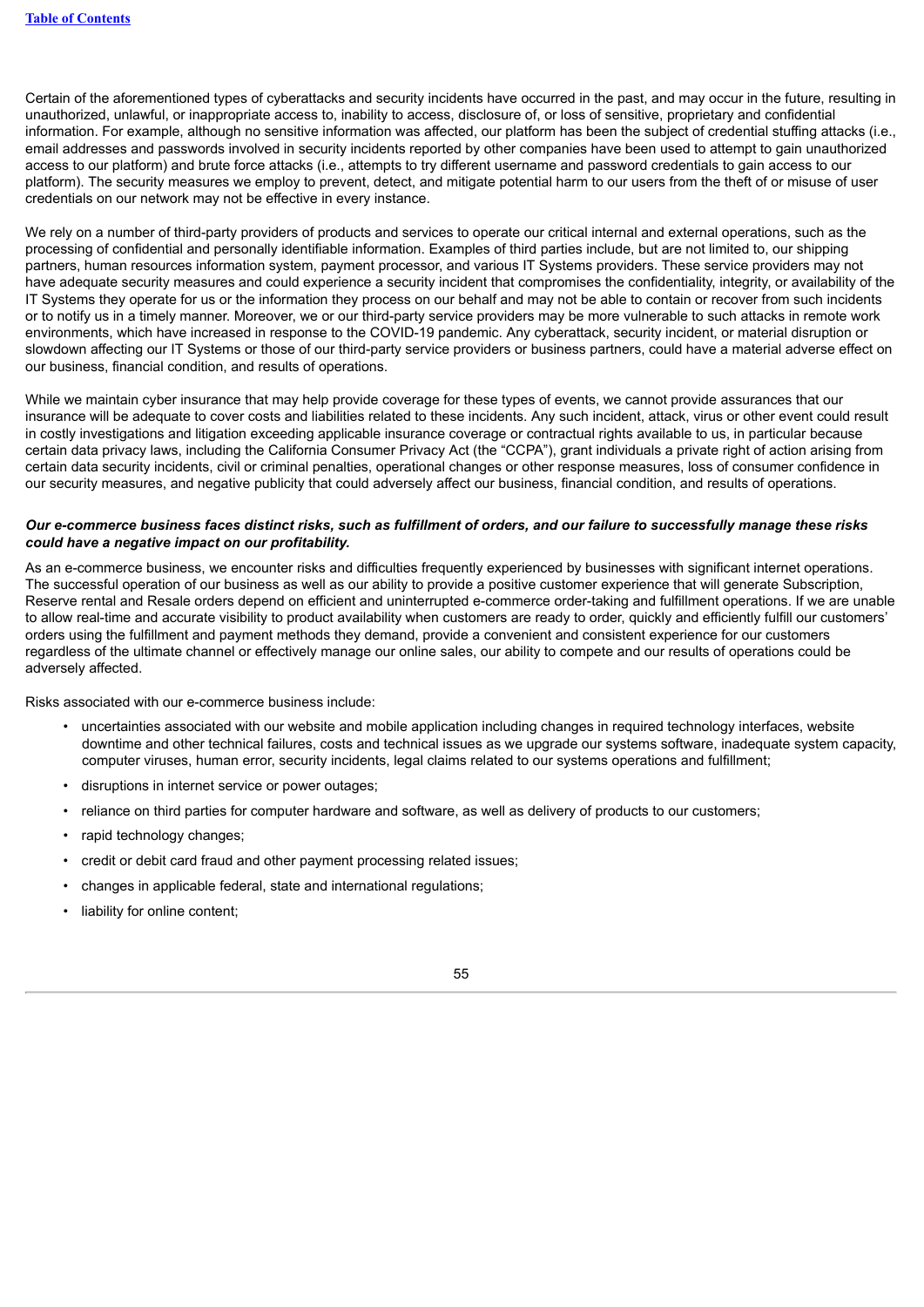- cybersecurity, consumer privacy and consumer protection concerns and regulation; and
- natural disasters or adverse weather conditions.

Our online offerings also expose us to broader applicability of regulations, as well as additional regulations, such as the rules relating to registration of internet sellers, certain anti-money laundering, trade sanction, anti-corruption, anti-bribery and international trade laws. Problems in any of these areas could result in a reduction in sales, increased costs, sanctions or penalties and damage to our reputation and brands.

In addition, we must keep up to date with competitive technology trends, including the use of new or improved technology, creative user interfaces, virtual and augmented reality and other e-commerce marketing tools such as paid search and mobile applications, among others, which may increase our costs and which may not increase sales or attract customers. Our competitors, some of whom have greater resources than we do, may also be able to benefit from changes in e-commerce technologies or adapt better than us, which could harm our competitive position.

#### Our quarterly and annual results of operations may fluctuate, which may make it difficult to predict our future performance.

Our results of operations could vary significantly from quarter to quarter and year to year because of a variety of factors, many of which are outside of our control. Even if our revenue increases, our revenue growth rates may decline in the future as a result of a variety of factors, including macroeconomic factors, increased competition, and the maturation of our business. As a result, comparing our results of operations on a period-to-period basis or our revenue growth rate for any prior period may not be meaningful. In addition to other risk factors discussed in this section, factors that may contribute to the variability of our quarterly and annual results include:

- our success in attracting and retaining customers and subscribers;
- maintaining successful relationships with brand partners and our ability to acquire products at acceptable prices and offer a compelling mix of products that are available for subscription, a-la-carte rental or purchase at any given time;
- the amount and timing of our fulfillment costs, operating expenses and capital expenditures;
- the timing and success of product launches, including new services and features we may introduce;
- the success of our marketing and promotional efforts;
- adverse economic and market conditions, such as those related to the COVID-19 pandemic, and other adverse global events that negatively impact commerce and consumer behavior and that could lead to inflationary pressures and supply chain disruptions;
- disruptions or defects in our software or operations, such as privacy or data security incidents, outages, or other incidents that impact the availability, reliability, or performance of our business;
- the impact of competitive developments and our response to those developments;
- our ability to manage our business and future growth:
- our ability to recruit and retain employees including fulfillment center labor to process, itemize, list, pack and ship our products; and
- changes to financial accounting standards and the interpretation of those standards, which may affect the way we recognize and report our financial results.

The impact of one or more of the foregoing and other factors may cause our results of operations to vary significantly. As such, period-overperiod comparisons of our results of operations may not be meaningful and should not be relied upon as an indication of future performance.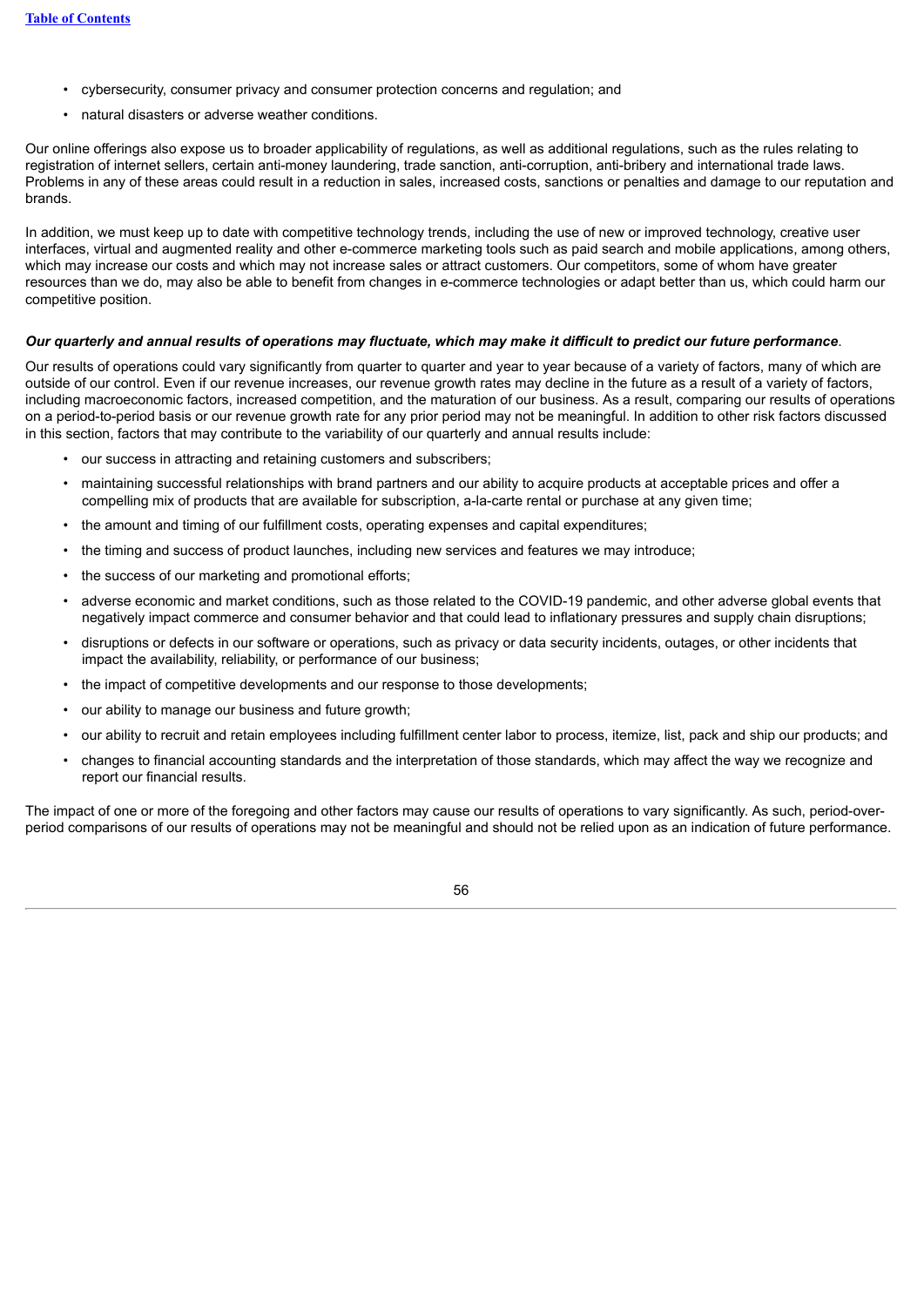Fluctuations in our operating results and key metrics may be particularly pronounced in the current economic environment due to the uncertainty caused by, and the unprecedented nature of, the COVID-19 pandemic, consumer spending patterns, and the impacts and timing of the reopening of the offline economy and lessening of restrictions on movement. Fluctuations in our operating results and key metrics may cause those results to fall below our financial guidance or other projections, or the expectations of analysts or investors, which could cause the price of our Class A common stock to decline.

Fluctuations in our results could also cause a number of other problems. For example, analysts or investors might change their models for valuing our Class A common stock, we could experience liquidity issues, our ability to retain or attract key personnel may diminish, and other unanticipated issues may arise. We believe that our operating results and key metrics may vary in the future and that period-to-period comparisons of our operating results may not be meaningful. For example, our overall historical growth rate and the impacts of the COVID-19 pandemic may have overshadowed the effect of seasonal variations on our historical operating results. These seasonal effects may become more pronounced over time, which could also cause our operating results and key metrics to fluctuate.

#### *Environmental, social and governance matters may impact our business and reputation.*

There has been increased focus, including by consumers, investors, employees and other stakeholders, as well as by governmental and non-governmental organizations, on environmental, social and governance matters generally and with regard to the fashion industry specifically. We expect that an increased focus on ESG considerations will affect some aspects of our operations.

We have and plan to continue undertaking ESG initiatives. Any failure by us to meet our Impact Strategy goals or loss of confidence on the part of customers, investors, employees, brand partners, and other stakeholders as it relates to our ESG initiatives could negatively impact our brand, the demand for our offerings, our financial condition, results of operations and prospects. These impacts could be difficult and costly to overcome, even if such concerns were based on inaccurate or misleading information. In addition, achieving our ESG initiatives may result in increased costs in our supply chain, fulfillment, and/or corporate business operations, and could deviate from our initial estimates and have a material adverse effect on our business and financial condition. Furthermore, if our competitors' corporate responsibility performance is perceived to be greater than ours, potential or current investors may elect to invest with our competitors instead.

Standards and research regarding environmental, social, and governance initiatives could change and become more onerous for both for us and our third-party suppliers and vendors to meet successfully. Evolving data and research could undermine or refute our current claims and beliefs that we have made in reliance on current research, which could also result in costs, a decrease in revenue, and negative market perception that could have a material adverse effect on our business and financial condition. Alternatively, if we are unable to satisfy such new criteria, investors may conclude that our policies with respect to corporate responsibility are inadequate. We risk damage to our brand and reputation in the event that our corporate responsibility procedures or standards do not meet the standards set by various constituencies.

A variety of organizations measure the performance of companies on such ESG topics, and the results of these assessments are widely publicized. In addition, investment in funds that specialize in companies that perform well in such assessments are increasingly popular, and major institutional investors have publicly emphasized the importance of such ESG measures to their investment decisions. Topics taken into account in such assessments include, among others, the company's efforts and impacts on climate change and human rights, ethics and compliance with law and the role of the Company's board of directors in supervising various sustainability issues. In light of investors' and other stakeholders' increased focus on ESG matters, there can be no certainty that we will manage such issues successfully, or that we will successfully meet society's ESG expectations or achieve our ESG goals and financial goals.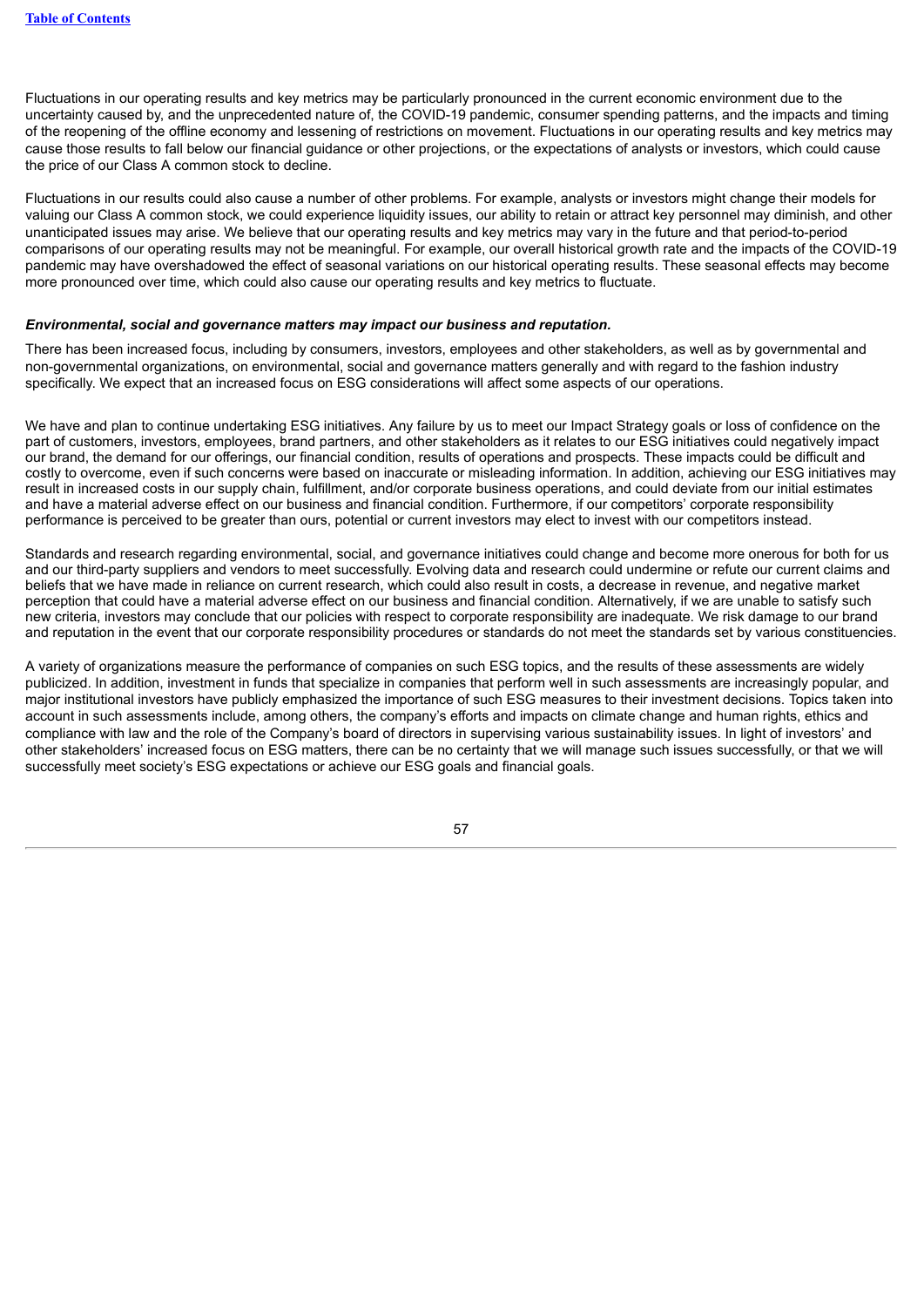# We rely on the experience and expertise of our Co-Founder and Chief Executive Officer, senior management team, key technical *and strategic employees and hourly personnel.*

Our success and future growth depend largely upon the continued services of our senior management team, including our Co-Founder, Chief Executive Officer and Chair, Jennifer Y. Hyman. From time to time, there may be changes in our executive management team resulting from the hiring or departure of these executives. Our executive officers are employed on an at-will basis, which means they may terminate their employment with us at any time. The loss of one or more of our executive officers, or the failure by our executive team to effectively work with our employees and lead our company, could harm our business. We do not maintain key man life insurance with respect to any member of management or other employee.

In addition, our future success will depend upon our ability to attract and retain employees for key roles, such as engineering, data science, analytics, buying and planning, and logistics, as well as hourly fulfillment workers and customer service agents. Such efforts will require significant time, expense, and attention as there is intense competition for such individuals, particularly in New York City, Galway, New Jersey and Texas, and new hires require significant training and time before they achieve full productivity. In addition to maintaining competitive wage and salary levels, which are likely to increase further due to inflation and the potential minimum wage increases, prospective and existing employees often consider the value of the equity awards they may receive in connection with their employment. If the perceived value of our equity awards declines or experiences significant volatility, it may adversely affect our ability to recruit and retain key employees.

Our corporate employees primarily worked remotely from March 2020 to April 2022. As COVID-19 restrictions lifted, we have recently reopened our offices and moved to a hybrid working model for New York City and Galway, in which employees will be present in the office two to three days per week. If the hybrid model is not aligned with our employees' preferences, it may adversely affect our ability to recruit and retain employees. In addition, the hybrid model may negatively impact our company culture, collaboration and productivity.

We have recently experienced and may in the future experience voluntary attrition at significant rates for various reasons, including challenging labor market conditions such as rising wages and a decreased level of workforce participation. If we are unable to attract and retain qualified employees in a timely fashion, particularly in critical areas of operations such as engineering, data science and analytics, and our hourly fulfillment workers, our ability to achieve our strategic objectives will be adversely impacted, and our business and future growth prospects will be harmed.

# We believe that our company culture has contributed to our success and if we cannot maintain this culture as we grow, our *business could be harmed.*

We believe that our company culture has been critical to our success. Our company culture stands for being entrepreneurial, passionate, kind and positive. Our ability to continue to cultivate and maintain this culture is essential to our growth and continued success. We face a number of challenges that may affect our ability to sustain our corporate culture, including:

- failure to identify, attract, reward, and retain people in leadership positions in our organization who share and further our culture, values, and mission;
- the increasing size, complexity and geographic diversity of our workforce, and our ability to promote a uniform and consistent culture across all our offices and employees;
- the employee and market perception of our ESG efforts, which may impact employee morale and recruiting efforts;
- competitive pressures to move in directions that may divert us from our mission, vision, and values;
- our move to a hybrid working model for corporate employees in New York City and Galway and the remote working model for customer service employees;
- the continued challenges of a rapidly-evolving industry; and
- the increasing need to develop expertise in new areas of business that affect us.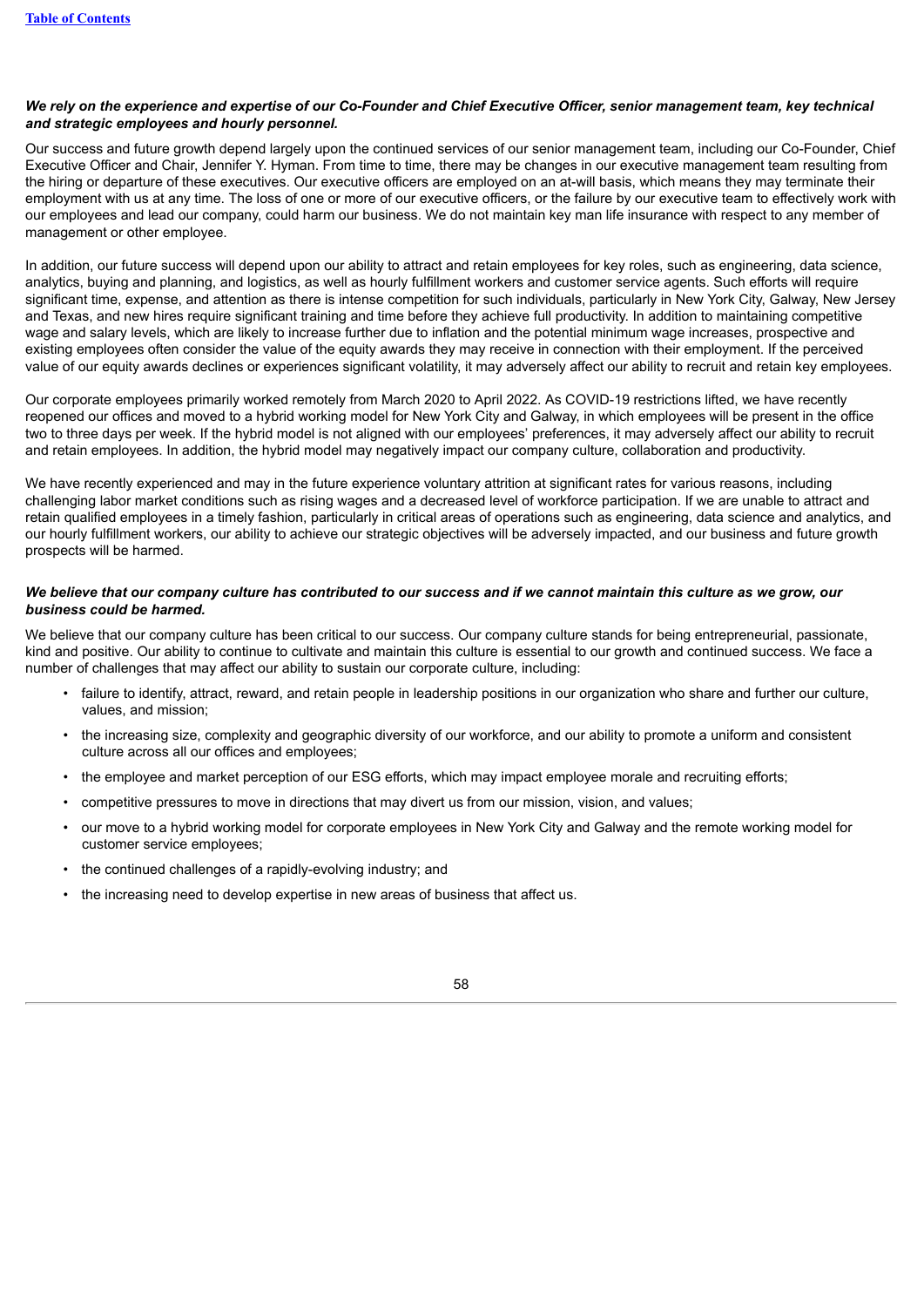In particular, Diversity, Equity and Inclusion is a strategic imperative for us. We are focused on driving inclusiveness, innovation and stronger business results by attracting a diverse talent pool and continuing to foster an inclusive work environment for all our employees. Although we have adopted policies to promote compliance with laws and regulations as well as to foster a respectful workplace for all employees, our employees may fail to abide by these policies. In addition to damaging our reputation, actual or alleged misconduct could tarnish our culture, result in negative publicity, affect the confidence of our stockholders, regulators and other parties and could have a material adverse effect on our business, financial condition and operating results.

# Material changes in the pricing practices of our brand and manufacturing partners and/or the costs of raw materials could *negatively impact our profitability.*

Our brand and manufacturing partners may increase their pricing if raw materials, labor, or other costs become more expensive or subject to other pricing pressures. The inputs used to manufacture products are subject to availability constraints and price volatility. In addition, our brand partners may pass the increase in sourcing costs to us through price increases, thereby impacting our margins. For example, if our manufacturing partners increase their costs, our Exclusive Designs may not be as cost-effective to produce, which could negatively impact our ability to meet our financial goals. The fabrics used in our products are made of raw materials including petroleum-based products and cotton. Significant price fluctuations or shortages in petroleum, cotton, or other raw materials could significantly increase our cost of revenue and the cost associated with procuring products via Exclusive Designs. Moreover, in the event of a significant disruption in the supply of the fabrics or raw materials used in the manufacture of the products we offer, we and/or our partners might not be able to locate alternative suppliers of materials of comparable quality at an acceptable price. For example, disruptions in the supply chain as a result of the COVID-19 pandemic and related inflationary environment has increased raw material costs, impacting pricing of our products, and caused shipping delays for certain of our products.

# We rely on consumer discretionary spending and have been, and may in the future be, adversely affected by economic downturns *and other macroeconomic conditions or trends*.

We are subject to variable industry and global economic conditions and their impact on consumer discretionary spending. Some of the factors that may negatively influence consumer spending include high levels of unemployment; recession, higher consumer debt levels; inflation; reductions in net worth, declines in asset values, and related market uncertainty; home foreclosures and reductions in home values; fluctuating interest rates and credit availability; fluctuating fuel and other energy costs; fluctuating commodity prices; and general uncertainty regarding the overall future political and economic environment. We have experienced many of these factors due to the COVID-19 pandemic and related responses and have seen negative impacts on customer demand at varying levels as a result. For example, we experienced a significant decrease in consumer demand during the COVID-19 pandemic due to shelter-at-home orders and more limited social events, increased unemployment and work-from-home trends, and general economic uncertainty.

Furthermore, increases in consumer discretionary spending may be temporary, such as those related to the tail of the COVID-19 pandemic in the United States, and consumer spending may decrease again. Economic conditions in certain regions may also be affected by natural disasters, such as hurricanes, tropical storms, earthquakes, and wildfires; other public health crises; wars, terrorism and political tensions; and other major unforeseen events. Although we believe the value proposition of our offering and business model is strengthened in an inflationary environment where the cost of purchasing clothing and accessories increases, consumer purchases or rental of discretionary items, including the products that we offer, frequently decline during recessionary periods or periods of economic uncertainty, when disposable income is reduced or when there is a reduction in consumer confidence.

Additionally, adverse economic changes could reduce consumer confidence, and could thereby negatively affect our operating results. In the event of a prolonged economic downturn or acute recession, significant inflation, or increased supply chain shortages, consumer spending habits could be adversely affected, and we could experience lower than expected revenue, net income, and Adjusted EBITDA. In challenging and uncertain economic environments, we cannot predict when macroeconomic uncertainty may arise, whether or when such circumstances may improve or worsen or what impact such circumstances could have on our business. Any of these developments could harm our business, financial condition and results of operations.

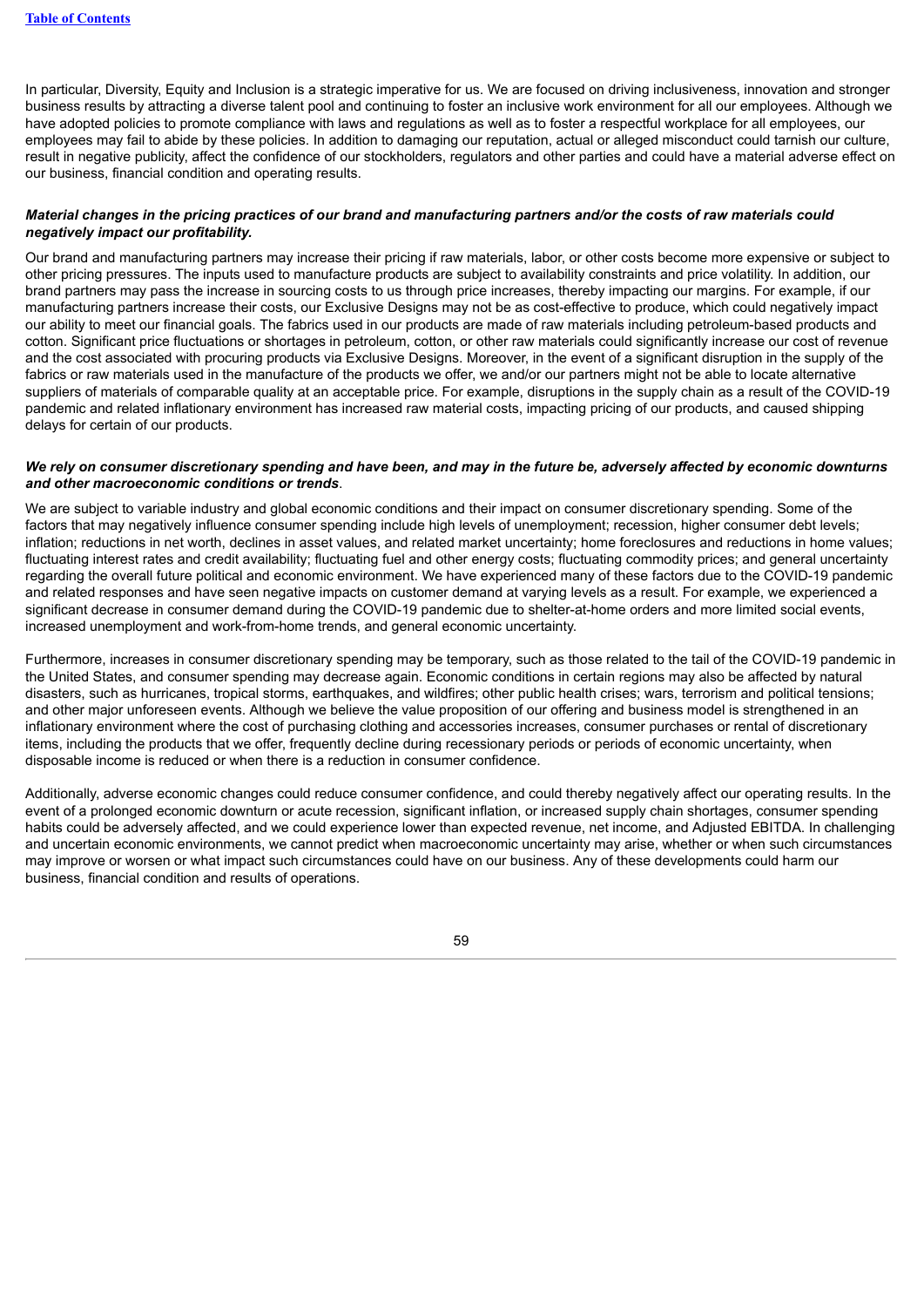# *Our business is affected by seasonality.*

Our business is subject to seasonal fluctuations. We typically realize a higher portion of revenue from our Reserve rentals during our third and fourth fiscal quarter as a result of increased wedding and holiday events. However, in fiscal year 2020 and fiscal year 2021 we saw fewer large-scale holiday and special events due to the COVID-19 pandemic. For our subscription rentals, we typically acquire the highest number of subscribers in March through May and September through November, as these are the times customers naturally think about changing over their wardrobes. We generally see a higher rate of subscribers pause in the summer, and in mid-December through the end of January. Adverse events, such as higher unemployment, deteriorating economic conditions, or fewer large-scale holiday and special events due to the COVID-19 pandemic, can deter consumers from shopping and renting. Any significant decrease in revenue during periods of high seasonal acquisition could have a disproportionately large impact on our operating results and financial condition for that year. Any factors that harm our operating results during these periods, including disruptions in our brand partners' supply chains or unfavorable economic conditions, including as a result of the COVID-19 pandemic, could have a disproportionate effect on our results of operations for our entire fiscal year.

In anticipation of increased rental activity during seasonal peaks, we may incur significant additional expenses, including additional marketing and additional staffing in our customer support operations. In addition, we may experience an increase in our net shipping costs due to ensuring timely delivery for peak seasons. In the future, our seasonal revenue patterns may become more pronounced or may change, may strain our personnel and operational activities, and may cause a shortfall in net sales as compared with expenses in a given period, which could substantially harm our business, financial condition and results of operations.

Furthermore, our rapid growth in recent years may obscure the extent to which seasonality trends have affected our business and may continue to affect our business, and the effects of the COVID-19 pandemic may alter our historical seasonality trends. Accordingly, yearly or quarterly comparisons of our operating results may not be useful and our results in any particular period will not necessarily be indicative of the results to be expected for any future period. Seasonality in our business can also be affected by introductions of new or enhanced products and offerings, including the costs associated with such introductions.

# We may require additional capital to support the growth of our business, and this capital might not be available on acceptable *terms, if at all*.

We have funded our operations since inception primarily through equity and debt financings and revenue generated from our offerings. Our goal is to be a profitable company; however, we cannot be certain when or if our operations will generate sufficient cash to fully fund our ongoing operations or the growth of our business. We also intend to continue to make investments to develop and grow our business. For example, in the future, we may need additional funding to obtain rental products, for marketing, and for headcount or other operating expenses and capital expenditures, to develop new features or enhance our offerings, to improve our operating infrastructure, and/or to acquire complementary businesses and technologies. If we are unable to obtain adequate financing or financing on terms satisfactory to us, our ability to support our business growth, and respond to business challenges could be significantly impaired, and our business may be adversely affected. Additionally, weakness and volatility in capital markets and the economy in general could limit our access to capital markets and increase our costs of borrowing.

If we incur additional debt, the debt holders would have rights senior to holders of common stock to make claims on our assets, and the terms of any debt could restrict our operations, including our ability to pay dividends on our common stock. Furthermore, if we issue additional equity securities, stockholders will experience dilution, and the new equity securities could have rights senior to those of our common stock. Because our decision to issue securities in the future will depend on numerous considerations, including factors beyond our control, we cannot predict or estimate the amount, timing, or nature of any future issuances of debt or equity securities. As a result, our stockholders bear the risk of future issuances of debt or equity securities reducing the value of our common stock and diluting their interests.

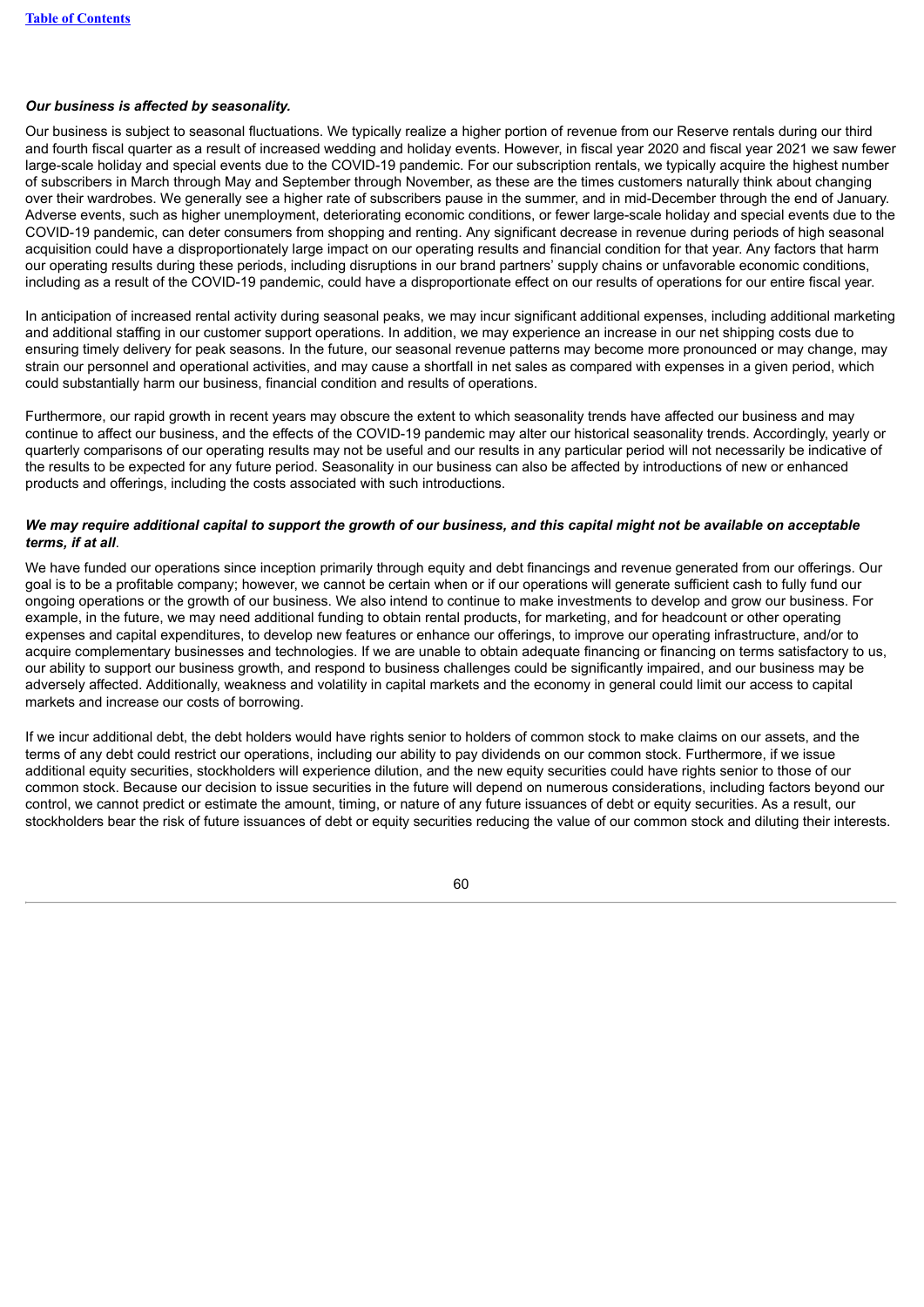# Our level of indebtedness could have a material adverse effect on our ability to generate sufficient cash to fulfill our obligations under such indebtedness, to react to changes in our business and to incur additional indebtedness to fund future needs.

As of April 30, 2022, we had \$265.2 million aggregate principal amount of borrowings under a credit facility with Double Helix Pte Ltd. as administrative agent for Temasek Holdings (the "Amended Temasek Facility"). If our cash flows and capital resources are insufficient to fund our debt service obligations, we may be forced to reduce or delay investments and capital expenditures or to sell assets, seek additional capital or restructure or refinance our indebtedness. Our ability to restructure or refinance our current or future debt will depend on the condition of the capital markets and our financial condition at such time. Any refinancing of our debt could be at higher interest rates and may require us to comply with more onerous covenants, which could further restrict our business operations. The terms of existing or future debt instruments may restrict us from adopting some of these alternatives. We cannot provide assurance that our business will be able to generate sufficient levels of cash or that future borrowings or other financings will be available to us in an amount sufficient to enable us to service our indebtedness and fund our other liquidity needs. These financing risks, in addition to potential rising interest rates and changes in market conditions, if realized, could negatively impact our business, financial condition and results of operations. See "Note 6 —Long-Term Debt" in the Notes to Condensed Consolidated Financial Statements for more information on our indebtedness.

# Our Amended Temasek Facility contains financial covenants and other restrictions on our actions that may limit our operational *flexibility or otherwise adversely affect our business, financial condition and results of operations.*

The terms of our Amended Temasek Facility include a number of covenants that limit our ability to (subject to negotiated exceptions), among other things, incur additional indebtedness, incur liens on assets, enter into agreements related to mergers and acquisitions, dispose of assets or pay dividends and make distributions. Additionally, the Amended Temasek Facility includes a minimum liquidity maintenance covenant of \$50.0 million and amends the call protection applicable to the loans outstanding thereunder. The terms of our Amended Temasek Facility may restrict our current and future operations and could adversely affect our ability to finance our future operations or capital needs. In addition, complying with these covenants may make it more difficult for us to successfully execute our business strategy and compete against companies which are not subject to such restrictions.

A failure by us to comply with the covenants specified in the Amended Temasek Facility could result in an event of default under the agreement, which would give the lender the right to declare all borrowings outstanding, together with accrued and unpaid interest and fees, to be immediately due and payable. If the debt under the Credit Agreement were to be accelerated, we may not have sufficient cash or be able to borrow sufficient funds to refinance the debt or sell sufficient assets to repay the debt, which could adversely affect our business, financial condition and results of operations.

# We have identified material weaknesses in our internal control over financial reporting. If we are unable to remediate the material weaknesses in a timely manner, identify additional material weaknesses in the future or otherwise fail to maintain effective internal control over financial reporting, which may result in material misstatements of our condensed consolidated financial statements or cause us to fail to meet our periodic reporting obligations, our ability to comply with applicable laws and regulations and our *access to the capital markets to be impaired*.

In connection with the preparation of our consolidated financial statements as of January 31, 2021, we identified material weaknesses in our internal control over financial reporting, as described below. As of April 30, 2022, these material weaknesses were still in the process of being remediated. A material weakness is a deficiency, or a combination of deficiencies, in internal control over financial reporting such that there is a reasonable possibility that a material misstatement of our annual or interim financial statements will not be prevented or detected on a timely basis.

We did not maintain sufficient evidence of the operation of controls to achieve complete, accurate and timely financial accounting, reporting and disclosures nor were monitoring controls evidenced at a sufficient level to provide the appropriate level of oversight of activities related to our internal control over financial reporting. This material weakness contributed to the following additional material weaknesses:

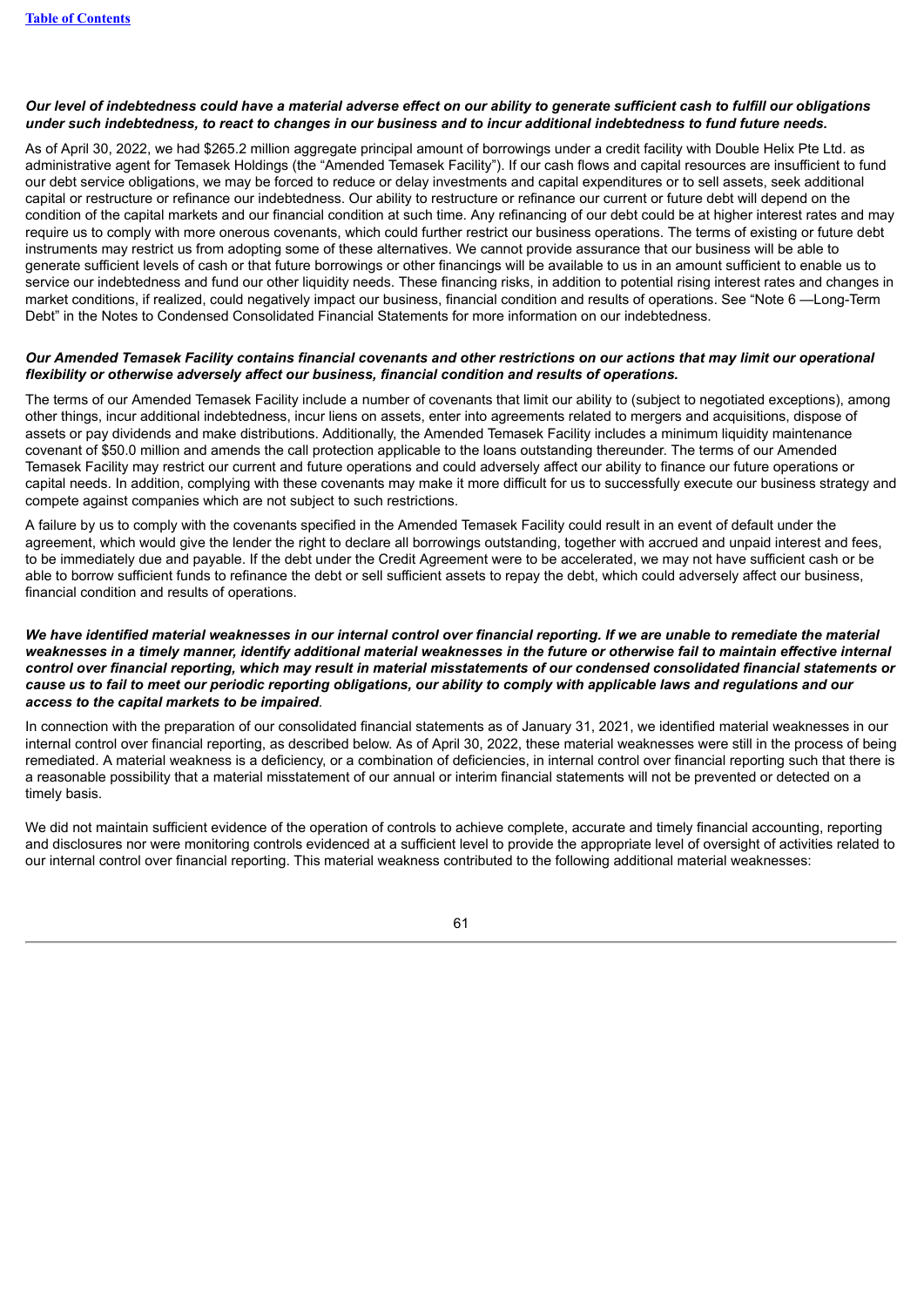We did not design and maintain effective controls to ensure (i) the appropriate segregation of duties in the operation of manual controls and (ii) journal entries were reviewed at the appropriate level of precision.

We did not design and maintain effective controls over information technology ("IT") general controls for information systems and applications that are relevant to the preparation of our financial statements. Specifically, we did not design and maintain (i) program change management controls to ensure that information technology program and data changes affecting financial IT applications and underlying accounting records are identified, tested, authorized and implemented appropriately, (ii) user access controls to ensure appropriate segregation of duties and that adequately restrict user and privileged access to our financial applications, programs and data to appropriate personnel, (iii) computer operations controls to ensure that critical batch jobs are monitored and data backups are authorized and monitored and (iv) testing and approval controls for program development to ensure that new software development is aligned with business and IT requirements.

These IT control deficiencies, when aggregated, could impact maintaining effective segregation of duties, as well as the effectiveness of ITdependent controls (such as automated controls that address the risk of material misstatement to one or more assertions, along with the IT controls and underlying data that support the effectiveness of system-generated data and reports) that could result in misstatements potentially impacting all financial statement accounts and disclosures that would not be prevented or detected.

The material weaknesses described above did not result in a misstatement to our annual or interim consolidated financial statements. However, each of these material weaknesses could result in a misstatement of substantially all account balances or disclosures that would result in a material misstatement to the annual or interim consolidated financial statements that would not be prevented or detected.

To address these material weaknesses, we have commenced actions to formalize the company's framework and policies with respect to maintaining evidence in the operation of control procedures and improve our IT general controls, segregation of duties controls, and journal entry controls. In particular, we are implementing comprehensive access control protocols for our enterprise resource planning environment in order to implement restrictions on user and privileged access to certain applications, establishing additional controls over the preparation and review of journal entries, implementing controls to review the activities for those users who have privileged access and program change management controls to ensure that IT program and data changes affecting financial IT applications and underlying accounting records are identified, tested, authorized and implemented appropriately. The implementation of these remediation efforts is in progress, may require additional expenditures to implement, and will require validation and testing of the design and operating effectiveness of internal controls over a sustained period of financial reporting cycles, and as a result, the timing of when we will be able to fully remediate the material weaknesses is uncertain. We can give no assurance that our efforts will remediate these material weaknesses in our internal control over financial reporting, or that additional material weaknesses will not be identified in the future. If the steps we take do not remediate the material weaknesses in a timely manner, or if we fail to implement and maintain effective internal control over financial reporting, there could be errors in our annual or interim consolidated financial statements that could result in a restatement of our financial statements, and could cause us to fail to meet our reporting obligations, any of which could diminish investor confidence in us and cause a decline in the price of our Class A common stock.

Additionally, ineffective internal control over financial reporting could expose us to an increased risk of financial reporting fraud and the misappropriation of assets and subject us to potential delisting from the stock exchange on which we list or to other regulatory investigations and civil or criminal sanctions. If we are unable to remediate the material weakness in a timely manner, or if additional material weaknesses exist or are discovered in the future, and we are unable to remediate any such material weakness, our reputation, results of operations and financial condition could suffer.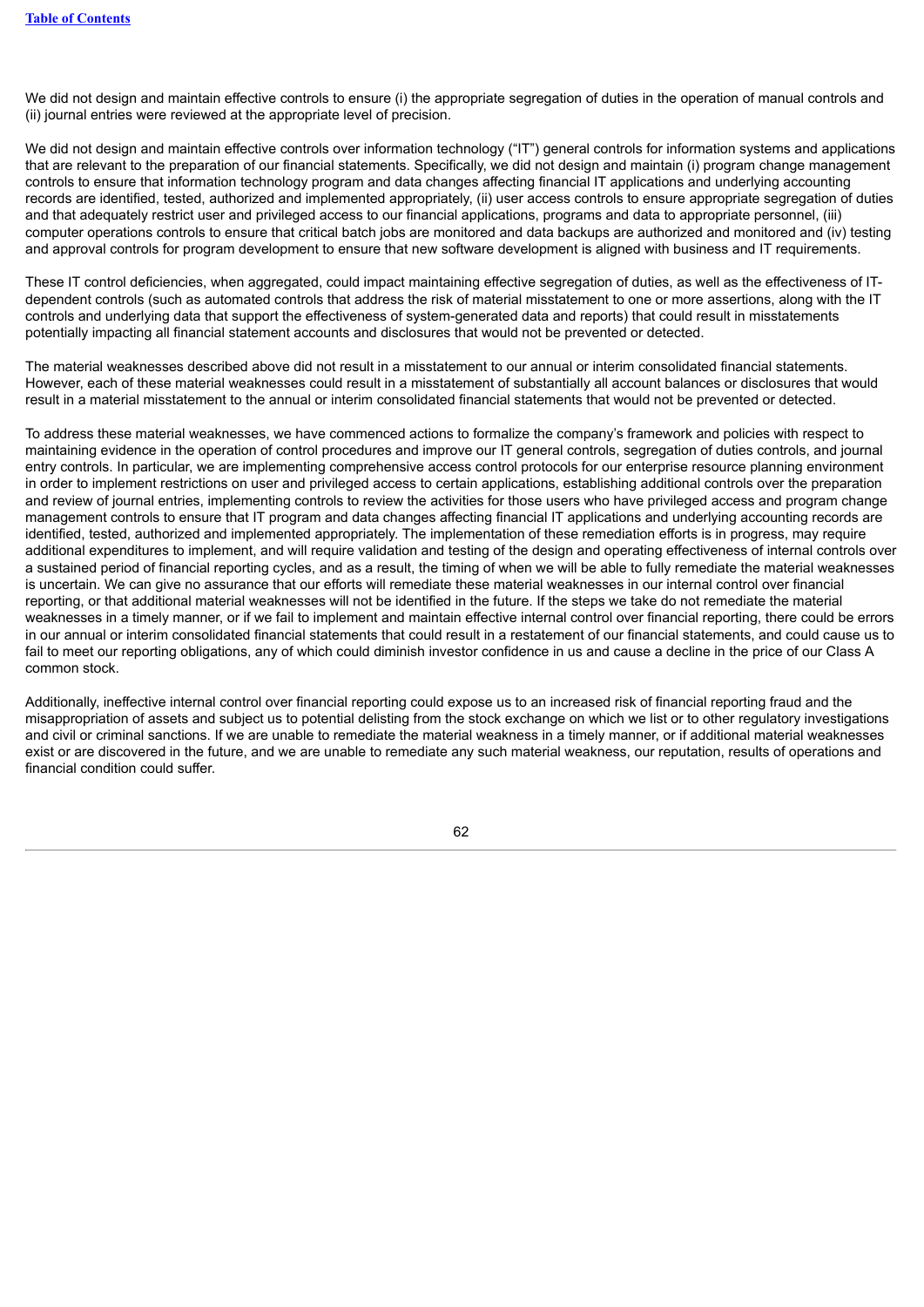# The requirements of being a public company may strain our resources, divert management's attention, and affect our ability to *attract and retain executive management and qualified board members*.

As a public company, we are subject to the reporting requirements of the Securities Exchange Act of 1934, as amended (the "Exchange Act"), the listing standards of Nasdaq, and other applicable securities rules and regulations. We expect that the requirements of these rules and regulations will continue to increase our legal, accounting, and financial compliance costs, make some activities more difficult, timeconsuming and costly, and place significant strain on our personnel, systems, and resources. As a result of the complexity involved in complying with the rules and regulations applicable to public companies, our management's attention may be diverted from other business concerns, which could harm our business, financial condition, and results of operations. Furthermore, several members of our management team do not have prior experience in running a public company. Although we have already hired additional employees to assist us in complying with these requirements, we intend to invest substantial resources in our compliance efforts, including hiring more employees or engaging outside consultants, which will increase our operating expenses. If our efforts to comply with new laws, regulations, and standards differ from the activities intended by regulatory or governing bodies due to ambiguities related to their application and practice, regulatory authorities may initiate legal proceedings against us and our business may be harmed.

In addition, being a public company that is subject to these rules and regulations has made it more expensive for us to obtain director and officer liability insurance. In the future, we may be required to accept reduced coverage or incur substantially higher costs to obtain coverage. These rules and regulations may also make it more difficult for us to attract and retain qualified members of our board of directors, particularly members who can serve on our audit committee and compensation committee, and qualified executive officers.

# As a result of being a public company, we are obligated to develop and maintain proper and effective internal control over financial reporting, and any failure to maintain the adequacy of these internal controls may adversely affect investor confidence in our *company and, as a result, the value of our Class A common stock*.

We are not required, pursuant to Section 404 of the Sarbanes-Oxley Act ("Section 404"), to furnish a report by management on, among other things, the effectiveness of our internal control over financial reporting until the year following our first annual report required to be filed with the SEC. This assessment will need to include disclosure of any material weaknesses identified by our management in our internal control over financial reporting. In addition, our independent registered public accounting firm will be required to attest to the effectiveness of our internal control over financial reporting in our first annual report required to be filed with the SEC following the date we are no longer an "emerging growth company." Our compliance with Section 404 will require that we incur substantial expenses and expend significant management efforts. We will need to hire additional accounting and financial staff with appropriate public company experience and technical accounting knowledge and compile the system and process documentation necessary to perform the evaluation needed to comply with Section 404.

In addition to the material weaknesses in internal control over financial reporting identified in connection with the audit of our financial statements as of and for the fiscal year 2020, subsequent testing by us or our independent registered public accounting firm, may reveal additional deficiencies in our internal control over financial reporting that are deemed to be material weaknesses. During the evaluation and testing process of our internal controls, if we identify additional material weaknesses in our internal control over financial reporting, we will be unable to certify that our internal control over financial reporting is effective. We cannot provide assurance that there will not be additional material weaknesses in our internal control over financial reporting in the future. Any failure to maintain internal control over financial reporting could severely inhibit our ability to accurately report our financial condition or results of operations. If we are unable to conclude that our internal control over financial reporting is effective, or if we or our independent registered public accounting firm determines we have additional material weaknesses in our internal control over financial reporting, we could lose investor confidence in the accuracy and completeness of our financial reports, the market price of our Class A common stock could decline, and we could be subject to sanctions or investigations by the SEC or other regulatory authorities. Failure to remedy any material weakness in our internal control over financial reporting, or to implement or maintain other effective control systems required of public companies, could also restrict our future access to the capital markets.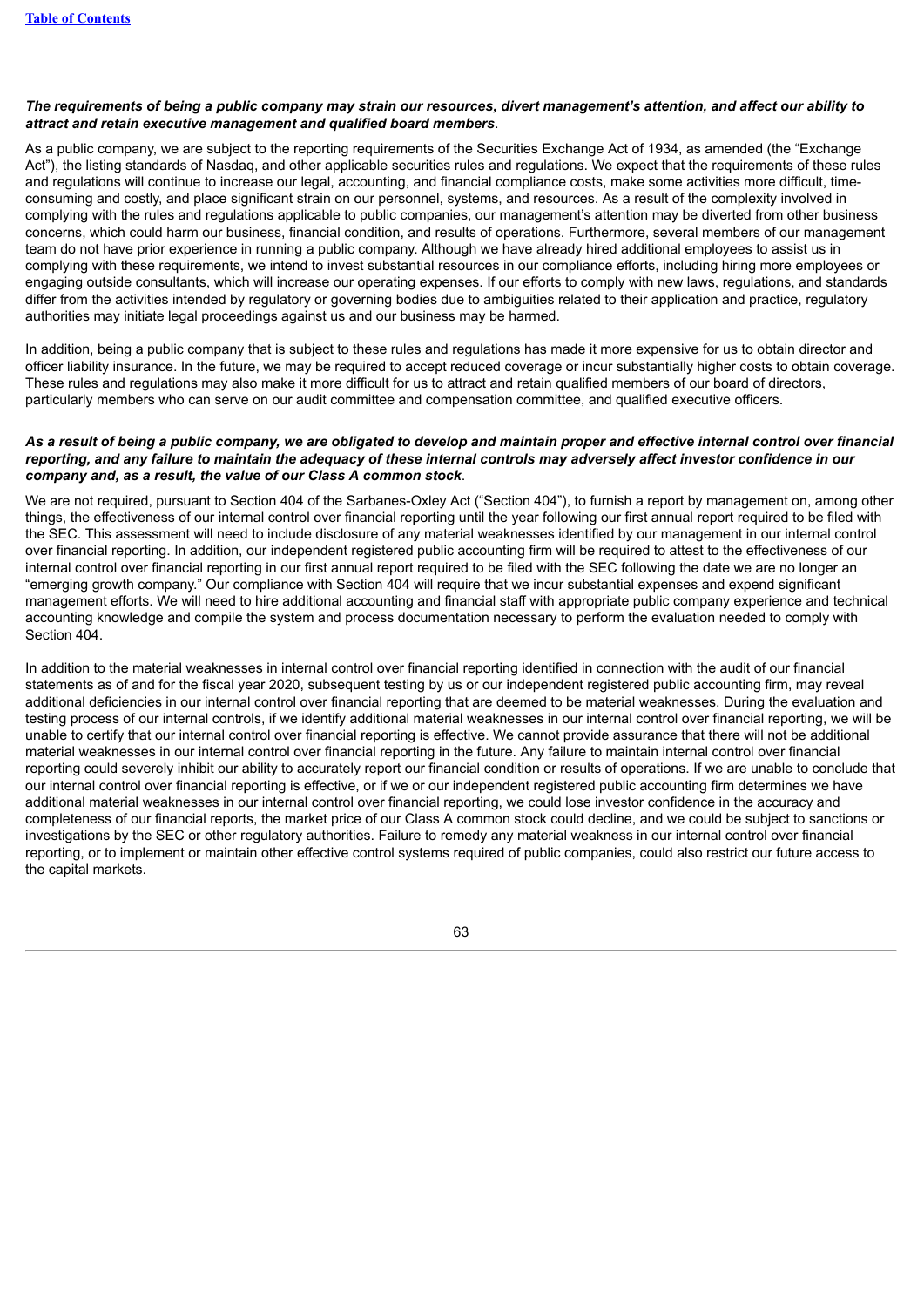We are an "emerging growth company," and we cannot be certain if the reduced reporting and disclosure requirements applicable *to emerging growth companies will make our Class A common stock less attractive to investors.*

We are an "emerging growth company," as defined in the Jumpstart Our Business Startups Act of 2012 ("JOBS Act"), and we may take advantage of certain exemptions from reporting requirements that are applicable to other public companies that are not "emerging growth companies," including:

- the auditor attestation requirements of Section 404;
- reduced disclosure obligations regarding executive compensation in our periodic reports and proxy statements; and
- exemptions from the requirements of holding a non-binding advisory stockholder vote on executive compensation and non-binding advisory stockholder vote to approve any golden parachute payments not previously approved.

Pursuant to Section 107 of the JOBS Act, as an emerging growth company, we have elected to use the extended transition period for complying with new or revised accounting standards until those standards would otherwise apply to private companies. As a result, our condensed consolidated financial statements may not be comparable to the financial statements of issuers who are required to comply with the effective dates for new or revised accounting standards that are applicable to public companies, which may make our Class A common stock less attractive to investors. In addition, if we cease to be an emerging growth company, we will no longer be able to use the extended transition period for complying with new or revised accounting standards.

We will remain an emerging growth company until the earliest of:

- the last day of the fiscal year following the fifth anniversary of our IPO;
- the last day of the first fiscal year in which our annual gross revenue is \$1.07 billion or more;
- the date on which we have, during the previous rolling three-year period, issued more than \$1 billion in non-convertible debt securities; and
- the date we qualify as a "large accelerated filer," with at least \$700 million of equity securities held by non-affiliates.

We cannot predict if investors will find our Class A common stock less attractive if we choose to rely on these exemptions. If some investors find our Class A common stock less attractive as a result, there may be a less active trading market for our Class A common stock, and our stock price may be more volatile.

# Strategic investments, partnerships, alliances, or acquisitions could be difficult to identify, pose integration challenges, divert the attention of management, disrupt our business, dilute stockholder value, and adversely affect our business, financial condition, *and results of operations***.**

Our success will depend, in part, on our ability to expand our services and grow our business in response to changing technologies, customer demands, and competitive pressures. We may choose to expand our services and grow our business by entering into partnerships or alliances with third parties rather than through internal development or through the acquisition of complementary businesses and technologies. The identification of suitable alliance partners or acquisition candidates can be difficult, time-consuming, and costly, and we may not be able to successfully complete identified transactions. In addition, if we pursue and complete an acquisition, we may not be able to successfully integrate the acquired business. The risks we face in connection with partnerships and acquisitions include:

- a partnership or acquisition may disrupt our ongoing business, divert resources, increase our expenses, and distract our management;
- an acquisition may negatively affect our financial results because it may require us to incur charges or assume substantial debt or other liabilities, may cause adverse tax consequences or unfavorable accounting treatment, may expose us to claims and disputes by stockholders and third parties, including intellectual property claims and disputes, or may not generate sufficient financial return to offset additional costs and expenses related to the acquisition;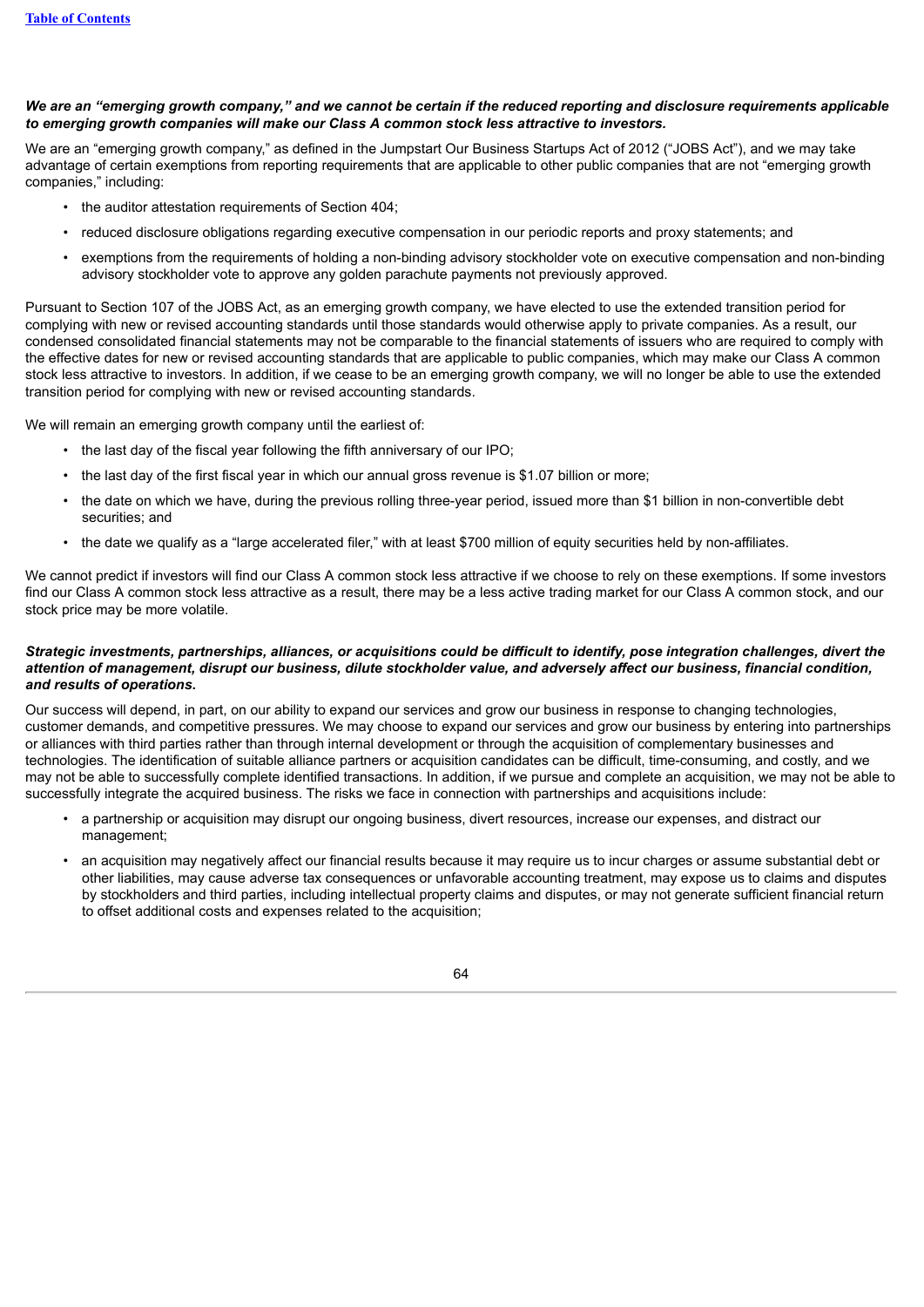- we may encounter difficulties or unforeseen expenditures in integrating the business, offerings, technologies, personnel, or operations of any company that we partner with or acquire; and
- if we incur debt or issue a significant amount of equity securities to fund such joint venture or acquisition, such debt may subject us to material restrictions on our ability to conduct our business, as well as financial maintenance covenants and such equity securities may cause dilution for our existing stockholders and earning per share may decrease.

The occurrence of any of these foregoing risks could adversely affect our business, financial condition, and results of operations and expose us to unknown risks or liabilities.

# Our reported financial results may be adversely affected by changes in accounting principles generally accepted in the United *States*.

GAAP is subject to interpretation by the Financial Accounting Standards Board (the "FASB"), the SEC, and various bodies formed to promulgate and interpret appropriate accounting principles. The accounting for our business is complicated, particularly in the area of revenue recognition, and is subject to change based on the evolution of our business model, interpretations of relevant accounting principles, enforcement of existing or new regulations, and changes in SEC or other agency policies, rules, regulations, and interpretations of accounting regulations. Changes to our business model and accounting methods, principles, or interpretations could result in changes to our financial statements, including changes in revenue and expenses in any period, or in certain categories of revenue and expenses moving to different periods, may result in materially different financial results, and may require that we change how we process, analyze, and report financial information and our financial reporting controls.

# If our estimates or judgments relating to our critical accounting policies prove to be incorrect, our results of operations could be *adversely affected*.

The preparation of financial statements in conformity with GAAP requires management to make estimates and assumptions that affect the amounts reported in our condensed consolidated financial statements and accompanying notes appearing elsewhere in this Quarterly Report. We base our estimates on historical experience and on various other assumptions that we believe to be reasonable under the circumstances, as provided in Part I, Item 2, "Management's Discussion and Analysis of Financial Condition and Results of Operations— Critical Accounting Policies and Estimates." The results of these estimates form the basis for making judgments about the carrying values of assets, liabilities, and equity, and the amount of revenue and expenses. Significant estimates and judgments include the useful life and salvage value of rental product, incremental borrowing rate to determine lease liabilities and right-of-use assets, and the valuation of sharebased compensation and warrants. Our results of operations may be adversely affected if our assumptions change or if actual circumstances differ from those in our assumptions, which could cause our results of operations to fall below the expectations of securities analysts and investors, resulting in a decline in the market price of our Class A common stock.

# The estimates of market opportunity and forecasts of market growth included in our public disclosures may prove to be inaccurate, and even if the markets in which we compete achieve the forecasted growth, our business could fail to grow at similar *rates, or at all.*

The estimates of market opportunity and forecasts of market growth included in our public disclosures may prove to be inaccurate. Market opportunity estimates and growth forecasts are subject to significant uncertainty and are based on assumptions and estimates that may not prove to be accurate, including as a result of any of the risks described in this Quarterly Report.

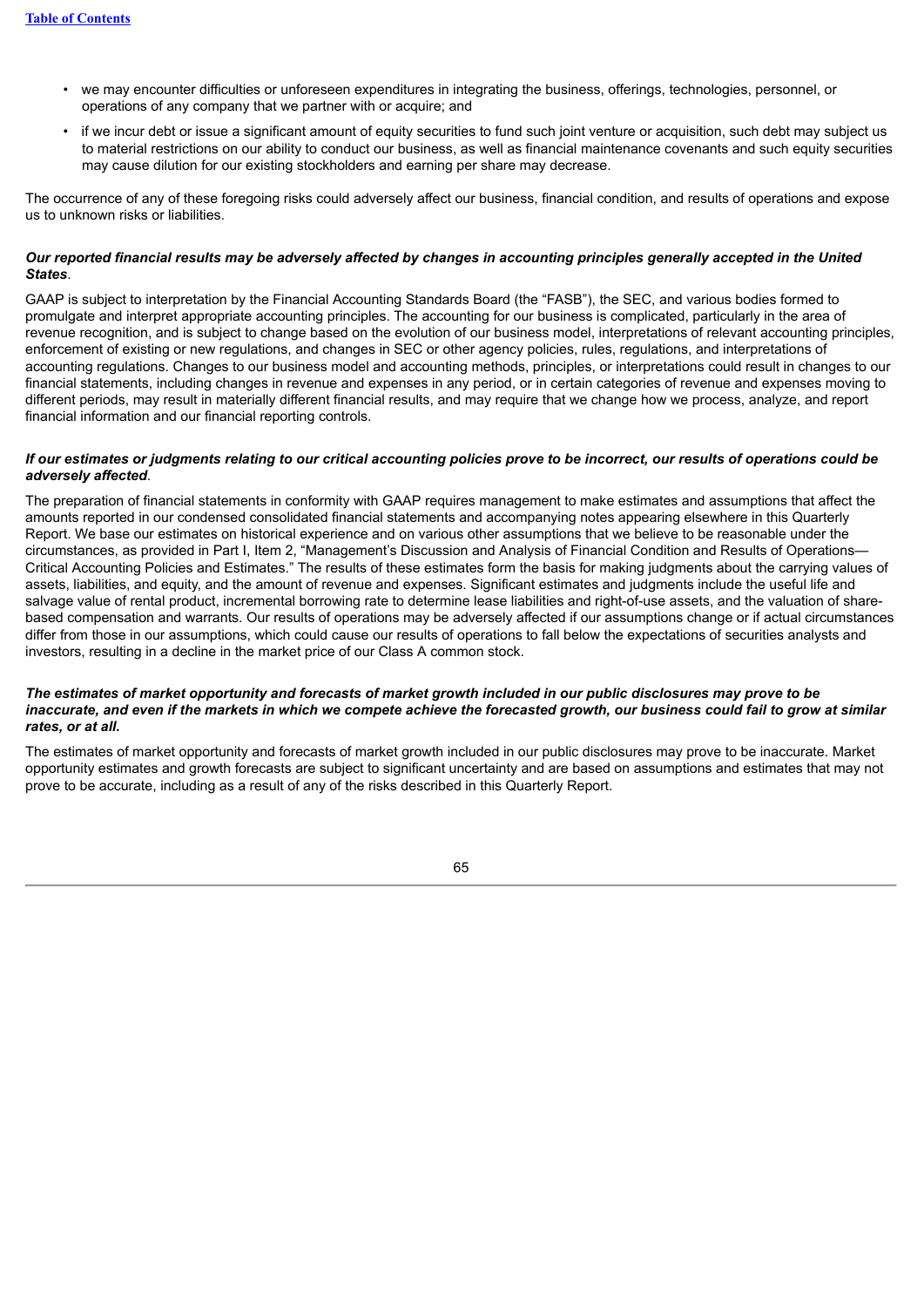The variables that go into the calculation of our market opportunity are subject to change over time, and there is no guarantee that any particular number or percentage of addressable customers and subscribers covered by our market opportunity estimates will become a customer or subscriber or generate any particular level of revenues for us. In addition, our ability to expand in any of our target markets depends on a number of factors, including the cost, performance and perceived value associated with our products and offerings. Even if the markets in which we compete meet the size estimates and growth forecasted in our public disclosures, our business could fail to grow at similar rates, or at all. Our growth is subject to many factors, including our success in implementing our business strategy, which is subject to many risks and uncertainties. Accordingly, the forecasts of market growth included in our public disclosures should not be taken as indicative of our future growth.

# Expansion of our operations internationally requires management attention and resources, involves additional risks, and may be *unsuccessful.*

We do not currently offer our products and services internationally. In the event we decide to expand our geographic market internationally. we will need to adapt to different local cultures, standards, laws, and policies. The business model we employ may not appeal as strongly to customers in international markets. Our entry into new markets will also require us to become familiar with different trends and customer preferences in such markets. In addition, consumer shopping behavior may continue to evolve and we may need to adapt our service to such changes.

Furthermore, to succeed with customers in international locations, we will need to locate fulfillment centers in foreign markets, hire local employees and source products appealing to local preferences, and we will have to invest in these facilities, employees and products before proving we can successfully run foreign operations. We may not be successful in expanding into additional international markets or in generating revenue from foreign operations for a variety of reasons, including:

- lower acceptance of our offerings and the concept of renting apparel and accessories and the need to localize our products offerings;
- competition from local incumbents that understand the local market and may operate more effectively;
- regulatory requirements, taxes, trade laws, trade sanctions and economic embargoes, tariffs, export quotas, custom duties, or other trade restrictions, or any unexpected changes thereto; and
- risks resulting from changes in currency exchange rates.

If we invest substantial time and resources to establish and expand our operations internationally and are unable to do so successfully and in a timely manner, our operating results would suffer.

# *Risks Related to Our Legal and Regulatory Environment*

# Our business is subject to a large number of U.S. and non-U.S. laws and regulations, many of which are evolving.

We are subject to numerous evolving laws and regulations in the United States and around the world, including those relating to consumer protection, environmental protection, intellectual property, consumer product safety, privacy and information security, taxation, and immigration, labor, and other employment law matters, such as workplace safety, particularly in our fulfillment centers, and wage and hour regulations. There has been a recent focus on automatically renewing Subscription offerings. For example, California's Automatic Renewal Law, and the federal Restore Online Shoppers' Confidence Act (the "ROSCA"), require companies to adhere to enhanced disclosure and cancellation requirements when entering into automatically renewing contracts with subscription customers. Regulators and private plaintiffs have brought enforcement and litigation actions against companies, challenging automatic renewal and subscription programs.

We strive to comply with all applicable laws; however, despite our efforts, we may not have fully complied in the past and may not in the future. If we fail to comply with existing or future laws or regulations, or if these laws or regulations are violated by our brand partners, suppliers or vendors, we may be subject to criminal and civil liabilities, fines, or sanctions and, while incurring substantial legal fees and costs and reputational harm. In addition, compliance and remediation efforts can be costly.

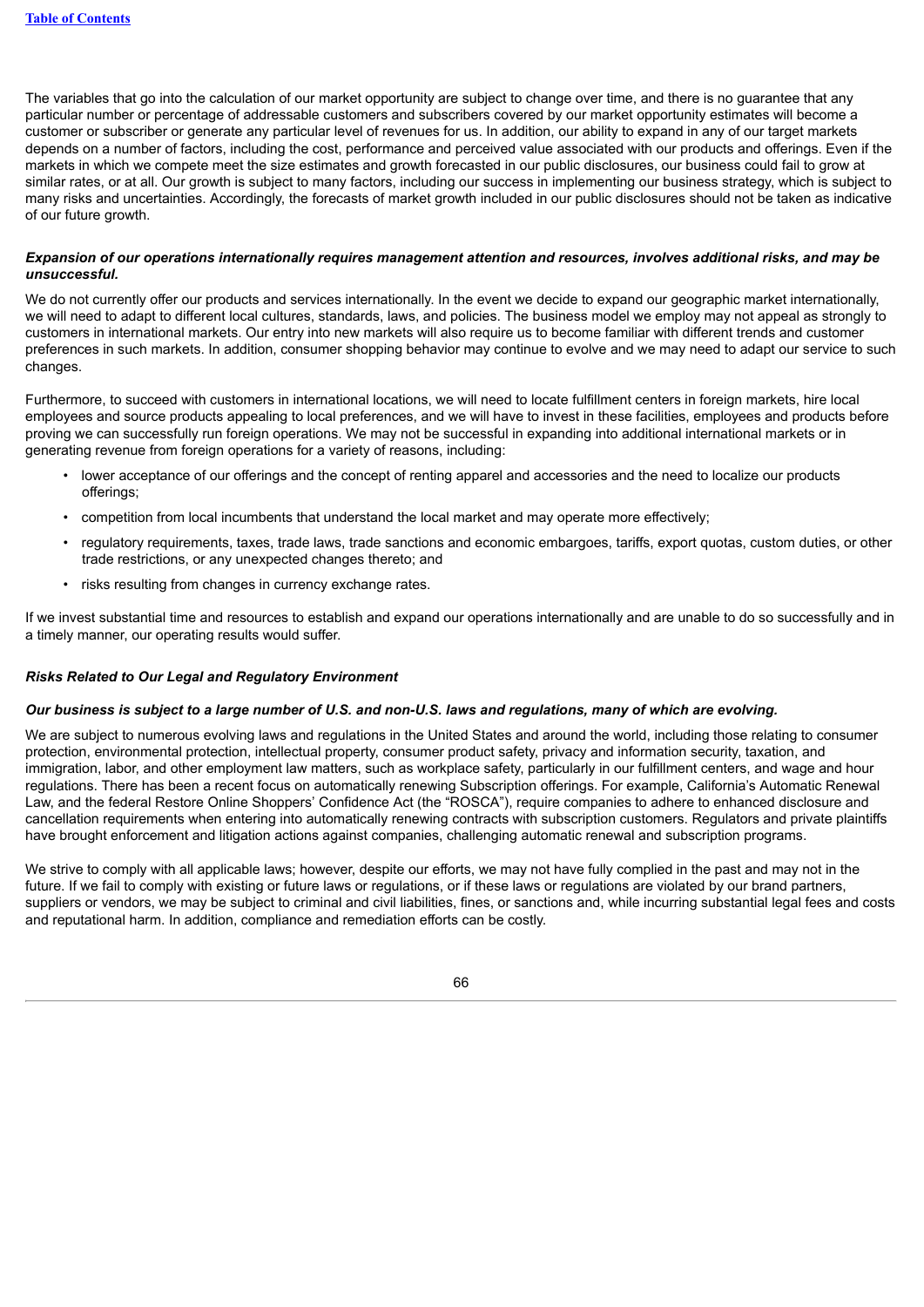# We are subject to U.S. and certain foreign export and import controls, sanctions, embargoes, anti-corruption laws, and anti-money laundering laws and regulations. Compliance with these legal standards could impair our ability to compete in domestic and international markets, and we could face criminal liability and other serious consequences for violations, which could harm our *business***.**

We are subject to export control laws and regulations (including the U.S. Export Administration Regulations), U.S. Customs and import regulations, various economic and trade sanctions regulations administered by the U.S. Treasury Department's Office of Foreign Assets Control, the U.S. Foreign Corrupt Practices Act of 1977 (the "FCPA"), as amended, the U.S. domestic bribery statute contained in 18 U.S.C. § 201, the U.S. Travel Act, the USA PATRIOT Act, and other state and national anti-bribery and anti-money laundering laws in the countries in which we conduct activities. Anti-corruption laws are interpreted broadly and generally prohibit companies and their employees, agents, contractors, and other partners from authorizing, promising, offering, or providing, directly or indirectly, corrupt payments of anything of value to recipients in the public or private sector to obtain or retain business or an improper business advantage. As a public company, we also are subject to the FCPA's accounting provisions, which require us to make and keep complete and accurate books and records, and to maintain a system of adequate internal accounting controls. We have brand partners, suppliers, and vendors operating outside the United States and may engage other third parties to sell our products and services or to obtain necessary permits, licenses, patent registrations, and other regulatory approvals outside the United States. We can be held liable for the corrupt or other illegal activities of our employees, agents, contractors, and other partners, even if we do not explicitly authorize such activities. Although we have policies and controls in place to promote compliance with these laws and regulations, there are no assurances that these policies and controls will always prevent illegal or improper acts by employees, agents, third parties, or business partners. Violations of the laws and regulations described above may result in substantial civil and criminal fines and penalties, imprisonment, the loss of export or import privileges, debarment, tax reassessments, breach of contract and fraud litigation, reputational harm, investigation costs, and other consequences, any of which could have a material adverse effect on our business, financial condition, and results of operations.

# Failure to adequately obtain, maintain, protect and enforce our intellectual property and proprietary rights could harm our brand, *devalue our proprietary content, and adversely affect our ability to compete effectively*.

Our success depends in part on our ability to obtain, maintain, protect, and enforce our intellectual property rights, including those in our proprietary technologies, know-how, and brand. To protect our rights to our intellectual property, we rely on a combination of trademark, copyright patent, and trade secret laws, domain name registrations, confidentiality agreements, and other contractual arrangements with our employees, affiliates, customers, strategic partners, vendors, and others. However, the protective steps we have taken and plan to take may be inadequate to deter infringement, misappropriation or other violations of our intellectual property or proprietary rights and we may be unable to broadly enforce all of our intellectual property rights. Failure to adequately protect our intellectual property could harm our brand, devalue our proprietary technology and content, and adversely affect our ability to compete effectively.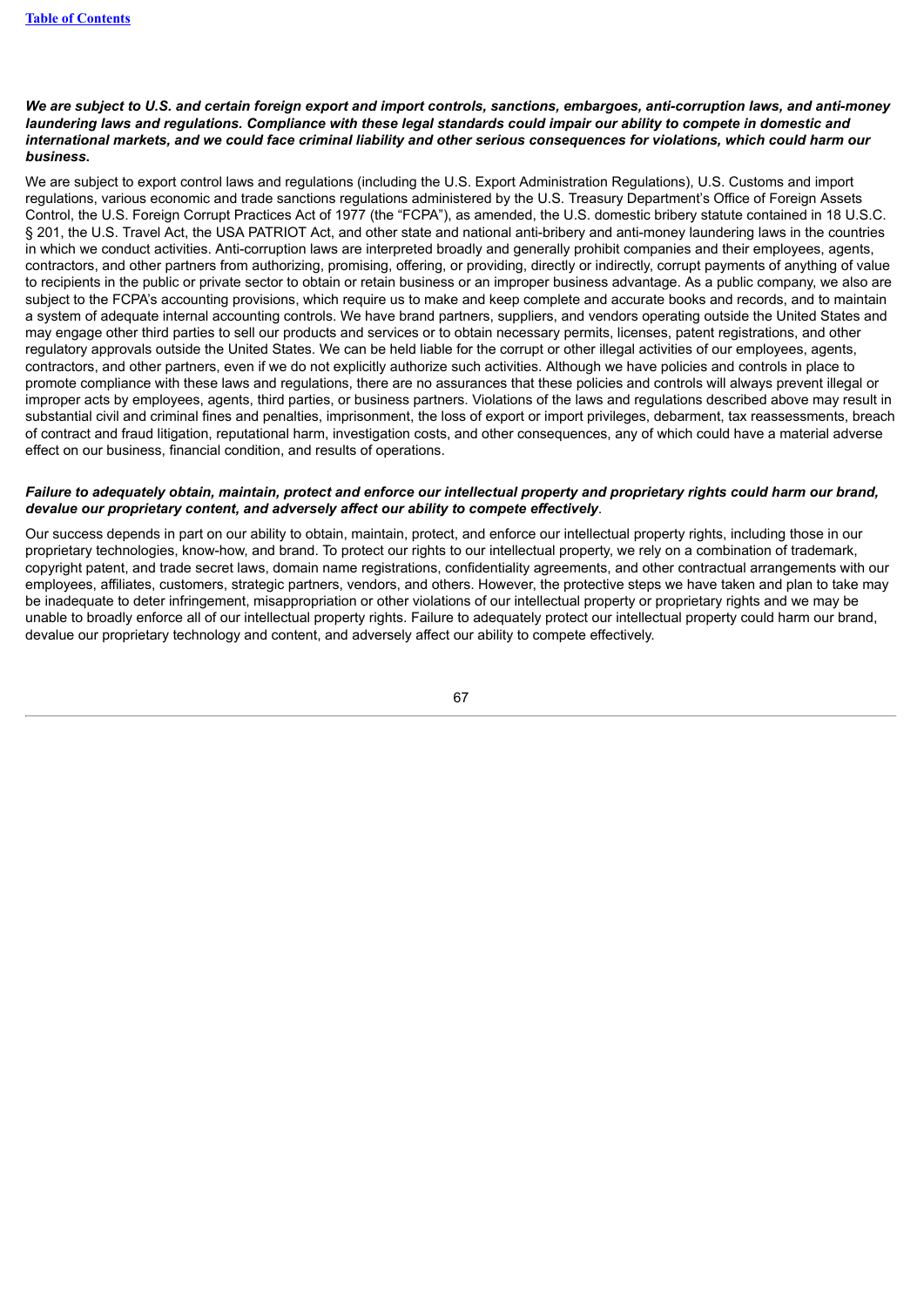If we fail to protect our intellectual property rights adequately, our competitors may gain access to our intellectual property and proprietary technology and develop and commercialize substantially identical offerings or technologies. We may not timely or successfully register our trademarks in all jurisdictions, which could enable third parties to use our brand name and create potential roadblocks to any expansion of the business outside of the U.S. The copyright registrations we have obtained for our website may not adequately protect all material contained on our website, and these registrations do not cover any material that is not part of our website. The patent prosecution process is expensive and time-consuming. We may not be able to prepare, file and prosecute all necessary or desirable patent applications at a commercially reasonable cost or in a timely manner or in all jurisdictions, creating an opportunity for third parties to patent the same technology while preventing us from continuing to use it. It is also possible that we may fail to identify patentable aspects of inventions made in the course of development and commercialization activities before it is too late to obtain patent protection on them. Moreover, depending on the terms of any future in-licenses to which we may become a party, we may not have the right to control the preparation, filing and prosecution of patent applications, or to maintain the patents, covering technology in-licensed from third parties. Any patents, trademarks, copyrights, or other intellectual property rights that we have or may obtain may be challenged or circumvented by others or invalidated or held unenforceable through administrative proceedings, or litigation. There can be no assurance that our patent applications will result in issued patents, or that any such patents will be of sufficient scope to adequately protect our proprietary technology or provide us with any meaningful competitive advantage. Moreover, failure to comply with applicable procedural, documentary, maintenance, renewal, fee payment and other similar requirements with the United States Patent and Trademark Office or other similar governmental agencies or administrative bodies could result in abandonment or lapse of the affected intellectual property rights. Further, the laws of some foreign countries may not be as protective of intellectual property rights as those in the United States, and mechanisms for enforcement of intellectual property rights in those countries may be inadequate. Accordingly, despite our efforts to obtain and protect our intellectual property, it may be possible for unauthorized third parties to copy our offerings and capabilities and use information that we regard as proprietary to create offerings that compete with ours.

We generally enter into confidentiality and invention assignment agreements with our employees and consultants, as well as agreements with other third parties, including suppliers and other partners, that contain confidentiality obligations and assignment provisions. However, we cannot guarantee that we have entered into such agreements with each party that has developed intellectual property for us or that may have had access to our proprietary information and technology, know-how, and trade secrets. Moreover, no assurance can be given that these agreements will be effective in controlling access to our proprietary information or preventing the unauthorized distribution, use, misappropriation, reverse engineering, or disclosure of our proprietary intellectual property and other proprietary rights, information, technology, know-how, and trade secrets. These agreements may be breached, and we may not have adequate remedies for any such breach. If any of our trade secrets were to be disclosed to or independently developed by a competitor, our competitive position would be harmed, possibly leaving us without an adequate remedy to make us whole.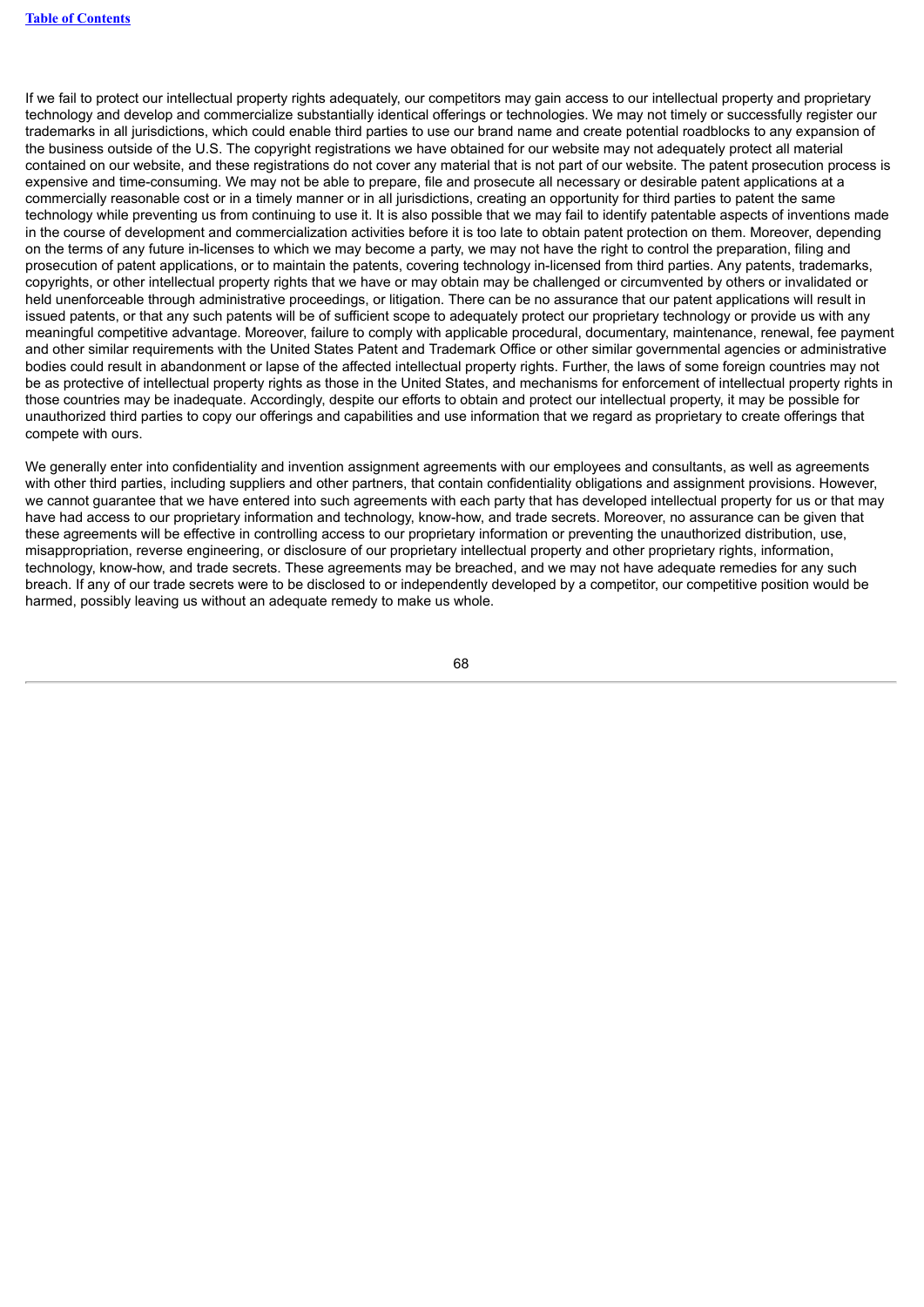We may be required to spend significant financial and managerial resources to monitor and protect our intellectual property rights. Litigation may be necessary in the future to enforce our intellectual property rights and to protect our trade secrets. Litigation brought to protect and enforce our intellectual property rights could be costly, time-consuming, and distracting to management. In the alternative, the failure to enforce our intellectual property rights could result in the impairment or loss of portions of our intellectual property rights. Further, our efforts to enforce our intellectual property rights may be met with defenses, counterclaims, and countersuits attacking the validity and enforceability of our intellectual property rights, and if such defenses, counterclaims, or countersuits are successful, it could result in the loss, impairment or narrowing of valuable intellectual property rights. In patent litigation in the United States, counterclaims alleging invalidity and/or unenforceability are common, and there are numerous grounds upon which a third party can assert invalidity or unenforceability of a patent. In an infringement proceeding, a court may decide that the patent claims we are asserting are invalid and/or unenforceable, or may refuse to stop the other party from using the technology at issue on the grounds that our patent claims do not cover the technology in question. Third parties may also raise similar claims before administrative bodies in the United States or abroad, even outside the context of litigation. Such mechanisms include re-examination, post grant review, inter partes review and equivalent proceedings in foreign jurisdictions (for example, opposition proceedings). Such proceedings could result in revocation of our patents, or could result in narrowing the scope of the patent claims so that they no longer cover our technology. The outcome following legal assertions of invalidity and unenforceability is unpredictable. With respect to the validity question, for example, we cannot be certain that there is no invalidating prior art, of which we, our patent counsel, and the patent examiner were unaware during prosecution. If a defendant were to prevail on a legal assertion of invalidity and/or unenforceability, we may lose some, and perhaps all, of the patent protection on our technology. An adverse result in any litigation or defense proceedings could put one or more of our patents at risk of being invalidated or interpreted narrowly, could put our patent applications at risk of not issuing, and could have a material adverse impact on our business by making the technology at issue freely available for others to use. Our inability to protect our proprietary technology against unauthorized copying or use, as well as any costly litigation or diversion of our management's attention and resources, could delay further sales or the implementation of our offerings and capabilities, impair the functionality of our offerings and capabilities, delay or prevent introductions of new offerings, result in our substituting inferior or more costly technologies into our offerings, allow our competitors to gain momentum or overtake us, or injure our brand and reputation. Furthermore, because of the substantial amount of discovery required in connection with intellectual property litigation, there is a risk that some of our confidential information could be compromised by disclosure during this type of litigation. There could also be public announcements of the results of hearings, motions, or other interim proceedings or developments. If securities analysts or investors perceive these results to be negative, it could have a material adverse effect on the price of our Class A common stock.

# We may incur costs to defend against, face liability or be vulnerable to intellectual property infringement, misappropriation. and other claims and allegations brought against us by others, which could result in substantial damages and diversion of *management's efforts and attention*.

Third parties may assert claims against us alleging that we infringe upon, misappropriate, dilute or otherwise violate their intellectual property rights, particularly as we expand our business. These risks have been amplified by the increase in third parties whose sole or primary business is to assert such claims. These claims, regardless of their merit, could be expensive and time consuming to defend and could divert management resources. We cannot predict the outcome of lawsuits or administrative proceedings, and we cannot ensure that the results of any such actions will not have an adverse effect on our business, financial condition or results of operations. These claims are resolved against us, they could result in significant monetary liability, or prevent us from renting or selling some of our products or using some of our technology. In addition, a finding of liability or other resolution of claims may require us to change our business model, redesign or rebrand our products, replace portions of our technology platform, license rights from third parties, cease using certain brand names or other intellectual property rights altogether, or make substantial payments for royalty or license fees, legal fees, disgorgement of profits, corrective advertising, settlement payments or other costs or damages. Further, licenses may not be available to us on reasonable terms, if at all. Any of these events could harm our business and cause our results of operations, liquidity and financial condition to suffer.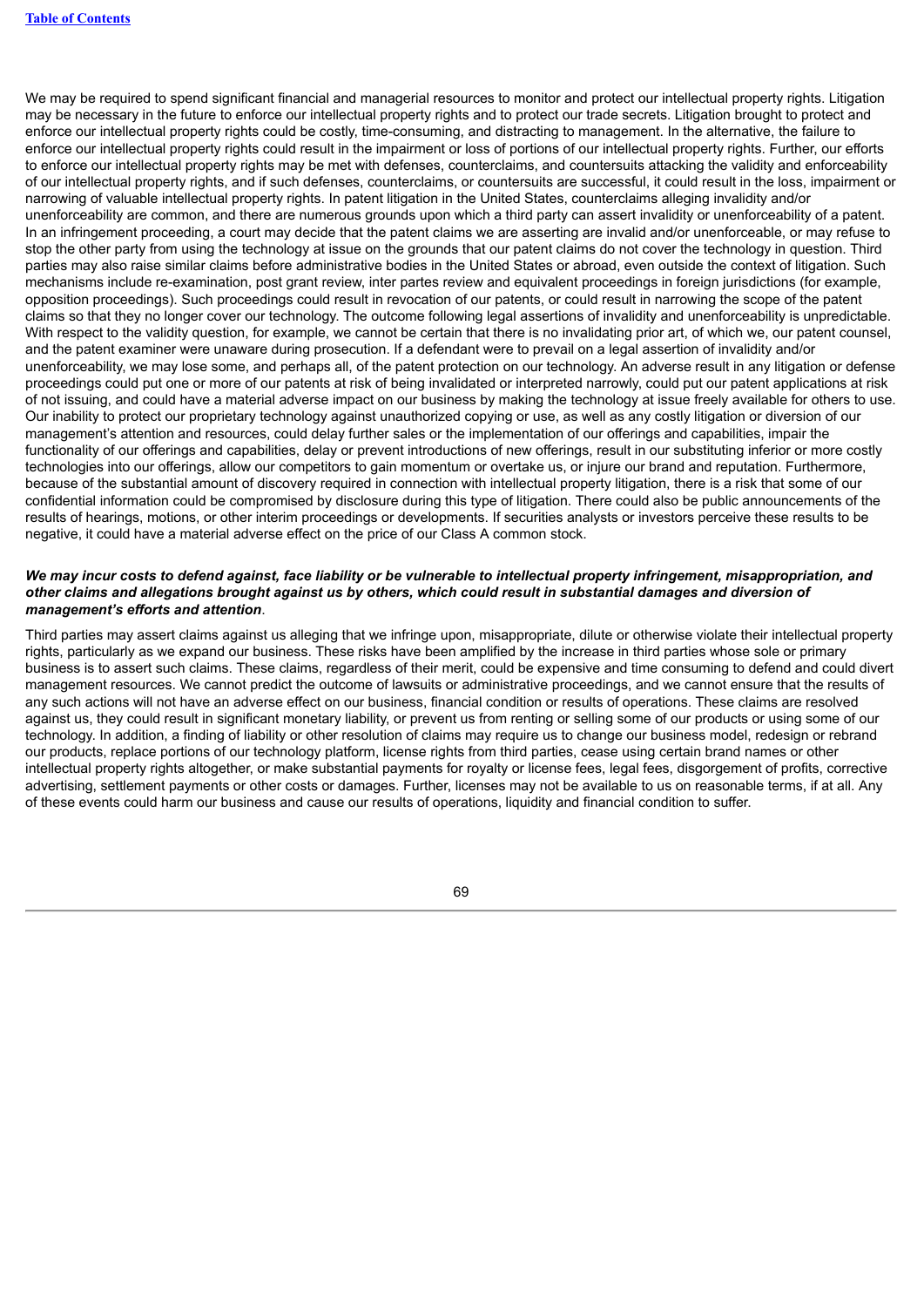## Our use of third-party open-source software could adversely affect our ability to offer our products and offerings and subjects us *to possible litigation***.**

We use third-party open-source software in connection with the development and deployment of our software applications and will likely use third-party open-source software in the future. Some open-source licenses require that source code that is developed using open-source software be made available to the public at no cost and that any modifications or derivative works to certain open source software continue to be licensed under open source licenses, which in some circumstances could include valuable proprietary code. In some circumstances this could require valuable proprietary code to be made available as open-source software, and may also prohibit charging fees to licensees. While we employ practices designed to monitor our compliance with the licenses of open-source software and try to ensure that we do not use any of the open-source software in a manner that would require us to disclose our proprietary source code or preclude us from charging fees, we cannot guarantee that we will be successful. We cannot guarantee that all open-source software is reviewed prior to use in our platform, or that our developers have not incorporated (and will not in the future incorporate) open-source software into our products and offerings without our knowledge. Furthermore, there are an increasing number of open-source software license types, almost none of which have been tested in a court of law, resulting in a dearth of guidance regarding the proper legal interpretation of such licenses. As a result, there is a risk that open-source software licenses could be construed in a manner that imposes unanticipated conditions or restrictions on our ability to market or provide our products and offerings. If we were to receive a claim of non-compliance with the terms of any of our opensource licenses, we may be required purchase a costly license, to publicly release certain portions of our proprietary source code, limit or prohibit our use of some or all of our software, or expend substantial time and resources to re-engineer some or all of our software. We could also be precluded from charging fees for third-party use of our proprietary code.

In addition, the use of third-party open-source software typically carries greater technical and legal risks than the use of third-party commercial software because open-source licensors generally do not provide support, warranties or controls on the functionality or origin of the software. To the extent that our platform depends upon the successful operation of open-source software, any undetected errors or defects could prevent the deployment or impair the functionality of our systems and injure our reputation. Use of open-source software may also present additional security risks because the public availability of such software may make it easier for hackers and other third parties to compromise our platform. Any of the foregoing could be harmful to our business, financial condition, or results of operations and could help our competitors develop offerings that are similar to or better than ours.

# We are subject to rapidly changing and increasingly stringent laws and industry standards relating to data privacy, data security, data protection, and consumer protection. The restrictions and costs imposed by these laws, or our actual or perceived failure to comply with them, could subject us to liabilities that adversely affect our business, operations, and financial performance.

We collect, process, store, and use a wide variety of data from current and prospective customers, including personal information, such as home addresses, credit card numbers (through our payment processor) and geolocation. These activities are regulated by a variety of federal, state, local, and foreign data privacy, data security, data protection and consumer protection laws and regulations, as well as industry standards and guidelines, which have become increasingly stringent in recent years.

U.S. data privacy and data security laws are complex and changing rapidly, with the frequent imposition of new and changing requirements across our business. Many U.S. states have enacted laws regulating the online collection, use, and disclosure of personal information and are requiring that companies implement reasonable data security measures. Laws in all U.S. states and territories also require businesses to notify affected individuals, governmental entities, and/or credit reporting agencies of certain security incidents affecting personal information.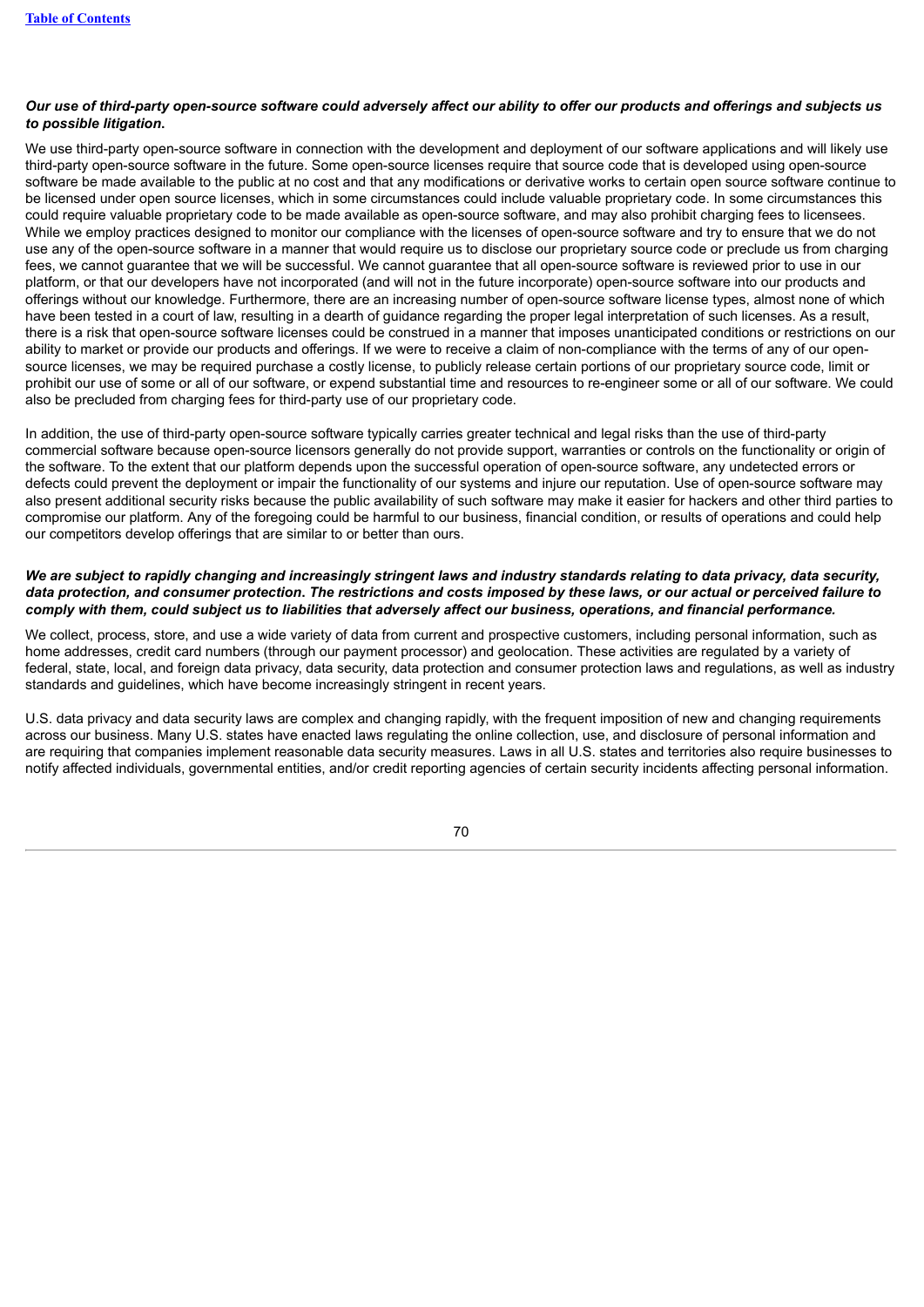Further, the CCPA took effect on January 1, 2020. The CCPA gives California residents expanded rights related to their personal information, including the right to access and delete their personal information, and receive detailed information about how their personal information is used and shared. The CCPA also created restrictions on "sales" of personal information that allow California residents to opt-out of certain sharing of their personal information and may restrict the use of cookies and similar technologies for advertising purposes, and could cause us to incur additional CCPA compliance costs or create adverse effects as a result of its restrictions. The CCPA provides for civil penalties for violations, and creates a private right of action for data security incidents that is expected to increase data security-related litigation. Additionally, the California Privacy Rights Act (the "CPRA"), passed in California in November 2020. The CPRA will restrict use of certain categories of sensitive personal information that we handle; further restrict the use of cross-context behavioral advertising techniques on which our products and offerings may rely on in the future; expand requirements on businesses that "sell" personal information under the CCPA to businesses like ours that "share" it; require all businesses with any California employees to limit uses of employee data; establish restrictions on the retention of personal information; expand the types of data security incidents subject to the private right of action; and establish the California Privacy Protection Agency to implement and enforce the new law, as well as impose administrative fines. The majority of the CPRA's provisions will go into effect on January 1, 2023, and additional compliance investment and potential business process changes will likely be required. Similar laws have been proposed in other states and at the federal level, reflecting a trend toward more stringent privacy legislation in the United States. For example, in March 2021, Virginia enacted the Virginia Consumer Data Protection Act (the "CDPA"), a comprehensive privacy statute that shares similarities with the CCPA, CPRA, and legislation proposed in other states. Some observers have noted that the CCPA, CPRA, and CDPA could mark the beginning of a trend toward more stringent privacy legislation in the United States. The enactment of such laws could have potentially conflicting requirements that would make compliance challenging resulting in further uncertainty and requiring us to incur additional costs and expenses in an effort to comply.

In addition, the Telephone Consumer Protection Act (the "TCPA"), imposes significant restrictions on the ability to make telephone calls or send text messages to mobile telephone numbers without the prior consent of the person being contacted. We use text messages frequently to communicate service-related issues to our customers. Efforts to comply with the TCPA do not prevent third-party claims that we have violated the TCPA from being brought, and such claims could be costly to litigate, and if successful, expose us to substantial statutory damages. The Controlling the Assault of Non-Solicited Pornography and Marketing Act (the "CAN-SPAM"), imposes specific restrictions and requirements on our efforts to send marketing materials via email, including notice obligations that must be included in our marketing emails and the ability for recipients to unsubscribe from such emails. The Federal Trade Commission enforces CAN-SPAM, and our efforts to comply with CAN-SPAM may not prevent claims that we have violated the law, which could be costly to resolve, and if successful, expose us to substantial penalties and potential injunctive relief.

We are also subject to the European Union General Data Protection Regulation (the "GDPR"), due to certain of our employees being based in Ireland. The GDPR, which is wide-ranging in scope and applies extraterritorially, imposes several requirements relating to the processing of personal data. The GDPR also imposes strict rules on the transfer of personal data out of the EU, including to the U.S. In addition, GDPR compliance requirements are constantly and rapidly evolving. For example, in July 2020, the Court of Justice of the European Union invalidated the EU-U.S. Privacy Shield data transfer mechanism, and other data transfer mechanisms such as the Standard Contractual Clauses, have also faced challenged in European courts, potentially limiting how organizations can lawfully transfer personal data from EEA to the U.S. Notably, the GDPR imposes large penalties for noncompliance, including the potential for fines of up to €20 million or 4% of the annual global revenues of the noncompliant entity, whichever is greater.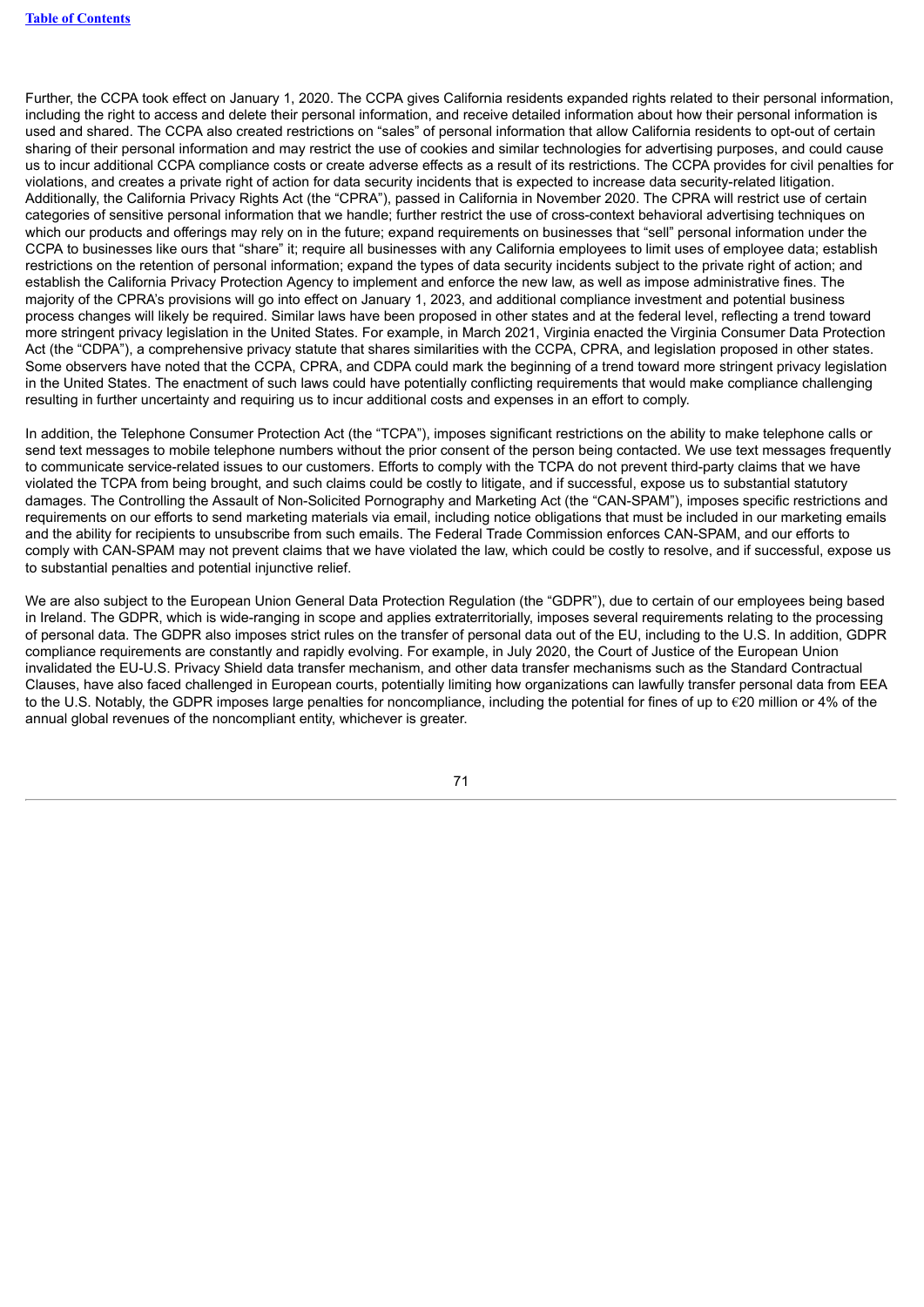In addition, privacy advocates and industry groups have regularly proposed, and may propose in the future, self-regulatory standards by which we are legally or contractually bound. If we fail to comply with these contractual obligations or standards, we may face substantial liability or fines. Consumer resistance to the collection and sharing of the data used to deliver targeted advertising, increased visibility of consent or "do not track" mechanisms as a result of industry regulatory or legal developments, the adoption by consumers of browser settings or "ad-blocking" software, and the development and deployment of new technologies could materially impact our ability to collect data or reduce our ability to deliver relevant promotions or media, which could materially impair the results of our operations. In addition, the U.S. Federal Trade Commission and U.S. State Attorneys General, and international regulators, are increasingly active in investigating and bringing enforcement actions against companies on claims related to notice, transparency, choice and processing of personal information in the context of sales and marketing and advertising activities.

Further, we are subject to the PCI Data Security Standard, which is a multifaceted security standard that is designed to protect credit card account data as mandated by payment card industry entities. We rely on vendors to handle PCI matters for us and to ensure PCI compliance. Despite our compliance efforts, we may become subject to claims that we have violated the PCI Data Security Standard, based on past, present, and future business practices, which could have an adverse impact on our business and reputation, and be costly for us to defend.

We may not be successful in achieving compliance with the rapidly evolving privacy, data security, and data protection requirements discussed above, as well as other data privacy, security and consumer protection frameworks that currently, or may in the future, apply to us, despite our efforts to comply, as all of these frameworks are constantly evolving and are not always consistent with each other, leading to uncertainty in interpretation. Any actual or perceived non-compliance could result in litigation and proceedings against us by governmental entities, customers or others, fines and civil or criminal penalties, limited ability or inability to operate our business, offer services, or market our business in certain jurisdictions, negative publicity and harm to our brand and reputation, and reduced overall demand for our products and offerings. Such occurrences could adversely affect our business, financial condition, and results of operations. Our insurance policies may not be adequate to compensate us for the potential losses arising from any such disruptions in or failure or security intrusion of our systems or third-party systems where information important to our business operations is stored. In addition, such insurance may not be available to us in the future on economically reasonable terms, or at all. Further, our insurance policies may not cover any or all claims made against us and could have high deductibles, and defending a suit, regardless of its merit, could be costly and divert management attention.

## From time to time, we may be subject to legal proceedings, regulatory disputes, and governmental inguiries that could cause us to incur significant expenses, divert our management's attention, and materially harm our business, financial condition, and *operating results*.

From time to time, we may be subject to claims, lawsuits, government investigations, and other proceedings involving products liability, competition and antitrust, intellectual property, privacy, consumer protection, securities, tax, labor and employment, commercial disputes, environmental regulations, and other matters that could adversely affect our business operations and financial condition. In recent years, we have seen a rise in the number and potential significance of these disputes and inquiries and evolving areas of focus for regulators and private plaintiffs. For example, there has been an increase in consumer class action lawsuits relating to subscription products. Litigation and regulatory proceedings may be protracted and expensive, and the results are difficult to predict. Certain of these matters include speculative claims for substantial or indeterminate amounts of damages and include claims for injunctive relief. Additionally, our litigation costs could be significant. Adverse outcomes with respect to litigation or any of these legal proceedings may result in significant settlement costs or judgments, penalties and fines, or require us to modify our products and offerings, all of which could negatively affect our revenue growth. The results of litigation, investigations, claims, and regulatory proceedings cannot be predicted with certainty, and determining reserves for pending litigation and other legal and regulatory matters requires significant judgment. There can be no assurance that our expectations will prove correct, and even if these matters are resolved in our favor or without significant cash settlements, these matters, and the time and resources necessary to litigate or resolve them, could harm our business, financial condition, and results of operations.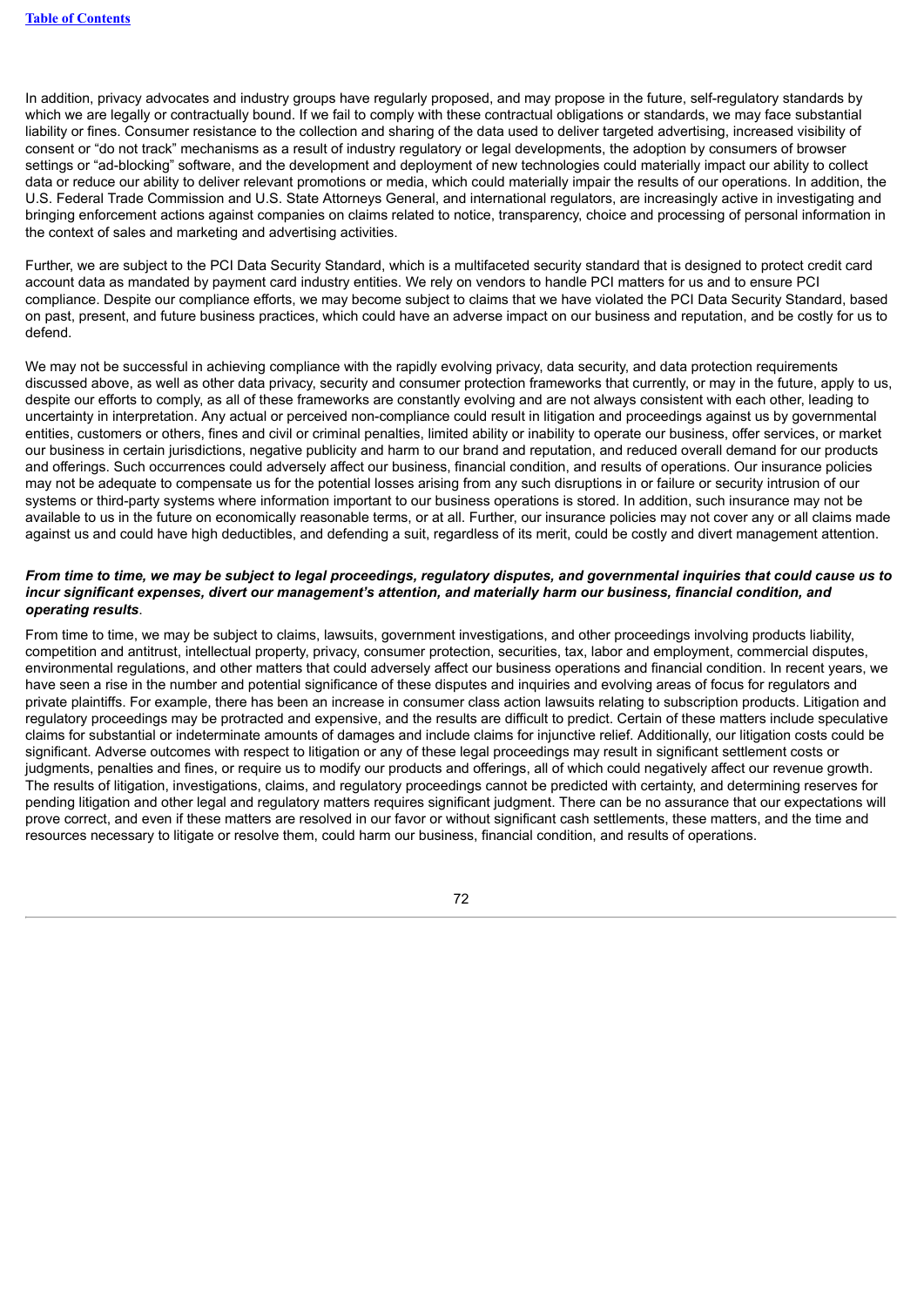In addition, as a public company, our business and financial condition will become more visible, which may result in an increased risk of threatened or actual litigation, including by competitors and other third parties. If such claims are successful, our business, financial condition, and results of operations would be harmed, and even if the claims do not result in litigation or are resolved in our favor, these claims, and the time and resources necessary to resolve them, would divert the resources of our management and harm our business, financial condition, and results of operations.

## We could incur significant liabilities related to, and significant costs in complying with, environmental, health and safety laws and *regulations*.

Our operations are subject to a variety of federal, state, local and foreign laws and regulations relating to permitting requirements, health, safety and the protection of the environment. These environmental, health and safety laws and regulations include those relating to, among other things, the generation, storage, handling, use and transportation of hazardous and non-hazardous materials; the emission and discharge of hazardous and non-hazardous materials into the environment; and the health and safety of our employees.

Failure to comply with such laws and regulations, which tend to become more stringent over time, can result in significant fines, penalties, costs, liabilities or restrictions on operations, injunctive relief, civil or criminal sanctions, and could expose us to costs of investigation or remediation, as well as tort claims for property damage or personal injury, and could negatively affect our business, financial condition or results of operations.

We manage our waste materials as non-hazardous waste, but we cannot guarantee that our supply chain or the products we use will not contain hazardous materials or result in the generation of hazardous waste. Further, liability for the improper release or disposal of waste, even if non-hazardous, can be joint and several and significant and there can be no assurance that we will not have to expend material amounts to remediate the consequences of the generation or disposal of waste in the future, particularly with respect to our dry cleaning operations. Further, we may be responsible as a lessee operator for the costs of investigation, removal or remediation of hazardous or nonhazardous substances or waste located on or in or emanating from our leased properties, as well as any property damage. There can be no assurance that our future operations, properties, uses or conditions will not result in the imposition of liability upon us under environmental laws or other regulations, or expose us to third-party actions such as tort suits.

Furthermore, we rely on third-party suppliers to provide chemicals, cleaning supplies, and handling instructions that comply with applicable health, safety and environmental regulations. A failure of such suppliers to abide by applicable regulations or the terms of our contractual relationships may subject us to material liabilities.

## Our ability to utilize our net operating loss carryforwards and certain other tax attributes to offset taxable income or taxes may be *limited*.

As of April 30, 2022, we had federal net operating loss carryforwards of \$560.5 million, \$152.1 million of which will expire at various times through 2038. Furthermore, we had state net operating loss carryforwards of \$32.0 million, which will expire at various times through 2041. Portions of these net operating loss carryforwards could expire unused and be unavailable to offset future income tax liabilities. Under the legislation enacted in 2017, commonly referred to as the Tax Cuts and Jobs Act (the "Tax Act"), as modified by the Coronavirus Aid, Relief, and Economic Security (the "CARES Act"), U.S. federal net operating losses incurred in taxable years beginning after December 31, 2017, may be carried forward indefinitely, but the deductibility of such federal net operating losses in taxable years beginning after December 31, 2020, is limited. It is uncertain how various states will respond to the Tax Act and the CARES Act. For state income tax purposes, there may be periods during which the use of net operating loss carryforwards is suspended or otherwise limited, which could accelerate or permanently increase state taxes owed.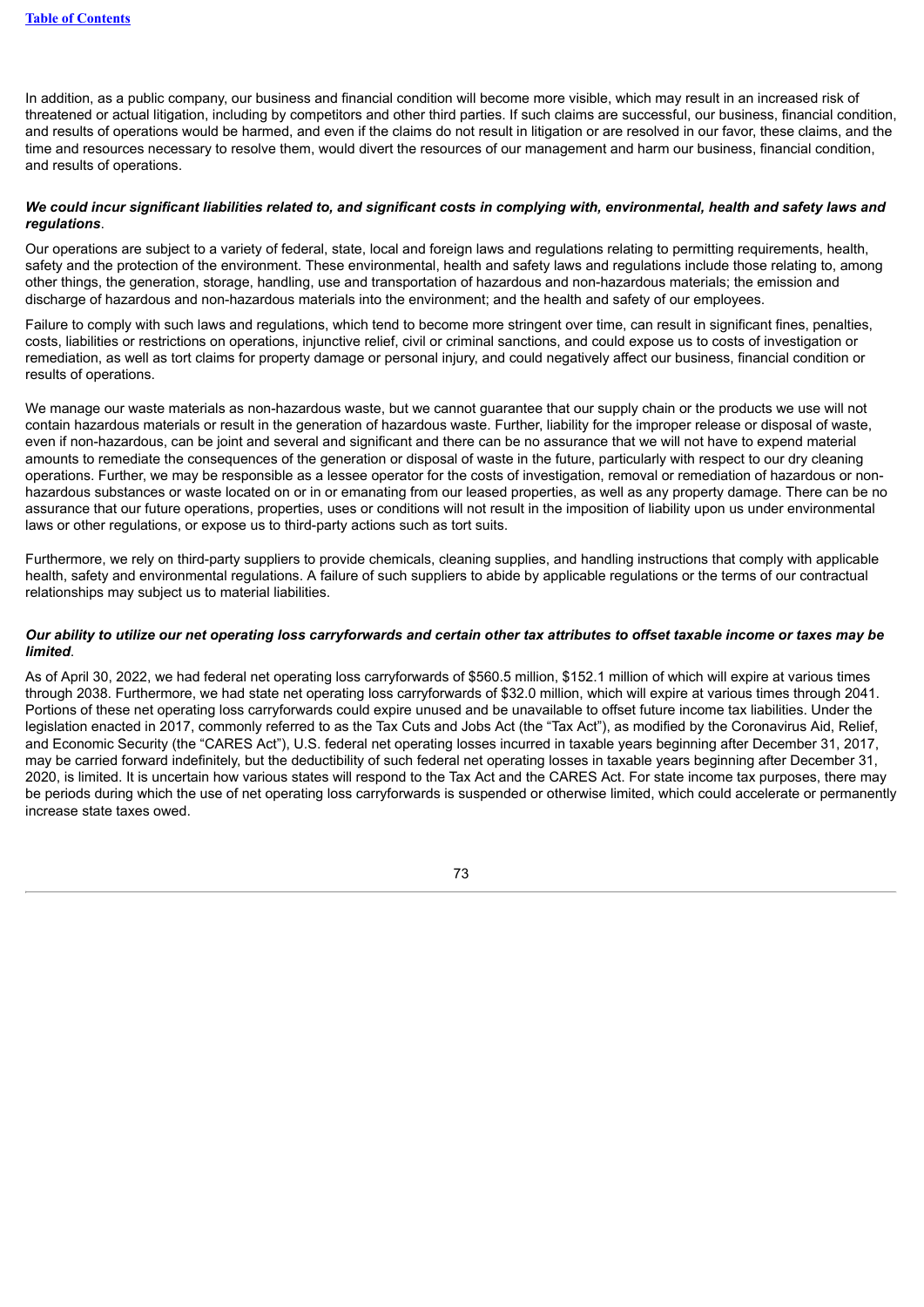In addition, under Sections 382 and 383 of the Internal Revenue Code of 1986, as amended, and corresponding provisions of state law, if a corporation undergoes an "ownership change," (very generally defined as a greater than 50% change, by value, in the corporation's equity ownership by certain shareholders or groups of shareholders over a rolling three-year period), the corporation's ability to use its pre-change net operating loss carryforwards and other pre-change tax attributes to offset its post-change income or taxes may be limited. In 2021, we completed a Section 382 analysis covering the period beginning in March 2009 and ending in March 2021. From the study, we concluded we experienced an ownership change in 2010 (but not since then) and \$1.3 million of net operating losses ("NOLs") were subject to the limitation. However, all of those NOLs were available by the year ended January 31, 2017. We may experience additional ownership changes as a result of subsequent shifts in our stock ownership, some of which may be outside of our control. Any ownership change may result in the imposition of additional limitations on our ability to utilize our NOLs existing at the time of the ownership change. Future regulatory changes could also limit our ability to utilize our NOLs. To the extent we are not able to offset future taxable income with our NOLs, our cash flows may be adversely affected. We have recorded a full valuation allowance against our U.S. deferred tax assets, which includes net operating loss carryforwards.

#### Changes in our effective tax rate or tax liability may have an adverse effect on our results of operations.

We are subject to income and other taxes in the United States on a federal and state basis, as well as subject to taxation in Ireland. Our effective tax rate or tax liability could be adversely affected due to several factors, including:

- changes in the relative amounts of income before taxes in the various jurisdictions in which we operate that have differing statutory tax rates;
- changes in the United States or foreign tax laws, tax treaties, and regulations or the interpretation of them;
- changes to our assessment about our ability to realize our deferred tax assets that are based on estimates of our future results, the prudence and feasibility of possible tax planning strategies, and the economic and political environments in which we do business;
- the outcome of current and future tax audits, examinations, or administrative appeals; and
- limitations or adverse findings regarding our ability to do business in some jurisdictions.

In the event any tax audit or other proceeding is determined adversely to us, the resulting liabilities (including any penalties and interest) may have an adverse effect on our cash flows. If we expand the scale of our international business activities, any changes in the United States or foreign taxation of such activities may increase our worldwide effective tax rate and harm our business, financial condition, and results of operations. In particular, new income or other tax laws or regulations could be enacted at any time, which could adversely affect our business operations and financial performance. Further, existing tax laws and regulations could be interpreted, modified, or applied adversely to us. For example, the Tax Act enacted many significant changes to the U.S. tax laws. Future guidance from the IRS and other tax authorities with respect to the Tax Act may affect us, and certain aspects of the Tax Act could be repealed or modified in future legislation. In addition, proposals have been made by the current presidential administration and congress that could enact significant changes to the taxation of business entities including, among others, a permanent increase in the corporate income tax rate, an increase in the tax rate applicable to the global intangible low-taxed income and elimination of certain exemptions, and the imposition of minimum taxes or surtaxes on certain types of income. We are currently unable to predict whether such changes will occur and, if so, the ultimate impact on our business. To the extent that such changes have a negative impact on us, our suppliers or our customers, including as a result of related uncertainty, these changes may materially and adversely impact our business, financial condition, results of operations and cash flows.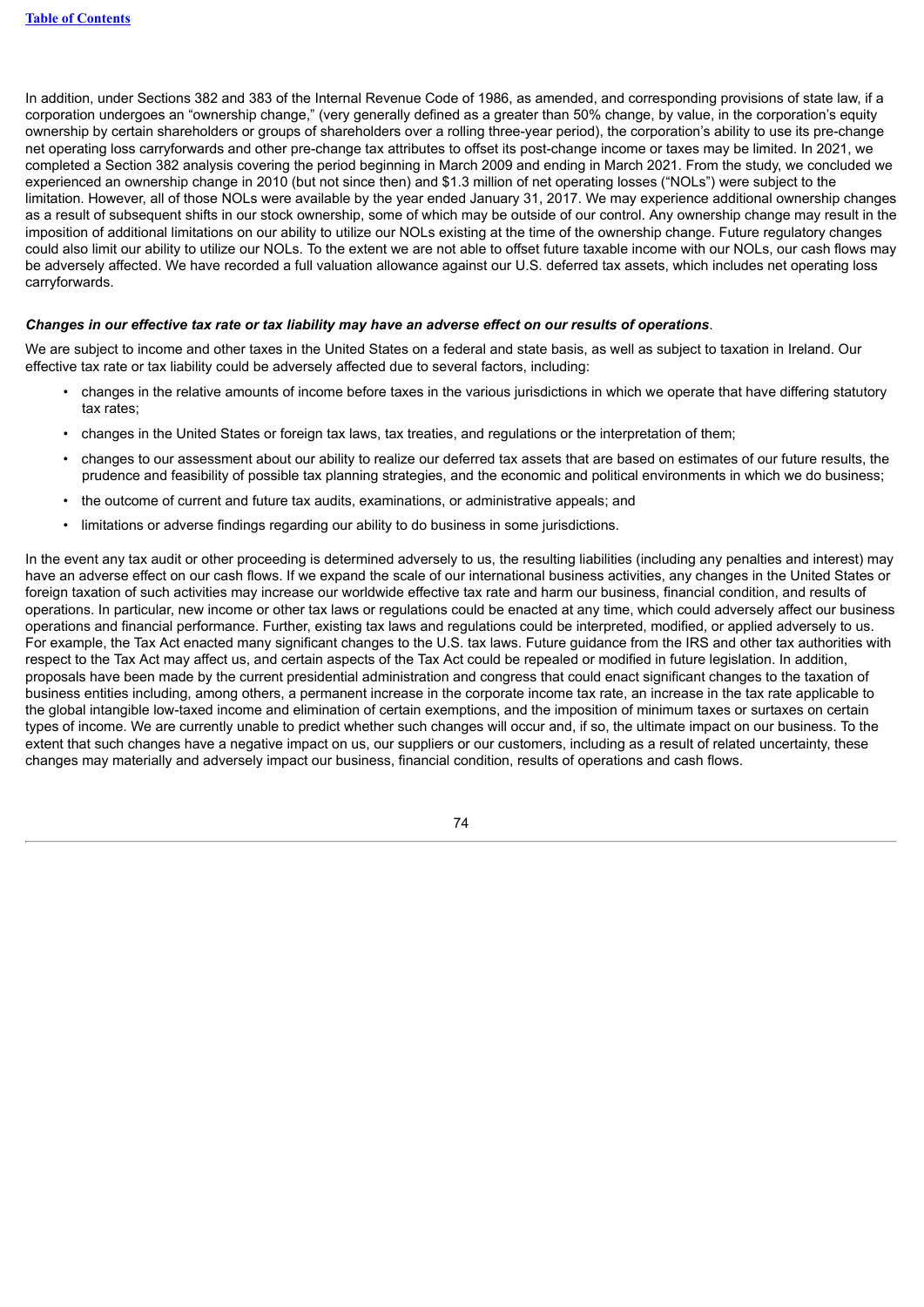# *Risks Related to Our Dependence on Third Parties*

#### We face risks associated with brand and manufacturing partners from whom our products are sourced or co-manufactured.

We obtain substantially all of our products directly from over 800 brand partners through Wholesale, Share by RTR, and Exclusive Designs arrangements with designer and/or manufacturing partners. The benefits we currently experience from these relationships could be adversely affected if they:

- discontinue selling products to us or manufacturing our Exclusive Designs;
- enter into arrangements with competitors that could impair our ability to source their products, including by giving our competitors exclusivity arrangements or limiting our access to certain products;
- raise the prices they charge us;
- are not satisfied with the value proposition we offer them;
- do not view our brand favorably;
- change pricing terms to require us to pay a significant portion of the cost of items on delivery or upfront;
- experience negative publicity or reputational issues;
- do not follow our vendor code of conduct and/or violate legal and regulatory requirements;
- experience supply chain disruptions that cause lead times to be lengthened; or
- fail to execute on the design we have provided for co-manufactured products.

Events that adversely impact our brand and manufacturing partners could impair our ability to obtain adequate and timely products. We also source and manufacture products outside of the United States and we and many of our brand partners use manufacturers in the same geographic region. As a result we may be subject to magnified impact from such events including, among others, difficulties or problems associated with our partners' business, the financial instability and labor problems of partners, product quality and safety issues, natural or man-made disasters, inclement weather conditions, war, acts of terrorism and other political instability, economic conditions, imposition of additional import or trade restrictions, including legal or economic restrictions on overseas partners' ability to produce and deliver products, increased custom duties and tariffs, unforeseen delays in customs clearance of goods, more restrictive quotas, loss of a most favored nation trading status, currency exchange rates, transportation delays, port of entry issues, the availability of their raw materials and increased production costs.

Our brand partners and manufacturers may be forced to reduce their production, shut down their operations or file for bankruptcy. Our ability to obtain products may also depend on our brand partners' ability to obtain financing, including through factoring companies and other entities, which may also assess our creditworthiness and procurement ability. To the extent our brand partners are unable to secure sufficient credit, they may not be able to produce merchandise, which would impact our ability to purchase merchandise from them. The occurrence of one or more of these events could impact our ability to acquire products, which may result in a less appealing assortment of styles for our customers and reduced availability of the styles we are able to obtain. Similarly, the occurrence of a contagious disease or illness could cause delays or increase costs in the manufacture of certain products. For example, the COVID-19 pandemic caused delays in some shipments from our brand partners.

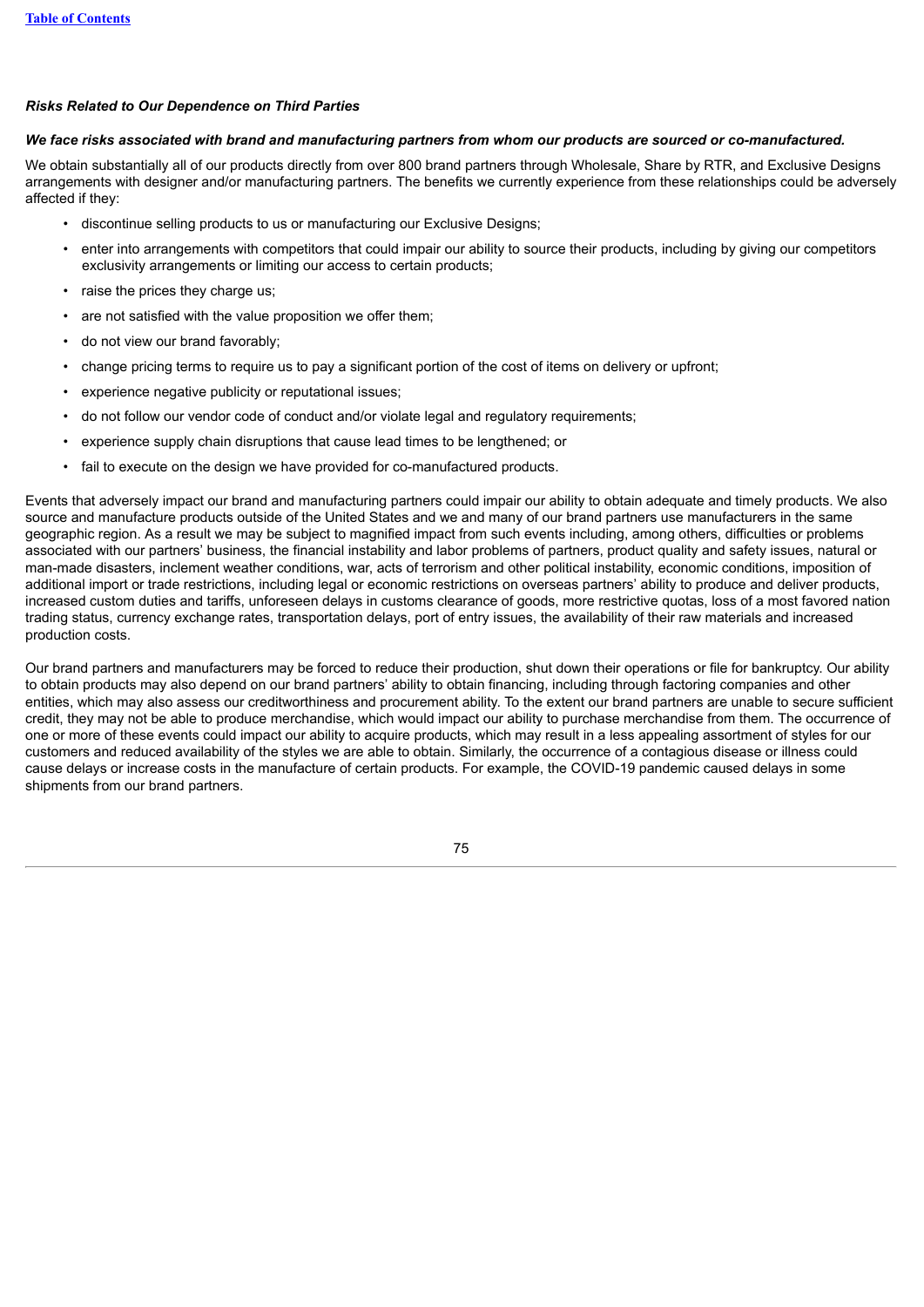## We rely on third parties for elements of the payment processing infrastructure underlying our business. If these third-party *elements become unavailable or unavailable on favorable terms, our business could be adversely affected*.

We rely on third parties, including for our payment processing infrastructure, to accept payments from customers and in connection with our banking partners, to remit payments to suppliers. These third parties may refuse to renew our agreements with them on commercially reasonable terms or at all. Furthermore, we rely on a single payment processor, which may increase our risks of being unable to process payments and deliver our products in a timely and cost-effective manner. In the event of interruption, we may not be able to develop alternate or secondary processing without incurring material additional costs and substantial delays. If these companies become unwilling or unable to provide these services to us on acceptable terms or at all, our business may be disrupted. For certain payment methods, including credit and debit cards, we generally pay interchange fees and other processing and gateway fees, and such fees result in significant costs. In addition, online payment providers are under continued pressure to pay increased fees to banks to process funds, and there is no assurance that such online payment providers will not pass any increased costs on to us. If these fees increase over time, our operating costs will increase, which could adversely affect our business, financial condition, and results of operations.

Outages or other failures of the payment processing infrastructure underlying our business could harm our business and cause customers to lose trust in our payment operations and cause them to discontinue use of our products and services. If the quality or convenience of our payment processing infrastructure declines for any reason, the attractiveness of our business to customers could be adversely affected. If we are forced to migrate to other third-party payment service providers for any reason, the transition would require significant time and management resources, and may not be available on acceptable terms or as effective, efficient, or well-received by our customers.

## Our business relies on third-party cloud infrastructures, and any disruption of, or interference with, our use of cloud *infrastructures could adversely affect our business, financial condition or results of operations*.

We have very recently migrated a substantial portion of our primary production environment, core architecture, and data centers to a new third-party cloud provider, which provides a distributed computing infrastructure as a service platform for business operations. We also use another third-party cloud provider for portions of our business. Our third-party cloud providers provide the cloud computing infrastructure we use to host our website and mobile application, serve our customers and support our operations and many of the internal tools we use to operate our business. Our website, mobile application and internal tools use computing, storage, data transfer and other functions and services provided by our third-party cloud providers. We do not have control over the operations of the facilities of our third-party cloud providers. In addition, our third-party cloud providers' facilities may be vulnerable to damage or interruption from earthquakes, hurricanes, floods, fires, cybersecurity attacks, terrorist attacks, power losses, telecommunications failures and other events beyond our control. In the event that any third-party provider's systems or service abilities are hindered by any of the events discussed above, particularly in a region where our website is mainly hosted, our ability to operate our business may be impaired. A decision to close their facilities without adequate notice or other unanticipated problems or disruptions could result in lengthy interruptions to our business. Further, our agreements with our third-party cloud providers do not provide us with an adequate remedy for every scenario that could negatively affect our business. All of the aforementioned risks may be exacerbated if our business continuity and disaster recovery plans prove to be inadequate.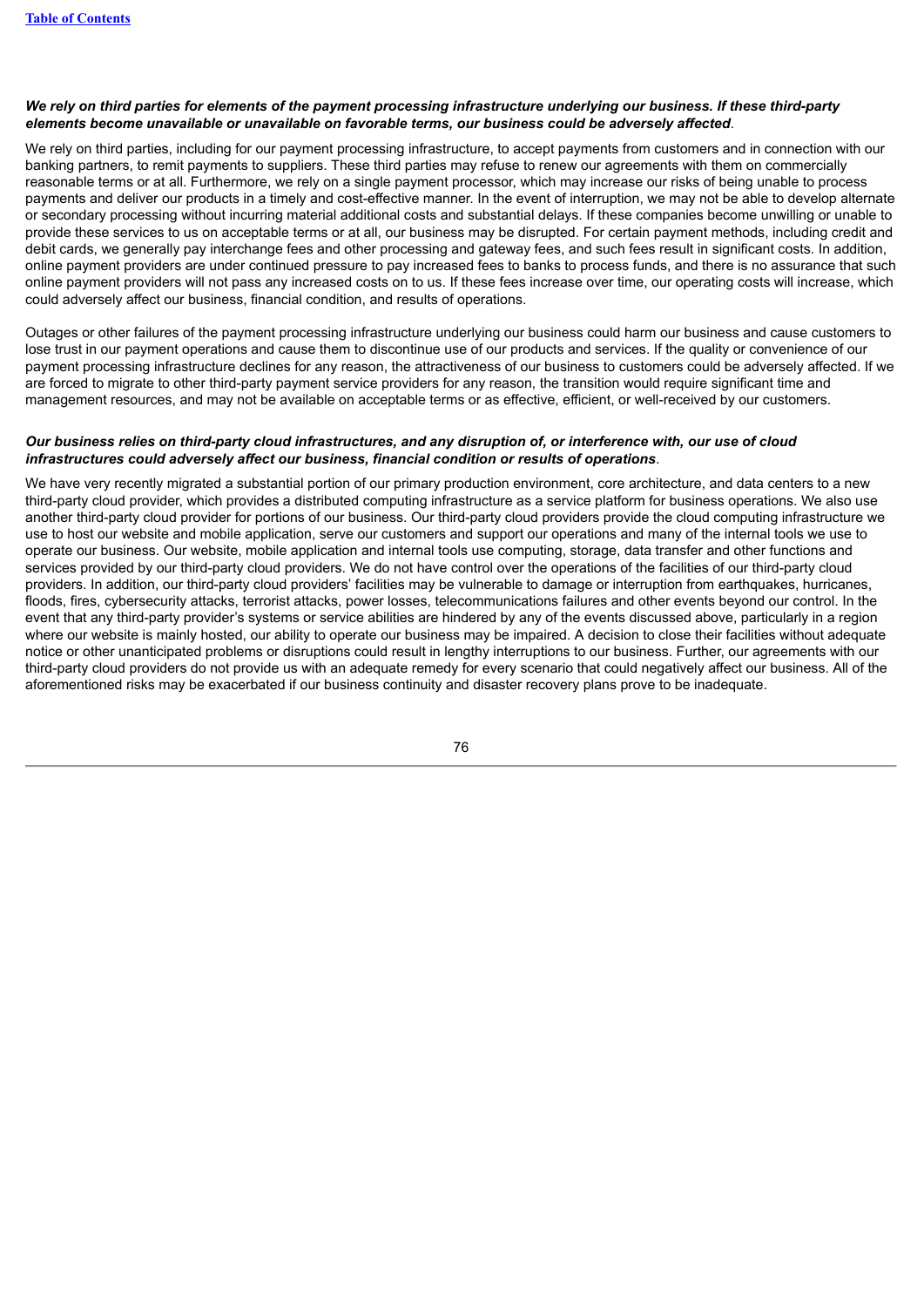Additionally, data stored with our third-party cloud providers may experience threats or attacks from computer malware, ransomware, viruses, social engineering (including phishing attacks), denial of service or other attacks, employee theft or misuse and general hacking. Any of these security incidents could result in unauthorized access to, damage to, disablement or encryption of, use or misuse of, disclosure of, modification of, destruction of, or loss of our data or our customers' data or disrupt our ability to provide our products and offerings, including due to any failure by us to properly configure our cloud environment. Our business' continuing and uninterrupted performance is critical to our success. Customers may become dissatisfied by any system failure that interrupts our ability to provide our merchandise and offerings to them. We may not be able to easily switch our third-party cloud operations to another cloud or other data center provider if there are disruptions or interference with cloud services and, even if we do switch our operations, other cloud and data center providers are subject to the same risks. Sustained or repeated system failures would reduce the attractiveness of our products and offerings, thereby reducing revenue. Moreover, negative publicity arising from these types of disruptions could damage our brand and reputation and may adversely impact our business.

Our third-party cloud providers do not have an obligation to renew their agreements with us on terms acceptable to us. Although alternative data center providers could host our business on a substantially similar basis to our current third-party cloud providers, transitioning our cloud infrastructure to alternative providers could potentially be disruptive, and we could incur significant one-time costs. If we are unable to renew our agreement for our cloud services on commercially acceptable terms, our agreements with our third-party cloud providers are prematurely terminated, or we add additional infrastructure providers, we may experience costs or downtime in connection with the transfer to, or the addition of, new data center providers. If our third-party cloud providers or other infrastructure providers increase the costs of their services, our business, financial condition or results of operations could be materially and adversely affected.

## We depend on search engines, social media platforms, mobile application stores, content-based online advertising and other online sources to attract consumers to and promote our website and our mobile application, which may be affected by third-party *interference beyond our control and as we grow our customer acquisition costs will continue to rise*.

Our success depends on our ability to attract consumers to our website and mobile application and convert them into customers in a costeffective manner. We depend, in large part, on search engines, social media platforms, mobile application stores, content-based online advertising and other online sources for traffic to our website and mobile application.

With respect to search engines, we are included in search results for both paid search listings, where we purchase specific search terms resulting in inclusion of our advertisements, and free search listings, which depend on algorithms used by search engines. For paid search listings, if one or more of the search engines or other online sources on which we rely for purchased listings modifies or terminates its relationship with us, our expenses could rise, we could lose consumers who access our advertisements and traffic to our website could decrease, any of which could have a material adverse effect on our business, financial condition, and results of operations. For free search listings, if search engines on which we rely for algorithmic listings modify their algorithms, our websites may appear less prominently or not at all in search results, which could result in reduced traffic to our websites.

Our ability to maintain and increase the number of consumers directed to our products from digital platforms is not entirely within our control. Search engines, social media platforms and other online sources often revise their algorithms and introduce new advertising products. If one or more of the search engines or other online sources on which we rely for traffic to our website and our mobile application were to modify its general methodology for how it displays our advertisements or keyword search results, resulting in fewer consumers clicking through to our website and our mobile application, our business and operating results are likely to suffer. For example, Apple recently moved to "opt-in" privacy models for mobile applications using its operating system such as ours, requiring consumers to voluntarily choose to receive targeted ads, which may reduce the efficacy of our marketing tracking. In addition, if our online display advertisements are no longer effective or are not able to reach certain customers due to their use of ad-blocking software, our business and operating results could suffer. Furthermore, changes in customer acceptance or usage of our online sources for traffic could adversely impact the effectiveness of our advertising.

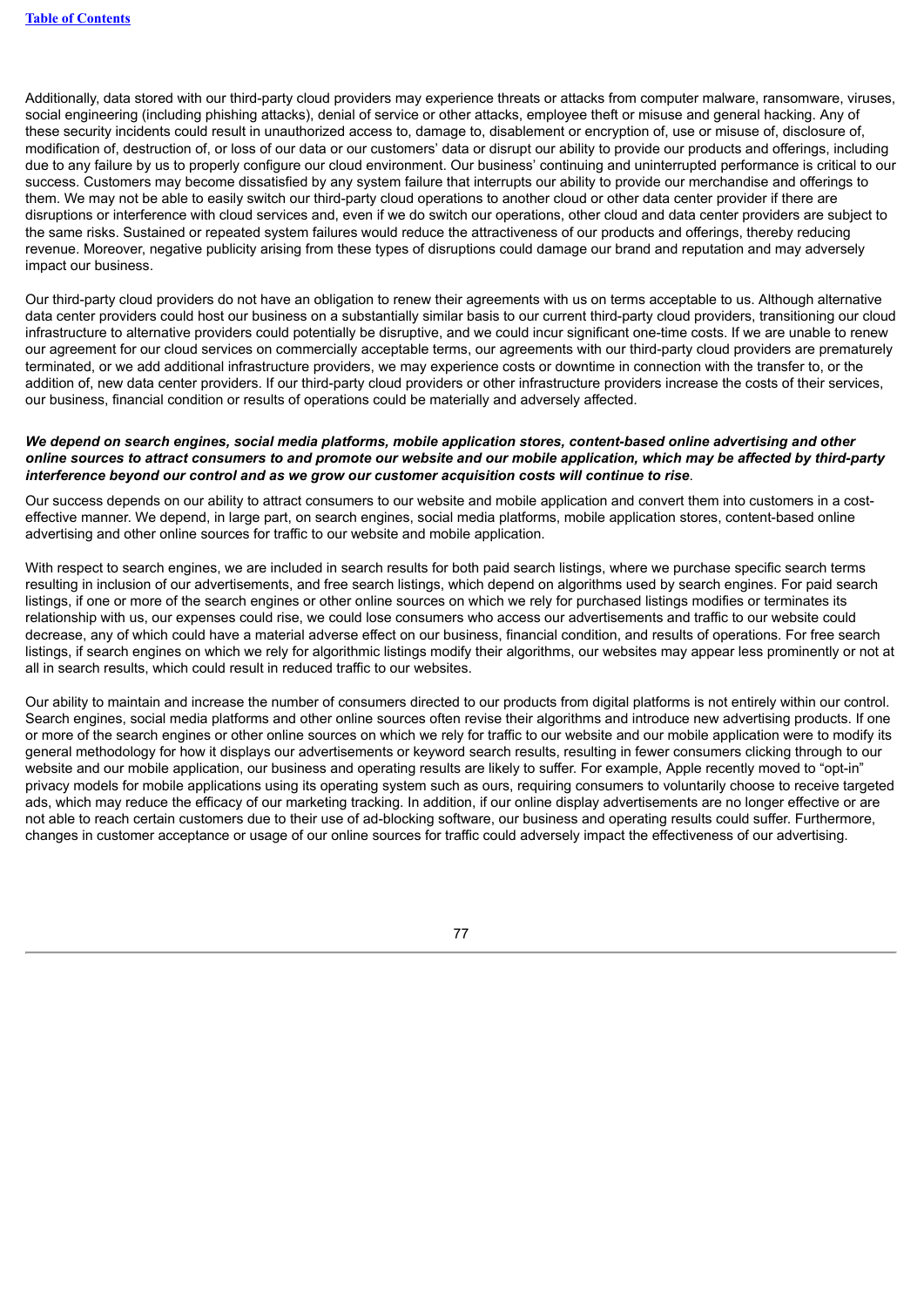Additionally, changes in regulations could limit the ability of search engines and social media platforms, including, but not limited to, Google and Facebook, to collect data from users and engage in targeted advertising, making them less effective in disseminating our advertisements to our target customers. For example, the proposed Designing Accounting Safeguards to Help Broaden Oversight and Regulations on Data (DASHBOARD) Act would mandate annual disclosure to the SEC of the type and "aggregate value" of user data used by harvesting companies, such as, but not limited to, Facebook, Google and Amazon, including how revenue is generated by user data and what measures are taken to protect the data. If the costs of advertising on search engines and social media platforms increase, we may incur additional marketing expenses or be required to allocate a larger portion of our marketing spend to other channels and our business and operating results could be adversely affected.

Furthermore, because many of our customers access our products through our mobile application, we depend on the Apple App Store to distribute our mobile application. Apple has broad discretion to change its respective terms and conditions, including those relating to the amount of (and requirement to pay) certain fees associated with our use of the Apple App Store, to interpret its respective terms and conditions in ways that may limit, eliminate or otherwise interfere with our ability to distribute our mobile application through its stores, the features we provide and the manner in which we market in-application products. We cannot provide assurance that Apple will not limit, eliminate or otherwise interfere with the distribution of our mobile application, the features we provide and the manner in which we market our mobile application. To the extent it does so, our business, financial condition, and results of operations could be adversely affected.

As existing social media platforms continue to rapidly evolve and new platforms develop, we must continue to maintain a presence on these platforms and establish presences on new or emerging social media platforms. If we are unable to cost-effectively use social media platforms as marketing tools or if the social media platforms we use change their policies or algorithms, we may not be able to fully optimize such platforms, and our ability to maintain and acquire consumers and our financial condition may suffer. Furthermore, as laws and regulations and public opinion rapidly evolve to govern the use of these platforms and devices, the failure by us, our employees, our network of social media influencers, our sponsors or third parties acting at our direction to abide by applicable laws and regulations in the use of these platforms and devices or otherwise could subject us to regulatory investigations, class action lawsuits, liability, fines or other penalties and have an adverse effect on our business, financial condition, results of operations and prospects.

#### Any failure by us, our brand partners, or our third-party manufacturers to comply with our vendor code of conduct, product safety, labor, or other laws, or to provide safe factory conditions for their workers, may damage our reputation and brand, and harm our *business*.

Our standard vendor terms and conditions, vendor code of conduct, and other policies require our brand and manufacturing partners to comply with applicable laws and certain business standards, however, we often have limited visibility into their supply chains, practices, and level of compliance The failure of these partners to comply with our vendor code of conduct or applicable laws and regulations could damage our reputation, lead to negative press and/or customer sentiment, or result in costly litigation against us.

The products we rent or sell to our customers is subject to regulation by the Federal Consumer Product Safety Commission, the Federal Trade Commission, and similar state and international regulatory authorities. As a result, such products could in the future be subject to mandatory recalls and other remedial actions. Product safety, labeling, and licensing concerns may also result in us voluntarily removing selected products from our assortment. Such recalls or voluntary removal of products can result in, among other things, lost revenue, diverted resources, potential harm to our reputation, and increased customer service costs and legal expenses, which could have a material adverse effect on our operating results.

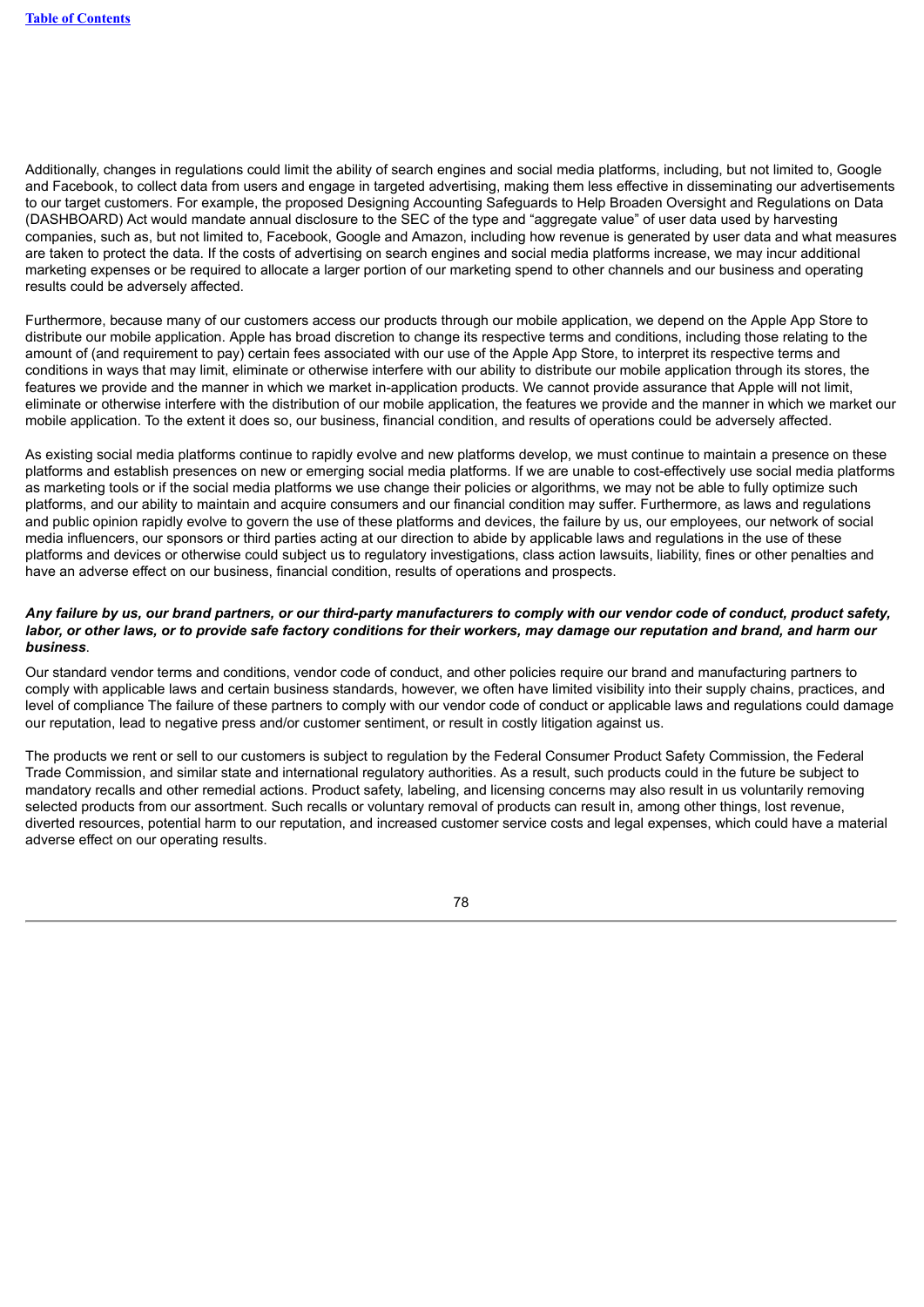It is possible that some of the products we rent or sell may expose us to product liability claims and litigation or regulatory action relating to personal injury. Although we maintain liability insurance, we cannot be certain that our coverage will be adequate for liabilities actually incurred or that insurance will continue to be available to us on economically reasonable terms or at all. In addition, our partners may not have sufficient resources or insurance to satisfy their indemnity and defense obligations to us in connection with product liability claims or regulatory actions.

### *We may incur significant losses from fraud*.

We have in the past incurred and may in the future incur losses from various types of fraud, including claims that a customer did not authorize a purchase, customers who have closed bank accounts or have insufficient funds to satisfy payments, customers who use stolen credit cards to make purchases, customers who fraudulently rented multiple products at once and customers who have failed to return rentals. In addition to the direct costs of such losses, if the fraud is related to credit card transactions and becomes excessive, it could result in us paying higher fees or losing the right to accept credit cards for payment. In addition, under current credit card practices, we are typically liable for fraudulent credit card transactions. We have implemented fraud prevention measures, such as detection tools to identify irregular or high risk customer order patterns, to reduce the risk of fraud. However, our failure to adequately prevent fraudulent transactions could damage our reputation, result in litigation or regulatory action, and lead to expenses that could substantially impact our operating results.

#### If our insurance coverage is insufficient for the needs of our business or our insurance providers are unable to meet their *obligations, we may not be able to mitigate the risks facing our business*.

We procure third-party insurance policies to cover various operations-related risks including employment practices liability, workers' compensation, property and business interruptions, cybersecurity and data security incidents, crime, directors' and officers' liability, and general business liabilities. We cannot guarantee that we will continue to receive adequate insurance coverage on favorable terms. Insurance providers may discontinue their coverage or significantly increase the cost of coverage, and we cannot guarantee that we would be able to secure replacement coverage on reasonable terms or at all. In addition, if our insurance carriers change the terms of our policies in a manner not favorable to us, our insurance costs could increase. Further, if the insurance coverage we maintain is not adequate to cover losses that occur, or if we are required to purchase additional insurance for other aspects of our business, we could be liable for significant additional costs. Additionally, if any of our insurance providers becomes insolvent, it would be unable to pay any operations-related claims that we make.

Insurance providers have also raised premiums and deductibles for many businesses, including ours, and may do so in the future. As a result, our insurance and claims expense could increase, or we may decide to raise our deductibles or self-insured retentions when our policies are renewed or replaced. Our business, financial condition, and results of operations could be adversely affected if the cost per claim, premiums, the severity of claims, or the number of claims significantly exceeds our historical experience and coverage limits; we experience a claim in excess of our coverage limits; our insurance providers fail to pay on our insurance claims; we experience a claim for which coverage is not provided; or the number of claims under our deductibles or self-insured retentions differs from historical averages.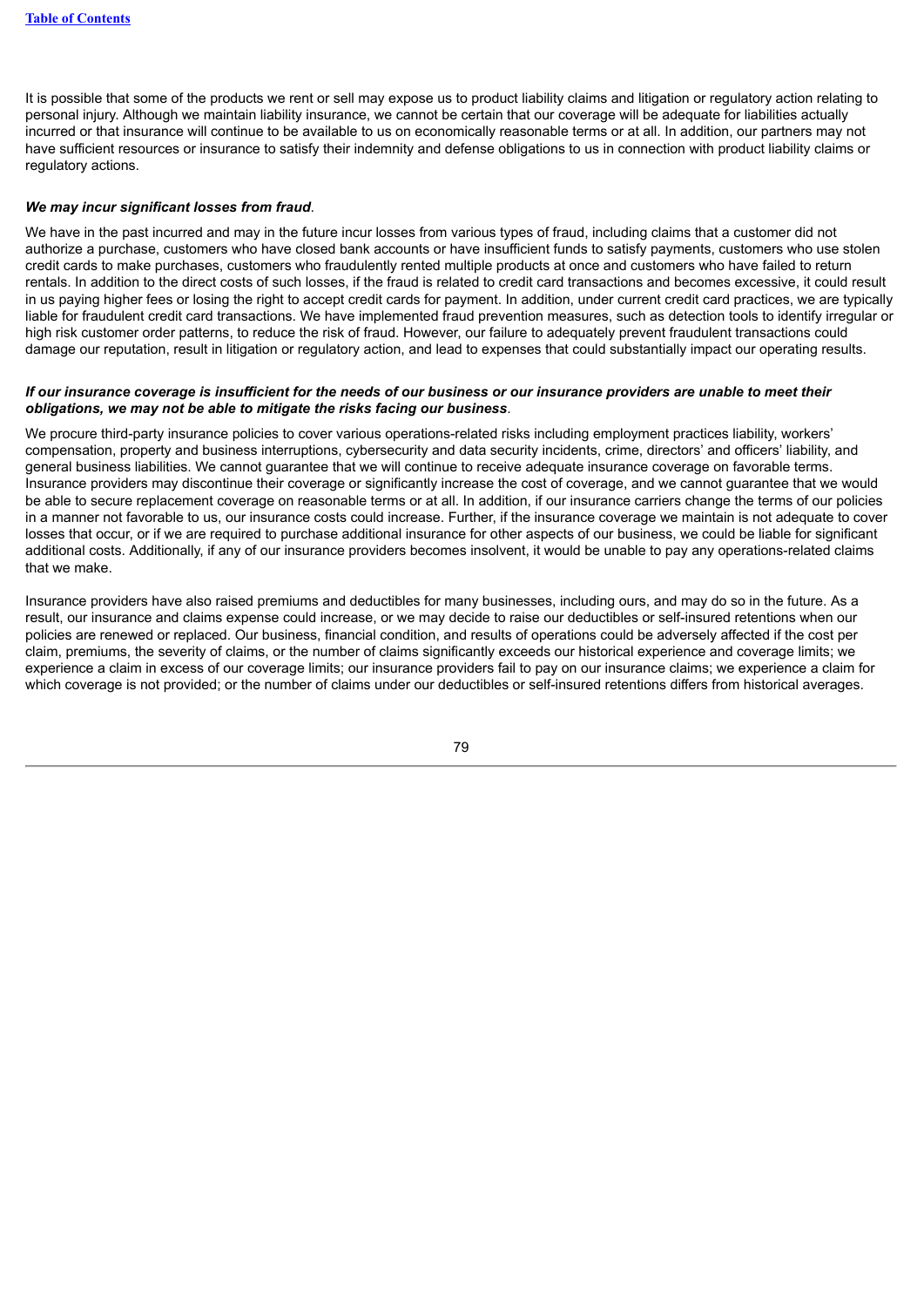## *Risks Related to Ownership of Our Class A Common Stock*

## The dual class structure of our common stock and stockholders' agreement among us and certain stockholders has the effect of concentrating voting control with those stockholders who held our capital stock prior to the listing of our Class A common stock on Nasdaq, including our Co-Founders, and their affiliates, which will limit an investor's ability to influence the outcome of *important transactions, including a change of control*.

Our Class B common stock has 20 votes per share, and our Class A common stock has one vote per share. Because of the twenty-to-one voting ratio between our Class B and Class A common stock, the holders of our Class B common stock collectively could continue to control a significant percentage of the combined voting power of our common stock and therefore be able to control all matters submitted to our stockholders for approval until the date of automatic conversion described below, when all outstanding shares of Class B common stock and Class A common stock will convert automatically into shares of a single class of common stock. In addition, we and certain stockholders, including our CEO and Co-Founder Jennifer Y. Hyman, entered into a stockholders' agreement in connection with our IPO with respect to the election of directors. This concentrated control may limit or preclude an investor's ability to influence corporate matters for the foreseeable future, including the election of directors, amendments of our organizational documents, and any merger, consolidation, sale of all or substantially all of our assets, or other major corporate transaction requiring stockholder approval. In addition, this may prevent or discourage unsolicited acquisition proposals or offers for our capital stock that investors may believe are in their best interests.

Future transfers by holders of Class B common stock will generally result in those shares converting to Class A common stock, subject to limited exceptions, such as certain transfers effected for estate planning purposes. In addition, each share of Class B common stock will convert automatically into one share of Class A common stock upon the date that is the earlier of (i) the transfer of such share to a person that is not in the same Permitted Ownership Group (as defined in the Amended Charter) as such Permitted Class B Holder (as defined in the Amended Charter), (ii) November 1, 2028, or (iii) with respect to any shares held by any person in our Co-Founder's Permitted Ownership Group, (A) such time as a Co-Founder is removed or resigns from the Board of Directors, or otherwise ceases to serve as a director on the Board of Directors, (B) such time as a Co-Founder ceases to be either an employee, officer or consultant, or (C) the date that is 12 months after the death or disability of a Co-Founder.

#### Our share price may be volatile, and our investors may be unable to sell shares at or above the price they paid for them.

The market price of our Class A common stock is likely to be volatile and could be subject to wide fluctuations in response to the risk factors described in this Quarterly Report, and others beyond our control, including:

- actual or anticipated fluctuations in our revenue or other operating metrics;
- our actual or anticipated operating performance and the operating performance of our competitors;
- changes in the financial projections we provide to the public or our failure to meet these projections;
- the perceived adequacy of our ESG efforts;
- positive or negative publicity;
- failure of securities analysts to initiate or maintain coverage of us, changes in financial estimates by any securities analysts who follow our company, or our failure to meet the estimates or the expectations of investors;
- any major change in our board of directors, management, or key personnel:
- the economy as a whole and market conditions in our industry;
- rumors and market speculation involving us or other companies in our industry;
- announcements by us or our competitors of significant innovations, new products, services, features, integrations, or capabilities, acquisitions, strategic investments, partnerships, joint ventures, or capital commitments;

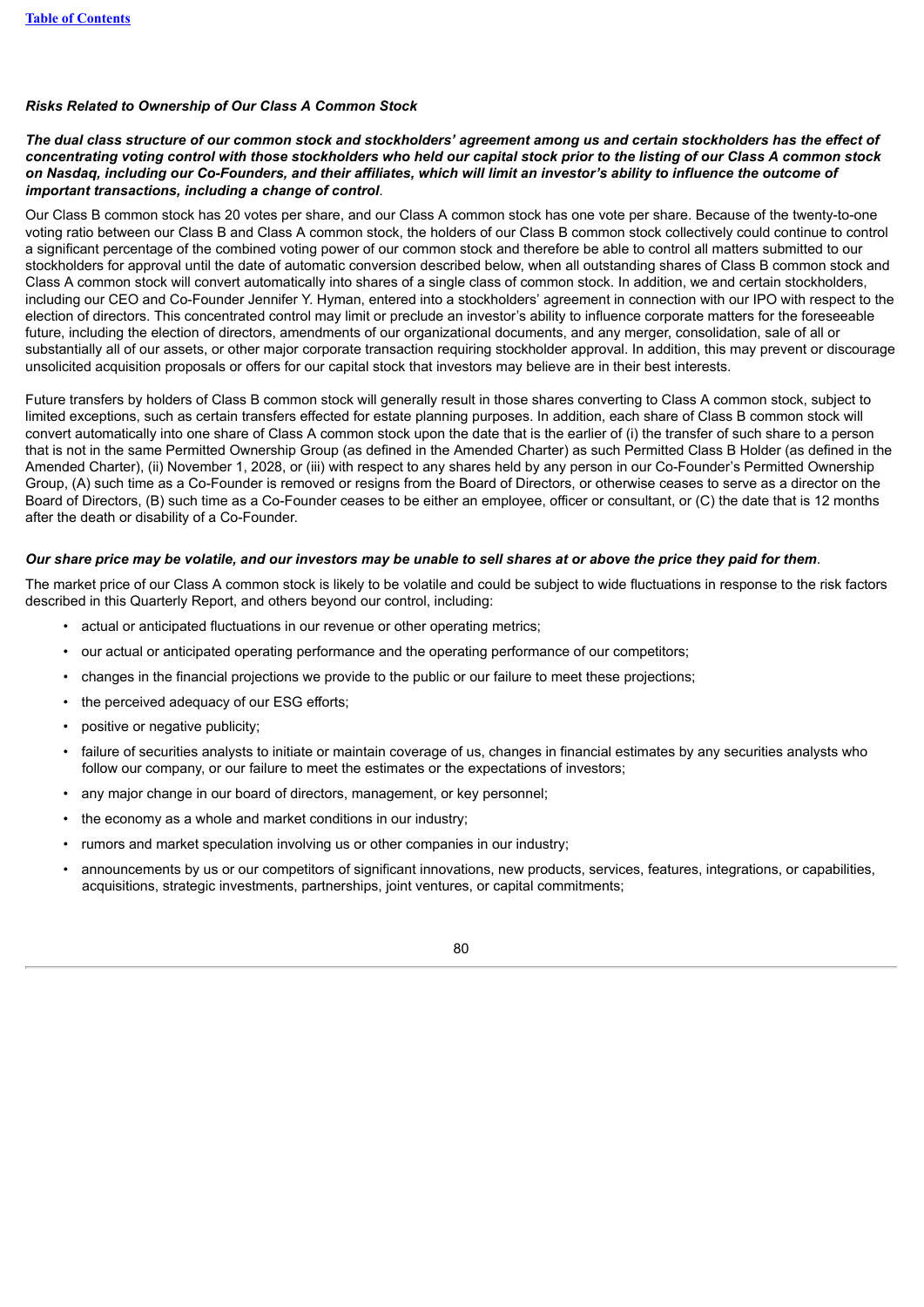- the legal and regulatory landscape and changes in the application of existing laws or adoption of new laws that impact our business, including changes in e-commerce and tax laws;
- legal and regulatory claims, litigation, or pre-litigation disputes and other proceedings;
- the pace of the COVID-19 pandemic recovery and its impact on our business or the fashion industry and sharing economy generally;
- sales or expected sales of our Class A common stock by us, our officers, directors, principal stockholders, and employees; and
- other events or factors, including those resulting from war, incidents of terrorism, or responses to these events.

Our investors may not realize any return on their investment in us and may lose some or all of their investment. In addition, stock markets, and the trading of e-commerce companies' and technology companies' stocks in particular, have experienced significant price and volume fluctuations that have affected and continue to affect the market prices of equity securities of many companies. Stock prices of many companies have fluctuated in a manner often unrelated to the operating performance of those companies. These fluctuations may be even more pronounced in the trading market for our Class A common stock shortly following the listing of our Class A common stock on Nasdaq as a result of the supply and demand forces described above. In the past, stockholders have instituted securities class action litigation following periods of stock volatility. If we were to become involved in securities litigation, it could subject us to substantial costs, divert resources and the attention of management from our business, and materially adversely affect our business, financial condition and results of operations.

## Company insiders have the ability to control or significantly influence all matters submitted to stockholders for approval.

Our executive officers, directors, and greater than 5% stockholders, in the aggregate, beneficially own over 50% of our outstanding common stock as of April 30, 2022. This concentration of ownership may have the effect of delaying, deferring, or preventing a change in control, impeding a merger, consolidation, takeover, or other business combination involving us, or discouraging a potential acquirer from making a tender offer or otherwise attempting to obtain control of our business, even if such a transaction would benefit other stockholders.

#### Our management has broad discretion in the use of our cash resources and may not use them effectively.

Our management has broad discretion in the application of our cash resources, including the proceeds from our IPO, which may include working capital, to fund growth and for other general corporate purposes. We may also use a portion of our cash resources to acquire or make investments in businesses, products, offerings, and technologies. We may also spend or invest these proceeds in a way with which our stockholders disagree. The failure by our management to apply these funds effectively could adversely affect our ability to pursue our growth strategies and expand our business. Pending their use, we may invest these funds in a way that does not produce income or that loses value.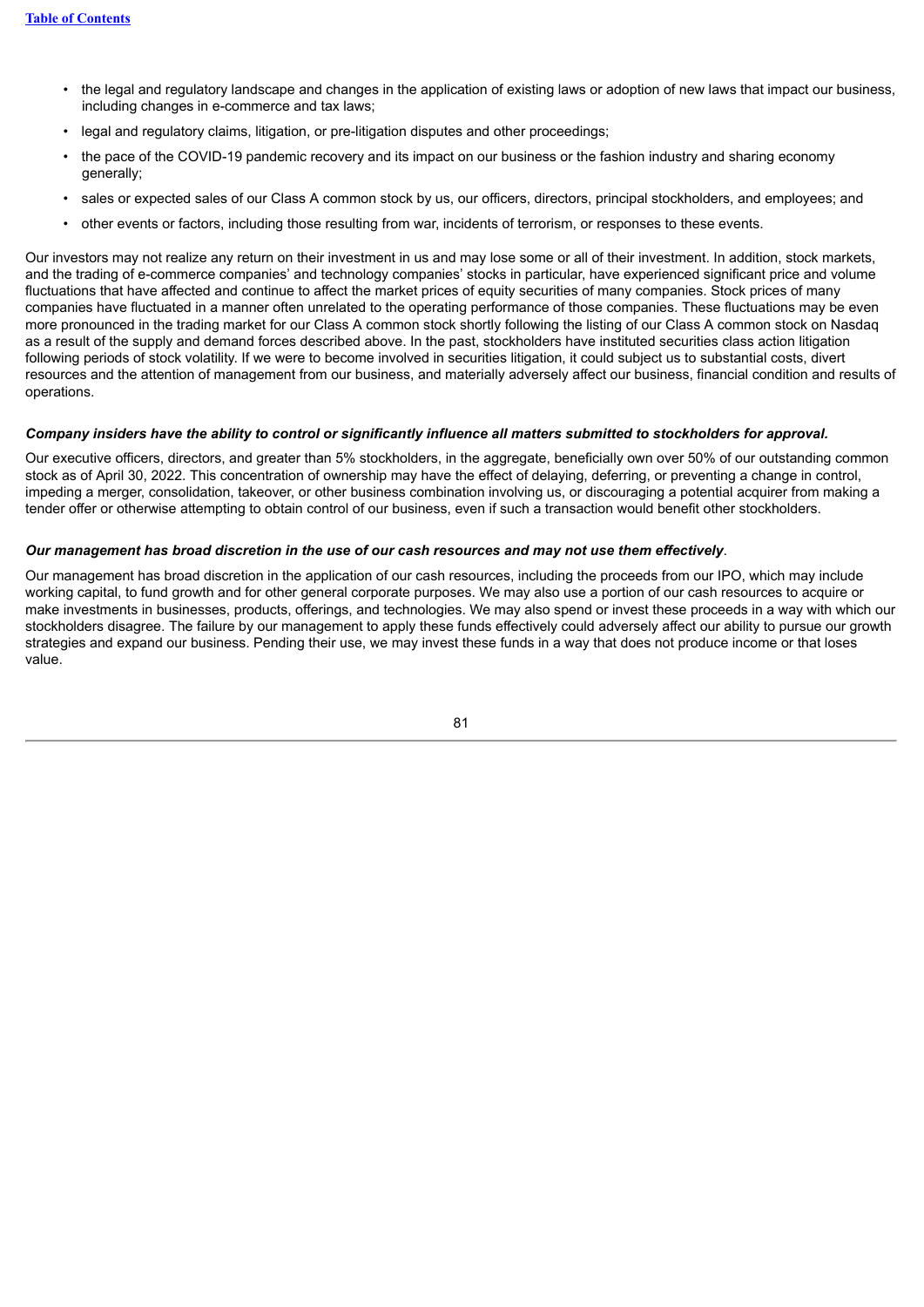# We cannot predict the effect our dual class structure may have on the trading price of our Class A common stock.

We cannot predict whether our dual class structure will result in a lower or more volatile trading price of our Class A common stock, in adverse publicity, or other adverse consequences. For example, certain index providers have announced restrictions on including companies with multiple-class share structures in certain of their indices. In July 2017, FTSE Russell announced that it plans to require new constituents of its indices to have greater than 5% of the company's voting rights in the hands of public stockholders, and S&P Dow Jones announced that it will no longer admit companies with multiple-class share structures to certain of its indices. Affected indices include the Russell 2000 and the S&P 500, S&P MidCap 400, and S&P SmallCap 600, which together make up the S&P Composite 1500. Also in 2017, MSCI, a leading stock index provider, opened public consultations on their treatment of no-vote and multi-class structures and temporarily barred new multi-class listings from certain of its indices; however, in October 2018, MSCI announced its decision to include equity securities "with unequal voting structures" in its indices and to launch a new index that specifically includes voting rights in its eligibility criteria. Under such announced policies, the dual class structure of our common stock would make us ineligible for inclusion in certain indices and, as a result, mutual funds, exchange-traded funds, and other investment vehicles that attempt to passively track those indices would not invest in our Class A common stock. These policies are relatively new and it is unclear what effect, if any, they will have on the valuations of publiclytraded companies excluded from such indices, but it is possible that they may depress valuations, as compared to similar companies that are included. Because of the dual class structure of our common stock, we will likely be excluded from certain indices, and we cannot provide assurance that other stock indices will not take similar actions. Given the sustained flow of investment funds into passive strategies that seek to track certain indices, exclusion from certain stock indices would likely preclude investment by many of these funds and would make our Class A common stock less attractive to other investors. As a result, the trading price of our Class A common stock could be adversely affected.

#### Our business and financial performance may differ from any projections that we disclose or any information that may be attributed *to us by third parties*.

From time to time, we may provide guidance regarding our projected business and/or financial performance. However, any such projections involve risks, assumptions, and uncertainties, and our actual results could differ materially from such projections. Factors that could cause or contribute to such differences include, but are not limited to, those identified in these Risk Factors, some or all of which are not predictable or within our control. Other unknown or unpredictable factors also could adversely impact our performance, and we undertake no obligation to update or revise any projections, whether as a result of new information, future events, or otherwise. In addition, various news sources, bloggers, and other publishers often make statements regarding our historical or projected business or financial performance, and you should not rely on any such information even if it is attributed directly or indirectly to us.

#### Our trading price and trading volume could decline if securities or industry analysts do not publish research about our business, *or if they publish unfavorable research*.

The trading market for our common stock depends in part on the research and reports that analysts publish about our business. We do not have any control over the content and opinions included in their reports. The trading price of our Class A common stock could decline if one or more equity research analysts downgrade our stock or publish other unfavorable commentary or research. If one or more equity research analysts cease coverage of our company, or fail to regularly publish reports on us, the demand for our Class A common stock could decrease, which in turn could cause our trading price or trading volume to decline.

# *Future sales of our common stock in the public market could cause our share price to fall*.

The sale of substantial amounts of shares of our common stock in the public market, or the perception that such sales could occur, could harm the prevailing market price of shares of our Class A common stock. These sales, or the possibility that these sales may occur, also might make it more difficult for us to sell equity securities in the future at a time and at a price that we deem appropriate.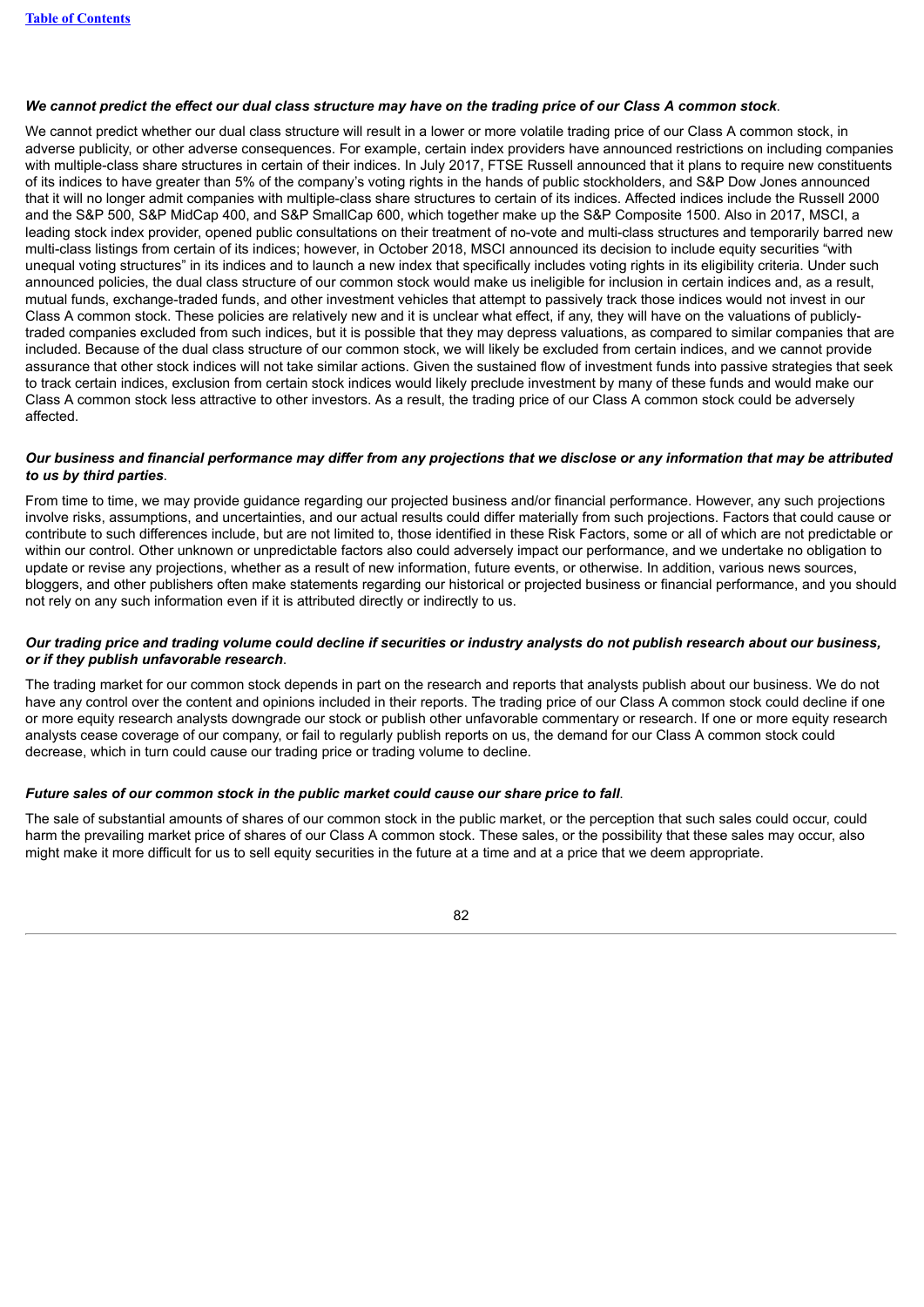In the future, we may sell additional Class A common stock, other series of common stock, convertible securities, or other equity securities, including preferred securities, in one or more transactions at prices and in a manner we determine from time to time. We also expect to issue Class A common stock to employees, consultants, and directors pursuant to our equity incentive plans. If we sell Class A common stock, other series of common stock, convertible securities, or other equity securities in subsequent transactions, or Class A common stock or Class B common stock is issued pursuant to equity incentive plans, investors may be materially diluted. New investors in subsequent transactions could gain rights, preferences, and privileges senior to those of holders of our Class A common stock.

In addition, we may issue our capital stock or securities convertible into our capital stock from time to time in connection with a financing, acquisition, investments, or otherwise. Additional issuances of our stock will result in dilution to existing holders of our stock. Also, to the extent outstanding stock options to purchase our stock are exercised or restricted stock units ("RSUs") settle, there will be further dilution. The amount of dilution could be substantial depending upon the size of the issuance or exercise. Any such issuances could result in substantial dilution to our existing stockholders and cause the trading price of our Class A common stock to decline.

We, our executive officers, directors and the holders of substantially all of our outstanding stock prior to our IPO signed lock-up agreements with the underwriters that, subject to certain customary exceptions, restricted the sale of the shares of our common stock and certain other securities held by them for 180 days following the date of the final prospectus filed in connection with our initial public offering. The lock-up agreements expired on April 25, 2022. As these resale restrictions have lapsed, the market price of our common stock could decline if the holders of those shares sell them or are perceived by the market as intending to sell them. These factors could also make it more difficult for us to raise additional funds through future offerings of our shares of Class A common stock or other securities.

## We do not intend to pay dividends for the foreseeable future. Consequently, any gains from an investment in our Class A common *stock will likely depend on whether the price of our Class A common stock increases*.

We have never declared or paid any cash dividends on our Class A common stock, and we do not intend to pay any cash dividends in the foreseeable future. We expect to retain future earnings, if any, to fund the development and growth of our business and for general corporate purposes. Any future determination to pay dividends on our capital stock will be at the discretion of our board of directors. Furthermore, our ability to pay dividends may also be restricted by the terms of our Amended Temasek Facility or any future debt or preferred equity securities of us or our subsidiaries. Accordingly, investors may need to sell their shares of our Class A common stock to realize a return on their investment, and investors may not be able to sell their shares at or above the price they paid for them.

## Certain provisions in our corporate charter documents and under Delaware law may prevent or hinder attempts by our stockholders to change our management or to acquire a controlling interest in us, and the trading price of our Class A common *stock may be lower as a result*.

There are provisions in our Amended Charter and Amended Bylaws that may make it difficult for a third party to acquire, or attempt to acquire, control of our company, even if a change in control were considered favorable by our stockholders. These anti-takeover provisions include:

- authorization of the issuance of "blank check" preferred stock that our board of directors could use to implement a stockholder rights plan;
- provide for a dual class common stock structure in which holders of our Class B common stock, which has 20 votes per share, have the ability to control the outcome of matters requiring stockholder approval, even if they own significantly less than a majority of the outstanding shares of our Class B and Class A common stock, including the election of directors and significant corporate transactions, such as a merger or other sale of our company or its assets;
- a classified board of directors so that not all members of our board of directors are elected at one time;
- a requirement that our directors may only be removed for cause;

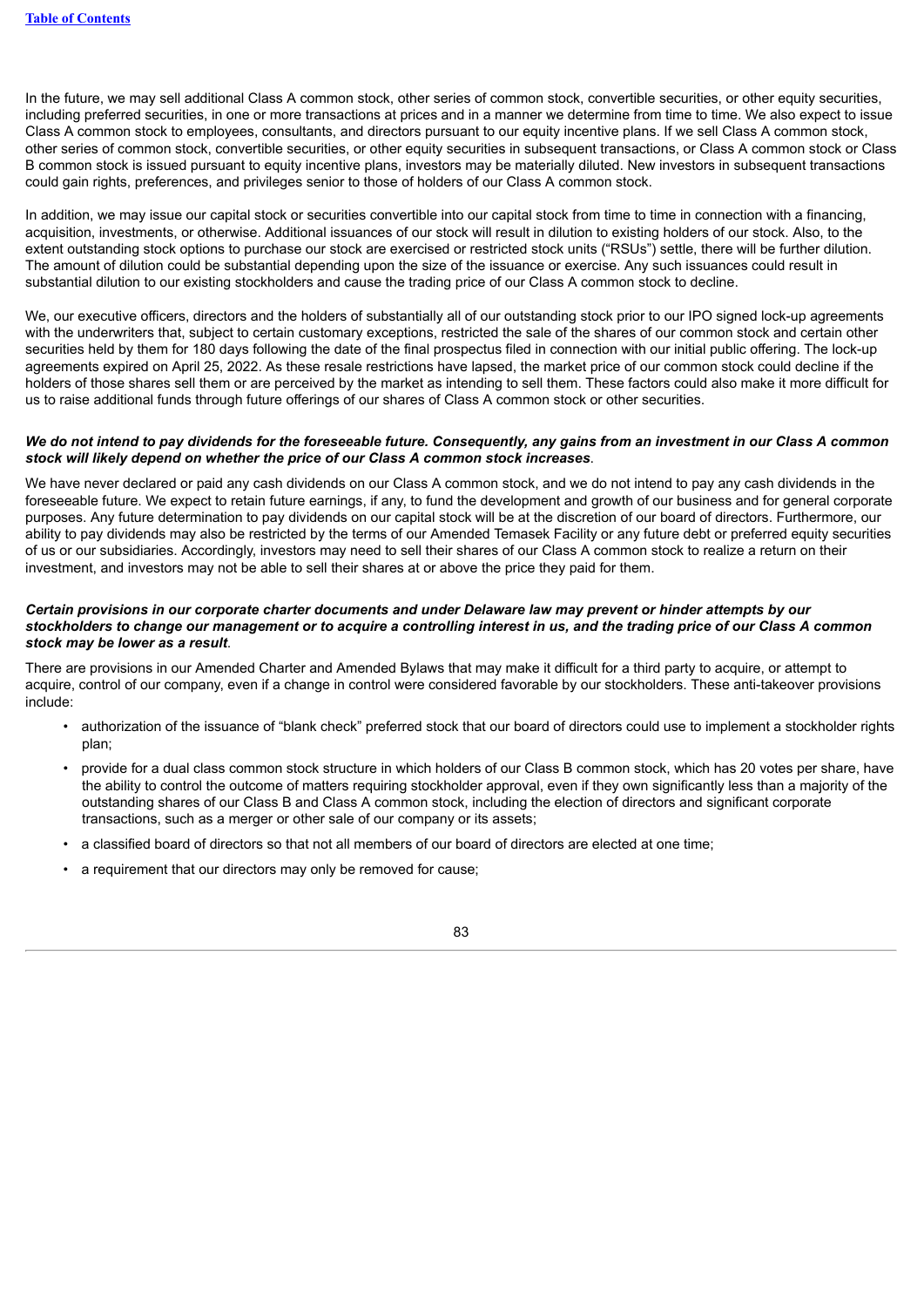- the ability of our directors to fill all board vacancies, subject to the rights granted pursuant to the stockholders' agreement;
- a prohibition on stockholder actions by written consent, thereby requiring that all stockholder actions be taken at a meeting of our stockholders;
- advance notice procedures for stockholder director nominees and annual meeting matters (other than the parties to our stockholders; agreement for nominations made pursuant to the terms of the stockholders' agreement);
- an inability of our stockholders to call special meetings of stockholders;
- the ability of our directors to amend our Amended Bylaws without stockholder consent;
- the requirement of a super-majority to amend some provisions in our Amended Charter and Amended Bylaws; and
- a prohibition on cumulative voting for directors.

Although we have opted out of Section 203 of the General Corporation Law of the State of Delaware (the "DGCL"), our Amended Charter contains provisions that are similar to Section 203. Specifically, our Amended Charter provides that, subject to certain exceptions, we will not be able to engage in a "business combination" with any "interested stockholder" for three years following the date that the person became an interested stockholder, unless certain requirements are met. A "business combination" includes, among other things, a merger or consolidation involving us and the "interested stockholder" or the sale of more than 10% of our assets or to an interested stockholder. In general, an "interested stockholder" is any entity or person beneficially owning 15% or more of our outstanding voting stock and any affiliates or associates of such entity or person.

Any provision in our Amended Charter, Amended Bylaws, or Delaware law that has the effect of delaying or deterring a change in control could limit the opportunity for our stockholders to receive a premium for their shares of our Class A common stock, and could also affect the price that some investors are willing to pay for our Class A common stock.

## Our Amended Charter designates the Court of Chancery of the State of Delaware and the federal district courts of the United States of America as the exclusive forums for substantially all disputes between us and our stockholders, which could limit our stockholders' ability to obtain a favorable judicial forum for disputes with us or our directors, officers, or employees.

Our Amended Charter provides that the Court of Chancery of the State of Delaware is the exclusive forum for the following types of actions or proceedings under Delaware statutory or common law: any derivative action or proceeding brought on our behalf, any action asserting a breach of fiduciary duty, any action asserting a claim against us arising under the Delaware General Corporation Law, our Amended Charter, or our Amended Bylaws (as either may be amended or restated), and any action asserting a claim against us that is governed by the internal affairs doctrine or as to which the Delaware General Corporation Law confers exclusive jurisdiction on the Court of Chancery of the State of Delaware. This provision would not apply to suits brought to enforce a duty or liability created by the Securities Exchange Act of 1934, as amended, or Exchange Act. Furthermore, Section 22 of the Securities Act creates concurrent jurisdiction for federal and state courts over all Securities Act actions. Accordingly, both state and federal courts have jurisdiction to entertain such claims. To prevent having to litigate claims in multiple jurisdictions and the threat of inconsistent or contrary rulings by different courts, among other considerations, our Amended Charter further provides that the federal district courts of the United States of America are the exclusive forum for resolving any complaint asserting a cause of action arising under the Securities Act.

While the Delaware courts have determined that such choice of forum provisions are facially valid, a stockholder may nevertheless seek to bring a claim in a venue other than those designated in the exclusive forum provisions. In such instance, we would expect to vigorously assert the validity and enforceability of the exclusive forum provisions of our Amended Charter. This may require significant additional costs associated with resolving such action in other jurisdictions and there can be no assurance that the provisions will be enforced by a court in those other jurisdictions.

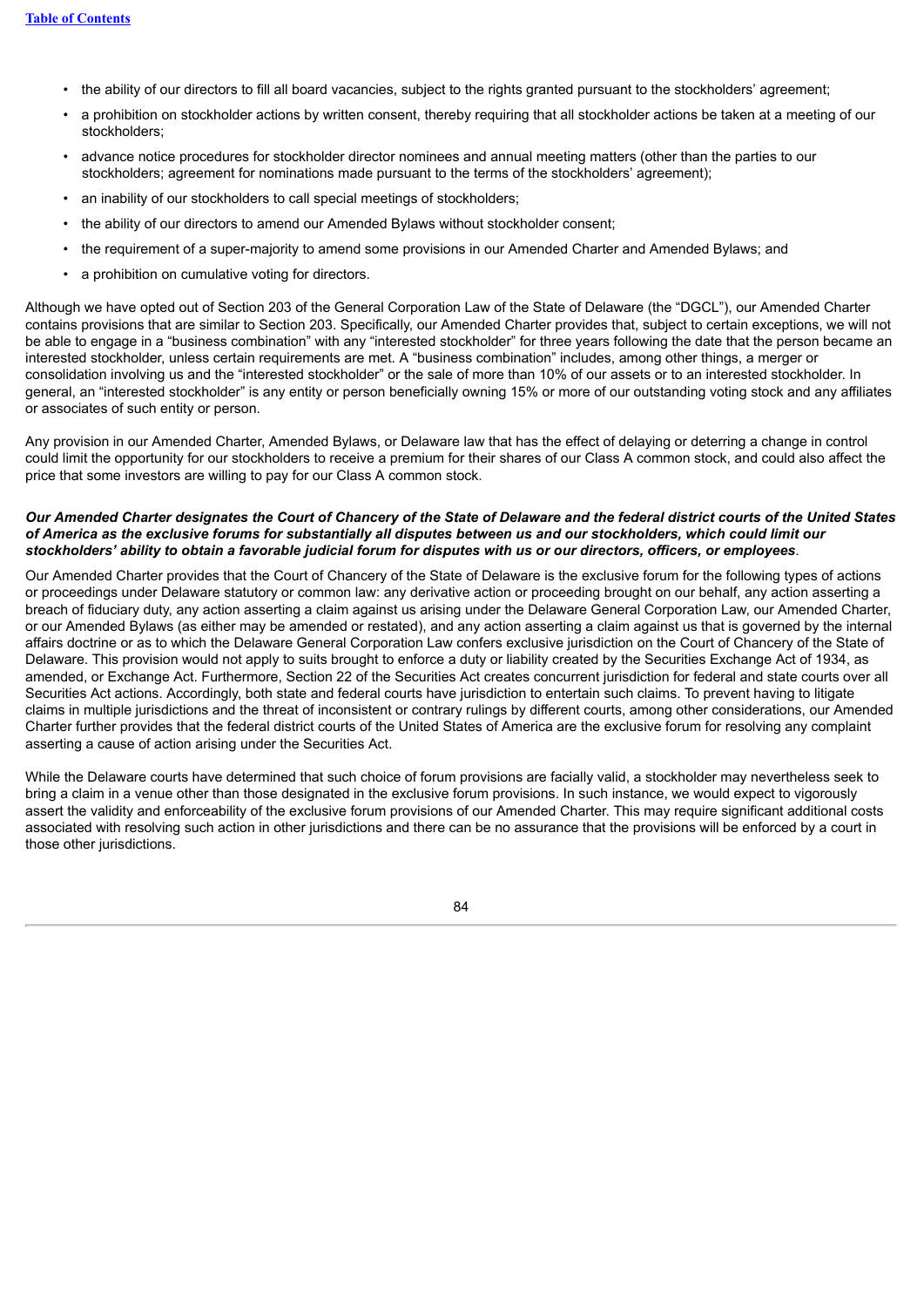These exclusive forum provisions may limit a stockholder's ability to bring a claim in a judicial forum that it finds favorable for disputes with us or our directors, officers, or other employees, which may discourage lawsuits against us and our directors, officers, and other employees. If a court were to find either exclusive-forum provision in our Amended Charter to be inapplicable or unenforceable in an action, we may incur further significant additional costs associated with resolving the dispute in other jurisdictions, all of which could seriously harm our business.

#### Our Amended Charter provides that the doctrine of "corporate opportunity" does not apply with respect to any directors (or their *affiliates) who are not our employees.*

Our Amended Charter provides that the doctrine of "corporate opportunity" does not apply with respect to any director (or their respective affiliates) who is not employed by us or our subsidiaries. The doctrine of corporate opportunity generally provides that a corporate fiduciary may not develop an opportunity using corporate resources or information obtained in their corporate capacity for their personal advantage, acquire an interest adverse to that of the corporation or acquire property that is reasonably incident to the present or prospective business of the corporation or in which the corporation has a present or expectancy interest, unless that opportunity is first presented to the corporation and the corporation chooses not to pursue that opportunity. The doctrine of corporate opportunity is intended to preclude officers, directors or other fiduciaries from personally benefiting from opportunities that belong to the corporation. Pursuant to our Amended Charter, to the extent permitted by Delaware law, we renounce any present or expectancy interest that we have in, or right to be offered an opportunity to participate in, specified business opportunities that are from time to time presented to our directors, or their respective affiliates (other than those who are employed by us or our subsidiaries). Any directors, or their respective affiliates, other than those directors, or affiliates who are employed by us or our subsidiaries, have no duty to communicate or present corporate opportunities to us, and have the right to either hold any corporate opportunity for their (and their affiliates') own account and benefit or to recommend, assign or otherwise transfer such corporate opportunity to persons other than us, including to any directors, or their respective affiliates (other than those who are employed by us or our subsidiaries). Notwithstanding the foregoing, pursuant to our Amended Charter, we do not renounce our present or expectancy interest in any business opportunity that is expressly offered to a director, executive officer or employee of us or our subsidiaries, solely in his/her capacity as a director, executive officer or employee.

# **Item 2. UNREGISTERED SALES OF EQUITY SECURITIES AND USE OF PROCEEDS**

# **Unregistered Sales of Equity Securities**

None.

# **Use of Proceeds**

The offer and sale of the Class A common stock sold in the IPO was registered under the Securities Act pursuant to a registration statement on Form S-1 (File No. 333-260027), which was declared effective by the SEC on October 26, 2021.

There has been no material change in the expected use of the net proceeds from our IPO, as described in our final prospectus filed with the SEC on October 27, 2021 pursuant to Rule 424(b) under the Securities Act of 1933.

## **Item 3. Defaults Upon Senior Securities**

None.

## **Item 4. Mine Safety Disclosures**

Not applicable.

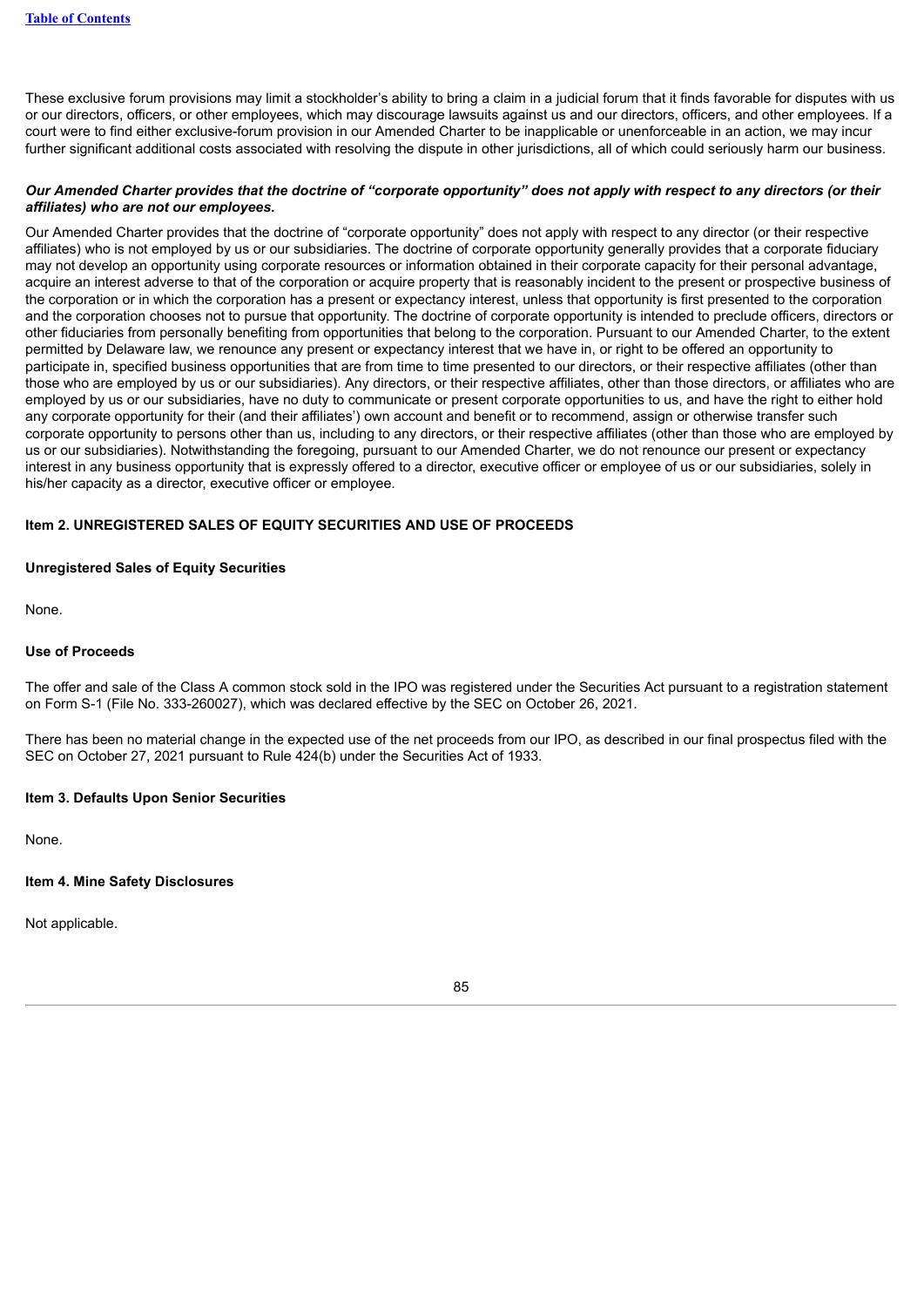# **Item 5. Other Information**

None.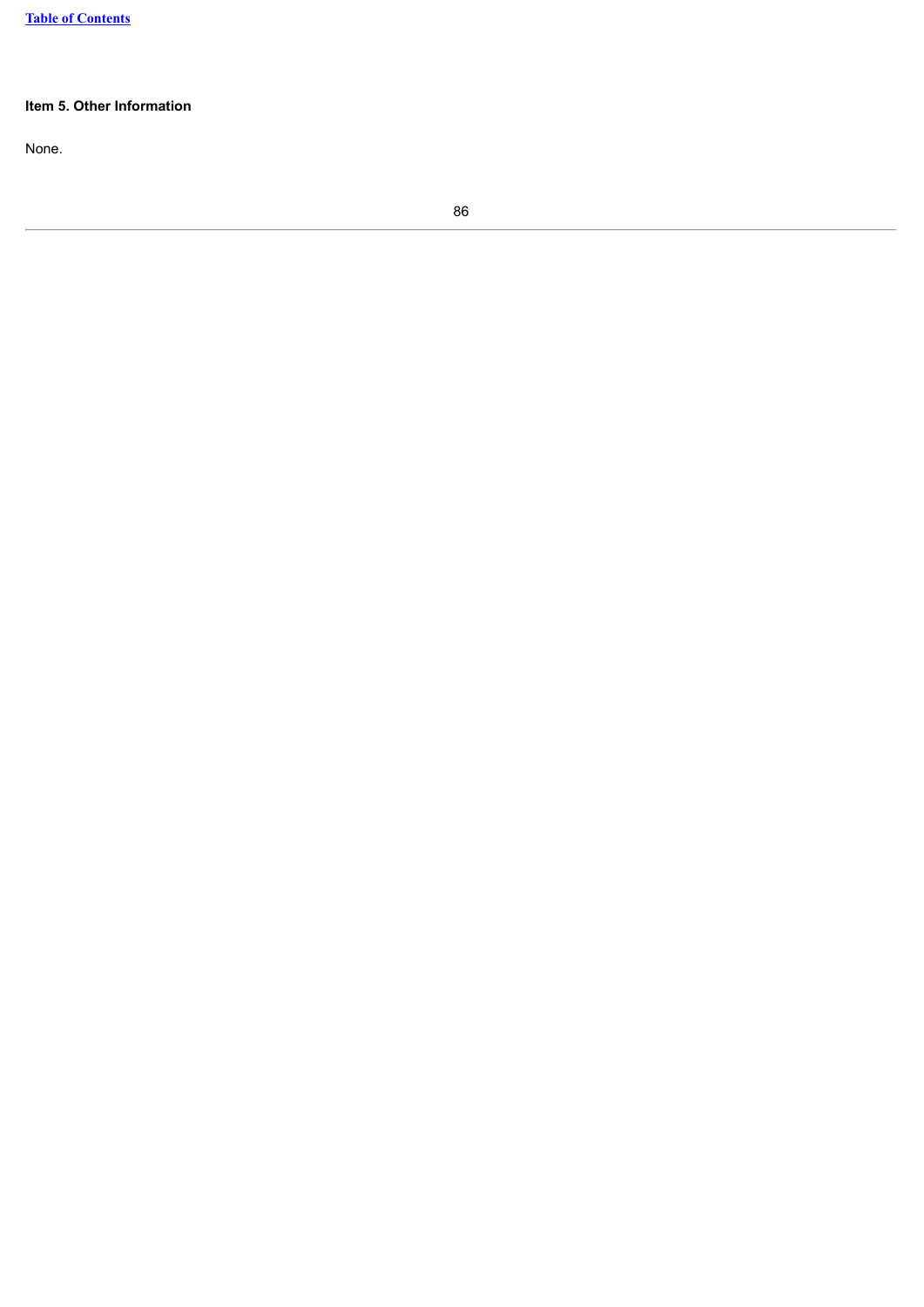# *Item 6. Exhibits*

(a)Exhibits.

| <b>Exhibit</b><br>Number | <b>Description of Exhibit</b>                                                                                                                                                | <b>Incorporated by Reference</b> |           |                |                    | Filed /                             |
|--------------------------|------------------------------------------------------------------------------------------------------------------------------------------------------------------------------|----------------------------------|-----------|----------------|--------------------|-------------------------------------|
|                          |                                                                                                                                                                              | Form                             | File No.  | <b>Exhibit</b> | <b>Filing date</b> | <b>Furnished</b><br><b>Herewith</b> |
| 3.1                      | Amended & Restated Certificate of Incorporation                                                                                                                              | 8-K                              | 001-40958 | 3.1            | 10/29/2021         |                                     |
| 3.2                      | <b>Amended &amp; Restated Bylaws</b>                                                                                                                                         | $8-K$                            | 001-40958 |                | 3.2 10/29/2021     |                                     |
| 10.1                     | <b>Amendment to Amended and Restated Employment Agreement</b><br>by and between the Company and Jennifer Y. Hyman                                                            |                                  |           |                |                    | $\star$                             |
| $10.2+$                  | Partial Termination and Second Amendment of Lease, dated<br>February 16, 2022, by and between 10 Jay Master Tenant LLC<br>and the Company                                    | $10-K$                           | 001-40958 | 10.27          | 4/14/2022          |                                     |
| 31.1                     | Certification of Chief Executive Officer pursuant to Rule 13a-<br>$14(a)/15d-14(a)$                                                                                          |                                  |           |                |                    |                                     |
| 31.2                     | Certification of Chief Financial Officer pursuant to Rule 13a-<br>$14(a)/15d-14(a)$                                                                                          |                                  |           |                |                    |                                     |
| 32.1                     | Certification of Chief Executive Officer pursuant to 18 U.S.C.<br>Section 1350                                                                                               |                                  |           |                |                    | $***$                               |
| 32.2                     | Certification of Chief Financial Officer pursuant to 18 U.S.C.<br>Section 1350                                                                                               |                                  |           |                |                    | $*$                                 |
| 101.INS                  | Inline XBRL Instance Document - the instance document does<br>not appear in the Interactive Data File because its XBRL tags are<br>embedded within the Inline XBRL document. |                                  |           |                |                    | $\star$                             |
|                          | 101.SCH Inline XBRL Taxonomy Extension Schema Document                                                                                                                       |                                  |           |                |                    |                                     |
| 101.CAL                  | Inline XBRL Taxonomy Extension Calculation Linkbase<br>Document                                                                                                              |                                  |           |                |                    |                                     |
| 101.DEF                  | Inline XBRL Taxonomy Extension Definition Linkbase Document                                                                                                                  |                                  |           |                |                    |                                     |
| 101.LAB                  | Inline XBRL Taxonomy Extension Label Linkbase Document                                                                                                                       |                                  |           |                |                    |                                     |
| 101.PRE                  | Inline XBRL Taxonomy Extension Presentation Linkbase<br>Document                                                                                                             |                                  |           |                |                    |                                     |
| 104                      | Cover Page Interactive Data File (formatted as Inline XBRL and<br>contained in Exhibit 101)                                                                                  |                                  |           |                |                    |                                     |

\*\* Furnished herewith

† Certain portions of this exhibit (indicated by "[\*\*\*]") have been omitted pursuant to Regulation S-K, Item (601)(b)(10)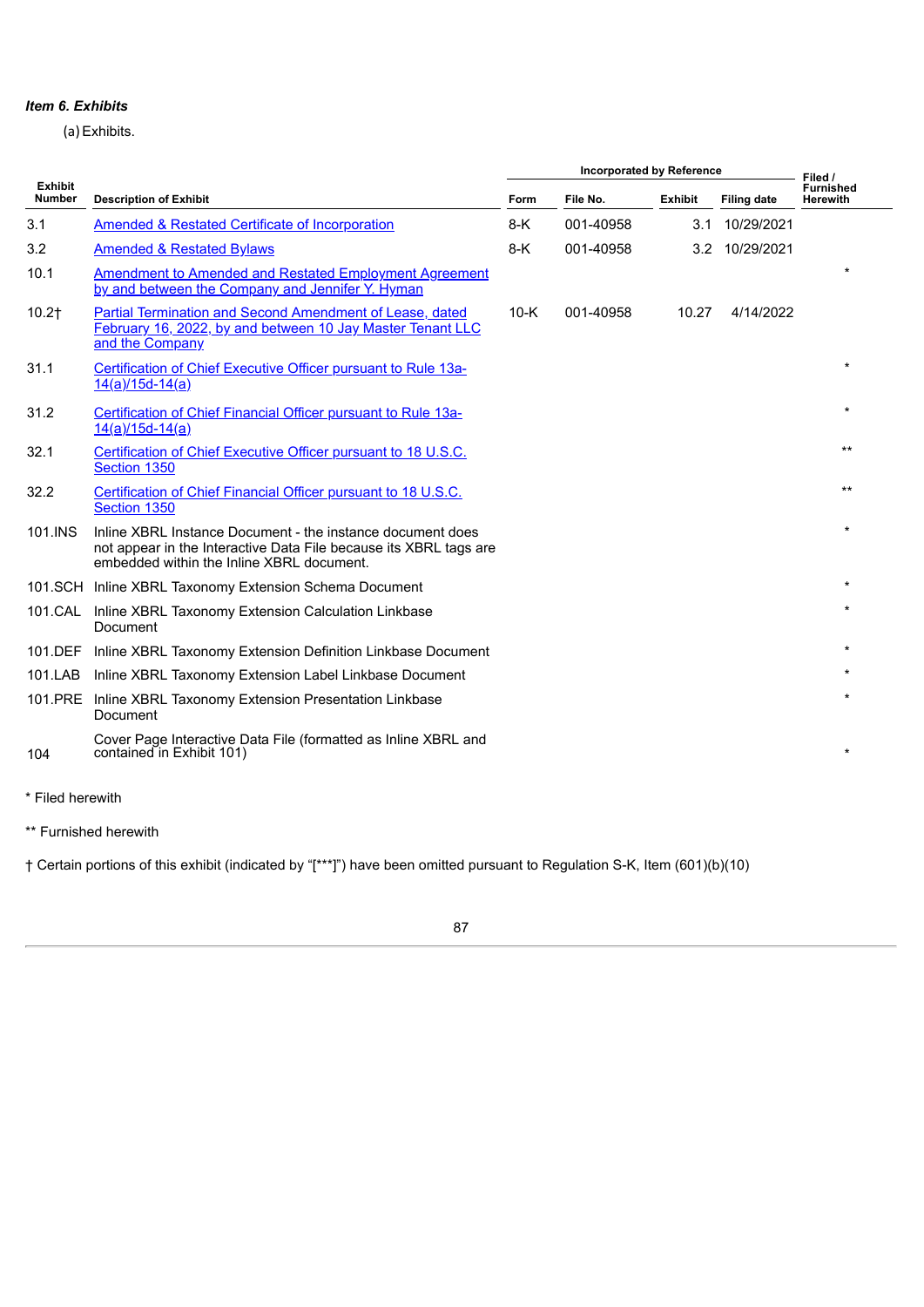# **SIGNATURES**

Pursuant to the requirements of the Securities Exchange Act of 1934, the registrant has duly caused this report to be signed on its behalf by the undersigned thereunto duly authorized.

**RENT THE RUNWAY, INC.**

Date: June 10, 2022 **By:** /s/ Scarlett O'Sullivan

Scarlett O'Sullivan Chief Financial Officer (Principal Financial and Accounting Officer)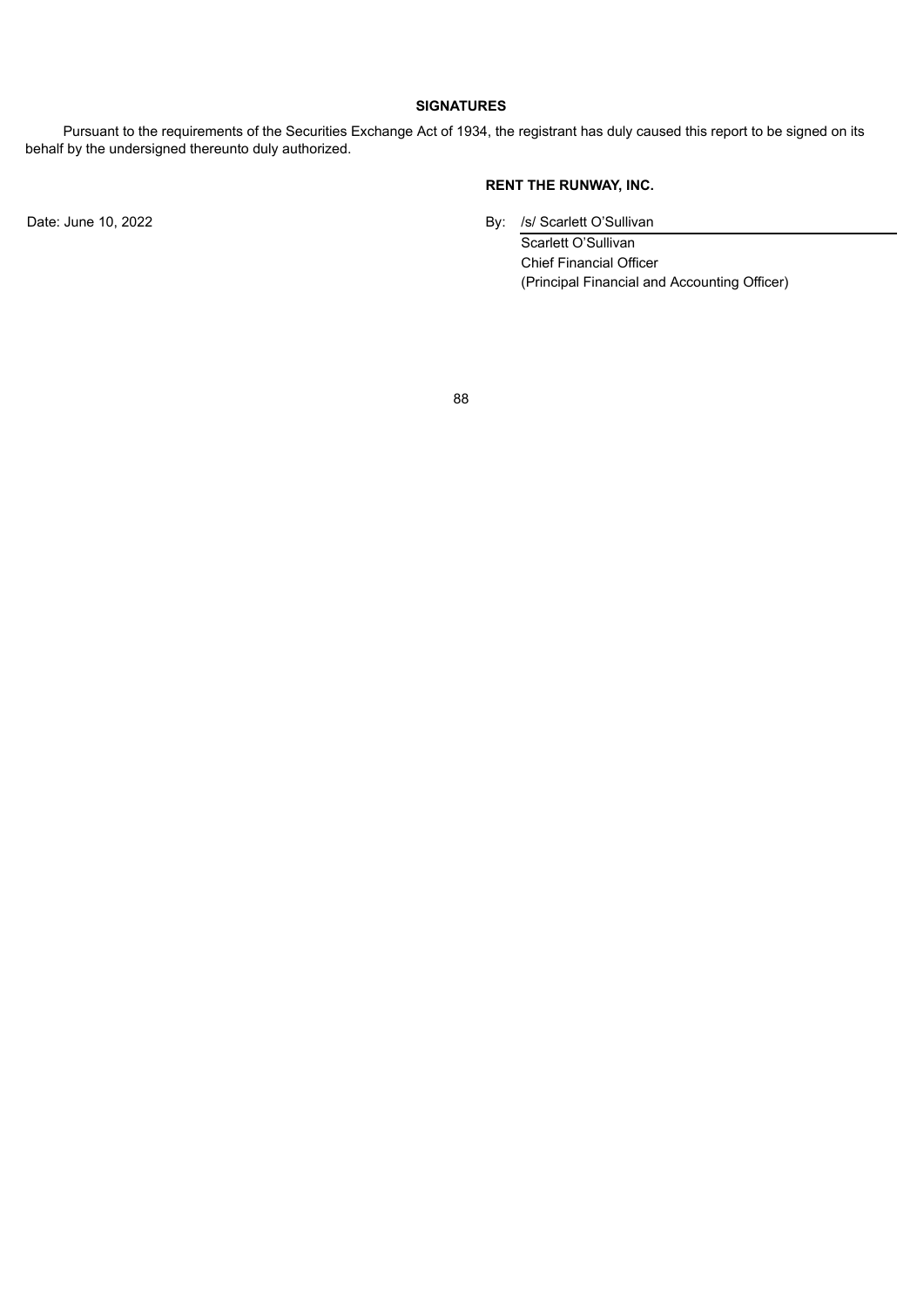

RENT THE RUNWAY, INC. 10 JAY STREET BROOKLYN, NEW YORK 11201

May 18, 2022

<span id="page-91-0"></span>Ms. Jennifer Y. Hyman via email: jh@renttherunway.com

Re: Amended and Restated Employment Agreement Amendment Dear Jenn:

This Letter Agreement constitutes an amendment to the Amended and Restated Employment Agreement between you and Rent the Runway, Inc., a Delaware corporation (the "<u>Company</u>"), dated as of October 5, 2021 (the "Employment Agreement"). Capitalized terms used in this Letter Agreement and not defined shall have the meaning given such terms in the Employment Agreement.

1. Annual Bonus. For fiscal year 2022 and thereafter during the Term, you will be eligible for an Annual Bonus pursuant to the terms of the Company's annual incentive program or arrangement as in effect from time to time, with a target bonus opportunity of 100% of your Salary as in effect on the last day of the applicable fiscal year.

2. Except as expressly provided for in this Letter Agreement, the Employment Agreement and its terms and conditions remain in full force and effect and unchanged by this Letter Agreement. This Letter Agreement is to be governed by and construed in accordance with the laws of the State of New York without regard to the choice of law principles thereof. The provisions of Section 17 of the Employment Agreement with respect to dispute resolution shall apply to this Letter Agreement.

3. Please acknowledge your agreement to the terms and conditions set forth in this letter by signing and dating this letter in the space provided below.

*[signature page follows]*

Very truly yours,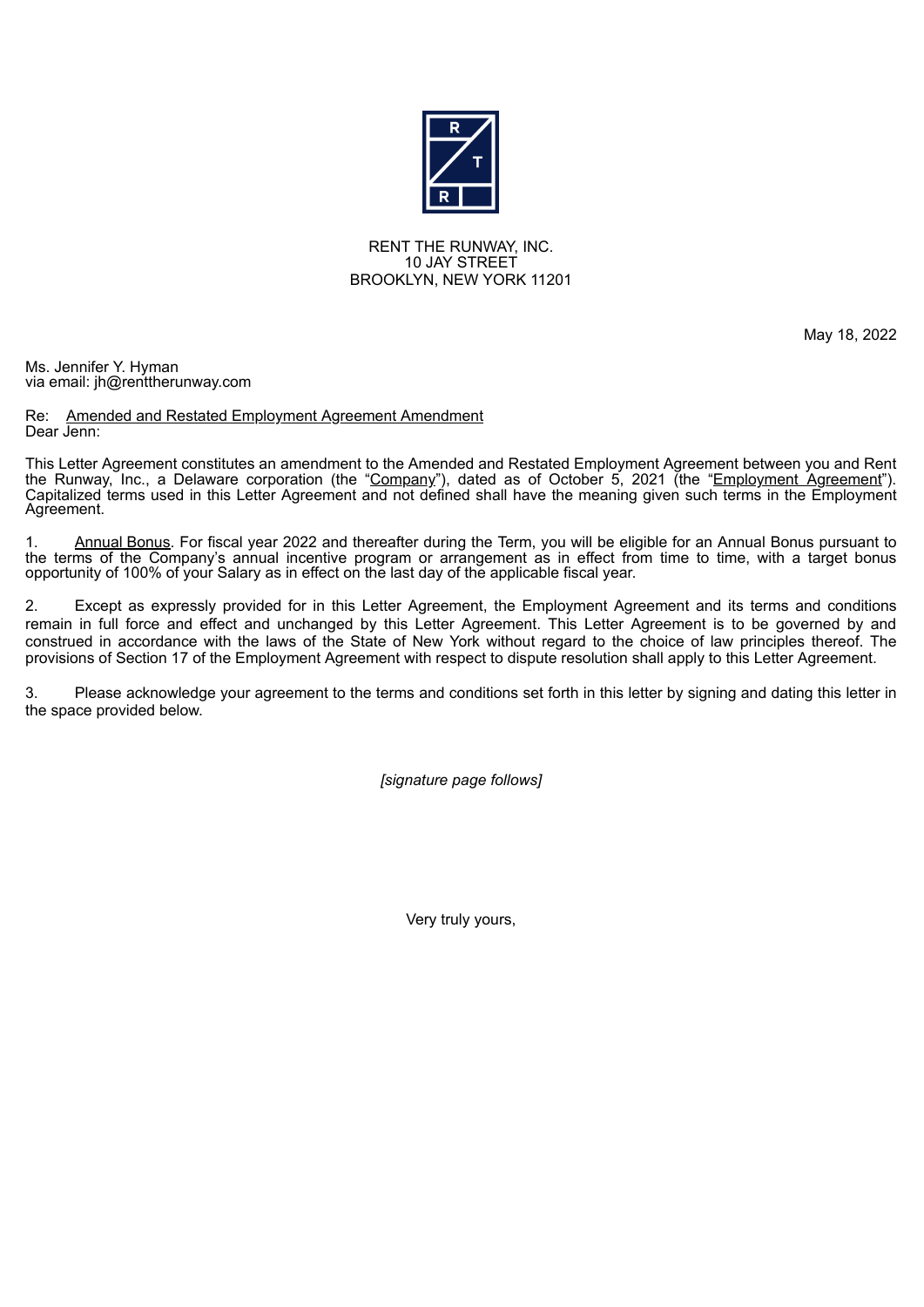\_\_/s/ Andrea Alexander\_\_\_\_\_\_\_\_ Andrea Alexander Chief People Officer

Agreed and Accepted:

\_/s/ Jennifer Y. Hyman\_\_\_\_\_\_\_\_ Jennifer Y. Hyman

US-DOCS\130735044.1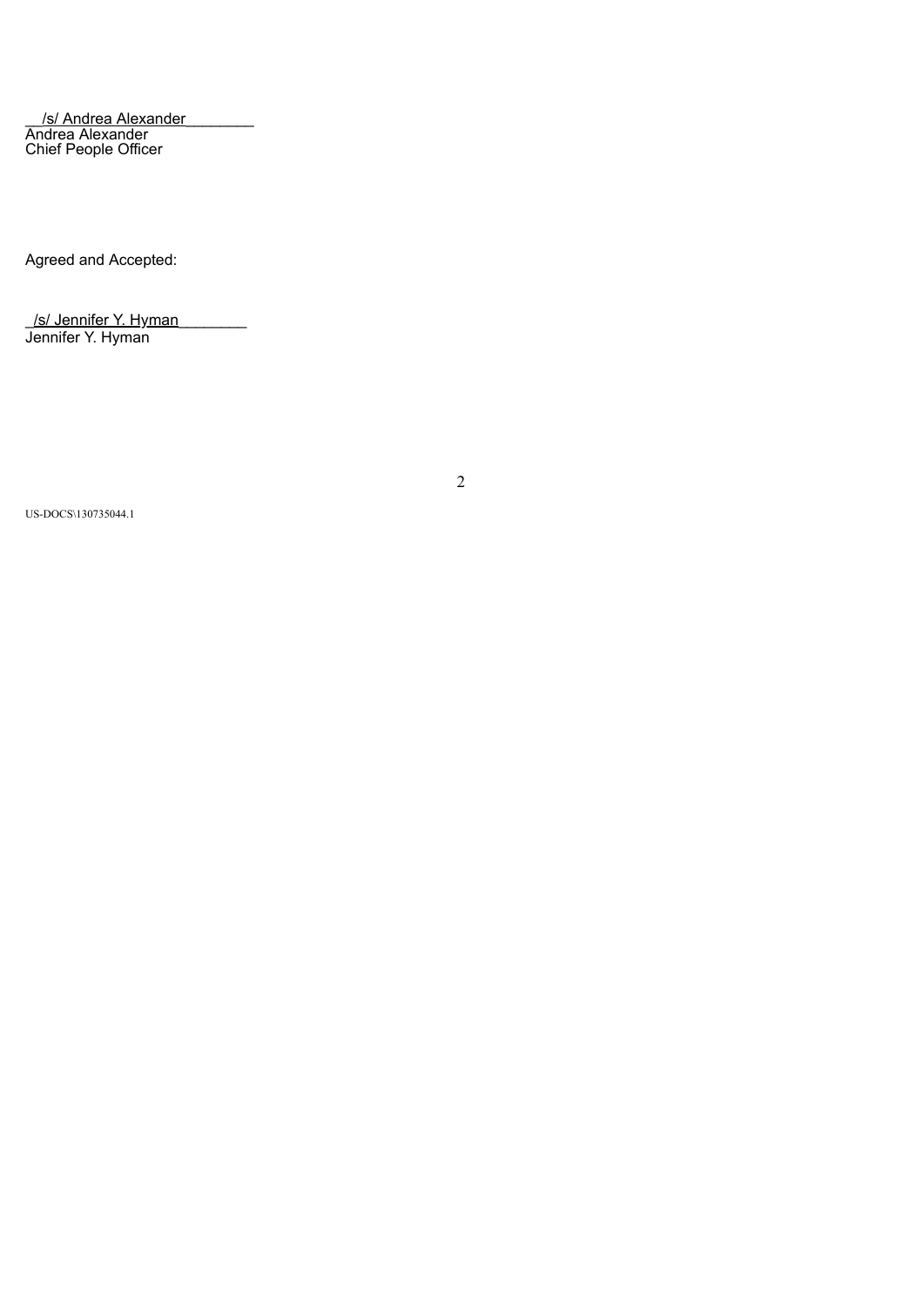# **CERTIFICATION**

<span id="page-93-0"></span>I, Jennifer Y. Hyman, certify that:

- 1. I have reviewed this Quarterly Report on Form 10-Q of Rent the Runway, Inc.;
- 2. Based on my knowledge, this report does not contain any untrue statement of a material fact or omit to state a material fact necessary to make the statements made, in light of the circumstances under which such statements were made, not misleading with respect to the period covered by this report;
- 3. Based on my knowledge, the financial statements, and other financial information included in this report, fairly present in all material respects the financial condition, results of operations and cash flows of the registrant as of, and for, the periods presented in this report;
- 4. The registrant's other certifying officer and I are responsible for establishing and maintaining disclosure controls and procedures (as defined in Exchange Act Rules 13a-15(e) and 15d-15(e)) for the registrant and have:
	- a. Designed such disclosure controls and procedures, or caused such disclosure controls and procedures to be designed under our supervision, to ensure that material information relating to the registrant, including its consolidated subsidiaries, is made known to us by others within those entities, particularly during the period in which this report is being prepared;
	- b. [Omitted];
	- c. Evaluated the effectiveness of the registrant's disclosure controls and procedures and presented in this report our conclusions about the effectiveness of the disclosure controls and procedures, as of the end of the period covered by this report based on such evaluation; and
	- d. Disclosed in this report any change in the registrant's internal control over financial reporting that occurred during the registrant's most recent fiscal quarter (the registrant's fourth fiscal quarter in the case of an annual report) that has materially affected, or is reasonably likely to materially affect, the registrant's internal control over financial reporting; and
- 5. The registrant's other certifying officer and I have disclosed, based on our most recent evaluation of internal control over financial reporting, to the registrant's auditors and the audit committee of the registrant's board of directors (or persons performing the equivalent functions):
	- a. All significant deficiencies and material weaknesses in the design or operation of internal control over financial reporting which are reasonably likely to adversely affect the registrant's ability to record, process, summarize and report financial information; and
	- b. Any fraud, whether or not material, that involves management or other employees who have a significant role in the registrant's internal control over financial reporting.

Date: June 10, 2022 **By: By:** /s/ Jennifer Y. Hyman **Date:** June 10, 2022

**Jennifer Y. Hyman Chief Executive Officer**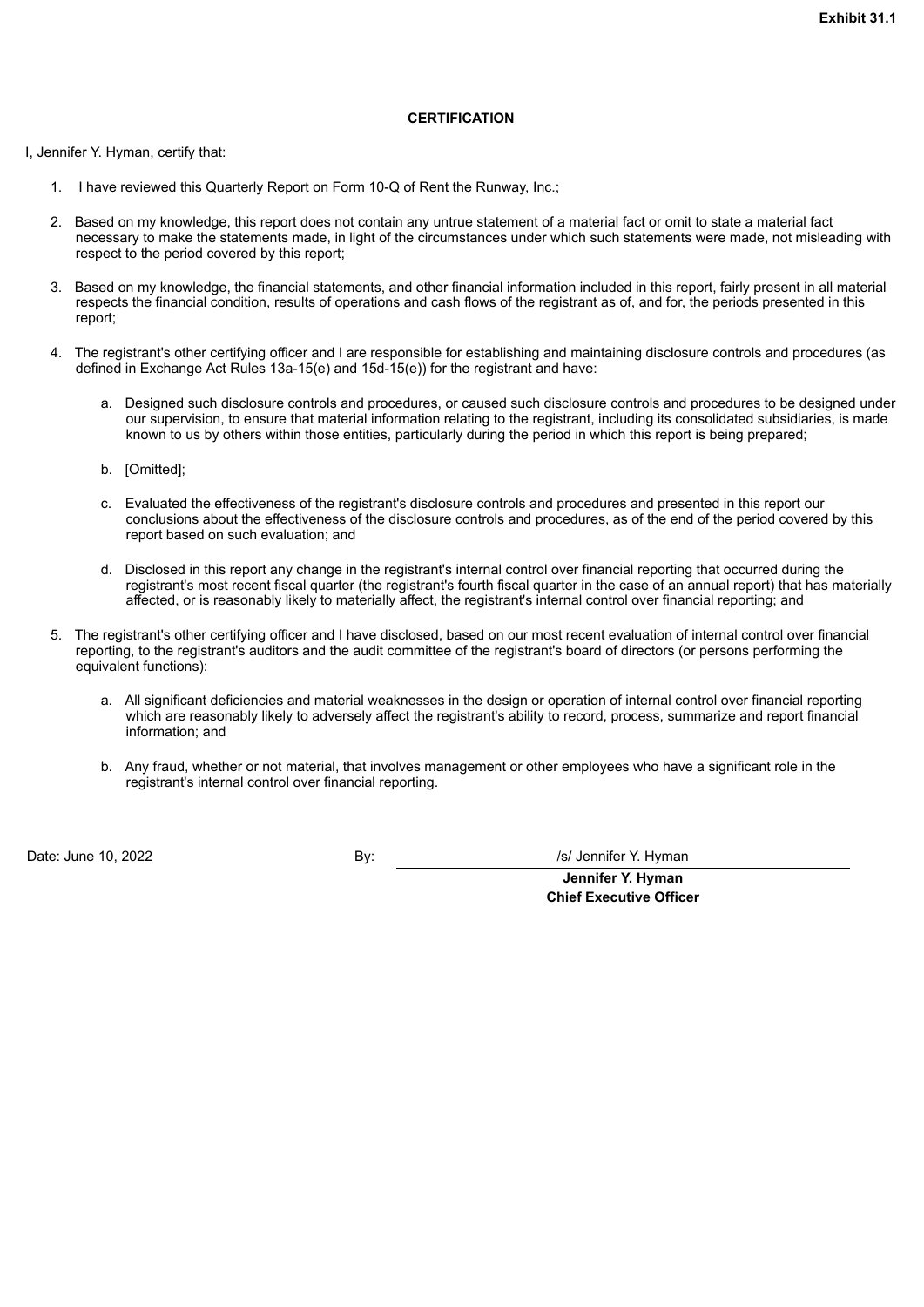# **CERTIFICATION**

<span id="page-94-0"></span>I, Scarlett O'Sullivan, certify that:

- 1. I have reviewed this Quarterly Report on Form 10-Q of Rent the Runway, Inc.;
- 2. Based on my knowledge, this report does not contain any untrue statement of a material fact or omit to state a material fact necessary to make the statements made, in light of the circumstances under which such statements were made, not misleading with respect to the period covered by this report;
- 3. Based on my knowledge, the financial statements, and other financial information included in this report, fairly present in all material respects the financial condition, results of operations and cash flows of the registrant as of, and for, the periods presented in this report;
- 4. The registrant's other certifying officer and I are responsible for establishing and maintaining disclosure controls and procedures (as defined in Exchange Act Rules 13a-15(e) and 15d-15(e)) for the registrant and have:
	- a. Designed such disclosure controls and procedures, or caused such disclosure controls and procedures to be designed under our supervision, to ensure that material information relating to the registrant, including its consolidated subsidiaries, is made known to us by others within those entities, particularly during the period in which this report is being prepared;
	- b. [Omitted];
	- c. Evaluated the effectiveness of the registrant's disclosure controls and procedures and presented in this report our conclusions about the effectiveness of the disclosure controls and procedures, as of the end of the period covered by this report based on such evaluation; and
	- d. Disclosed in this report any change in the registrant's internal control over financial reporting that occurred during the registrant's most recent fiscal quarter (the registrant's fourth fiscal quarter in the case of an annual report) that has materially affected, or is reasonably likely to materially affect, the registrant's internal control over financial reporting; and
- 5. The registrant's other certifying officer and I have disclosed, based on our most recent evaluation of internal control over financial reporting, to the registrant's auditors and the audit committee of the registrant's board of directors (or persons performing the equivalent functions):
	- a. All significant deficiencies and material weaknesses in the design or operation of internal control over financial reporting which are reasonably likely to adversely affect the registrant's ability to record, process, summarize and report financial information; and
	- b. Any fraud, whether or not material, that involves management or other employees who have a significant role in the registrant's internal control over financial reporting.

Date: June 10, 2022 **By:** /s/ Scarlett O'Sullivan

**Scarlett O'Sullivan Chief Financial Officer**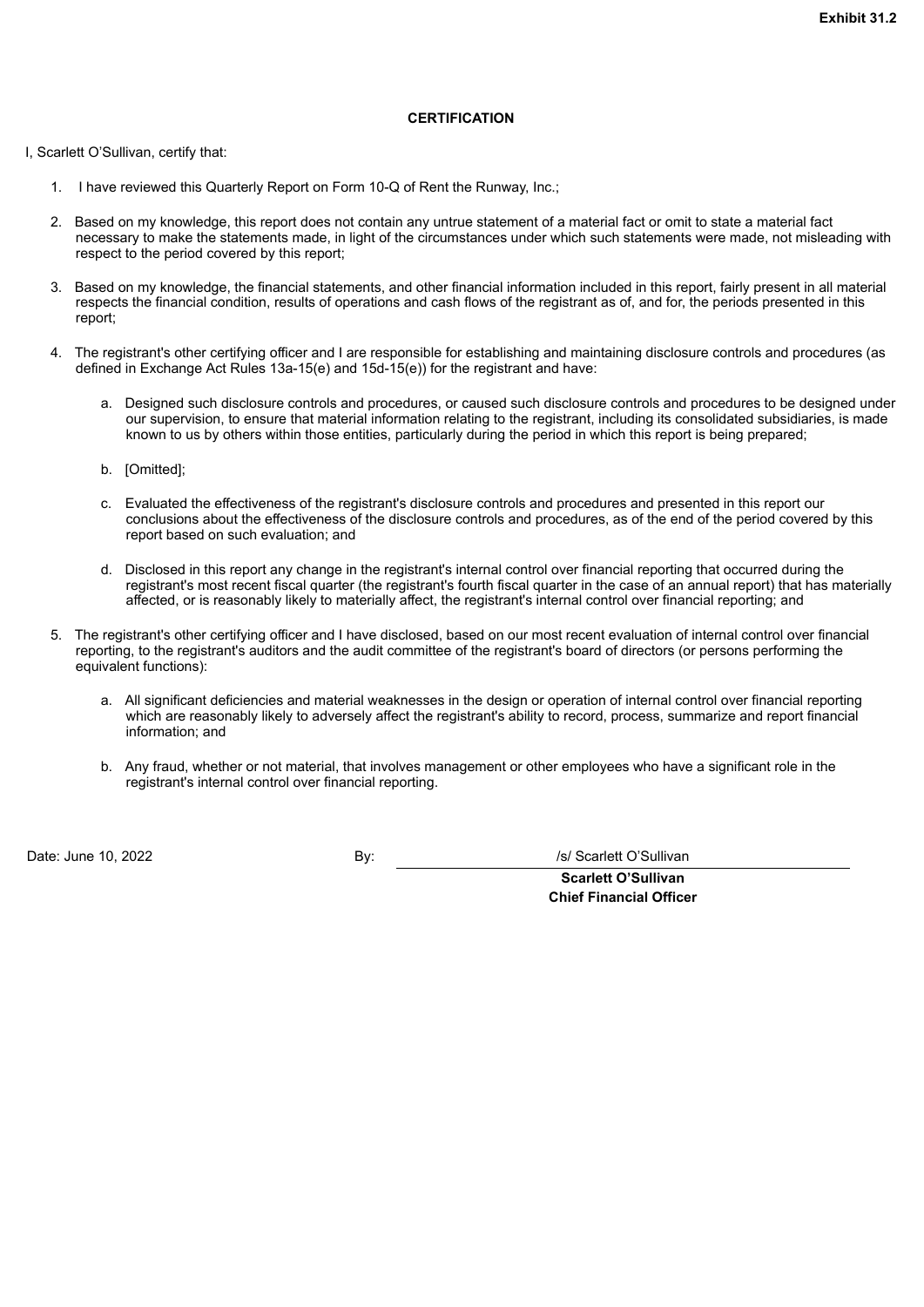#### **18 U.S.C. SECTION 1350, AS ADOPTED PURSUANT TO SECTION 906 OF THE SARBANES-OXLEY ACT OF 2002**

<span id="page-95-0"></span>I, Jennifer Y. Hyman, the Chief Executive Officer of Rent the Runway, Inc., certify, pursuant to 18 U.S.C. Section 1350, as adopted pursuant to Section 906 of the Sarbanes-Oxley Act of 2002, that the Quarterly Report on Form 10-Q of Rent the Runway, Inc. for the quarterly period ended April 30, 2022, fully complies with the requirements of Section 13(a) or 15(d) of the Securities Exchange Act of 1934 and that information contained in such Quarterly Report on Form 10-Q fairly presents, in all material respects, the financial condition and results of operations of Rent the Runway, Inc.

Date: June 10, 2022 **By:** By: *By:* /s/ Jennifer Y. Hyman

**Jennifer Y. Hyman Chief Executive Officer**